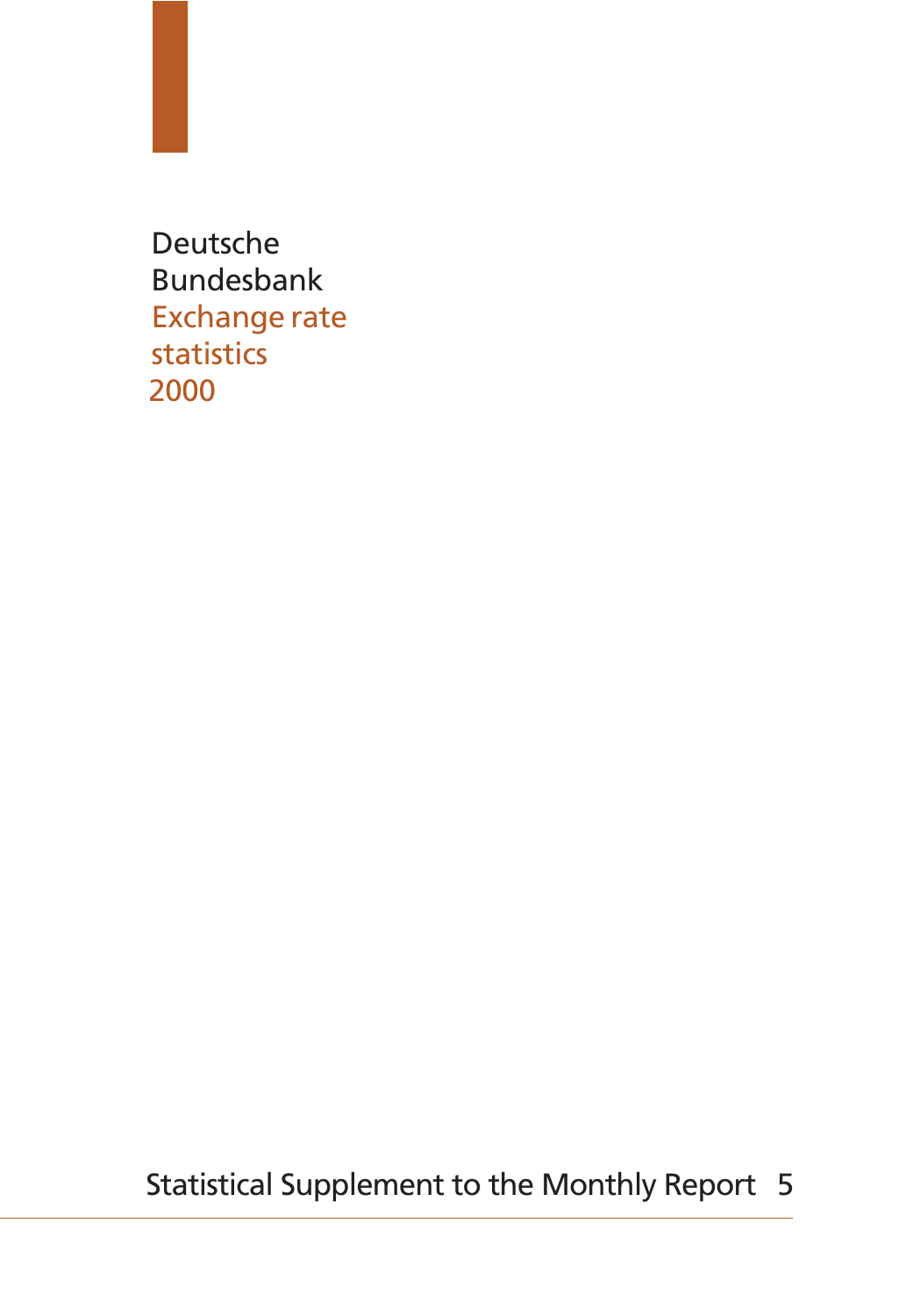Deutsche Bundesbank Wilhelm-Epstein-Strasse 14 60431 Frankfurt am Main

P.O.B. 10 06 02 60006 Frankfurt am Main Federal Republic of Germany

Telephone (0 69) 95 66 -1 or (0 69) 95 66 86 04

Telex 4 1 227 within Germany 4 14 431 from abroad

Fax (0 69) 95 66 86 06 or 5 60 10 71

Internet http://www.bundesbank.de

Reproduction permitted only if source is stated.

The German Supplement "Devisenkursstatistik" is published quarterly in printed form. For the other months, the Deutsche Bundesbank makes available an updated version on the Internet.

This Annex provides an English translation of the headings and explanatory notes to the data for 2000 contained in the German original.

The German Supplement "Devisenkursstatistik" is published autonomously by the Deutsche Bundesbank, Frankfurt am Main, by virtue of section 18 of the Bundesbank Act of July 26, 1957. It is available to interested parties free of charge.

Further statistical data, supplementing the Monthly Report, are to be found in the following Supplements:

| <b>Banking statistics</b>      | monthly |
|--------------------------------|---------|
| Capital market statistics      | monthly |
| Balance of payments statistics | monthly |
| Seasonally adjusted            |         |
| business statistics            | monthly |

Moreover, updated figures of selected statistics are available on the Internet. Against reimbursement of the costs, a monthly updated data file with approx. 40,000 time series published by the Bundesbank can also be obtained on magnetic tape or on ZIP diskette from the Statistical Data Processing Division.

The current monthly averages of the euro reference exchange rates published by the European Central Bank can be obtained by ringing extension number (0 69) 95 66 86 05.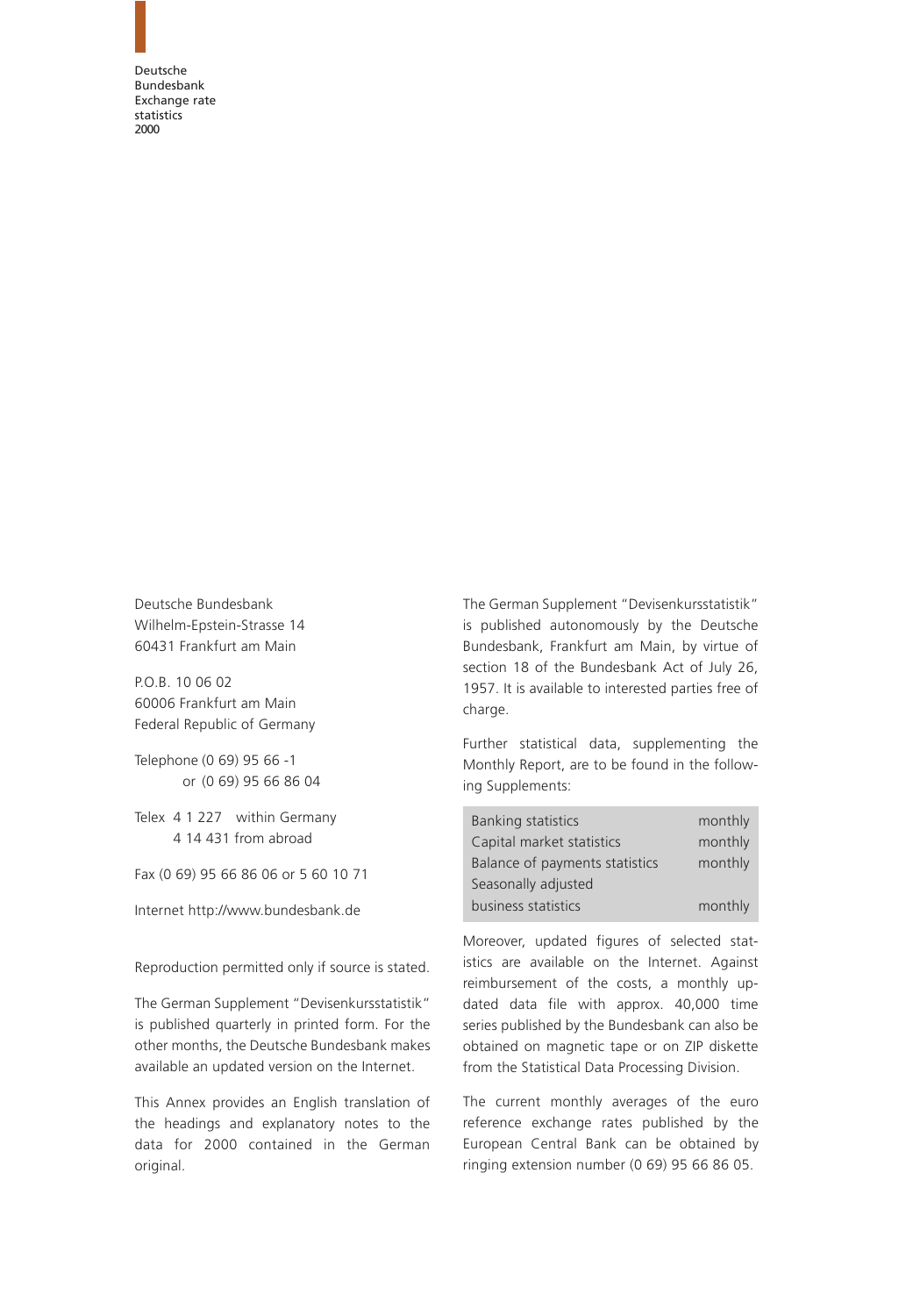# <span id="page-2-0"></span>**Contents**

# I. Exchange rates in Germany and in the euro area

| 1. Exchange rates on the Frankfurt |   |
|------------------------------------|---|
| Exchange                           | 6 |
| (a) Annual averages and level at   |   |
| end of year                        |   |
| (b) Monthly averages               |   |
| 2. Euro reference exchange         |   |
| rates of the                       |   |
| European Central Bank              | 6 |
| 3. Euro / US dollar exchange rates |   |
| during the day                     |   |

# II. Currencies and exchange rates in other countries

| 1. Currencies and exchange rates |   |
|----------------------------------|---|
| in particular countries          |   |
| 2. Currencies or payment media   |   |
| in other countries               |   |
| and territories                  |   |
| 3. Exchange rate arrangements    |   |
| and anchors of monetary policy   | 8 |
| 4. ISO currency codes            |   |

# III. European Monetary System

| 1. ECU values and euro conversion rates |  |
|-----------------------------------------|--|
| 2. ECU central rates between            |  |
| March 13, 1979                          |  |
| and December 31, 1998                   |  |
|                                         |  |

# [IV. Values of the special drawing right](#page-9-0) 10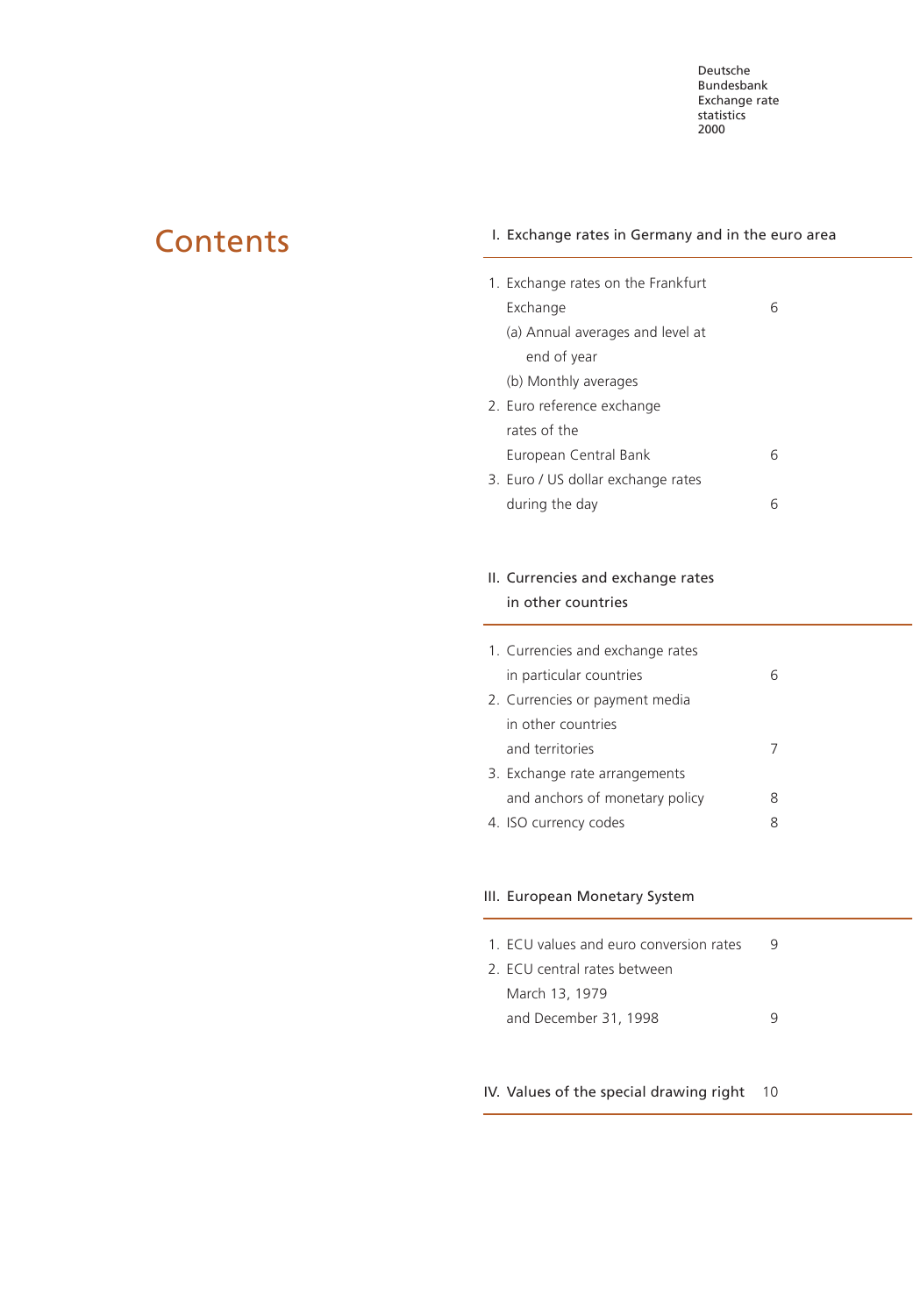<span id="page-3-3"></span><span id="page-3-2"></span><span id="page-3-1"></span><span id="page-3-0"></span>

| V. Parities, central rates,            |    | Currencies and exchange rates       |    |
|----------------------------------------|----|-------------------------------------|----|
| <b>EMUA</b> relationships              |    | in other countries                  | 12 |
|                                        |    | European Monetary System            | 13 |
| 1. Gold and US dollar parities between |    | Values of the special drawing right | 14 |
| 1948 and February 15, 1973             | 10 |                                     |    |
| 2. SDR central rates between           |    |                                     |    |
| December 18, 1971                      |    | Excerpts from official              |    |
| and March 31, 1978                     | 11 | announcements                       |    |
| 3. EMUA relationships between          |    | (including official communications  |    |
| April 1, 1978 and March 12, 1979       | 11 | on the euro and on ERM II)          | 15 |
| Definitions                            |    |                                     |    |
|                                        |    | Notes on individual countries,      |    |
| Exchange rates in Germany              |    | pages 61-65 of the German original  |    |
| and in the euro area                   | 12 | (not translated into English)       |    |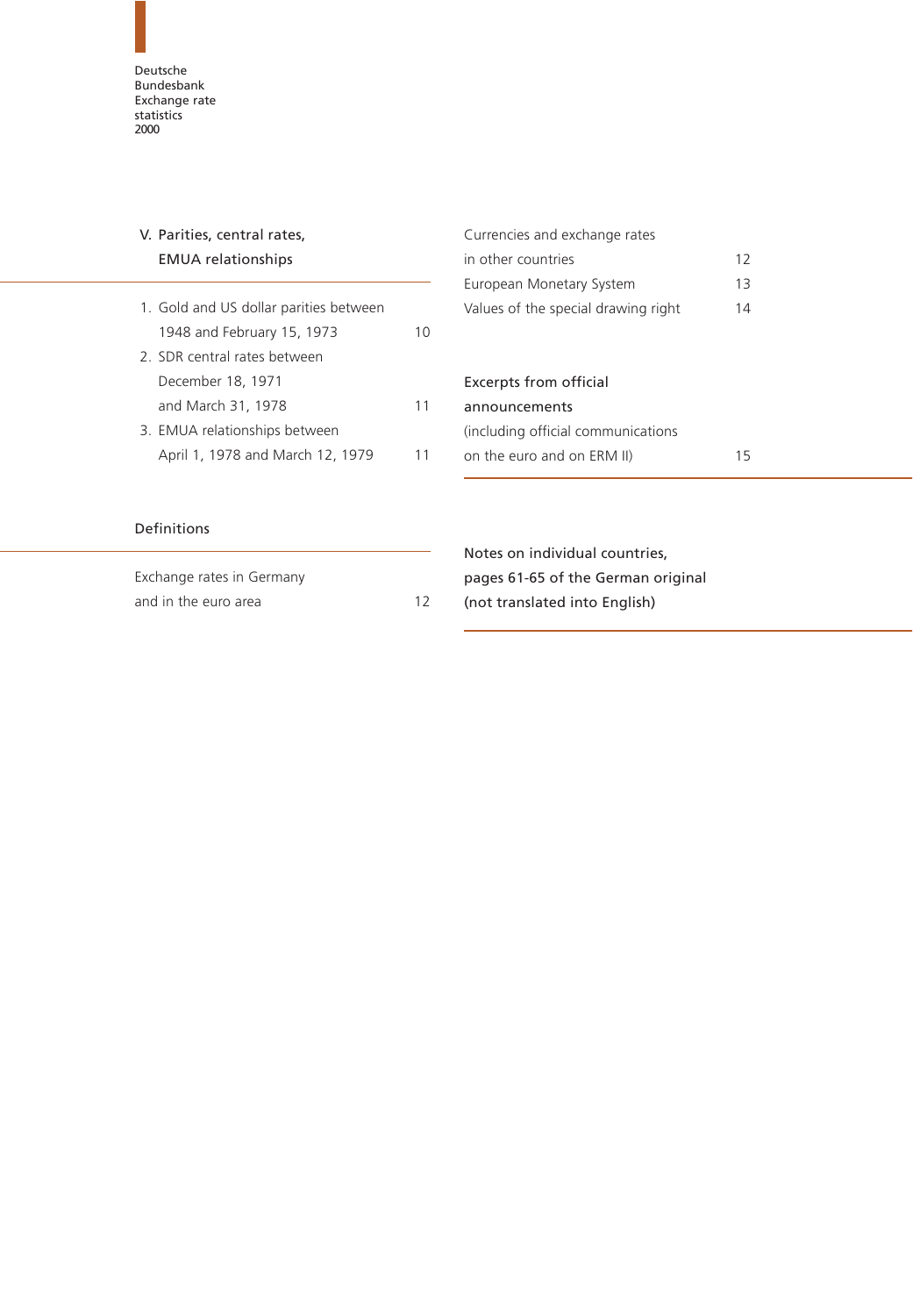# Abbreviations and symbols

| ECU         | European Currency Unit            |
|-------------|-----------------------------------|
| EG          | European Communities (EC)         |
| ERE         | European Unit of Account (EUA)    |
| EU          | European Union                    |
| <b>EWRE</b> | European Monetary Unit of Account |
|             | (EMUA)                            |
| <b>EWS</b>  | European Monetary System (EMS)    |
| EZB         | European Central Bank (ECB)       |
| ISO         | International Organization        |
|             | for Standardization               |
| <b>IWF</b>  | International Monetary Fund (IMF) |
| <b>SZR</b>  | Special drawing right (SDR)       |
| <b>WE</b>   | Currency unit(s)                  |
| <b>WKM</b>  | Exchange rate mechanism (ERM)     |

- p Provisional
- r Revised
- s Estimated
- … Figure available at a later date
- . Figure unknown or not to be published or not meaningful
- Nil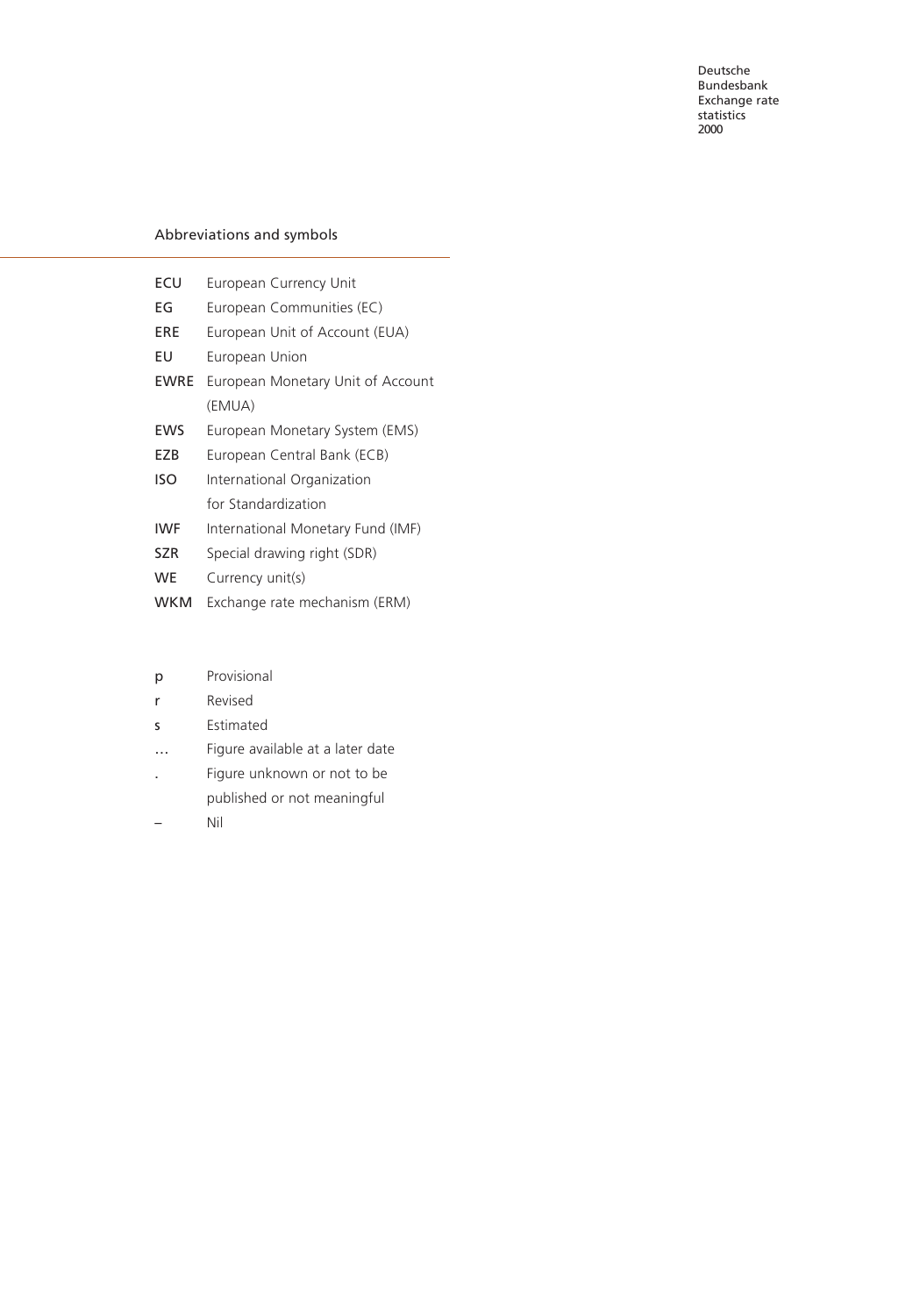<span id="page-5-7"></span><span id="page-5-6"></span><span id="page-5-5"></span><span id="page-5-4"></span><span id="page-5-0"></span>

# I. Exchange rates in Germany and in the euro area

#### 1. Exchange rates on the Frankfurt Exchange

Spot middle rates in Deutsche Mark / Telegraphic transfer

<span id="page-5-10"></span><span id="page-5-8"></span>

| <b>United States</b> | United<br>Kingdom | Ireland | Ianada | Netherlands | itzerland<br><b>SMI</b> | Belaium | France <sup>1</sup> | Denmark |
|----------------------|-------------------|---------|--------|-------------|-------------------------|---------|---------------------|---------|
|                      |                   |         |        |             |                         |         |                     |         |

<span id="page-5-9"></span><span id="page-5-1"></span>

| $-$<br>Italy<br>Norway<br>Portugai<br>Spain<br>Japar<br>Finland<br>weden \<br>Austria<br>the contract of the contract of the<br>.<br>the contract of the contract of<br>. |  |  |  |  |
|---------------------------------------------------------------------------------------------------------------------------------------------------------------------------|--|--|--|--|
|                                                                                                                                                                           |  |  |  |  |

Zeit = Period<br>Durchschnitt im Jahr = Annual average<sup>2</sup>

<span id="page-5-3"></span>Stand am Jahresende = End of year<br>Durchschnitt im Monat = Monthly average<br>Abstand des Geld- bzw. Briefkurses vom Mittelkurs in D-Mark = Difference<br>Abstand des Geld- bzw. Briefkurses vom Mittelkurs in Deutsche Mark<br>1 Curren

dollar; May 18, 1953: Danish krone, Swedish krona, pound sterling; July 27,1953: Swiss franc; August 10, 1953: US dollar; December 14, 1953: Norwegian krone; August 22, 1955: Italian lira; January 2, 1957: Austrian schilling; December 29,<br>1958: Portuguese escudo; February 18, 1963: Spanish peseta; December 1, 1969:<br>Japanese yen; July 17, 1972: Finnish markka; March 13, 1979: Ir February 16, 1990. – **5** Quotation suspended from January 30 to March 5,1990. – **6** Up to August 31, 1978. – **7** Up to the end of 1993.

### [2. Euro reference exchange rates of the European Central Bank\\*](#page-22-0)

#### Currency units per EUR 1

<span id="page-5-11"></span>

| dollar<br>11C | Yen        | Greek          | Danish              | $\cdots$<br>Swedish     | Pound           | Norwegiar           | Czech               | Cyprus            |
|---------------|------------|----------------|---------------------|-------------------------|-----------------|---------------------|---------------------|-------------------|
| <b>USD</b>    | <b>JPY</b> | drachma<br>GRD | krone<br><b>DKK</b> | krona<br>$C = 1$<br>SEK | sterling<br>GBP | krone<br><b>NOK</b> | koruna<br>22L<br>◡∠ | pound<br>CVP<br>◡ |

<span id="page-5-2"></span>

| Estonian<br>kroon | Forint     | Zloty | Tolar          | Swiss<br>franc | Canadian<br>dollar | Australian<br>dollar | New<br>Zealand       |
|-------------------|------------|-------|----------------|----------------|--------------------|----------------------|----------------------|
| EEK               | <b>HUF</b> | PLN   | $\sim$ 17<br>ы | CHF            | CAD                | <b>AUD</b>           | dollar<br><b>NZD</b> |

Zeit = Period

Durchschnitt im Monat = Monthly average<sup>1</sup>

Tageskurse = Daily rates \* The ECB publishes daily reference exchange rates, which are calculated on the basis of the concertation between the central banks at 2.15 p.m. – **1** Calculated from daily quotations.

# 3. Euro / US dollar exchange rates during the day\*

EUR  $1 =$  USD ...

| Time |      |      |       |       |       |      |       |       |       |
|------|------|------|-------|-------|-------|------|-------|-------|-------|
|      |      |      |       |       |       |      |       |       |       |
| 8.30 | 9.00 | 9.30 | 10.00 | 10.30 | 11.00 | 1.30 | 12.00 | 12.30 | 13.00 |
|      |      |      |       |       |       |      |       |       |       |

|       |       |       |       |       |       |       | Memo items |                       |                              |
|-------|-------|-------|-------|-------|-------|-------|------------|-----------------------|------------------------------|
| 13.30 | 14.00 | 14.30 | 15.00 | 15.30 | 16.00 | 16.30 | lowest     | highest<br>daily rate | Reference rate<br>of the ECB |

Zeit = Period

\* Buying rates in the interbank market according to information from business news agencies. See also the definitions on page 12.

#### II. Currencies and exchange rates in other countries

#### [1. Currencies and exchange rates in particular countries\\*](#page-28-0)

|                           |                   |                           | Rates at end of month   |      |                         |      |  |
|---------------------------|-------------------|---------------------------|-------------------------|------|-------------------------|------|--|
| Country                   | Currency          |                           |                         |      |                         |      |  |
| Country code <sup>1</sup> | ISO currency code | Type of rate <sup>2</sup> | Unit                    | 1999 | 1999                    | 1999 |  |
| Egypt                     | Australia         |                           | Bosnia and Herzegovina  |      | Côte d'Ivoire           |      |  |
| <b>Equatorial Guinea</b>  | <b>Bahamas</b>    |                           | <b>Botswana</b>         |      |                         |      |  |
| Ethiopia                  | Bahrain           |                           | Brazil                  |      | Germany                 |      |  |
| Afghanistan               | Bangladesh        |                           | Brunei Darussalam       |      | Dominica                |      |  |
| Albania                   | <b>Barbados</b>   |                           | Bulgaria                |      | Dominican Republic      |      |  |
| Algeria                   | <b>Belarus</b>    |                           | Burkina Faso            |      | Djibouti                |      |  |
| Angola                    | Belgium           |                           | Burundi                 |      | Ecuador                 |      |  |
| Antigua and Barbuda       | Belize            |                           | Chile                   |      | El Salvador             |      |  |
| Argentina                 | Benin             |                           | China, People's Rep. of |      | Eritrea                 |      |  |
| Armenia                   | Bermuda           |                           | China (Taiwan)          |      | Estonia                 |      |  |
| Aruba                     | Bhutan            |                           | Cook Islands            |      | <b>Falkland Islands</b> |      |  |
| Azerbaijan                | <b>Bolivia</b>    |                           | Costa Rica              |      | Fiji                    |      |  |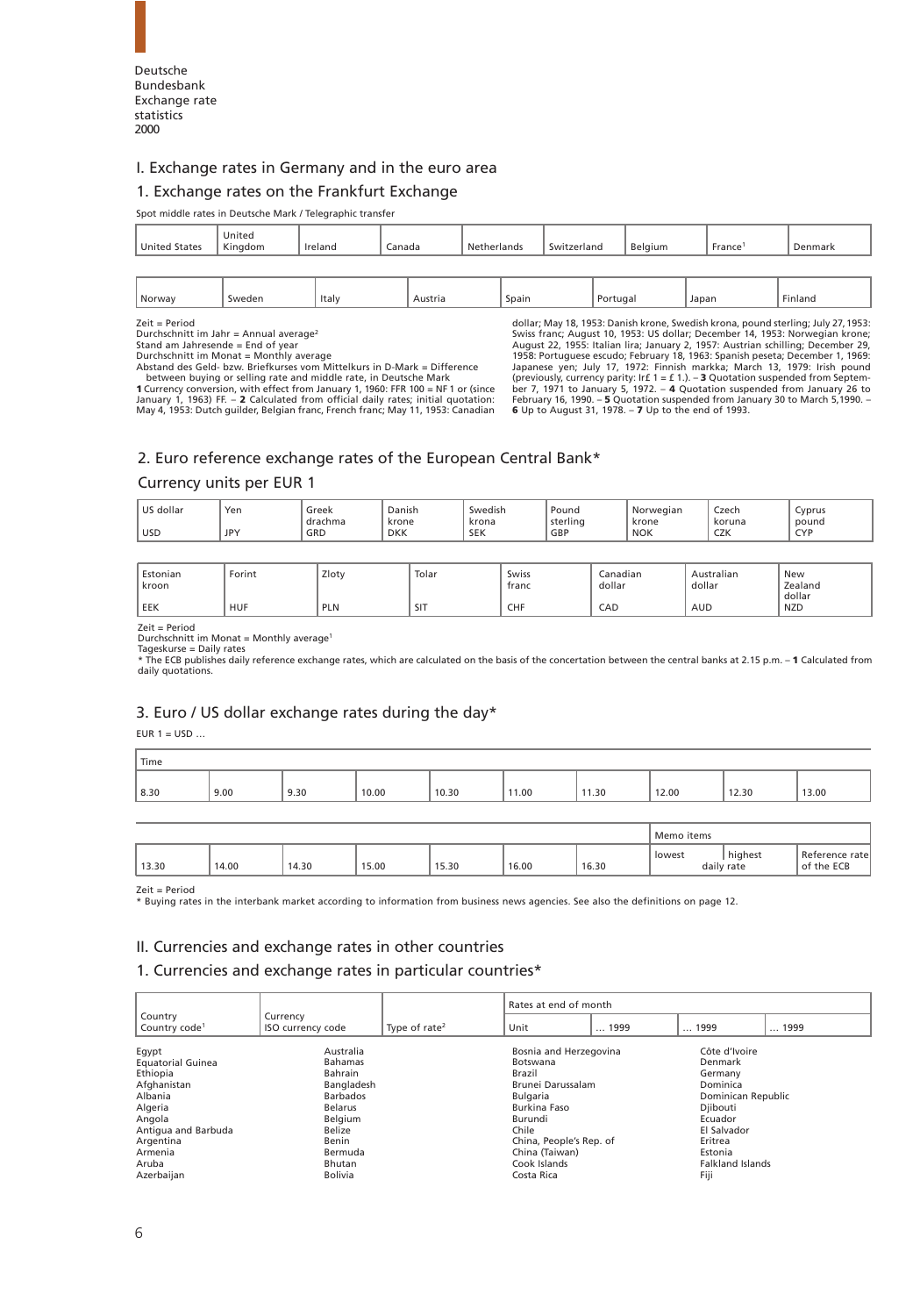<span id="page-6-3"></span><span id="page-6-2"></span><span id="page-6-1"></span>Finland France Gabon [Gambia, The](#page-33-0) Georgia Ghana Gibraltar Grenada Greece Guatemala Guinea Guinea-Bissau Guyana Haiti Honduras Hong Kong, Special [Administrative Region](#page-34-0) India Indonesia Iraq [Iran, Islamic Rep. of](#page-35-0) Ireland Iceland Israel Italy Jamaica Japan Yemen Jordan Yugoslavia [Cayman Islands](#page-36-0) Cambodia Cameroon Canada Cape Verde Kazakhstan Qatar

Kenya Kyrgyzstan Kiribati Colombia Comoros Congo Congo, Democratic Rep. of [Korea, Democratic People's Rep. of](#page-37-0) Korea, Rep. of Croatia Cuba Kuwait [Lao People's Democratic Rep.](#page-38-0) Lesotho Latvia Latvia<br>Lebanon Liberia Libyan Arab Jamahiriya Lithuania [Luxembourg](#page-39-0) Macao Madagaskar Malawi Malaysia Maldives Mali Malta Morocco Mauritania Mauritius Macedonia **Mexico** Moldova Mongolia [Mozambique](#page-40-0) Myanmar Namibia

Nepal New Caledonia New Zealand Nicaragua [Netherlands Antilles](#page-41-0) Netherlands Niger Nigeria Norway Austria Oman Pakistan Panama [Papua New Guinea](#page-42-0) Paraguay Peru **Philippines** Poland Portugal Rwanda Romania Russian Federation Solomon Islands Zambia Samoa<br>[São Tomé and Principe](#page-43-0) Saudi Arabia Sweden Switzerland Senegal Seychelles [Sierra Leone](#page-44-0) Zimbabwe Singapore Slovakia Slovenia [Somalia](#page-45-0)

Spain Sri Lanka Saint Helena [Saint Kitts and Nevis](#page-45-0)  Saint Lucia Saint Lucia the Grenadines Sudan South Africa Suriname Swaziland Syrian Arab Rep. Tajikistan Tanzania Thailand Togo Tonga [Trinidad and Tobago](#page-46-0) Chad [Czech Republic](#page-47-0) Turkey Tunisia Turkmenistan Uganda Ukraine Hungary Uruguay Uzbekistan Vanuatu Venezuela United Arab Emirates United States United Kingdom Viet Nam [Central African Republic](#page-48-0) Cyprus

<span id="page-6-4"></span><span id="page-6-0"></span>Sources: Central bank or a commercial bank of the country concerned<br>\* See also the definitions on pages 12/13. – 1 According to the list of countries<br>for the foreign trade statistics of the Federal Statistical Office, Wie **2** A = Buying; V = Selling; M = Middle; W = Calculated value. – **3** See also notes on individual countries, pages 61-65 of the German original (not translated into English).

Finanzkurs ... = Financial rate ... Freimarktkurs ... = Free market rate ...<br>Kurs der Geschäftsbanken ... = Rate of commercial banks ...<br>Kurse siehe ... = For rates see ...<br>Offizieller Kurs ... = Official rate ... Währungsparität zum ... = Parity in relation to ...

#### [2. Currencies or payment media in other countries and territories](#page-49-0)

| Country or territory<br>Country or territory<br>Currency or payment<br>Currency or payment<br>(country code)<br>media of the country<br>(country code)<br>media of the country<br>Alhucemas<br>Spain<br>Canary Islands<br>Spain<br><b>United States</b><br>American Samoa<br>Cocos Islands<br>Australia<br>India<br>Andaman Islands<br>Coral Sea Islands<br>Australia<br>Andorra <sup>1</sup><br>Laccadive Islands<br>India<br>France<br>Les Saintes Islands<br>Spain<br>France<br>Antigua and Barbuda<br>Liechtenstein<br>Switzerland<br><b>United States</b><br>Madeira<br>Portugal<br>Saint Helena<br>Marie-Galante<br>France<br>Marshall Islands<br><b>United States</b><br><b>United States</b><br>United Kingdom<br>Martinique<br>France<br>Australia<br>Mayotte<br>France<br>Australia<br>Melilla<br>Spain<br><b>United States</b><br>Portugal<br>Midway<br><b>United States</b><br><b>United States</b><br>Micronesia, Federated States of<br>Monaco<br>Spain<br>France<br>Antiqua and Barbuda<br>Montserrat<br>Spain<br>Spain<br>Australia<br>Nauru<br>France<br>Navassa Island<br><b>United States</b><br>India<br>Denmark<br>Nicobar Islands<br>New Zealand<br>Guiana, French<br>France<br>Niue Island<br>New Caledonia<br>Norfolk Islands<br>Polynesia, French<br>Australia<br>Galapagos Islands<br>Ecuador<br>Mariana Islands, Northern<br><b>United States</b><br>Chile<br>Greenland<br>Denmark<br>Easter Island<br>Palau<br>Guadeloupe<br><b>United States</b><br>France<br><b>United States</b><br>Palmyra Island<br><b>United States</b><br>Guam<br>United Kingdom<br>Pescadores Islands<br>Guernsey <sup>1</sup><br>China (Taiwan)<br>Heard and the McDonald Islands<br>Australia<br>Pitcairn Islands<br>New Zealand |                                     |  |  |
|----------------------------------------------------------------------------------------------------------------------------------------------------------------------------------------------------------------------------------------------------------------------------------------------------------------------------------------------------------------------------------------------------------------------------------------------------------------------------------------------------------------------------------------------------------------------------------------------------------------------------------------------------------------------------------------------------------------------------------------------------------------------------------------------------------------------------------------------------------------------------------------------------------------------------------------------------------------------------------------------------------------------------------------------------------------------------------------------------------------------------------------------------------------------------------------------------------------------------------------------------------------------------------------------------------------------------------------------------------------------------------------------------------------------------------------------------------------------------------------------------------------------------------------------------------------------------------------------------------------------------------------------------------------------------------------------------------------------------------------|-------------------------------------|--|--|
|                                                                                                                                                                                                                                                                                                                                                                                                                                                                                                                                                                                                                                                                                                                                                                                                                                                                                                                                                                                                                                                                                                                                                                                                                                                                                                                                                                                                                                                                                                                                                                                                                                                                                                                                        |                                     |  |  |
|                                                                                                                                                                                                                                                                                                                                                                                                                                                                                                                                                                                                                                                                                                                                                                                                                                                                                                                                                                                                                                                                                                                                                                                                                                                                                                                                                                                                                                                                                                                                                                                                                                                                                                                                        |                                     |  |  |
|                                                                                                                                                                                                                                                                                                                                                                                                                                                                                                                                                                                                                                                                                                                                                                                                                                                                                                                                                                                                                                                                                                                                                                                                                                                                                                                                                                                                                                                                                                                                                                                                                                                                                                                                        |                                     |  |  |
|                                                                                                                                                                                                                                                                                                                                                                                                                                                                                                                                                                                                                                                                                                                                                                                                                                                                                                                                                                                                                                                                                                                                                                                                                                                                                                                                                                                                                                                                                                                                                                                                                                                                                                                                        |                                     |  |  |
|                                                                                                                                                                                                                                                                                                                                                                                                                                                                                                                                                                                                                                                                                                                                                                                                                                                                                                                                                                                                                                                                                                                                                                                                                                                                                                                                                                                                                                                                                                                                                                                                                                                                                                                                        |                                     |  |  |
|                                                                                                                                                                                                                                                                                                                                                                                                                                                                                                                                                                                                                                                                                                                                                                                                                                                                                                                                                                                                                                                                                                                                                                                                                                                                                                                                                                                                                                                                                                                                                                                                                                                                                                                                        |                                     |  |  |
|                                                                                                                                                                                                                                                                                                                                                                                                                                                                                                                                                                                                                                                                                                                                                                                                                                                                                                                                                                                                                                                                                                                                                                                                                                                                                                                                                                                                                                                                                                                                                                                                                                                                                                                                        |                                     |  |  |
|                                                                                                                                                                                                                                                                                                                                                                                                                                                                                                                                                                                                                                                                                                                                                                                                                                                                                                                                                                                                                                                                                                                                                                                                                                                                                                                                                                                                                                                                                                                                                                                                                                                                                                                                        |                                     |  |  |
|                                                                                                                                                                                                                                                                                                                                                                                                                                                                                                                                                                                                                                                                                                                                                                                                                                                                                                                                                                                                                                                                                                                                                                                                                                                                                                                                                                                                                                                                                                                                                                                                                                                                                                                                        | Anguilla                            |  |  |
|                                                                                                                                                                                                                                                                                                                                                                                                                                                                                                                                                                                                                                                                                                                                                                                                                                                                                                                                                                                                                                                                                                                                                                                                                                                                                                                                                                                                                                                                                                                                                                                                                                                                                                                                        |                                     |  |  |
|                                                                                                                                                                                                                                                                                                                                                                                                                                                                                                                                                                                                                                                                                                                                                                                                                                                                                                                                                                                                                                                                                                                                                                                                                                                                                                                                                                                                                                                                                                                                                                                                                                                                                                                                        | Ascension                           |  |  |
|                                                                                                                                                                                                                                                                                                                                                                                                                                                                                                                                                                                                                                                                                                                                                                                                                                                                                                                                                                                                                                                                                                                                                                                                                                                                                                                                                                                                                                                                                                                                                                                                                                                                                                                                        |                                     |  |  |
|                                                                                                                                                                                                                                                                                                                                                                                                                                                                                                                                                                                                                                                                                                                                                                                                                                                                                                                                                                                                                                                                                                                                                                                                                                                                                                                                                                                                                                                                                                                                                                                                                                                                                                                                        |                                     |  |  |
|                                                                                                                                                                                                                                                                                                                                                                                                                                                                                                                                                                                                                                                                                                                                                                                                                                                                                                                                                                                                                                                                                                                                                                                                                                                                                                                                                                                                                                                                                                                                                                                                                                                                                                                                        | Ashmore and Cartier Islands         |  |  |
|                                                                                                                                                                                                                                                                                                                                                                                                                                                                                                                                                                                                                                                                                                                                                                                                                                                                                                                                                                                                                                                                                                                                                                                                                                                                                                                                                                                                                                                                                                                                                                                                                                                                                                                                        | Australian Antarctic Territory      |  |  |
|                                                                                                                                                                                                                                                                                                                                                                                                                                                                                                                                                                                                                                                                                                                                                                                                                                                                                                                                                                                                                                                                                                                                                                                                                                                                                                                                                                                                                                                                                                                                                                                                                                                                                                                                        | Azores                              |  |  |
|                                                                                                                                                                                                                                                                                                                                                                                                                                                                                                                                                                                                                                                                                                                                                                                                                                                                                                                                                                                                                                                                                                                                                                                                                                                                                                                                                                                                                                                                                                                                                                                                                                                                                                                                        | <b>Baker Island</b>                 |  |  |
|                                                                                                                                                                                                                                                                                                                                                                                                                                                                                                                                                                                                                                                                                                                                                                                                                                                                                                                                                                                                                                                                                                                                                                                                                                                                                                                                                                                                                                                                                                                                                                                                                                                                                                                                        | <b>Balearic Islands</b>             |  |  |
|                                                                                                                                                                                                                                                                                                                                                                                                                                                                                                                                                                                                                                                                                                                                                                                                                                                                                                                                                                                                                                                                                                                                                                                                                                                                                                                                                                                                                                                                                                                                                                                                                                                                                                                                        | Ceuta                               |  |  |
|                                                                                                                                                                                                                                                                                                                                                                                                                                                                                                                                                                                                                                                                                                                                                                                                                                                                                                                                                                                                                                                                                                                                                                                                                                                                                                                                                                                                                                                                                                                                                                                                                                                                                                                                        | Chafarinas                          |  |  |
|                                                                                                                                                                                                                                                                                                                                                                                                                                                                                                                                                                                                                                                                                                                                                                                                                                                                                                                                                                                                                                                                                                                                                                                                                                                                                                                                                                                                                                                                                                                                                                                                                                                                                                                                        | Désirade                            |  |  |
|                                                                                                                                                                                                                                                                                                                                                                                                                                                                                                                                                                                                                                                                                                                                                                                                                                                                                                                                                                                                                                                                                                                                                                                                                                                                                                                                                                                                                                                                                                                                                                                                                                                                                                                                        | Faroe Islands <sup>1</sup>          |  |  |
|                                                                                                                                                                                                                                                                                                                                                                                                                                                                                                                                                                                                                                                                                                                                                                                                                                                                                                                                                                                                                                                                                                                                                                                                                                                                                                                                                                                                                                                                                                                                                                                                                                                                                                                                        |                                     |  |  |
|                                                                                                                                                                                                                                                                                                                                                                                                                                                                                                                                                                                                                                                                                                                                                                                                                                                                                                                                                                                                                                                                                                                                                                                                                                                                                                                                                                                                                                                                                                                                                                                                                                                                                                                                        |                                     |  |  |
|                                                                                                                                                                                                                                                                                                                                                                                                                                                                                                                                                                                                                                                                                                                                                                                                                                                                                                                                                                                                                                                                                                                                                                                                                                                                                                                                                                                                                                                                                                                                                                                                                                                                                                                                        |                                     |  |  |
|                                                                                                                                                                                                                                                                                                                                                                                                                                                                                                                                                                                                                                                                                                                                                                                                                                                                                                                                                                                                                                                                                                                                                                                                                                                                                                                                                                                                                                                                                                                                                                                                                                                                                                                                        |                                     |  |  |
|                                                                                                                                                                                                                                                                                                                                                                                                                                                                                                                                                                                                                                                                                                                                                                                                                                                                                                                                                                                                                                                                                                                                                                                                                                                                                                                                                                                                                                                                                                                                                                                                                                                                                                                                        |                                     |  |  |
|                                                                                                                                                                                                                                                                                                                                                                                                                                                                                                                                                                                                                                                                                                                                                                                                                                                                                                                                                                                                                                                                                                                                                                                                                                                                                                                                                                                                                                                                                                                                                                                                                                                                                                                                        |                                     |  |  |
|                                                                                                                                                                                                                                                                                                                                                                                                                                                                                                                                                                                                                                                                                                                                                                                                                                                                                                                                                                                                                                                                                                                                                                                                                                                                                                                                                                                                                                                                                                                                                                                                                                                                                                                                        |                                     |  |  |
|                                                                                                                                                                                                                                                                                                                                                                                                                                                                                                                                                                                                                                                                                                                                                                                                                                                                                                                                                                                                                                                                                                                                                                                                                                                                                                                                                                                                                                                                                                                                                                                                                                                                                                                                        |                                     |  |  |
| <b>United States</b><br><b>United States</b><br>Puerto Rico                                                                                                                                                                                                                                                                                                                                                                                                                                                                                                                                                                                                                                                                                                                                                                                                                                                                                                                                                                                                                                                                                                                                                                                                                                                                                                                                                                                                                                                                                                                                                                                                                                                                            | Howland Island                      |  |  |
| United Kingdom<br>Réunion<br>France                                                                                                                                                                                                                                                                                                                                                                                                                                                                                                                                                                                                                                                                                                                                                                                                                                                                                                                                                                                                                                                                                                                                                                                                                                                                                                                                                                                                                                                                                                                                                                                                                                                                                                    | Isle of Man <sup>1</sup>            |  |  |
| <b>United States</b><br>San Marino <sup>1</sup><br>Italy                                                                                                                                                                                                                                                                                                                                                                                                                                                                                                                                                                                                                                                                                                                                                                                                                                                                                                                                                                                                                                                                                                                                                                                                                                                                                                                                                                                                                                                                                                                                                                                                                                                                               | Jarvis Island                       |  |  |
| United Kingdom<br>Swan Islands<br>Honduras                                                                                                                                                                                                                                                                                                                                                                                                                                                                                                                                                                                                                                                                                                                                                                                                                                                                                                                                                                                                                                                                                                                                                                                                                                                                                                                                                                                                                                                                                                                                                                                                                                                                                             | Jersev <sup>1</sup>                 |  |  |
| <b>United States</b><br>Spitsbergen<br>Norway                                                                                                                                                                                                                                                                                                                                                                                                                                                                                                                                                                                                                                                                                                                                                                                                                                                                                                                                                                                                                                                                                                                                                                                                                                                                                                                                                                                                                                                                                                                                                                                                                                                                                          | Johnston Island                     |  |  |
| <b>United States</b><br>Saint Bartholomew<br>France                                                                                                                                                                                                                                                                                                                                                                                                                                                                                                                                                                                                                                                                                                                                                                                                                                                                                                                                                                                                                                                                                                                                                                                                                                                                                                                                                                                                                                                                                                                                                                                                                                                                                    | Virgin Islands, American            |  |  |
| Saint Martin (northern part)<br><b>United States</b><br>France                                                                                                                                                                                                                                                                                                                                                                                                                                                                                                                                                                                                                                                                                                                                                                                                                                                                                                                                                                                                                                                                                                                                                                                                                                                                                                                                                                                                                                                                                                                                                                                                                                                                         | Virgin Islands, British             |  |  |
| Saint Pierre and Miguelon<br>France                                                                                                                                                                                                                                                                                                                                                                                                                                                                                                                                                                                                                                                                                                                                                                                                                                                                                                                                                                                                                                                                                                                                                                                                                                                                                                                                                                                                                                                                                                                                                                                                                                                                                                    |                                     |  |  |
| Svalbard and Jan Mayen<br>Norway                                                                                                                                                                                                                                                                                                                                                                                                                                                                                                                                                                                                                                                                                                                                                                                                                                                                                                                                                                                                                                                                                                                                                                                                                                                                                                                                                                                                                                                                                                                                                                                                                                                                                                       | 1 Local currency is in use as well. |  |  |

**1** Local currency is in use as well.

End of …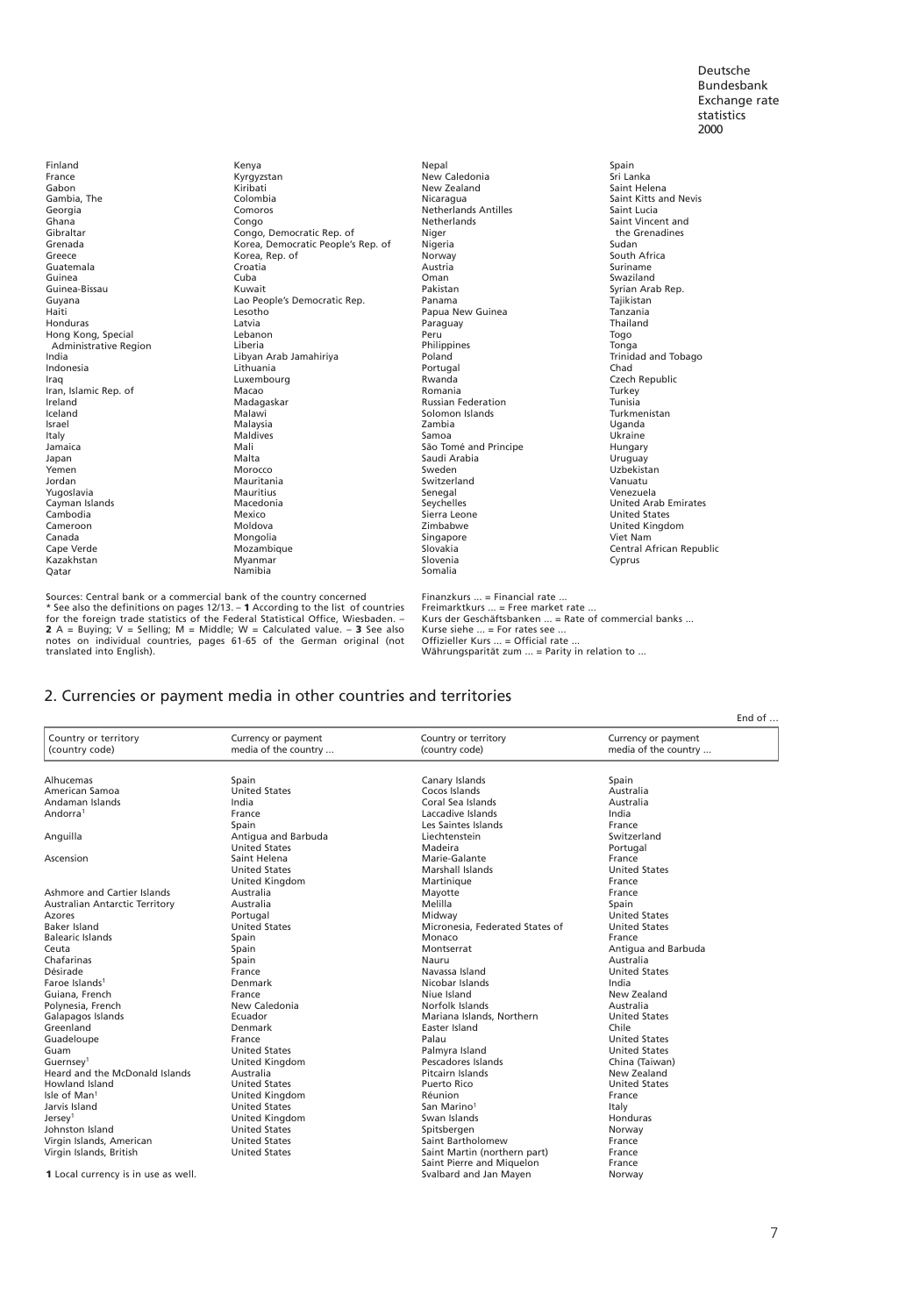<span id="page-7-3"></span><span id="page-7-2"></span><span id="page-7-0"></span>

| Country or territory<br>(country code)     | Currency or payment<br>media of the country | Country or territory<br>(country code) | Currency or payment<br>media of the country |  |
|--------------------------------------------|---------------------------------------------|----------------------------------------|---------------------------------------------|--|
| Tahiti                                     | New Caledonia                               | Turks and Caicos Islands <sup>1</sup>  | <b>United States</b>                        |  |
| Tokelau                                    | New Zealand                                 | Tuvalu <sup>1</sup>                    | Australia                                   |  |
|                                            | Samoa                                       | Vatican City <sup>1</sup>              | Italy                                       |  |
| Tristan da Cunha                           | United Kingdom                              | Vélez de la Gomera                     | Spain                                       |  |
| Chagos Archipelago                         | <b>United States</b>                        | Wake Island                            | <b>United States</b>                        |  |
|                                            | United Kingdom                              | Wallis and Futuna Islands              | New Caledonia                               |  |
| <b>1</b> Local currency is in use as well. |                                             | Christmas Islands                      | <b>Australia</b>                            |  |

#### [3. Exchange rate arrangements and anchors of monetary policy](#page-50-0)

#### As of ...

|                         | Monetary policy framework |                              |                                  |                                                 |       |  |  |
|-------------------------|---------------------------|------------------------------|----------------------------------|-------------------------------------------------|-------|--|--|
| Exchange rate<br>regime | Exchange rate<br>anchor   | Monetary<br>aggregate target | Inflation targeting<br>tramework | IMF-supported or<br>other monetary<br>programme | Other |  |  |
|                         |                           |                              |                                  |                                                 |       |  |  |

<span id="page-7-4"></span>Wechselkursregelungen ohne eigenes gesetzliches Zahlungsmittel<sup>1</sup> = Exchange rate arrangements with no separate legal tender Währung eines anderen Landes als gesetzliches Zahlungsmittel = Currency of another country as legal tender

ECCM<sup>2</sup>

<span id="page-7-1"></span>WAEMU<sup>3</sup>

CAEMC<sup>4</sup>

Regelungen in Form eines "Currency Board"<sup>s</sup> = Currency board arrangements<br>Sonstige konventionelle Regelungen mit festen Wechselkursen (einschl. de-facto-Festkursen bei kontrolliertem Floating)<sup>6</sup> = Other conventional fixed peg ar-<br>rangements (including de facto peg arrangements under managed floating)<br>Gegenüber einem Währungsverbund = Against a single currency<br>Gegenüber

rates within horizontal bands Innerhalb einer Gemeinschaftsregelung (WKM II) = Within a cooperative ar-

rangement (ERM II)

Sonstige Regelungen mit Bandbreiten = Other band arrangements

Stufenweise Kursanpassungen<sup>8</sup> = Crawling pegs<br>Wechselkurse innerhalb stufenweise angepaßter Bandbreiten<sup>9</sup> = Exchange rates within crawling bands

Kontrolliertes Floating ohne einen vorgegebenen Wechselkurspfad<sup>10</sup> = Man-<br>aged floating with no preannounced path for the exchange rate<br>Unabhängiges Floating<sup>11</sup> = Independent floating

Source: International Monetary Fund, Washington **1** The currency of another country circulates as the sole legal tender or the member belongs to a monetary or currency union in which the same legal tender is shared by the members of the union.  $-2$  East Caribbean Common Market.  $-3$  West African Economic and Monetary Union.  $-4$  Central African Eco-<br>nomic and Monetary Community.  $-5$  A monetary regime based on an impli margin of at most  $\pm 1$  percent around a central rate.  $-\mathbf{7}$  The value of the currency is maintained within margins of fluctuation around a formal or de factor fixed peg that are wider than  $\pm 1$  percent around a cen in selective quantitative indicators. – **10** The monetary authority influences the movements of the exchange rate through active intervention in the foreign exchange market without specifying, or precommitting to, a preannounced path for the exchange rate. – **11** The exchange rate is market determined, with any foreign exchange intervention aimed at moderating the rate of change and preventing undue fluctuations in the exchange rate, rather than at establishing a level for it.

End of …

#### [4. ISO currency codes](#page-52-0)

| $ $ ISO           |                              |
|-------------------|------------------------------|
| <sup>l</sup> Code | $\alpha$<br>.<br>ו טויי<br>ີ |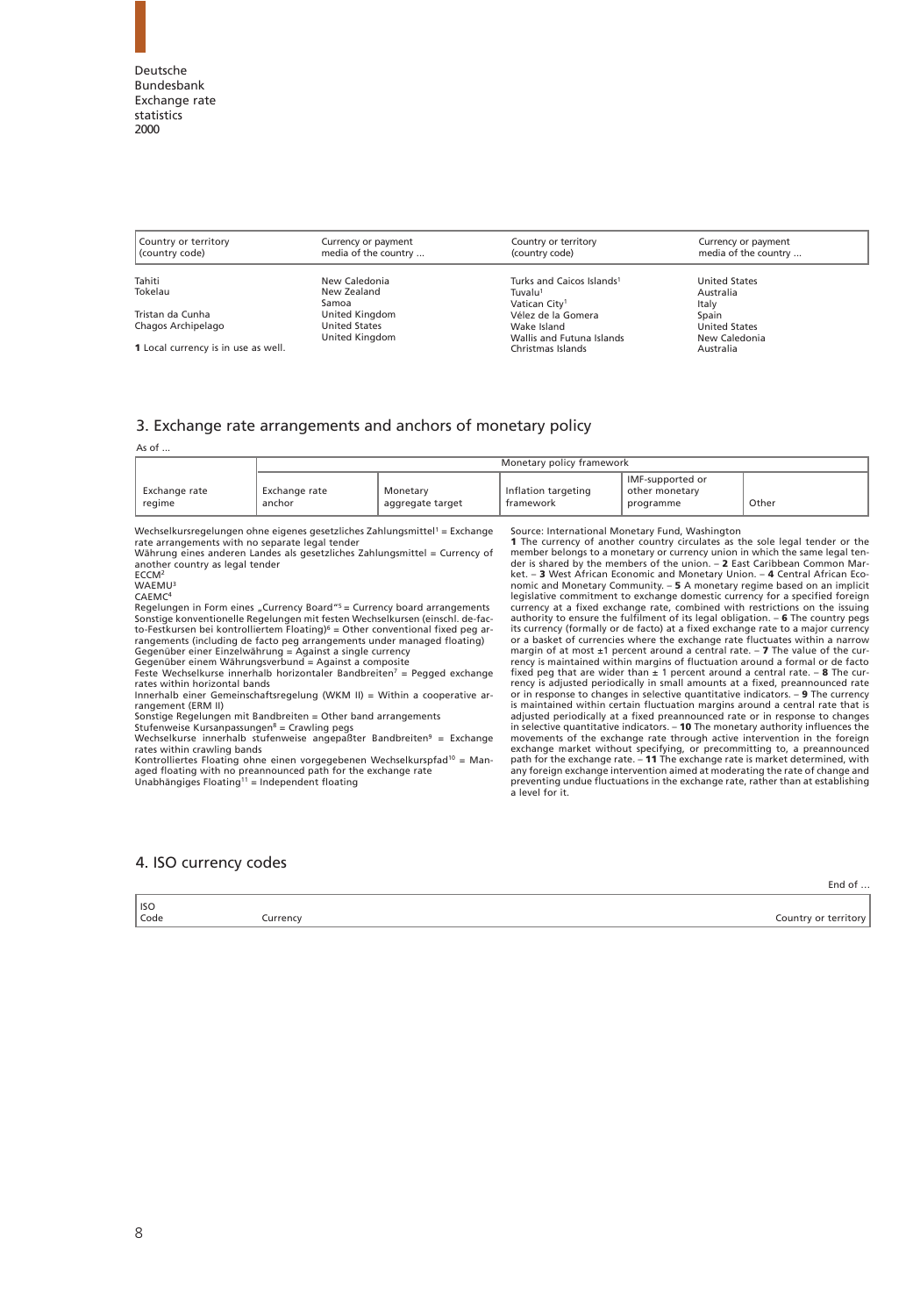As at …

#### <span id="page-8-8"></span><span id="page-8-6"></span><span id="page-8-5"></span><span id="page-8-4"></span><span id="page-8-3"></span><span id="page-8-1"></span><span id="page-8-0"></span>III. European Monetary System

#### 1. ECU values and euro conversion rates\*

Currency units per ECU 1

<span id="page-8-7"></span><span id="page-8-2"></span>

| Deutsche<br>Mark | French<br>franc | Pound<br>sterling | Dutch<br>, guilder | Belgian and<br>Luxemboura<br>franc | Italian<br><b>lira</b> | Spanish<br>peseta | Danish<br>krone | Irish<br>pound |
|------------------|-----------------|-------------------|--------------------|------------------------------------|------------------------|-------------------|-----------------|----------------|
|                  |                 |                   |                    |                                    |                        |                   |                 |                |

|  | * Portu-<br>Greek<br>guese<br>escudo<br>l drachma | Austrian<br>schillina | Swedish<br>krona | Finnish<br>markka | US<br>dollar | Japanese<br>ven | Swiss<br>franc | Norwegian<br>krone |
|--|---------------------------------------------------|-----------------------|------------------|-------------------|--------------|-----------------|----------------|--------------------|
|--|---------------------------------------------------|-----------------------|------------------|-------------------|--------------|-----------------|----------------|--------------------|

Durchschnitt im Jahr bzw. Monat = Annual or monthly average<br>Euro-Umrechnungskurse (1 EUR = ... WE) = Euro conversion rates<br>(EUR 1 = ...currency units)<sup>2</sup>

\* Mathematical ECU values, which are calculated by the European Commission on the basis of the representative US dollar rates at 14.15 hrs. The values shown before the start of the EMS relate to the European unit of account. See also the definitions on page 13. – **1** ISO currency code: XEU. – **2** Effective from January 1, 1999.

#### [2. ECU central rates between March 13, 1979 and December 31, 1998\\*](#page-56-0)

|                                          | ECU central rate |                                      |               | Calculated DM central rate                        |                |                             |                                                              |
|------------------------------------------|------------------|--------------------------------------|---------------|---------------------------------------------------|----------------|-----------------------------|--------------------------------------------------------------|
| Country<br>Currency                      | Effective from   | ECU $1 = WE$                         | $WE 1 = ECU $ | Revaluation $(+)/$<br>devaluation $(-)$<br>in $%$ | Effective from | $WE 100 = DM $              | Revaluation (+)/<br>devaluation $(-)$<br>of the DM<br>in $%$ |
| Belgium<br>Denmark<br>Germany<br>Finland |                  | France<br>Greece<br>Ireland<br>Italy |               | Netherlands<br>Austria<br>Portugal<br>Spain       |                | Memo item<br>United Kingdom |                                                              |

\* In line with the resolution of the European Council of December 5, 1978 on the establishment of the European Monetary System, a European Currency Unit<br>was the focal point of the EMS (for the value and composition of the ECU, see<br>the footnotes to table III.1). In the EMS, the unit was used as a re ble for central rates and also as an indicator of exchange rate discrepancies, a de-nominator of assets and liabilities in the EMS, and as a means of settlement between the EU central banks. – **1** And Luxembourg (currency: Luxembourg franc/lfr), which forms a monetary association with Belgium. – **2** For euro central rate in ERM II see excerpts from official announcements (page 17). – **3** Central rate published in the Federal Gazette. – **4** Finland had participated in the exchange retex meximal exchange rate mechanism of the EMS s Greece had participated in the exchange rate mechanism of the EMS since

March 16, 1998; up to that date, fictitious central rates were applied. – 6 For WE 1. – 7 Italy did not participate in the exhange rate mechanism of the EMS between September 17, 1992 and November 24, 1996; during that per **11** Spain had participated in the exchange rate mechanism of the EMS since<br>June 19, 1989; the peseta had not been added to the currency basket until<br>September 21, 1989. – **12** The United Kingdom participated in the exchan central rates specified before and after this period are of a fictitious nature.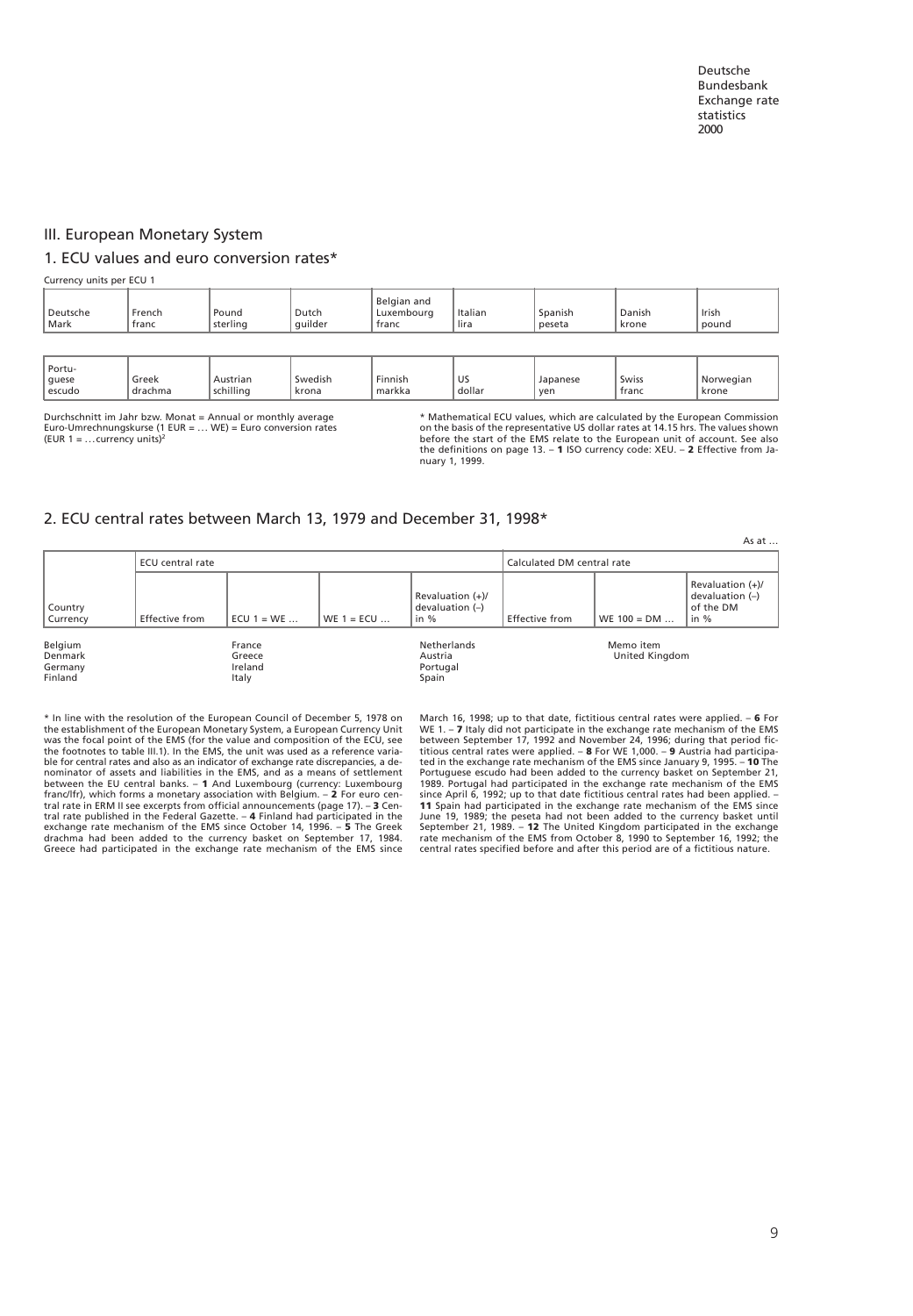<span id="page-9-3"></span><span id="page-9-2"></span><span id="page-9-1"></span><span id="page-9-0"></span>

#### IV. Values of the Special Drawing Right\*

Currency units per SDR 11

| <b>US</b><br>dollar | Deutsche<br>Mark | Pound<br>sterling | Japanese<br>ven | Lanadian<br>dollar | French<br>franc | Italian<br>$\cdots$<br>lira | Dutch<br>auilder | Belaian<br>franc |
|---------------------|------------------|-------------------|-----------------|--------------------|-----------------|-----------------------------|------------------|------------------|
|                     |                  |                   |                 |                    |                 |                             |                  |                  |

<span id="page-9-4"></span>

Zeit = Period Durchschnitt im Jahr = Annual average Durchschnitt im Monat = Monthly average

\* Compiled according to publications of the IMF; see also the definitions on page 14. – **1** ISO currency code: XDR.

# [V. Parities, central rates, EMUA relationships and exchange rate arrangements](#page-62-0)

#### 1. Gold and US dollar parities between 1948 and February 15, 1973

|                                          | Parity in relation to <sup>1</sup> |                                     |                                                        |                                              |             |                                                    |                                                                 |                |
|------------------------------------------|------------------------------------|-------------------------------------|--------------------------------------------------------|----------------------------------------------|-------------|----------------------------------------------------|-----------------------------------------------------------------|----------------|
|                                          | qold                               |                                     | US dollar                                              |                                              |             | Calculated DM parity <sup>2</sup>                  |                                                                 |                |
| Country<br>Currency                      | <b>Effective from</b>              | WE $1 =$<br>grammes<br>of fine gold | Revalu-<br>ation $(+)/$<br>devaluation $(-)$<br>in $%$ | Effective from                               | $US$1 = WE$ | Revalu-<br>ation $(+)/$<br>devaluation (-)<br>in % | <b>Effective from</b>                                           | $WE 100 = DM $ |
| Belgium<br>Denmark<br>Germany<br>Finland |                                    | France<br>Italy<br>Japan<br>Canada  |                                                        | Netherlands<br>Norway<br>Austria<br>Portugal |             |                                                    | Sweden<br>Switzerland<br><b>United States</b><br>United Kingdom |                |

Währungsumstellung = Currency conversion Nur gültig bis  $\ldots$  = Effective only up to  $\ldots$ 

#### **Footnotes to Table V.1**

**1** Gold parity agreed with the International Monetary Fund or fixed autono-<br>mously, US\$ parity (or central rate) or official US\$ rate. The parities agreed with mously, US\$ parity (or central rate) or official US\$ rate. The parities agreed with<br>the IMF ceased to apply with the entry into force of the Second Amendment<br>of the IMF Articles of Agreement on April 1, 1978. - 2 The DM pa **6** DM comparative value, calculated on the basis of the US\$ relationship in con-<br>junction with the central rate US\$ 1 = DM 3.2225 (until February 13, 1973) or<br>US\$ 1 = DM 2.9003 (from February 14, to March 18, 1973). – **7** Memorandum No. 25, Amendment No. 1. – **8** With effect from January 1, 1963:<br>FMK 100 (old) = FMK 1 (new). – **9** Valid until January 25, 1948. – **10** Under the<br>system of rates customary in France, the pro rata conversion of on the basis of the official and the free rate yielded DM equivalents which fluctuated on average between DM 1.23 and DM 1.27 for FFR 100. – **11** Between February 2, 1948 and September 19, 1949 a multiple exchange rate system. –<br>**12** Against the official rate of January 26, 1948. – **13** Official US\$ major rate<br>plus 20 % premium (FFR 350 + FFR 70 = FFR 420); from June 1958 t was included in the rate. – **14** Against the gold parity of December 18, 1946. –<br>**15** With effect from January 1, 1960: FFR 100 = NF 1. – **16** Average of the offi-<br>cial, fluctuating US\$ rate (calculated on the basis of the the period in question). Between 1946 and March 29, 1960 a multiple exchange<br>rate system. — **17** No percentage calculation, because there was no uniform<br>official US\$ rate before March 30, 1960. — **18** Owing to the deprecia (after the abandonment of the parity agreed with the IMF) and May 1, 1962,<br>floating US\$ rate. – **21** Against the parity of September 19, 1949. – **22 Between**<br>November 25, 1949 and May 2, 1953 a multiple exchange rate syste eign exchange rates (= middle rates of the Bank deutscher Länder) between<br>December 21, 1949 and June 23, 1950: S 100 = DM 29.17; between May 26, 1954<br>and December 31, 1956: S 100 = DM 16.155. – **24** Against the official ra

October 26, 1946. – **25** According to the decision of the Swiss Federal Council of September 27, 1936, the Swiss National Bank was obliged to keep the gold value of the Swiss franc between 190 and 215 milligrams of fine gold. In the<br>Swiss National Bank's statistics the gold parity was shown at SFR 1 = 0.2032258 g<br>fine gold. – **26** According to publications of the Swiss Nation were applied: US\$ 1 = SFR 4.31 (until November 30, 1948); US\$ 1 = SFR 4.305 (between December 1, 1948 and September 18, 1949); US\$ 1 = SFR 4.30 (between September 19 and October 12, 1949). – **28** According to the Federal Coinage Act of December 17, 1952 (which came into force on April 20, 1953) the franc corresponded to 63/310 (0.20322 ...) grams of fine gold. **– 29** Accord-<br>ing to the decision of the Federal Council of May 9, 1971 the gold parity of the<br>SFR was changed to "47/216 (0.21759 ...) grams of fine gold value was agreed with the IMF with effect from October 18, 1973.

\* Floating of the exchange rate or temporary suspension of the buying rate of the central bank concerned:<br>BFR between August 23 a

- 
- BFR between August 23 and December 17, 1971; DKR between August 23 and December 17, 1971 (buying rate suspended); DM between September 30 and October 24, 1969 and from May 10 to December 17, 1971;
- LIT between August 23 and December 17, 1971 and since February 14, 1973; ¥ between August 28 and December 17, 1971 and since February 14, 1973; kan\$ since June 1, 1970;
- 
- HFL between May 10 and December 17, 1971; NKR between August 23 and December 17, 1971 (buying rate suspended);
- S between August 24 and December 17, 1971 (buying rate suspended); ESC between August 23 and December 17, 1971 (buying rate suspended);
- 
- SKR between August 23 and December 17, 1971 (buying rate suspended); SFR since January 23, 1973 (between September 11 and December 17, 1971
- buying rate suspended); £ since June 23, 1972 (between August 23 and December 17, 1971 buying
- rate suspended). ° Since August 15, 1971 convertibility of the US dollar into gold or other reserve assets suspended.
- v The change was made on account of the decision of the government of the United States to devalue the US dollar by 10 %.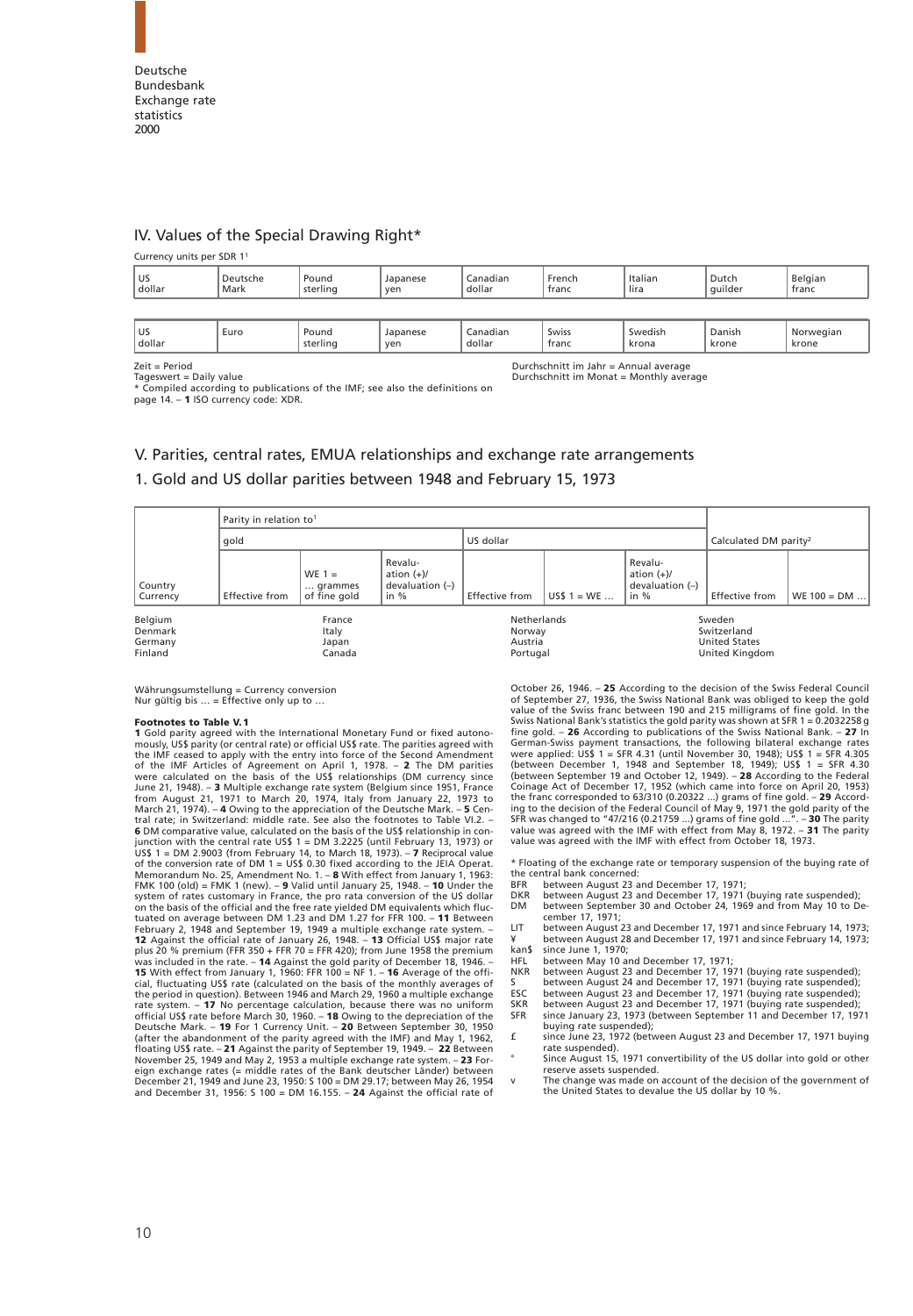#### <span id="page-10-1"></span>[2. SDR central rates between December 18, 1971 and March 31, 1978](#page-64-0)

|                                                    | SDR parity or central rate              |               | Calculated DM comparative value         |                                               |                                                                |                |
|----------------------------------------------------|-----------------------------------------|---------------|-----------------------------------------|-----------------------------------------------|----------------------------------------------------------------|----------------|
| Country<br>Currency                                | <b>Effective from</b>                   | $SDR 1 = WE $ | $WE 1 = SDR $                           | Revaluation (+)/<br>devaluation (-)<br>in $%$ | <b>Effective from</b>                                          | $WE 100 = DM $ |
| Belgium<br>Denmark<br>Germany<br>Finland<br>France | Italy<br>Japan<br>Canada<br>Netherlands |               | Norway<br>Austria<br>Portugal<br>Sweden |                                               | Switzerland<br>Spain<br><b>United States</b><br>United Kingdom |                |

Freigabe des Wechselkurses gegenüber den Währungen derjenigen Länder, die nicht am Gruppenfloating teilnehmen = Floating of the exchange rate against the currencies of the countries not participating in the joint float.

#### **Footnotes to Table V.2**

<span id="page-10-2"></span><span id="page-10-0"></span>Special drawing rights, which were created as an international reserve asset in 1969, were equal in value to the US dollar (US\$ 1 = 0.888671 grams of fine gold) up to the Monetary Conference in Washington on December 18, 1971 as, in accordance with Article XXI (2) of the Articles of Agreement of the International Monetary Fund in the wording of 1969 (first amendment of the Articles of Agreement), the unit of value of special drawing rights corresponded to 0.888671 gram of fine gold. The introduction of central rates, which took place<br>in accordance with the Washington Agreements (Smithsonian Agreement of<br>December 18, 1971) on the basis of decision No. 3463-(71/126) of December 18, 1971 by the IMF directors, which was amended by decision No. 4083- (73/104) of November 7, 1973, made it possible for IMF member countries temporarily to fix new exchange rate relationships for their currencies. According to paragraph 2 (b) of that decision, a central rate for the currency of a member could be reported in gold, in unit of value of special drawing rights or in the currency of another member of the IMF. After the IMF parities had ceased to exist on April 1, 1978, the central rates reported to the IMF under the terms of the decision of December 18, 1971 were likewise of no practical significance, since they no longer had any legal basis on the disappearance of Article IV 4(a) of the IMF Articles of Agreement in the old wording. ● Calculated in terms of the computed SDR parity before the Washington Agreements of December

1971. – **1** Calculated on the basis of the relationship SDR 1 = WE ... – **2** The following countries participated in the joint float: as from March 19, 1973<br>Belgium/Luxembourg, Denmark, Germany, France (until January 18, 1974 and<br>between July 10, 1975 and March 12, 1976), the Netherlands, Norway (until<br>De the spot middle rates of those countries were kept within a fluctuation band of 2.25% (except: Belgium/Luxembourg and the Netherlands, which had agreed on fluctuation margins of approx. 1.5 % until March 12, 1976). – **3** Because of the appreciation of the Deutsche Mark. – **4** From February 14, 1973 (owing to the change in the central rate of the Deutsche Mark against the US dollar) the computed values are SDR 1 = DM 3.49877 and DM 1 = SDR 0.285814. – **5** Central rate notified to the IMF by the Federal Government. – **6** Effective until<br>March 18, 1973; thereafter, the exchange rate of the Deutsche Mark floated<br>against the currencies of those countries which did not participate in th float. – **7** From March 15, 1976 France no longer participated in the joint float,<br>as had already been the case between January 21, 1974 and July 9, 1975. –<br>**8** Computed relationship (not notified to the IMF as the central **9** Sweden no longer participated in the joint float from August 29, 1977. – **10** Switzerland was not a member of the IMF; the SDR relationship was computed on the basis of the middle rate of US\$ 1 = SFR 3.84 published by the Swiss National Bank.  $-$  **11** The parity value was agreed with the IMF w October 18, 1973.

#### [3. EMUA relationships between April 1, 1978 and March 12, 1979\\*](#page-66-0)

|                               | EMUA relationship <sup>1</sup> |              | Calculated DM comparative value <sup>2</sup> |                                               |                       |                |
|-------------------------------|--------------------------------|--------------|----------------------------------------------|-----------------------------------------------|-----------------------|----------------|
| Country<br>Currency           | <b>Effective from</b>          | $EMUA = WE $ | $WE 1 = E MUA $                              | Revaluation (+)/<br>devaluation (-)<br>in $%$ | <b>Effective from</b> | $WE 100 = DM $ |
| Belgium<br>Denmark<br>Germany | Norway                         | Netherlands  |                                              |                                               |                       |                |

Austritt aus dem Europäischen Wechselkursverbund = Withdrawal from the European narrower margins arrangement

\* The EMUA was the common reference variable in the European exchange rate mechanism. The European Monetary Cooperation Fund (EMCF) kept its accounts in EMUA. – **1** Up to March 31, 1978 the EMUA relationships were

identical in value to the SDR central rates applying until then (see also table V.2). – **2** Computed on the basis of the relationships for EMUA 1. – **3** Because of the appreciation of the Deutsche Mark. – **4** Central rate announced by the Federal Government.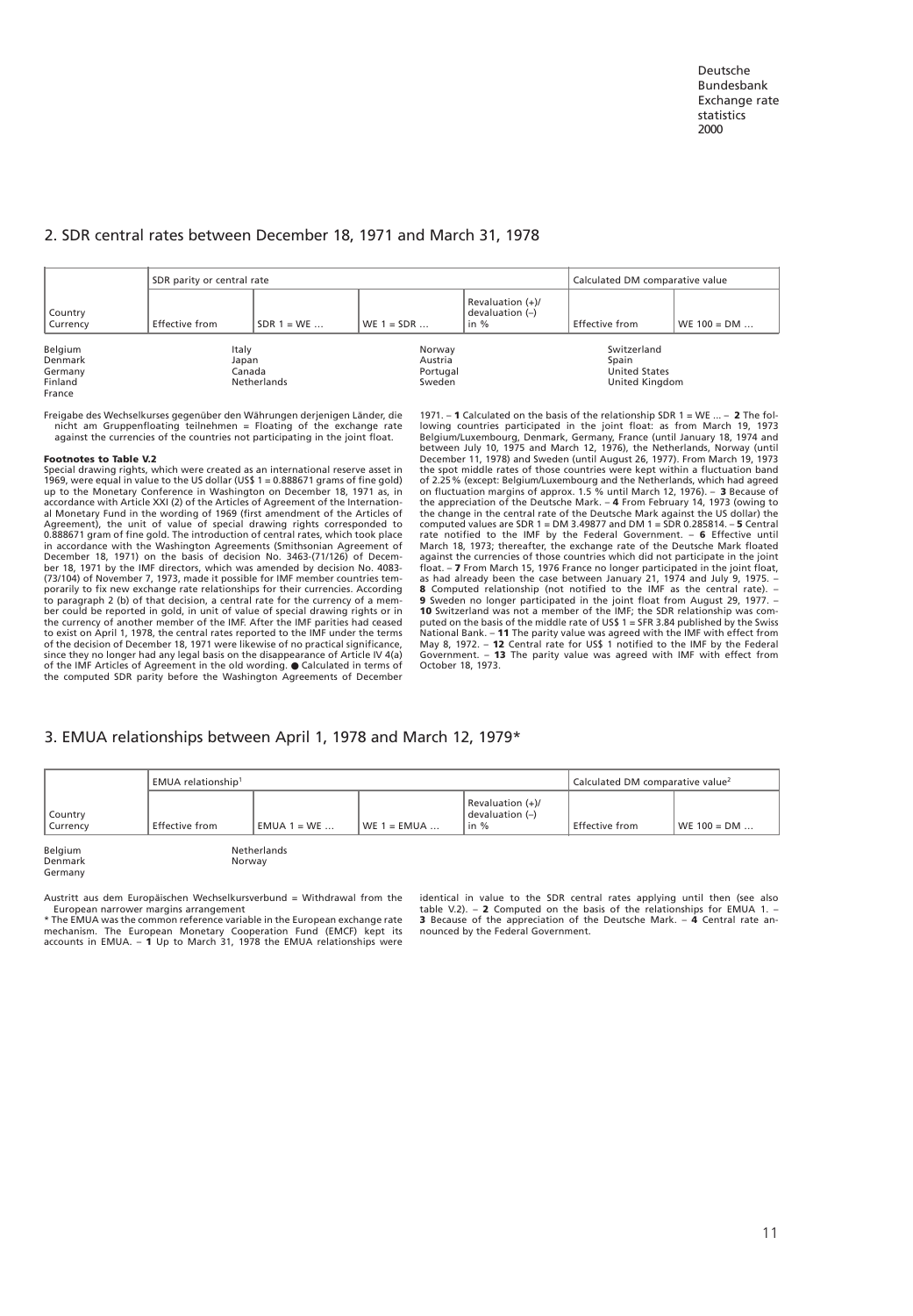### <span id="page-11-1"></span><span id="page-11-0"></span>Definitions Exchange rates in Germany and in the euro area

#### Euro / US dollar exchange rates during the day

The rates shown in the table are the buying rates predominating in the interbank market between 8.30 hrs and 16.30 hrs; they have been compiled by the Deutsche Bundesbank according to information from business news agencies. They are intended to provide a rough picture of the movement of the rates in the course of the day. It is not known whether and, if so, to what extent deals were conducted at the quoted rates. In ascertaining the highest and lowest daily rates, not only the half-hourly recorded buying rates are taken into account but also all the data on rates communicated by the reporting banks between 8.00 hrs and 16.30 hrs.

The rates in the interbank market shown in this table are not to be confused with the euro reference exchange rate of the ECB for the day in question, which is listed as a memo item (see also Table I.2).

#### Currencies and exchange rates in other countries

#### Currencies and exchange rates in particular countries

The rates listed in this table are in all cases the latest rates known to us in a given month; in general they have been taken from reliable sources in the country in question. However, we do not know whether conversions were actually carried out at those rates in all cases. In the case of multiple exchange rate systems, the types of rates are explained in footnotes. If no rates for the Deutsche Mark or for the euro are available from a country, we have calculated comparative values at the exchange rates and relationships shown and marked them "W" in the column "type of rate".

The three-character alphabetical ISO currency code (see also table II.3) which was, in addition to the designation and abbreviation, customary in German, has been developed by the International Organization for Standardization as ISO Standard 4217. This currency code is designed to enable uniformly abbreviated designations for currency-related values to be used in international financial transactions. This applies, inter alia, to all external payments under the S.W.I.F.T.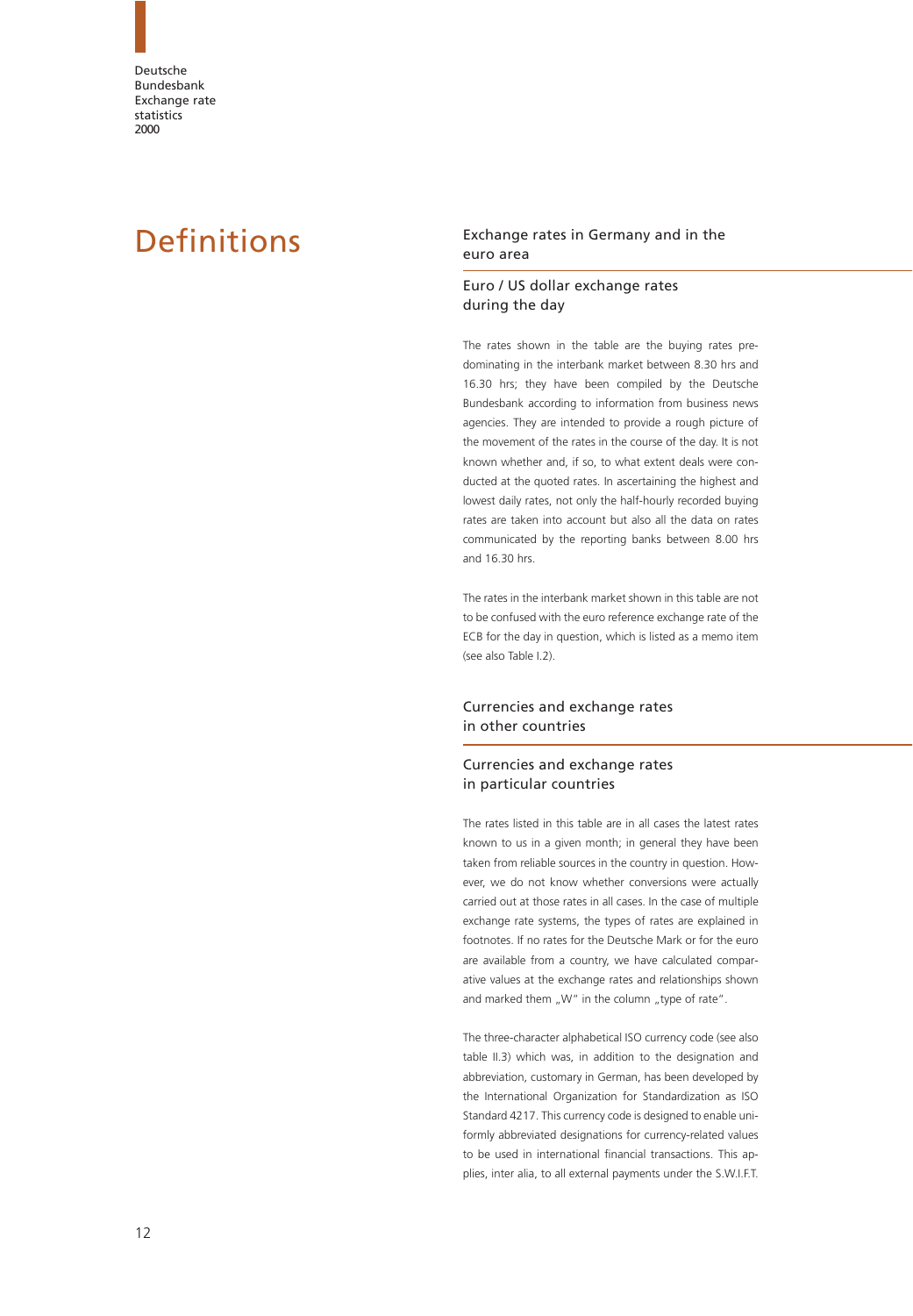<span id="page-12-0"></span>system (Society for Worldwide Interbank Financial Telecommunication). These abbreviations do not replace the official national short designations of the currencies.

The ECU rates regulary quoted in the market for private ECU financial instruments could differ from these arithmetical rates, because they reflected the current supply and demand situation.

#### European Monetary System

#### ECU values and euro conversion rates

The ECU was the currency unit of the European Monetary System, which entered into force on March 13, 1979. Since 1981 it has been used as a unit of account in all areas of the Community and succeeded the European Unit of Account, which was introduced in 1975, and with which it was identical in definition and value at the time of transition.

According to the arrangements on the EMS, it was planned to review the weights of the currencies every five years and to revise them if necessary. On the first revision (September 17, 1984) the Greek drachma was included in the basket; since the admission of the Spanish peseta and the Portuguese escudo with effect from September 21, 1989 (second revision), the currencies of all EC member countries at that time have been included in the basket. The periodic review of the weights of the currencies in the ECU definition was discontinued upon the entry into force of the Treaty on European Union on November 1, 1993; the composition of the ECU currency basket was not changed any more. The currencies of the three countries which acceded to the European Union on January 1, 1995 (Austrian schilling, Swedish krona, Finnish markka) were therefore not included in the ECU basket.

The arithmetical rate of the ECU in terms of a given currency was the total of the equivalents of the adjacent table in that currency.

The European Commission based the arithmetical calculation of the ECU daily rates on the representative US dollar rates at 14.15 hrs, which were communicated to it by the central banks of the countries represented in the ECU basket of currencies. On the basis of these rates, the equivalent of the ECU was computed first in US dollars and then in all EU currencies.

These arithmetical daily rates of the ECU, expressed in terms of currencies of the Community (and some other currencies), were regulary published – with six valid figures – in series C of the Official Journal of the European Communities.

| Composition of the ECU basket: |                    |                    |                    |  |  |  |  |
|--------------------------------|--------------------|--------------------|--------------------|--|--|--|--|
|                                | as from<br>13.3.79 | as from<br>17.9.84 | as from<br>21.9.89 |  |  |  |  |
| Deutsche<br>Mark               | 0.828              | 0.719              | 0.6242             |  |  |  |  |
| Pounds<br>sterling             | 0.0885             | 0.0878             | 0.08784            |  |  |  |  |
| French<br>francs               | 1.15               | 1.31               | 1.332              |  |  |  |  |
| Italian<br>lire                | 109.00             | 140.00             | 151.8              |  |  |  |  |
| Dutch<br>guilders              | 0.286              | 0.256              | 0.2198             |  |  |  |  |
| Belgian<br>francs              | 3.66               | 3.71               | 3.301              |  |  |  |  |
| Luxembourg<br>francs           | 0.14               | 0.14               | 0.130              |  |  |  |  |
| Danish<br>kroner               | 0.217              | 0.219              | 0.1976             |  |  |  |  |
| Irish pounds                   | 0.00759            | 0.00871            | 0.008552           |  |  |  |  |
| Greek<br>drachmas              |                    | 1.15               | 1.440              |  |  |  |  |
| Spanish<br>pesetas             |                    |                    | 6.885              |  |  |  |  |
| Portuguese<br>escudos          |                    |                    | 1.393              |  |  |  |  |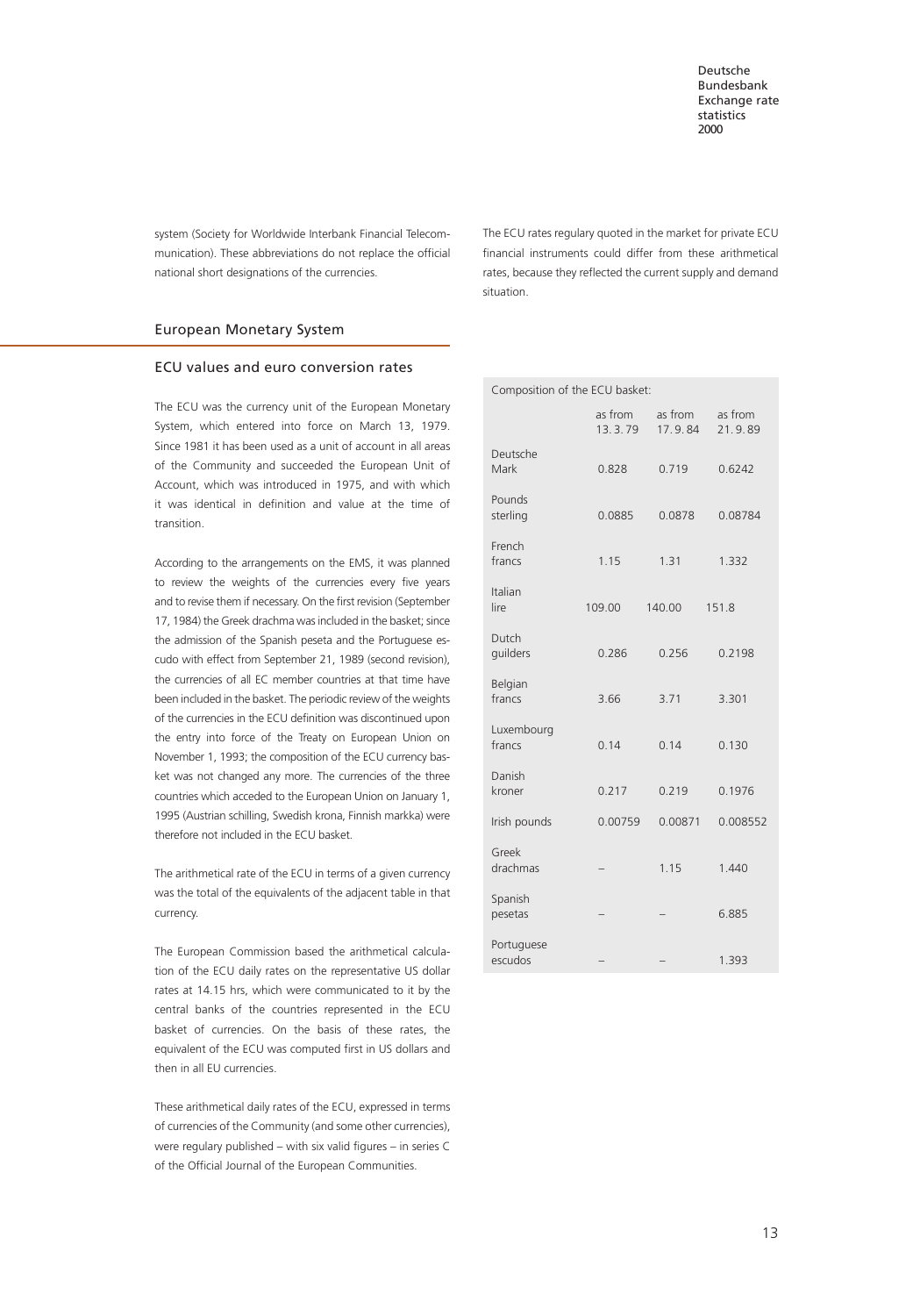#### <span id="page-13-0"></span>Values of the special drawing right

Since April 1, 1978 the value of the special drawing right, which was previously also defined in terms of gold, has been defined only as the sum of the values of fixed amounts of a number of currencies. Since July 1, 1974 the International Monetary Fund has been determining the equivalent of an SDR unit in national currency by this so-called "standard basket" technique.

Until end-December 1980 the SDR basket contained 16 currencies. With effect from January 1, 1981 the number of currencies in the basket was reduced from sixteen to five.

The composition of the currency basket, the weight and the amount of currency units are reviewed every five years. As a result of the latest review, carried out in 1995, the same five currencies as before still belong to the basket, but their weights have been changed slightly. Since January 1, 1996

|                 | (a)   | (b) |
|-----------------|-------|-----|
| US dollars      | 0.582 | 39  |
| Deutsche Mark   | 0.446 | 21  |
| Japanese yen    | 272   | 18  |
| French francs   | 0.813 | 11  |
| Pounds sterling | 0.105 | 11  |

the SDR basket has contained the fixed currency amounts shown in column (a). On December 29, 1995 they were fixed on the basis of the average exchange rates in the London spot exchange market in the fourth quarter of 1995 in such a way that they corresponded to the percentage weights listed in column (b) and led on December 29, 1995 to the same SDR value as did the basket in effect until end-1995.

After the start of Stage Three of European economic and monetary union, the IMF replaced the currency amounts for the Deutsche Mark and the French franc included in the SDR basket by corresponding euro amounts – on the basis of the official conversion rates. Since January 1, 1999, the value of the special drawing right has been obtained from the following currency components:

| Euro (France)   | 0.1239 |
|-----------------|--------|
| Euro (Germany)  | 0.2280 |
| Japanese yen    | 27 200 |
| Pounds sterling | 0.1050 |
| US dollar       | 0.5821 |

The modification does not affect the value of the SDR.

The rough yardstick used for fixing the weights of the currencies contained in the SDR basket is the respective country's share in world exports of goods and services and the extent to which its currency was held as a reserve currency by other countries, in each case as measured by conditions in the five years which preceded the year of review of the SDR basket. The criterion for the composition of the SDR basket on January 1, 1996 was thus the conditions in the period from 1990 to 1994.

The above-mentioned currency components are converted into US dollars on the basis of the market rates on every business day. In principle, the middle rates between the buying and selling rates fixed at noon in the London spot exchange market are used as market rates. The sum of the US dollar equivalents of the currency components yields the rate for the SDR in terms of the US dollar. Exchange rates for the SDR in terms of all other currencies are ascertained, using the rate for the SDR in terms of the US dollar, from the so-called representative market exchange rates of these currencies for the US dollar.

The SDR is used by the IMF as a unit of account for its transactions and for all conversions into national currencies. In addition, the SDR is used by public and private bodies in Germany and abroad, inter alia as the "successor" to those units of account which have hitherto been defined in terms of gold (e. g. gold francs).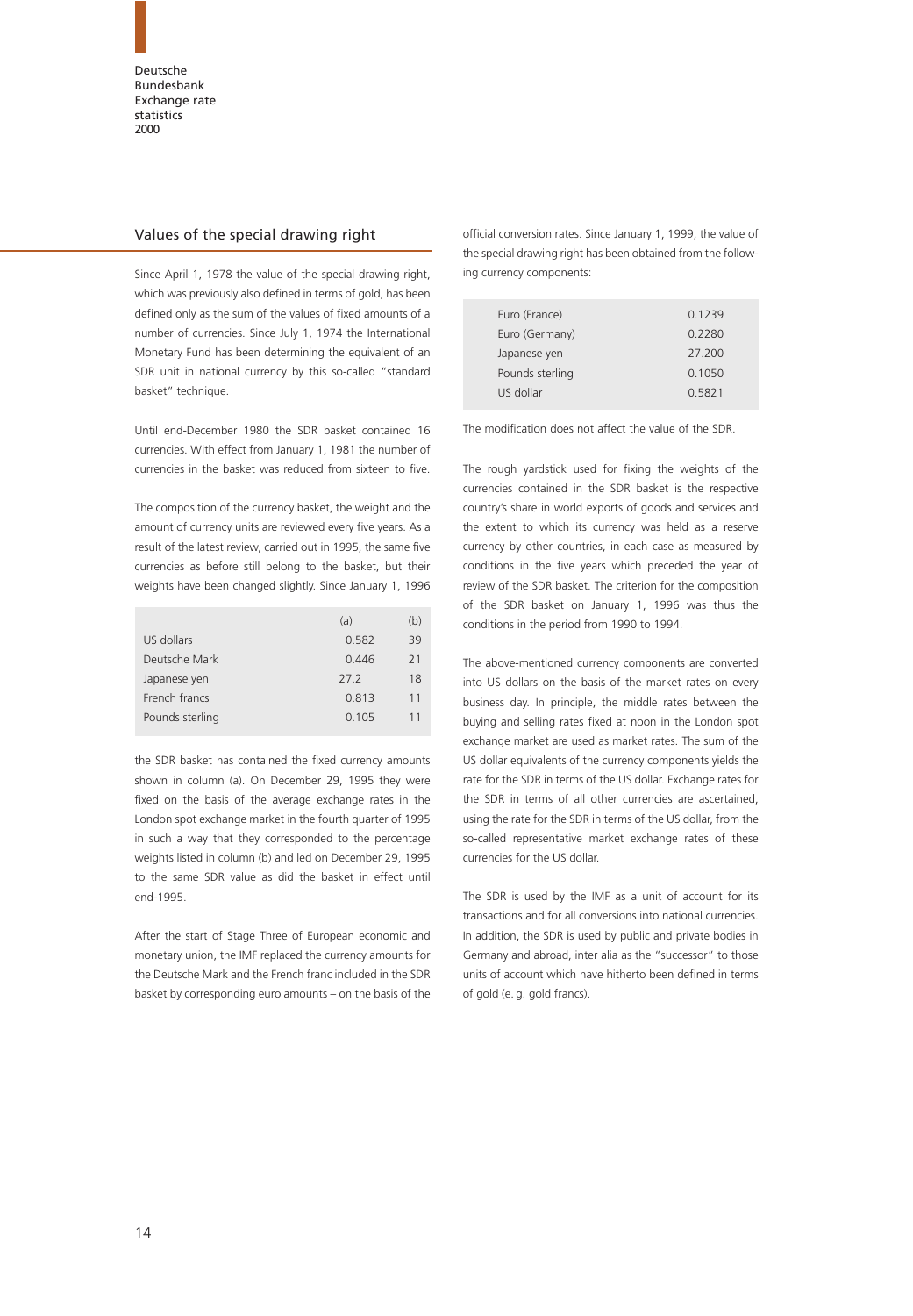# <span id="page-14-0"></span>Excerpts from official announcements

European Union Joint Communiqué on the determination of the irrevocable conversion rates for the euro of May 2, 1998

In accordance with Article 109l (4) of the Treaty, the irrevocable conversion rates for the euro will be adopted by the Council, upon a proposal from the Commission and after consultation of the European Central Bank (ECB), on the first day of Stage Three, i.e. on 1 January 1999.

The current ERM bilateral central rates of the currencies of the Member States which, on the first day of Stage Three, will adopt the euro as their single currency, will be used in determining the irrevocable conversion rates for the euro. The central banks of the Member States adopting the euro as their single currency will ensure through appropriate market techniques that on 31 December 1998 the market exchange rates, recorded according to their regular concertation procedure used for calculating the daily exchange rates of the official ECU, are equal to the ERM bilateral central rates as set forth in the attached parity grid.

The procedure agreed upon by all parties to this Joint Communiqué will ensure that the adoption of the irrevocable conversion rates for the euro will by itself, as required by Article 109l (4) of the Treaty, not modify the external value of the ECU, which will be replaced on a 1:1 basis by the euro. The final official ECU exchange rates calculated accordingly and released on 31 December 1998 will be pro-

ERM bilateral central rates to be used in determining the irrevocable conversion rates for the euro

|                                           | DEM $100 = LUF 100 =$ | BEF/    | $ESP 100 =$ | $FRF 100 =$ | $IEP 1 =$ |         | ITL 1000 = NLG 100 = ATS 100 = PTE 100 = |         |         | $FIM100 =$ |
|-------------------------------------------|-----------------------|---------|-------------|-------------|-----------|---------|------------------------------------------|---------|---------|------------|
| Germany:<br><b>DEM</b>                    |                       |         |             |             |           |         |                                          |         |         |            |
| Belgium/<br>Luxembourg:<br><b>BEF/LUF</b> | 2062.55               |         |             |             |           |         |                                          |         |         |            |
| Spain:<br><b>ESP</b>                      | 8507.22               | 412.462 |             |             |           |         |                                          |         |         |            |
| France:<br><b>FRF</b>                     | 335.386               | 16.2608 | 3.94237     |             |           |         |                                          |         |         |            |
| Ireland:<br><b>IEP</b>                    | 40.2676               | 1.95232 | 0.473335    | 12.0063     |           |         |                                          |         |         |            |
| Italy:<br>ITL.                            | 99000.2               | 4799.90 | 1163.72     | 29518.3     | 2458.56   |         |                                          |         |         |            |
| Netherlands:<br><b>NLG</b>                | 112.674               | 5.46285 | 1.32445     | 33.5953     | 2.79812   | 1.13812 |                                          |         |         |            |
| Austria:<br><b>ATS</b>                    | 703.552               | 34.1108 | 8.27006     | 209.774     | 17.4719   | 7.10657 | 624.415                                  |         |         |            |
| Portugal:<br><b>PTE</b>                   | 10250.5               | 496.984 | 120.492     | 3056.34     | 254.560   | 103.541 | 9097.53                                  | 1456.97 |         |            |
| Finland:<br><b>FIM</b>                    | 304.001               | 14.7391 | 3.57345     | 90.6420     | 7.54951   | 3.07071 | 269.806                                  | 43.2094 | 2.96571 |            |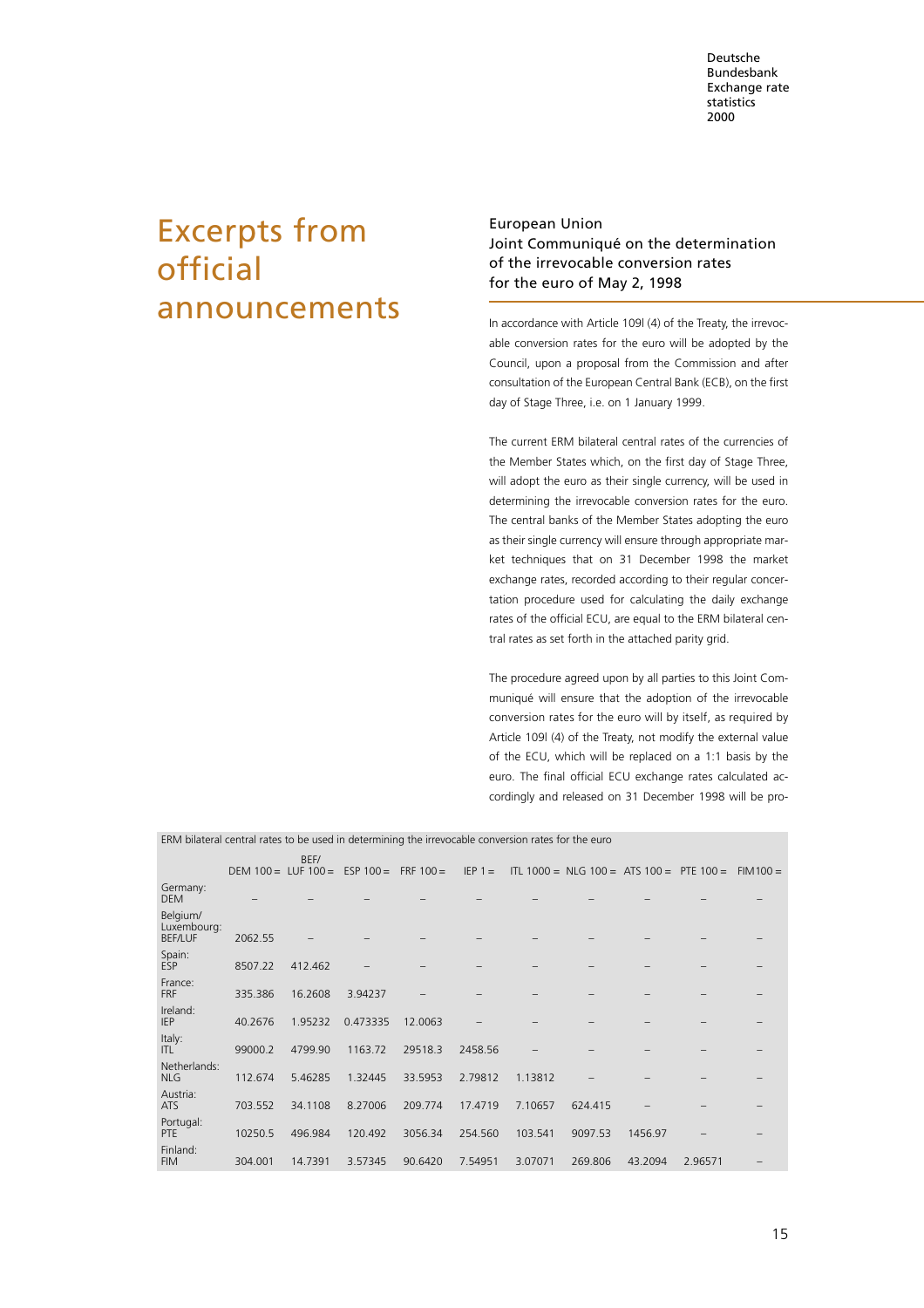posed by the Commission for adoption by the Council on the first day of Stage Three, i.e. on 1 January 1999, as the irrevocable conversion rates for the euro for the participating currencies.

In compliance with the legal framework for the use of the euro, once the irrevocable conversion rate for the euro for each participating currency has been adopted, it will be the only rate which will be used for conversion either way between the euro and the national currency unit and also for conversions between national currency units.

Council Regulation (EC) of 31 December 1998 on the conversion rates between the euro and the currencies of the Member States adopting the euro (published in the Official Journal of the European Communities of December 31, 1998, L 359)

The Council of the European Union,

Having regard to the Treaty establishing the European Community, and in particular Article 109 l (4), first sentence thereof,

Having regard to the proposal from the Commission,

Having regard to the opinion of the European Central Bank,

(1) Whereas according to Article 109 j (4) of the Treaty, the third stage of Economic and Monetary Union shall start on 1 January 1999; whereas the Council, meeting in the composition of Heads of State or Government, has confirmed on 3 May 1998 that Belgium, Germany, Spain, France, Ireland, Italy, Luxembourg, the Netherlands, Austria, Portugal and Finland fulfil the necessary conditions for the adoption of a single currency on 1 January 1999 (2);

(2) Whereas according to Council Regulation (EC) No 974/98 of 3 May 1998 on the introduction of the euro (3), the euro shall be the currency of the Member States which adopt the single currency as from 1 January 1999; whereas the introduction of the euro requires the adoption of the conversion rates at which the euro will be substituted for the national currencies and at which rates the euro will be divided into national currency units; whereas the conversion rates in Article 1 are the conversion rates referred to in the third indent of Article 1 of Regulation (EC) No 974/98;

(3) Whereas according to Council Regulation (EC) No 1103/97 of 17 June 1997 on certain provisions relating to the introduction of the euro (4), every reference to the ECU in a legal instrument shall be replaced by a reference to the euro at a rate of one euro to one ECU; whereas Article 109 l (4), second sentence, of the Treaty, provides that the adoption of the conversion rates shall by itself not modify the external value of the ECU; whereas this is ensured by adopting as the conversion rates, the exchange rates against the ECU of the currencies of the Member States adopting the euro, as calculated by the Commission on 31 December 1998 according to the established procedure for the calculation of the daily official ECU rates;

(4) Whereas the Ministers of the Member States adopting the euro as their single currency, the Governors of the Central Banks of these Member States, the Commission and the European Monetary Institute/the European Central Bank, have issued two Communiqués on the determination and on the adoption of the irrevocable conversion rates for the euro dated 3 May 1998 and 26 September 1998, respectively;

(5) Whereas Regulation (EC) No 1103/97 stipulates that the conversion rates shall be adopted as one euro expressed in terms of each of the national currencies of the Member States adopting the euro; whereas in order to ensure a high degree of accuracy, these rates will be adopted with six significant figures and no inverse rates nor bilateral rates between the currencies of the Member States adopting the euro will be defined, has adopted this Regulation:

The irrevocably fixed conversion rates between the euro and the currencies of the Member States adopting the euro are:

| 1 euro | $=$ | 40,3399  | Belgian francs      |
|--------|-----|----------|---------------------|
|        | $=$ | 1,95583  | German marks        |
|        | $=$ | 166,386  | Spanish pesetas     |
|        | $=$ | 6,55957  | French francs       |
|        | $=$ | 0,787564 | Irish pounds        |
|        | $=$ | 1936,27  | Italian lire        |
|        | $=$ | 40,3399  | Luxembourg francs   |
|        | $=$ | 2,20371  | Dutch quilders      |
|        | $=$ | 13,7603  | Austrian schillings |
|        | $=$ | 200,482  | Portuguese escudos  |
|        |     | 5.94573  | Finnish marks       |

This Regulation shall enter into force on 1 January 1999.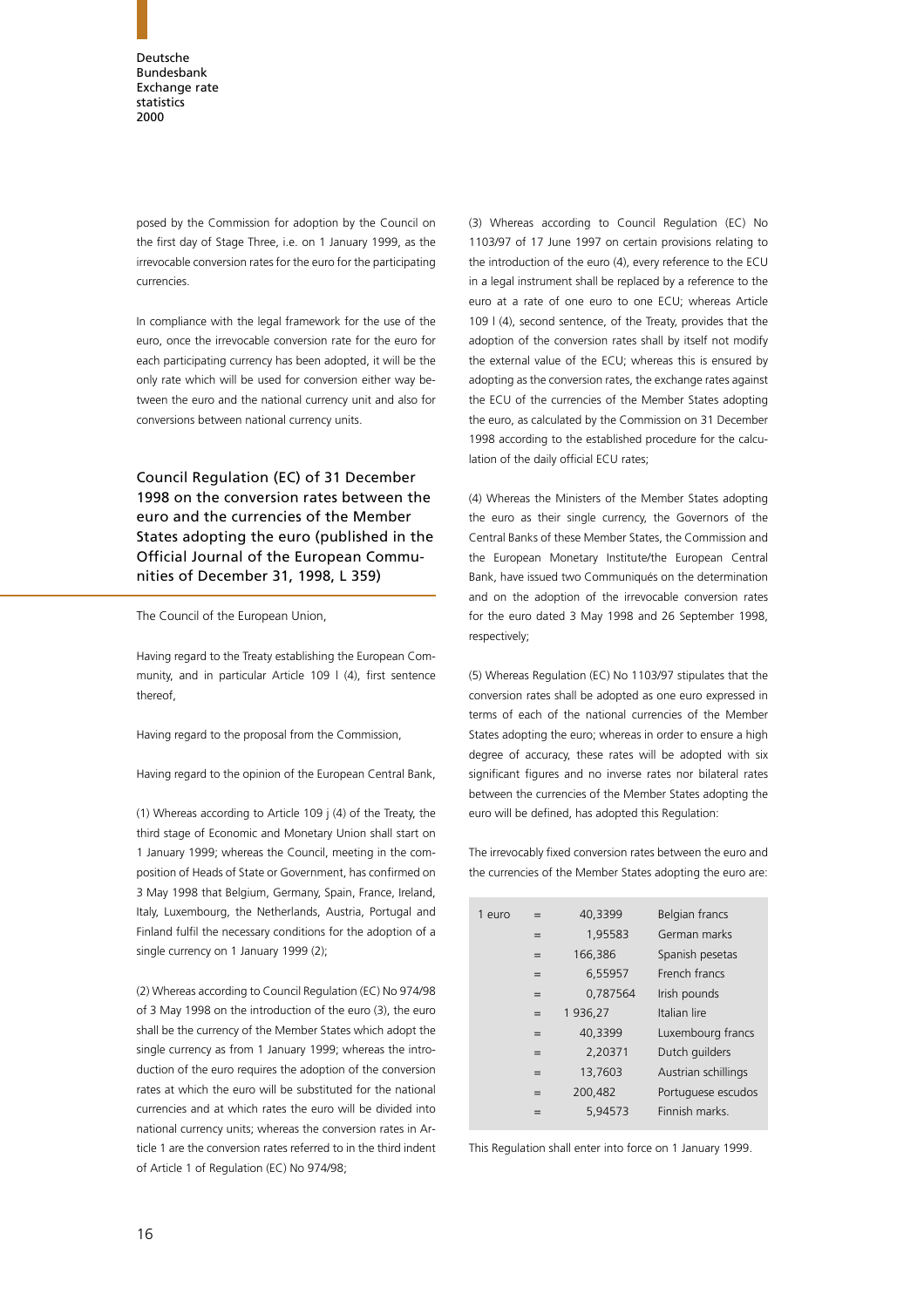This Regulation shall be binding in its entirety and directly applicable in all Member States.

### Communiqué of the European Union, dated December 31, 1998

The ministers of the euro-area Member States of the European Community, the European Central Bank and the ministers and the central bank governors of Denmark and Greece have decided, following a common procedure involving the European Commission and after consultation of the Monetary Committee, to fix the central rates of the participant currencies in the Exchange Rate Mechanism which comes into operation on 1 January 1999.

The euro central rates of the Danish krone and Greek drachma are as follows (units of national currency per euro):

| Danish krone  | 7.46038 |
|---------------|---------|
| Greek drachma | 353.109 |

A fluctuation band of plus or minus 2.25% will be observed around the central rate for the Danish krone. The standard fluctuation band of plus or minus 15% will be observed around the central rate for the Greek drachma. The compulsory intervention points in the exchange rate mechanism will be communicated by the ECB and the central banks of Denmark and Greece in time for the opening of foreign exchange markets on 4 January 1999.

### Press release of the European Central Bank on euro central rates and intervention rates in ERM II of December 31, 1998

Further to the decision taken today on the euro central rates for the Danish krone and the Greek drachma in ERM II, the European Central Bank, Danmarks Nationalbank and the Bank of Greece, in accordance with Article 1.2 of the European Central Bank Agreement of 1 September 1998 on an Exchange Rate Mechanism in Stage Three of Economic and Monetary Union, have established, by common accord, the compulsory intervention rates for the Danish krone and the Greek drachma in ERM II.

The euro central rates as well as the compulsory intervention points for the Danish krone and the Greek drachma are hereby made public.

Euro central rates and compulsory intervention rates for the currencies of the countries participating in ERM II, in force as of January 1, 1999

| Country and Currency |              | EUR $1 =$ |
|----------------------|--------------|-----------|
| Denmark:             | Upper rate   | 7.62824   |
| DKK                  | Central rate | 7.46038   |
|                      | Lower rate   | 7.29252   |
|                      |              |           |
| Greece:              | Upper rate   | 406.075   |
| GRD                  | Central rate | 353.109   |
|                      | Lower rate   | 300.143   |

# Communiqué of the European Union, dated January 15, 2000

At the request of the Greek authorities, the ministers of the euro-area Member States of the European Community, the European Central Bank and the ministers and the central bank governors of Denmark and Greece have decided, following a common procedure, to adapt the central rate of the Greek drachma in the exchange-rate mechanism (ERM II). The Commission has been involved and the Economic and Financial Committee has been consulted.

The central rate of the drachma has been revalued by 3  $\frac{1}{2}$ percent. The new central rate of the Greek drachma is

#### 1 euro = 340.750 drachma

The standard fluctuation band of plus or minus 15 percent continues to be observed around the central rate of the Greek drachma.

The compulsory intervention points in the exchange-rate mechanism will be communicated by the ECB and the Bank of Greece, in time for the opening of the foreign exchange markets on 17 January.

# Press release of the European Central Bank on Euro central rates and intervention rates in ERM II of January 17, 2000

Further to the decision taken on 15 January 2000 (see communiqué of the European Union released on the same date) on the new euro central rate for the Greek drachma in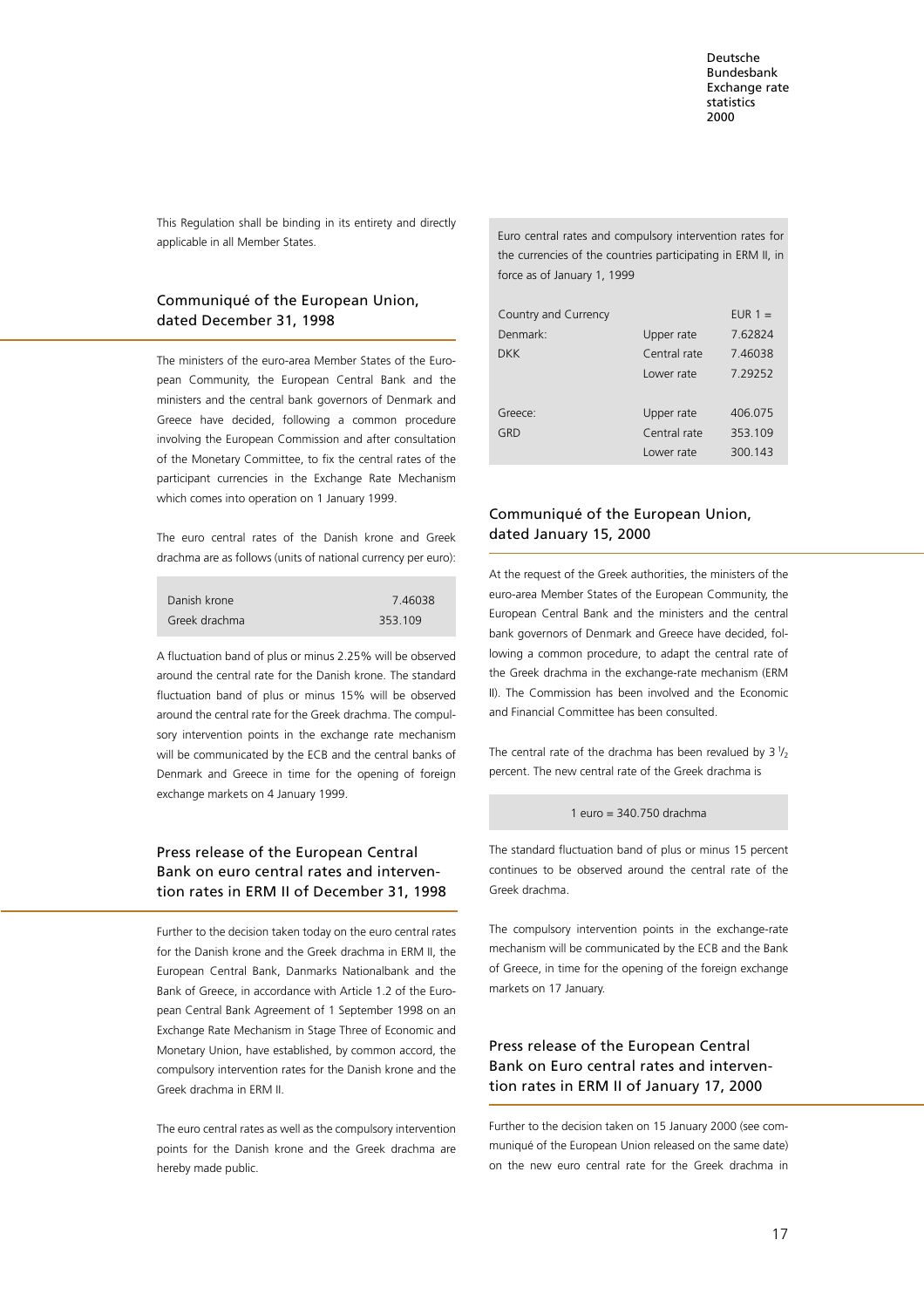ERM II, the European Central Bank and the Bank of Greece, in accordance with Article 1 of the European Central Bank Agreement of 1 September 1998 on an Exchange Rate Mechanism in Stage Three of Economic and Monetary Union, have established, by common accord, the new compulsory intervention rates for the Greek drachma in ERM II. The central and compulsory intervention rates of the Danish krone are unchanged compared with the ones set on 31 December 1998.

The euro central rates as well as the compulsory intervention points for the Danish krone and the Greek drachma are hereby made public.

Euro central rates and compulsory intervention rates for the currencies of the countries participating in ERM II, in force as of January 17, 2000

| Country and Currency |              | EUR $1 =$ |
|----------------------|--------------|-----------|
| Denmark:             | Upper rate   | 7.62824   |
| DKK                  | Central rate | 7.46038   |
|                      | Lower rate   | 7 29252   |
|                      |              |           |
| Greece:              | Upper rate   | 391.836   |
| GRD                  | Central rate | 340.750   |
|                      | Lower rate   | 289.638   |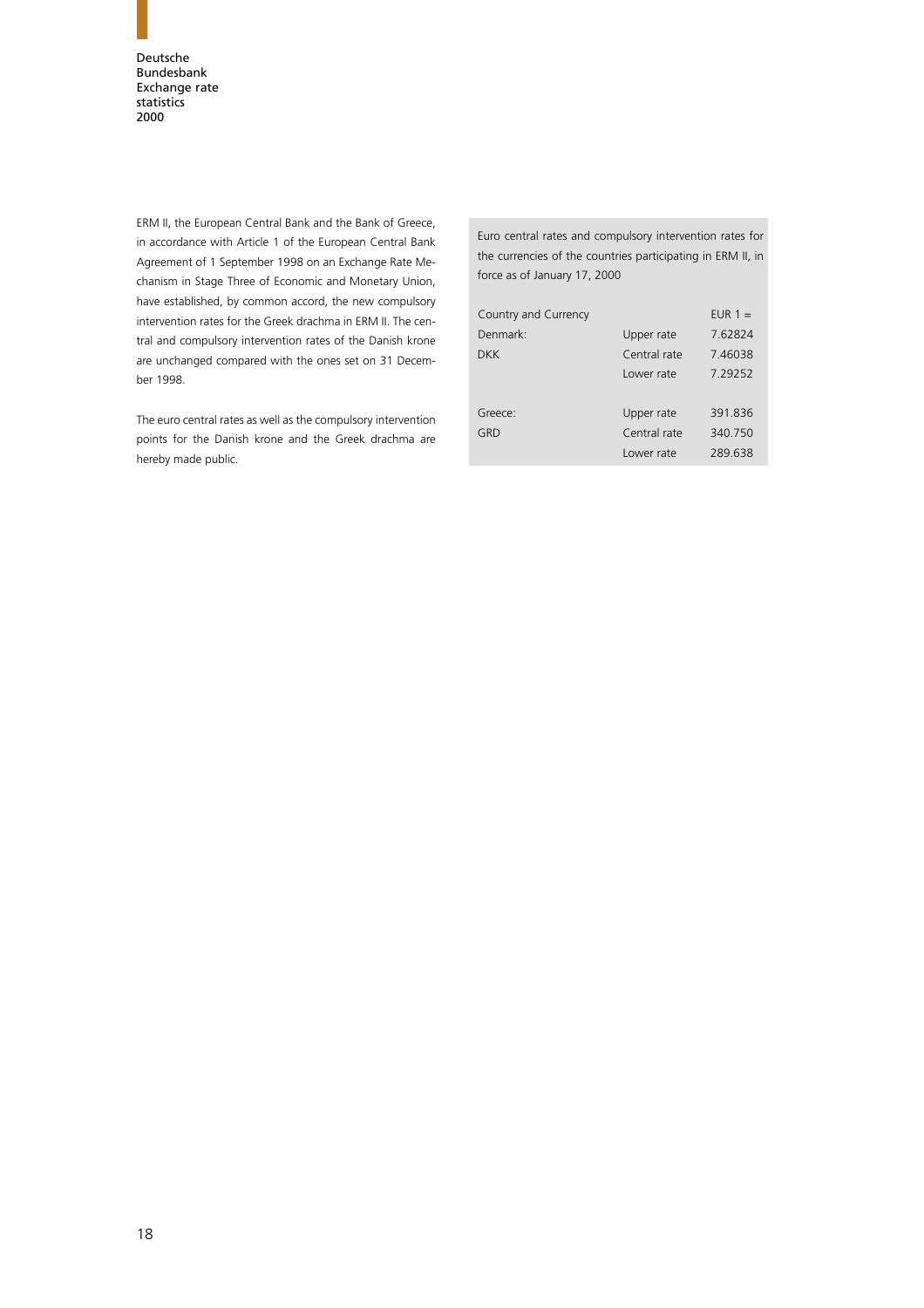<span id="page-18-0"></span>Deutsche Bundesbank Devisenkursstatistik Februar 2000

# I. Devisenkurse in Deutschland und im Euro-Währungsgebiet

#### 1. Devisenkurse an der Frankfurter Börse

|  | Kassa-Mittelkurse in DM / Telegrafische Auszahlung |
|--|----------------------------------------------------|

|              | Vereinigte<br>Staaten | Vereinigtes<br>Königreich | Irland                                     | Kanada           | Niederlande        | Schweiz            | Belgien          | Frankreich                                                  | Dänemark                           |
|--------------|-----------------------|---------------------------|--------------------------------------------|------------------|--------------------|--------------------|------------------|-------------------------------------------------------------|------------------------------------|
| Zeit         | $1$ US-\$             | 1 f                       | $1$ Ir $f$                                 | 1 kan\$          | 100 hfl            | $100$ sfr          | 100 bfrs         | 100 ffrs<br>100 NF / FF 1)                                  | 100 dkr                            |
|              |                       |                           |                                            |                  |                    |                    |                  |                                                             | Durchschnitt im Jahr <sup>2)</sup> |
| 1953<br>1954 | 4,200<br>4,1993       | 11,702<br>11,7353         |                                            | 4,261<br>4,3156  | 110,319<br>110,459 | 97,861<br>97,929   | 8,357<br>8,3806  | 1,1947<br>1,1956                                            | 60,436<br>60,446                   |
| 1955         | 4,2107                | 11,7376                   |                                            | 4,2701           | 110,577            | 98,247             | 8,4118           | 1,2003                                                      | 60,626                             |
| 1956         | 4,2027                | 11,708                    | <sup>-</sup>                               | 4,2715           | 110,065            | 98,073             | 8,395            | 1,1913                                                      | 60,507                             |
| 1957         | 4,2012                | 11,732<br>11,715          | $\overline{\phantom{0}}$                   | 4,3831           | 110,228            | 98,018             | 8,365            | 1,1144                                                      | 60,522                             |
| 1958<br>1959 | 4,1919<br>4,1791      | 11,738                    | $\overline{\phantom{0}}$<br>$\overline{a}$ | 4,3193<br>4,3589 | 110,664<br>110,731 | 97,794<br>96,717   | 8,404<br>8,365   | 0,9936<br>0,8522                                            | 60,570<br>60,646                   |
| 1960         | 4,1704                | 11,709                    | $\overline{\phantom{a}}$                   | 4,3026           | 110,587            | 96,564             | 8,365            | 85,047<br>1)                                                | 60,512                             |
| 1961         | 4,0221                | 11,271                    | $\overline{a}$                             | 3,9752           | 110,658            | 93,133             | 8,069            | 82,001                                                      | 58,266                             |
| 1962<br>1963 | 3,9978<br>3,9864      | 11,225<br>11,162          | $\overline{a}$<br>$\overline{\phantom{0}}$ | 3,7412<br>3,6959 | 110,974<br>110,712 | 92,461<br>92,249   | 8,035<br>7,995   | 81,590<br>81,350                                            | 57,938<br>57,750                   |
| 1964         | 3,9748                | 11,098                    | $\overline{\phantom{0}}$                   | 3,6852           | 110,220            | 92,035             | 7,991            | 81,113                                                      | 57,481                             |
| 1965         | 3,9943                | 11,167                    | $\overline{\phantom{0}}$                   | 3,7054           | 110,954            | 92,309             | 8,048            | 81,503                                                      | 57,772                             |
| 1966         | 3,9982                | 11,167                    | $\overline{\phantom{a}}$                   | 3,7115           | 110,490            | 92,421             | 8,025<br>8,025   | 81,377                                                      | 57,885                             |
| 1967<br>1968 | 3,9866<br>3,9923      | 10,961<br>9,558           | $\overline{a}$<br>$\overline{a}$           | 3,6961<br>3,7054 | 110,651<br>110,308 | 92,111<br>92,507   | 7,997            | 81,040<br>80,628                                            | 57,135<br>53,347                   |
| 1969         | 3,9244                | 9,381                     | $\overline{a}$                             | 3,6446           | 108,302            | 91,002             | 7,829            | 75,815                                                      | 52,197                             |
| 1970         | 3,6463                | 8,736                     |                                            | 3,4966           | 100,852            | 84,601             | 7,345            | 65,966                                                      | 48,631                             |
| 1971<br>1972 | 3,4795<br>3,1889      | 8,505<br>7,974            | $\overline{\phantom{0}}$                   | 3,4459<br>3,2200 | 99,678<br>99,367   | 84,578<br>83,537   | 7,170<br>7,247   | 63,163<br>63,238                                            | 47,024<br>45,923                   |
| 1973         | 2,6590                | 6,514                     | $\overline{a}$<br>$\overline{a}$           | 2,6599           | 95,397             | 84,005             | 6,835            | 59,736                                                      | 44,046                             |
| 1974         | 2,5897                | 6,055                     | $\overline{\phantom{0}}$                   | 2,6486           | 96,365             | 87,010             | 6,649            | 53,886                                                      | 42,535                             |
| 1975<br>1976 | 2,4631<br>2,5173      | 5,449<br>4,553            | $\overline{a}$                             | 2,4218<br>2,5541 | 97,301             | 95,252<br>100,747  | 6,692<br>6,524   | 57,411                                                      | 42,850<br>41,657                   |
| 1977         | 2,3217                | 4,051                     | $\overline{a}$<br>$\overline{\phantom{a}}$ | 2,1860           | 95,271<br>94,610   | 96,843             | 6,480            | 52,768<br>47,256                                            | 38,696                             |
| 1978         | 2,0084                | 3,853                     |                                            | 1,7649           | 92,832             | 112,924            | 6,382            | 44,582                                                      | 36,438                             |
| 1979         | 1,8330                | 3,888                     | 3,760                                      | 1,5651           | 91,373             | 110,229            | 6,253            | 43,079                                                      | 34,872                             |
| 1980<br>1981 | 1,8158<br>2,2610      | 4,227<br>4,556            | 3,735<br>3,638                             | 1,5542<br>1,8860 | 91,459<br>90,611   | 108,478<br>115,252 | 6,217<br>6,090   | 43,013<br>41,640                                            | 32,245<br>31,735                   |
| 1982         | 2,4287                | 4,242                     | 3,446                                      | 1,9694           | 90,904             | 119,721            | 5,323            | 36,995                                                      | 29,138                             |
| 1983<br>1984 | 2,5552<br>2,8456      | 3,871<br>3,791            | 3,178<br>3,083                             | 2,0738<br>2,1979 | 89,503<br>88,700   | 121,614<br>121,181 | 4,998<br>4,926   | 33,559<br>32,570                                            | 27,926<br>27,479                   |
| 1985         | 2,9424                | 3,785                     | 3,113                                      | 2,1577           | 88,664             | 120,016            | 4,957            | 32,764                                                      | 27,766                             |
| 1986         | 2,1708                | 3,184                     | 2,906                                      | 1,5619           | 88,639             | 120,918            | 4,859            | 31,311                                                      | 26,815                             |
| 1987<br>1988 | 1,7982<br>1,7584      | 2,941<br>3,124            | 2,671<br>2,675                             | 1,3565<br>1,4307 | 88,744<br>88,850   | 120,588<br>120,060 | 4,813<br>4,777   | 29,900<br>29,482                                            | 26,275<br>26,089                   |
| 1989         | 1,8813                | 3,081                     | 2,665                                      | 1,5889           | 88,648             | 115,042            | 4,772            | 29,473                                                      | 25,717                             |
| 1990         | 1,6161                | 2,877                     | 2,673                                      | 1,3845           | 88,755             | 116,501            | 4,837            | 29,680                                                      | 26,120                             |
| 1991<br>1992 | 1,6612<br>1,5595      | 2,926<br>2,753            | 2,671<br>2,656                             | 1,4501<br>1,2917 | 88,742<br>88,814   | 115,740<br>111,198 | 4,857<br>4,857   | 29,409<br>29,500                                            | 25,932<br>25,869                   |
| 1993         | 1,6544                | 2,483                     | 2,423                                      | 1,2823           | 89,017             | 111,949            | 4,785            | 29,189                                                      | 25,508                             |
| 1994         | 1,6218                | 2,4816                    | 2,4254                                     | 1,1884           | 89,171             | 118,712            | 4,8530           | 29,238                                                      | 25,513                             |
| 1995         | 1,4338                | 2,2620                    | 2,2980                                     | 1,0443           | 89,272             | 121,240            | 4,8604           | 28,718                                                      | 25,570                             |
| 1996<br>1997 | 1,5037<br>1,7348      | 2,3478<br>2,8410          | 2,4070<br>2,6297                           | 1,1027<br>1,2533 | 89,243<br>88,857   | 121,891<br>119,508 | 4,8592<br>4,8464 | 29,406<br>29,705                                            | 25,945<br>26,249                   |
| 1998         | 1,7592                | 2,9142                    | 2,5049                                     | 1,1884           | 88,714             | 121,414            | 4,8476           | 29,829                                                      | 26,258                             |
|              |                       |                           |                                            |                  |                    |                    |                  |                                                             | Stand am Jahresende                |
| 1982         | 2,3765                | 3,833                     | 3,320                                      | 1,9305           | 90,470             | 119,100            | 5,074            | 35.280                                                      | 28,370                             |
| 1983<br>1984 | 2,7238<br>3,1480      | 3,940                     | 3,100<br>3,118                             | 2,1903<br>2,3857 | 88,960<br>88,565   | 125,030<br>121,400 | 4,899<br>4,990   | 32,690<br>32,670                                            | 27,610<br>27,945                   |
| 1985         | 2,4613                | 3,655<br>3,543            | 3,056                                      | 1,7585           | 88,790             | 118,750            | 4,886            | 32,585                                                      | 27,440                             |
| 1986         | 1,9408                | 2,865                     | 2,713                                      | 1,4040           | 88,520             | 119,650<br>123,640 | 4,800            | 30,185                                                      | 26,405                             |
| 1987<br>1988 | 1,5815                | 2,960                     | 2,650                                      | 1,2150           | 88,880             | 118,040            | 4,775            | 29,495                                                      | 25,915                             |
| 1989         | 1,7803<br>1,6978      | 3,206<br>2,721            | 2,673<br>2,630                             | 1,4955<br>1,4665 | 88,565<br>88,530   | 109,630            | 4,767<br>4,754   | 29,270<br>29,245                                            | 25,870<br>25,665                   |
| 1990         | 1,4940                | 2,886                     | 2,659                                      | 1,2890           | 88,630             | 117,350            | 4,840            | 29,390                                                      | 25,880                             |
| 1991         | 1,5160                | 2,843                     | 2,656                                      | 1,3100           | 88,750             | 111,940<br>110,380 | 4,855            | 29,270                                                      | 25,665                             |
| 1992<br>1993 | 1,6140<br>1,7263      | 2,441<br>2,556            | 2,636<br>2,444                             | 1,2720<br>1,2918 | 89,050<br>89,360   | 117,640            | 4,872<br>4,813   | 29,360<br>29,425                                            | 25,880<br>25,635                   |
| 1994         | 1,5488                | 2,4207                    | 2,3965                                     | 1,1030           | 89,293             | 118,200            | 4,8651           | 28,977                                                      | 25,462                             |
| 1995         | 1,4335                | 2,2135                    | 2,2895                                     | 1,0486           | 89,335             | 124,540            | 4,8686           | 29,253                                                      | 25,815                             |
| 1996<br>1997 | 1,5548<br>1,7921      | 2,6267<br>2,9820          | 2,6014<br>2,5785                           | 1,1356<br>1,2445 | 89,086<br>88,739   | 115,000<br>123,250 | 4,8540<br>4,8478 | 29,638<br>29,883                                            | 26,144<br>26,246                   |
| 1998         | 1,6730                | 2,7980                    | 2,4835                                     | 1,0770           | 88,753             | 122,200            | 4,8483           | 29,818                                                      | 26,260                             |
|              |                       |                           |                                            |                  |                    |                    |                  | Abstand des Geld- bzw. Briefkurses vom Mittelkurs in D-Mark |                                    |
|              | 6)<br>0,0050          | 0,010<br>6)               |                                            | 0,0050<br>6)     |                    |                    |                  | 0,100<br>6)                                                 |                                    |
|              | 0,0040                | 0,0070                    | 0,0070                                     | 0,0040           | 0,110              | 0,100              | 0,0100           | 7) 0,080<br>0,060                                           | 0,060                              |

1 Währungsumstellung m. W. v. 1.1.60: 100 ffrs = 1 NF bzw. (seit - 11.5.53: kanadischer Dollar; 18.5.53: dänische Krone, schwedische Krone,<br>1.1.63) FF. — 2 Errechnet aus den amtlichen Tageskursen; erstmalige Notie- – Pfund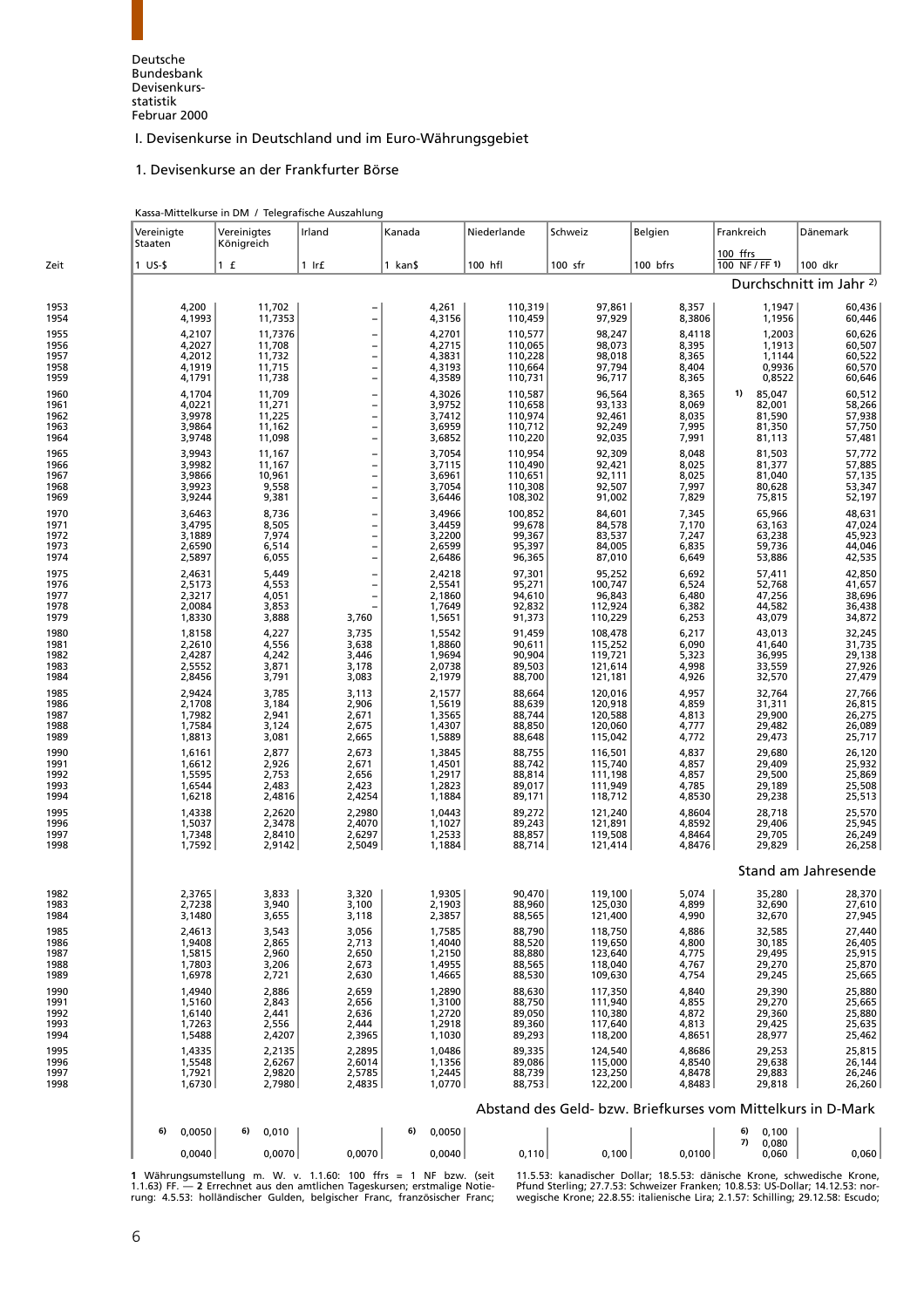| Norwegen                           | Schweden               | Italien                                                     | Österreich                       | Spanien                    | Portugal                   | Japan                                     | Finnland                                      |              |
|------------------------------------|------------------------|-------------------------------------------------------------|----------------------------------|----------------------------|----------------------------|-------------------------------------------|-----------------------------------------------|--------------|
| 100 nkr                            | 100 skr                | 1 000 Lit                                                   | 100 S                            | 100 Ptas                   | 100 Esc                    | 100 Y                                     | 100 Fmk                                       | Zeit         |
| Durchschnitt im Jahr <sup>2)</sup> |                        |                                                             |                                  |                            |                            |                                           |                                               |              |
| 58,400<br>58,635                   | 80,836<br>80,778       |                                                             |                                  |                            |                            |                                           |                                               | 1953<br>1954 |
| 58,662                             | 81,066                 | 6,695                                                       |                                  |                            |                            |                                           |                                               | 1955         |
| 58,563<br>58,703                   | 80,875                 | 6,686                                                       |                                  |                            | $\overline{\phantom{0}}$   | $\overline{\phantom{a}}$                  |                                               | 1956         |
| 58,563                             | 81,056<br>80,903       | 6,697<br>6,716                                              | 16,145<br>16,150                 |                            | 14,627                     | $\overline{\phantom{0}}$                  | $\overline{a}$                                | 1957<br>1958 |
| 58,638                             | 80,769                 | 6,732                                                       | 16,153                           |                            | 14,635                     |                                           |                                               | 1959         |
| 58,471<br>56,318                   | 80,709<br>77,848       | 6,719<br>6,478                                              | 16,067<br>15,511                 |                            | 14,589<br>14,053           |                                           |                                               | 1960<br>1961 |
| 56,015                             | 77,557                 | 6,441                                                       | 15,487                           |                            | 13,998                     |                                           |                                               | 1962         |
| 55,765<br>55,540                   | 76,837<br>77,171       | 6,414<br>6,367                                              | 15,437<br>15,390                 | 6,654<br>6,640             | 13,915<br>13,836           | $\overline{\phantom{a}}$                  | $\overline{a}$                                | 1963<br>1964 |
| 55,868                             | 77,442                 | 6,394                                                       | 15,468                           | 6,669                      | 13,928                     |                                           |                                               | 1965         |
| 55,921<br>55,757                   | 77,402<br>77,237       | 6,404<br>6,389                                              | 15,477<br>15,431                 | 6,672<br>6,552             | 13,930<br>13,871           | $\frac{1}{2}$<br>$\overline{\phantom{0}}$ |                                               | 1966<br>1967 |
| 55,895                             | 77,260                 | 6,406                                                       | 15,447                           | 5,730                      | 13,946                     |                                           | $\overline{\phantom{0}}$<br>$\qquad \qquad -$ | 1968         |
| 54,934                             | 75,911                 | 6,257                                                       | 15,174                           | 5,619                      | 13,784                     | 1,0305                                    |                                               | 1969         |
| 51,043<br>49,588                   | 70,324<br>68,192       | 5,816<br>5,630                                              | 14,107<br>13,940                 | 5,234<br>5,032             | 12,772<br>12,439           | 1,0183<br>0,9996<br>3)                    | $\overline{\phantom{a}}$                      | 1970<br>1971 |
| 48,417                             | 67,055                 | 5,467                                                       | 13,800                           | 4,965                      | 11,845                     | 1,0534                                    | 77,078                                        | 1972         |
| 46,263<br>46,859                   | 60,959<br>58,351       | 4,569<br>3,985                                              | 13,645<br>13,859                 | 4,567<br>4,495             | 10,929<br>10,267           | 0,9795<br>0,8888                          | 69,619<br>68,725                              | 1973<br>1974 |
| 47,104                             | 59,282                 | 3,769                                                       | 14,129                           | 4,288                      | 9,682                      | 0,8301                                    | 67,033                                        | 1975         |
| 46,144<br>43,634                   | 57,803<br>51,997       | 3,042<br>2,632                                              | 14,039<br>14,051                 | 3,771<br>3,085             | 8,386<br>6,112             | 0,8500<br>0,8671                          | 65,302<br>57,786                              | 1976<br>1977 |
| 38,336                             | 44,456                 | 2,368                                                       | 13,837                           | 2,624                      | 4,602                      | 0,9626                                    | 48,858                                        | 1978         |
| 36,206                             | 42,766                 | 2,207                                                       | 13,712                           | 2,732                      | 3,759                      | 0,8424                                    | 47,165                                        | 1979         |
| 36,784                             | 42,943<br>44,747       | 2,124                                                       | 14,049<br>14,191                 | 2,536                      | 3,635<br>3,677             | 0,8064<br>1,0255                          | 48,824                                        | 1980<br>1981 |
| 39,377<br>37,713<br>34,991         | 38,894<br>33,294       | 1,992<br>1,796<br>1,683                                     | 14,227<br>14,215                 | 2,450<br>2,215<br>1,783    | 3,072<br>2,325             | 0,9766<br>1,0764                          | 52,452<br>50,598<br>45,880                    | 1982<br>1983 |
| 34,893                             | 34,386                 | 1,620                                                       | 14,222                           | 1,769                      | 1,942                      | 1,1974                                    | 47,384                                        | 1984         |
| 34,210                             | 34,160                 | 1,5394                                                      | 14,230                           | 1,728                      | 1,717                      | 1,2338                                    | 47,441                                        | 1985         |
| 29,379<br>26,687                   | 30,449<br>28,341       | 1,4557<br>1,3862                                            | 14,223<br>14,217                 | 1,549<br>1,457             | 1,451<br>1,275             | 1,2915<br>1,2436                          | 42,775<br>40,890                              | 1986<br>1987 |
| 26,942                             | 28,650                 | 1,3495                                                      | 14,222                           | 1,508                      | 1,219                      | 1,3707                                    | 41,956                                        | 1988         |
| 27,230                             | 29,169<br>4)<br>27,289 | 1,3707<br>1,3487                                            | 14,209                           | 1,588<br>1,586             | 1,194<br>1,133             | 1,3658<br>1,1183                          | 43,836<br>5)<br>42,245                        | 1989<br>1990 |
| 25,817<br>25,580                   | 27,421                 | 1,3377                                                      | 14,212<br>14,211                 | 1,597                      | 1,149                      | 1,2346                                    | 41,087                                        | 1991         |
| 25,143<br>23,303                   | 26,912<br>21,248       | 1,2720<br>1,0526                                            | 14,211<br>14,214                 | 1,529<br>1,303             | 1,157<br>1,031             | 1,2313<br>1,4945                          | 34,963                                        | 1992<br>1993 |
| 22,982                             | 21,013                 | 1,0056                                                      | 14,214                           | 1,2112                     | 0,9774                     | 1,5870                                    | 28,915<br>31,108                              | 1994         |
| 22,614<br>23,292                   | 20,116<br>22,434       | 0,8814                                                      | 14,214<br>14,214                 | 1,1499                     | 0,9555                     | 1,5293                                    | 32,832<br>32,766                              | 1995         |
| 24,508                             | 22,718                 | 0,9751<br>1,0184                                            | 14,210                           | 1,1880<br>1,1843           | 0,9754<br>0,9894           | 1,3838<br>1,4378                          | 33,414                                        | 1996<br>1997 |
| 23,297                             | 22,128                 | 1,0132                                                      | 14,213                           | 1,1779                     | 0,9763                     | 1,3484                                    | 32,920                                        | 1998         |
| Stand am Jahresende                |                        |                                                             |                                  |                            |                            |                                           |                                               |              |
| 33,690                             | 32,560                 | 1,734                                                       | 14,221                           | 1,892                      | 2,700                      | 1,0130                                    | 44,900                                        | 1982         |
| 35,400<br>34,635                   | 34,030<br>35,125       | 1,646<br>1,627                                              | 14,182<br>14,240                 | 1,739<br>1,815             | 2,063<br>1,855             | 1,1775<br>1,2540                          | 46,900<br>48,200                              | 1983<br>1984 |
| 32,360                             | 32,370                 | 1,4650                                                      | 14,219                           | 1,600                      | 1,558                      | 1,2270                                    | 45,340                                        | 1985         |
| 26,210<br>25,340                   | 28,600                 | 1,4355<br>1,3520                                            | $14,207$<br>$14,205$<br>$14,215$ | 1,477<br>1,466             | 1,329<br>1,210             | 1,2130                                    | $40,420$<br>$40,070$<br>$42,680$              | 1986<br>1987 |
| 27,085                             | 27,260<br>29,000       | 1,3570                                                      |                                  | 1,568                      | 1,210                      | 1,3015<br>1,4175                          |                                               | 1988         |
| 25,660                             | 27,235                 | 1,3330                                                      | 14,210                           | 1,545                      | 1,130                      | 1,1810                                    | 41,760                                        | 1989         |
| 25,430<br>25,400                   | 26,530<br>27,380       | 1,3255<br>1,3195                                            | 14,212<br>14,205                 | 1,567<br>1,569             | 1,116<br>1,132             | 1,1020<br>1,2165                          | 41,260<br>36,710                              | 1990<br>1991 |
| 23,390<br>23,065                   | 22,940<br>20,775       | 1,0945                                                      | 14,213<br>14,224                 | 1,410                      | 1,110                      | 1,2960                                    | 30,880                                        | 1992<br>1993 |
| 22,905                             | 20,757                 | 1,0115<br>0,9538                                            | 14,212                           | 1,215<br>1,1760            | 0,984<br>0,9733            | 1,5475<br>1,5538                          | 29,950<br>32,710                              | 1994         |
| 22,660                             | 21,497                 | 0,9045                                                      | 14,214<br>14,211                 | 1,1791                     | 0,9589                     | 1,3908                                    |                                               | 1995         |
| 24,114<br>24,360                   | 22,634<br>22,682       | 1,0174<br>1,0177                                            | 14,213                           | 1,1866<br>1,1814           | 0,9936<br>0,9773           | 1,3408<br>1,3838                          | 32,920<br>33,461<br>33,050<br>32,895          | 1996<br>1997 |
| 22,130                             | 20,705                 | 1,0100                                                      | 14,214                           | 1,1755                     | 0,9753                     | 1,4505                                    |                                               | 1998         |
|                                    |                        | Abstand des Geld- bzw. Briefkurses vom Mittelkurs in D-Mark |                                  |                            |                            |                                           |                                               |              |
|                                    | 7)<br>0,080            | 0,010<br>6)<br>7)<br>0,0050                                 |                                  | 6)<br>0,010<br>7)<br>0,005 | 0,020<br>6)<br>7)<br>0,010 |                                           | 7)<br>0,100                                   |              |
| 0,060                              | 0,060                  | 0,0040                                                      | 0,020                            | 0,0040                     | 0,0030                     | 0,0015                                    | 0,080                                         |              |

18.2.63: Peseta; 1.12.69: Yen; 17.7.72: Finnmark; 13.3.79: irisches Pfund (zuvor<br>Währungsparität 1 Ir£ = 1 £). — 3 Vom 7.9.71 bis 5.1.72 Notierung ausge-

setzt. **— 4** Vom 26.1. bis 16.2.90 Notierung ausgesetzt. — 5 Vom 30.1. bis 5.3.90 Notierung ausgesetzt. — 6 Bis 31.8.78. — 7 Bis Ende 1993.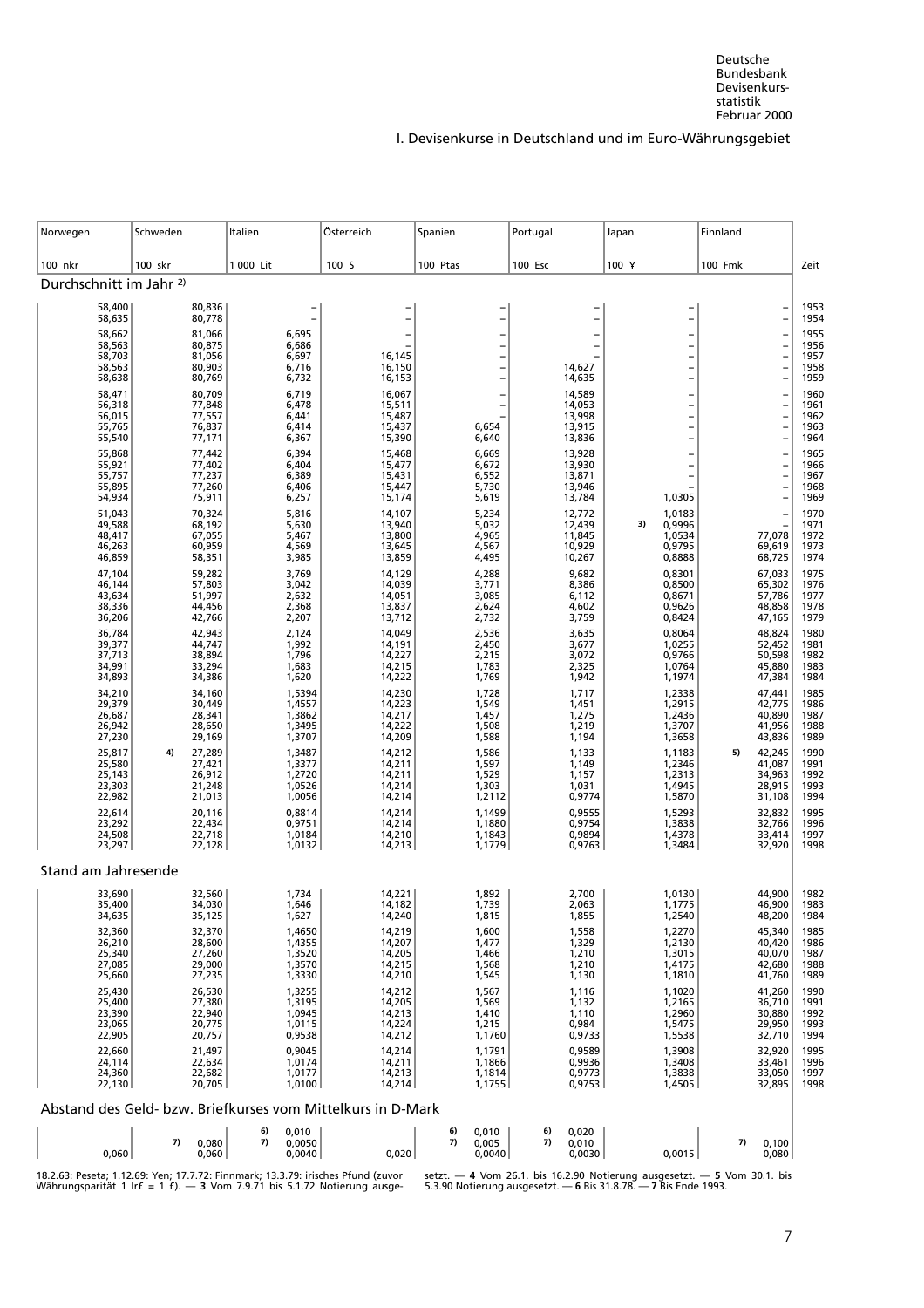#### noch: 1. Devisenkurse an der Frankfurter Börse

|           | Vereinigte<br>Staaten | Vereinigtes<br>Königreich | Irland | Kanada  | Niederlande | Schweiz                                                     | Belgien  | Frankreich                          | Dänemark |
|-----------|-----------------------|---------------------------|--------|---------|-------------|-------------------------------------------------------------|----------|-------------------------------------|----------|
| Zeit      | $1$ US-\$             | 1 f                       | 1 Ir£  | 1 kan\$ | 100 hfl     | $100$ sfr                                                   | 100 bfrs | 100 FF                              | 100 dkr  |
|           |                       |                           |        |         |             |                                                             |          | Durchschnitt im Monat <sup>1)</sup> |          |
| 1994 Jan. | 1,7431                | 2,6011                    | 2,4942 | 1,3242  | 89,315      | 118,451                                                     | 4,8115   | 29,437                              | 25,745   |
| Febr.     | 1,7372                | 2,5690                    | 2,4666 | 1,2960  | 89,179      | 119,111                                                     | 4,8515   | 29,432                              | 25,641   |
| März      | 1,6923                | 2,5229                    | 2,4266 | 1,2408  | 88,986      | 118,359                                                     | 4,8524   | 29,339                              | 25,519   |
| April     | 1,6982                | 2,5178                    | 2,4407 | 1,2288  | 89,055      | 118,042                                                     | 4,8570   | 29,191                              | 25,505   |
| Mai       | 1,6578                | 2,4929                    | 2,4382 | 1,2012  | 89,109      | 117,338                                                     | 4,8585   | 29,206                              | 25,544   |
| Juni      | 1,6291                | 2,4843                    | 2,4357 | 1,1779  | 89,216      | 118,525                                                     | 4,8572   | 29,272                              | 25,513   |
| Juli      | 1,5709                | 2,4270                    | 2,3979 | 1,1359  | 89,156      | 118,522                                                     | 4,8524   | 29,184                              | 25,455   |
| Aug.      | 1,5646                | 2,4128                    | 2,3828 | 1,1353  | 89,059      | 118,681                                                     | 4,8533   | 29,183                              | 25,291   |
| Sept.     | 1,5509                | 2,4249                    | 2,3954 | 1,1452  | 89,201      | 120,081                                                     | 4,8588   | 29,237                              | 25,374   |
| Okt.      | 1,5184                | 2,4408                    | 2,4128 | 1,1246  | 89,259      | 120,226                                                     | 4,8597   | 29,210                              | 25,550   |
| Nov.      | 1,5387                | 2,4466                    | 2,4099 | 1,1277  | 89,222      | 118,864                                                     | 4,8604   | 29,127                              | 25,547   |
| Dez.      | 1,5723                | 2,4511                    | 2,4129 | 1,1323  | 89,313      | 118,280                                                     | 4,8641   | 29,037                              | 25,513   |
| 1995 Jan. | 1,5324                | 2,4119                    | 2,3856 | 1,0843  | 89,206      | 118,950                                                     | 4,8548   | 28,925                              | 25,384   |
| Febr.     | 1,5018                | 2,3599                    | 2,3474 | 1,0720  | 89,203      | 118,165                                                     | 4,8571   | 28,747                              | 25,333   |
| März      | 1,4066                | 2,2508                    | 2,2477 | 0,9990  | 89,184      | 120,080                                                     | 4,8454   | 28,226                              | 24,965   |
| April     | 1,3806                | 2,2206                    | 2,2489 | 1,0022  | 89,307      | 121,365                                                     | 4,8629   | 28,493                              | 25,394   |
| Mai       | 1,4077                | 2,2354                    | 2,2822 | 1,0342  | 89,328      | 120,579                                                     | 4,8593   | 28,277                              | 25,547   |
| Juni      | 1,4003                | 2,2330                    | 2,2846 | 1,0163  | 89,350      | 120,958                                                     | 4,8682   | 28,487                              | 25,617   |
| Juli      | 1,3894                | 2,2154                    | 2,2785 | 1,0204  | 89,265      | 120,159                                                     | 4,8634   | 28,739                              | 25,671   |
| Aug.      | 1,4451                | 2,2657                    | 2,3190 | 1,0661  | 89,291      | 120,800                                                     | 4,8640   | 29,076                              | 25,794   |
| Sept.     | 1,4623                | 2,2766                    | 2,3244 | 1,0834  | 89,268      | 122,879                                                     | 4,8612   | 28,993                              | 25,788   |
| Okt.      | 1,4143                | 2,2318                    | 2,2826 | 1,0506  | 89,282      | 123,414                                                     | 4,8608   | 28,620                              | 25,755   |
| Nov.      | 1,4165                | 2,2145                    | 2,2774 | 1,0466  | 89,288      | 123,972                                                     | 4,8643   | 28,992                              | 25,804   |
| Dez.      | 1,4407                | 2,2174                    | 2,2920 | 1,0519  | 89,311      | 123,797                                                     | 4,8654   | 29,021                              | 25,815   |
| 1996 Jan. | 1,4617                | 2,2364                    | 2,3143 | 1,0694  | 89,296      | 123,914                                                     | 4,8650   | 29,201                              | 25,852   |
| Febr.     | 1,4661                | 2,2520                    | 2,3190 | 1,0655  | 89,304      | 122,655                                                     | 4,8628   | 29,078                              | 25,849   |
| März      | 1,4777                | 2,2568                    | 2,3237 | 1,0820  | 89,339      | 123,551                                                     | 4,8654   | 29,207                              | 25,888   |
| April     | 1,5061                | 2,2822                    | 2,3571 | 1,1083  | 89,423      | 123,448                                                     | 4,8675   | 29,475                              | 25,917   |
| Mai       | 1,5334                | 2,3230                    | 2,3971 | 1,1196  | 89,443      | 122,209                                                     | 4,8649   | 29,551                              | 25,907   |
| Juni      | 1,5274                | 2,3553                    | 2,4196 | 1,1183  | 89,268      | 121,512                                                     | 4,8612   | 29,504                              | 25,934   |
| Juli      | 1,5050                | 2,3384                    | 2,4127 | 1,0993  | 89,103      | 121,971                                                     | 4,8545   | 29,531                              | 25,935   |
| Aug.      | 1,4828                | 2,2981                    | 2,3888 | 1,0803  | 89,147      | 123,244                                                     | 4,8534   | 29,289                              | 25,868   |
| Sept.     | 1,5058                | 2,3483                    | 2,4254 | 1,0995  | 89,199      | 122,275                                                     | 4,8565   | 29,369                              | 25,962   |
| Okt.      | 1,5283                | 2,4242                    | 2,4589 | 1,1311  | 89,140      | 121,438                                                     | 4,8549   | 29,574                              | 26,084   |
| Nov.      | 1,5117                | 2,5140                    | 2,5168 | 1,1293  | 89,157      | 118,599                                                     | 4,8529   | 29,550                              | 26,038   |
| Dez.      | 1,5515                | 2,5789                    | 2,5750 | 1,1398  | 89,123      | 117,099                                                     | 4,8518   | 29,591                              | 26,126   |
| 1997 Jan. | 1,6043                | 2,6630                    | 2,6187 | 1,1884  | 89,055      | 115,322                                                     | 4,8509   | 29,631                              | 26,222   |
| Febr.     | 1,6747                | 2,7230                    | 2,6578 | 1,2361  | 89,027      | 115,230                                                     | 4,8463   | 29,620                              | 26,218   |
| März      | 1,6969                | 2,7238                    | 2,6535 | 1,2379  | 88,865      | 115,831                                                     | 4,8470   | 29,643                              | 26,216   |
| April     | 1,7110                | 2,7873                    | 2,6520 | 1,2271  | 88,924      | 117,043                                                     | 4,8469   | 29,689                              | 26,251   |
| Mai       | 1,7033                | 2,7825                    | 2,5801 | 1,2347  | 88,918      | 119,046                                                     | 4,8450   | 29,657                              | 26,259   |
| Juni      | 1,7273                | 2,8398                    | 2,6021 | 1,2476  | 88,882      | 119,758                                                     | 4,8459   | 29,626                              | 26,261   |
| Juli      | 1,7919                | 2,9937                    | 2,6795 | 1,3014  | 88,816      | 120,944                                                     | 4,8444   | 29,640                              | 26,257   |
| Aug.      | 1,8424                | 2,9534                    | 2,6747 | 1,3260  | 88,785      | 121,638                                                     | 4,8430   | 29,670                              | 26,250   |
| Sept.     | 1,7906                | 2,8640                    | 2,6490 | 1,2907  | 88,792      | 121,528                                                     | 4,8444   | 29,747                              | 26,264   |
| Okt.      | 1,7567                | 2,8677                    | 2,5812 | 1,2670  | 88,759      | 120,969                                                     | 4,8479   | 29,810                              | 26,263   |
| Nov.      | 1,7331                | 2,9252                    | 2,6035 | 1,2271  | 88,727      | 123,135                                                     | 4,8481   | 29,864                              | 26,272   |
| Dez.      | 1,7767                | 2,9525                    | 2,5926 | 1,2466  | 88,739      | 123,608                                                     | 4,8471   | 29,871                              | 26,252   |
| 1998 Jan. | 1,8167                | 2,9707                    | 2,5113 | 1,2620  | 88,737      | 123,133                                                     | 4,8476   | 29,861                              | 26,254   |
| Febr.     | 1,8142                | 2,9746                    | 2,4970 | 1,2647  | 88,722      | 123,953                                                     | 4,8456   | 29,833                              | 26,240   |
| März      | 1,8267                | 3,0341                    | 2,4987 | 1,2896  | 88,726      | 122,703                                                     | 4,8476   | 29,831                              | 26,234   |
| April     | 1,8147                | 3,0338                    | 2,5205 | 1,2698  | 88,806      | 120,461                                                     | 4,8458   | 29,832                              | 26,223   |
| Mai       | 1,7746                | 2,9057                    | 2,5177 | 1,2285  | 88,740      | 120,031                                                     | 4,8477   | 29,821                              | 26,243   |
| Juni      | 1,7917                | 2,9604                    | 2,5203 | 1,2228  | 88,720      | 119,901                                                     | 4,8480   | 29,825                              | 26,254   |
| Juli      | 1,7979                | 2,9553                    | 2,5158 | 1,2110  | 88,705      | 118.794                                                     | 4,8492   | 29,828                              | 26,243   |
| Aug.      | 1,7887                | 2,9209                    | 2,5103 | 1,1674  | 88,676      | 119,651                                                     | 4,8492   | 29,828                              | 26,254   |
| Sept.     | 1,7030                | 2,8614                    | 2,5035 | 1,1187  | 88,650      | 121,424                                                     | 4,8476   | 29,823                              | 26,257   |
| Okt.      | 1,6378                | 2,7760                    | 2,4942 | 1,0625  | 88,677      | 122,618                                                     | 4,8472   | 29,824                              | 26,301   |
| Nov.      | 1,6816                | 2,7928                    | 2,4870 | 1,0920  | 88,693      | 121,490                                                     | 4,8478   | 29,823                              | 26,302   |
| Dez.      | 1,6686                | 2,7884                    | 2,4838 | 1,0825  | 88,734      | 122,878                                                     | 4,8482   | 29,820                              | 26,286   |
|           |                       |                           |        |         |             | Abstand des Geld- bzw. Briefkurses vom Mittelkurs in D-Mark |          |                                     |          |
|           | 0,0040                | 0,0070                    | 0,0070 | 0,0040  | 0,110       | 0,100                                                       | 0,0100   | 0,060                               | 0,060    |

**1** Errechnet aus den amtlichen Tageskursen.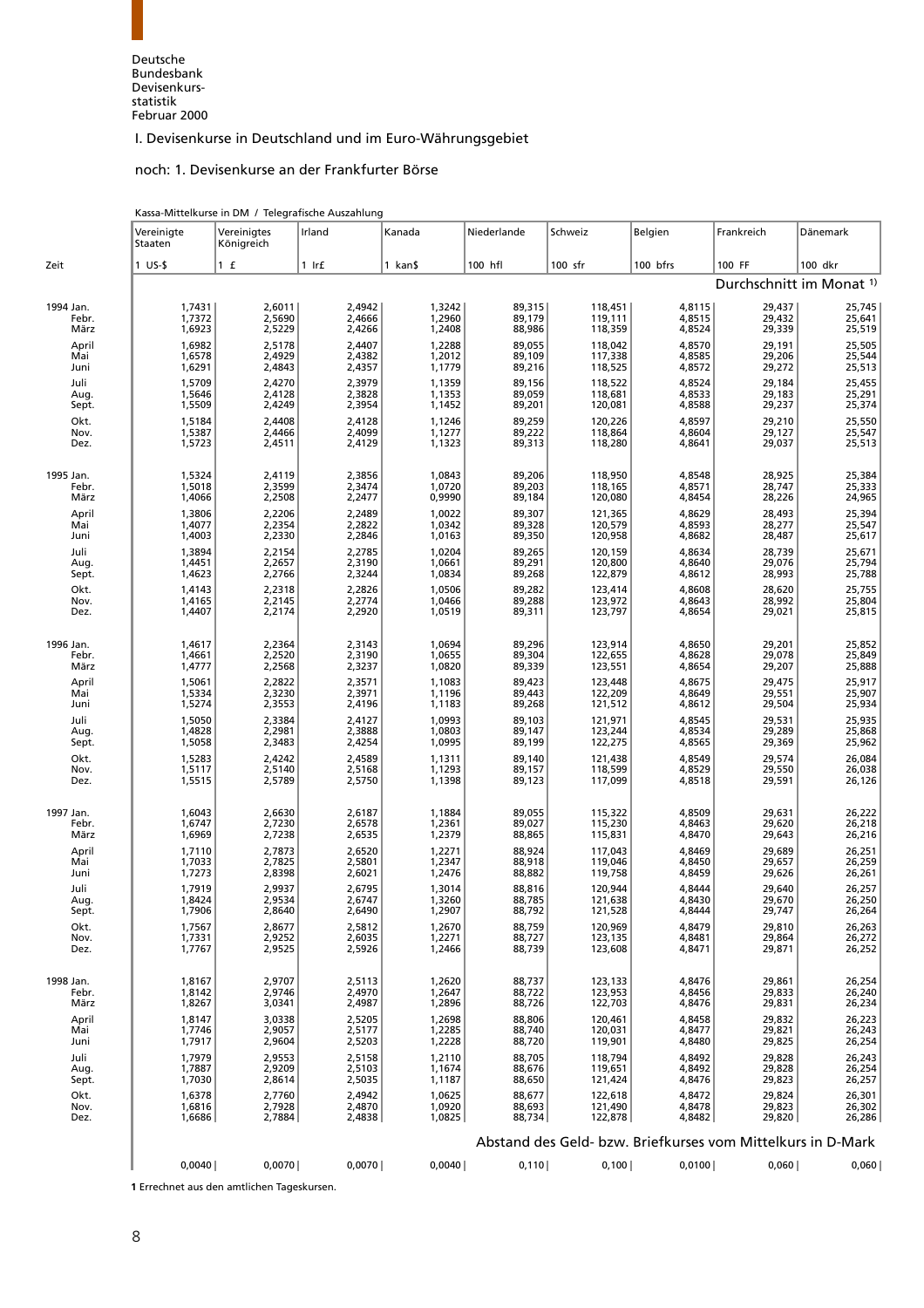| Norwegen                            | Schweden                   | Italien                                                     | Österreich                     | Spanien                        | Portugal                   | Japan                      | Finnland                   |                               |
|-------------------------------------|----------------------------|-------------------------------------------------------------|--------------------------------|--------------------------------|----------------------------|----------------------------|----------------------------|-------------------------------|
| 100 nkr                             | 100 skr                    | 1 000 Lit                                                   | 100S                           | 100 Ptas                       | 100 Esc                    | 100 Y                      | 100 Fmk                    | Zeit                          |
| Durchschnitt im Monat <sup>1)</sup> |                            |                                                             |                                |                                |                            |                            |                            |                               |
| 23,209<br>23,176<br>23,033          | 21,458<br>21,748<br>21,379 | 1,0252<br>1,0300<br>1,0143                                  | 14,227<br>14,224<br>14,214     | 1,2181<br>1,2297<br>1,2185     | 0,9894<br>0,9902<br>0,9717 | 1,5647<br>1,6339<br>1,6098 | 30,616<br>31,105<br>30,585 | 1994 Jan.<br>Febr.<br>März    |
| 23,057<br>23,072<br>23,026          | 21,540<br>21,478           | 1,0446<br>1,0397                                            | 14,216<br>14,219<br>14,215     | 1,2297<br>$1,2146$<br>$1,2126$ | 0,9791<br>0,9681           | 1,6429<br>1,5995<br>1,5883 | 30,927<br>30,654           | April<br>Mai                  |
|                                     | 20,869                     | 1,0223<br>1,0038                                            |                                | 1,2123<br>1,2047               | 0,9648<br>0,9736<br>0,9790 |                            | 30,062<br>30,218<br>30,447 | Juni                          |
| 22,871<br>22,797<br>22,798          | 20,249<br>20,217<br>20,592 | 0,9881<br>0,9896<br>0,9808                                  | 14,214<br>14,212<br>14,209     | 1,2050                         | 0,9811<br>0,9783           | 1,5927<br>1,5660<br>1,5695 | 31,231                     | Juli<br>Aug.<br>Sept.<br>Okt. |
| 22,969<br>22,880<br>22,932          | 20,944<br>20,927<br>20,916 | 0,9725<br>0,9626                                            | 14,208<br>14,206<br>14,208     | 1,2031<br>1,2002<br>1,1887     | 0,9794<br>0,9751           | 1,5432<br>1,5702<br>1,5697 | 32,535<br>32,602<br>32,451 | Nov.<br>Dez.                  |
| 22,865<br>22,774<br>22,417          | 20,522<br>20,326<br>19,333 | 0,9512<br>0,9280<br>0,8335                                  | 14,213<br>14,210<br>14,208     | 1,1557<br>1,1508<br>1,0947     | 0,9694<br>0,9667<br>0,9501 | 1,5365<br>1,5285<br>1,5537 | 32,363<br>32,358<br>32,097 | 1995 Jan.<br>Febr.<br>März    |
| 22,269<br>22,377<br>22,468          | 18,804<br>19,307<br>19,296 | 0,8062<br>0,8530<br>0,8541                                  | 14,211<br>14,220<br>14,221     | 1,1114<br>1,1430<br>1,1513     | 0,9463<br>0,9495<br>0,9492 | 1,6473<br>1,6578<br>1,6560 | 32,328<br>32,608<br>32,587 | April<br>Mai<br>Juni          |
| 22,503<br>22,790<br>22,837          | 19,355<br>19,986<br>20,480 | 0,8630<br>0,8999<br>0,9055                                  | 14,219<br>14,220<br>14,216     | 1,1603<br>1,1724<br>1,1649     | 0,9517<br>0,9648<br>0,9598 | 1,5928<br>1,5279<br>1,4561 | 32,716<br>33,593<br>33,451 | Juli<br>Aug.<br>Sept.         |
| 22,675<br>22,671<br>22,670          | 20,731<br>21,478<br>21,718 | 0,8809<br>0,8890<br>0,9037                                  | $14,210$<br>$14,211$<br>14,212 | 1,1546<br>1,1638<br>1,1757     | 0,9497<br>0,9535<br>0,9537 | 1,4042<br>1,3910<br>1,4159 | 33,144<br>33,404<br>33,260 | Okt.<br>Nov.<br>Dez.          |
| 22,773<br>22,893<br>22,988          | 21,735<br>21,307<br>21,939 | 0,9229<br>0,9324<br>0,9454                                  | 14,220<br>14,219<br>14,219     | 1,1864<br>1,1868<br>1,1879     | 0,9639<br>0,9621<br>0,9661 | 1,3834<br>1,3873<br>1,3958 | 32,899<br>32,208<br>32,104 | 1996 Jan.<br>Febr.<br>März    |
| 23,181<br>23,311<br>23,382          | 22,415<br>22,548<br>22,868 | 0,9621<br>0,9845<br>0,9905                                  | 14,219<br>14,212<br>14,209     | 1,1992<br>1,1983<br>1,1857     | 0,9740<br>0,9730<br>0,9713 | 1,4047<br>1,4425<br>1,4033 | 31,814<br>32,226<br>32,722 | April<br>Mai<br>Juni          |
| 23,321<br>23,120<br>23,319          | 22,651<br>22,400<br>22,686 | 0,9857<br>0,9777<br>0,9907                                  | $14,210$<br>$14,211$<br>14,212 | 1,1841<br>1,1793<br>1,1864     | 0,9725<br>0,9741<br>0,9792 | 1,3767<br>1,3746<br>1,3710 | 32,800<br>33,111<br>33,175 | Juli<br>Aug.<br>Sept.         |
| 23,567<br>23,785<br>23,981          | 23,154<br>22,815<br>22,758 | 1,0023<br>0,9992<br>1,0153                                  | 14,214<br>14,210<br>14,211     | 1,1881<br>1,1880<br>1,1879     | 0,9897<br>0,9893<br>0,9911 | 1,3595<br>1,3466<br>1,3649 | 33,432<br>33,209<br>33,461 | Okt.<br>Nov.<br>Dez.          |
| 24,871<br>25,237<br>24,923          | 22,739<br>22,629<br>22,160 | 1,0238<br>1,0119<br>1,0015                                  | 14,214<br>14,210<br>14,209     | 1,1912<br>1,1806<br>1,1789     | 1,0004<br>0,9954<br>0,9952 | 1,3611<br>1,3630<br>1,3846 | 33,626<br>33,649<br>33,466 | 1997 Jan.<br>Febr.<br>März    |
| 24,523<br>24,092<br>23,930          | 22,278<br>22,199<br>22,296 | 1,0101<br>1,0127<br>1,0190                                  | 14,208<br>14,208<br>14,210     | 1,1846<br>1,1849<br>1,1836     | 0,9968<br>0,9927<br>0,9901 | 1,3627<br>1,4359<br>1,5115 | 33,352<br>33,156<br>33,371 | April<br>Mai<br>Juni          |
| 24,070<br>24,145<br>24,446          | 22,936<br>23,036<br>23,218 | 1,0275<br>1,0237<br>1,0249                                  | 14,213<br>14,211<br>14,210     | 1,1856<br>1,1836<br>1,1854     | 0,9904<br>0,9868<br>0,9846 | 1,5563<br>1,5622<br>1,4821 | 33,743<br>33,445<br>33,404 | Juli<br>Aug.<br>Sept.         |
| 24,822<br>24,544<br>24,522          | 23,213<br>22,909<br>22,840 | 1,0211<br>1,0207<br>1,0202                                  | 14,208<br>14,208<br>14,212     | 1,1850<br>1,1842<br>1,1824     | 0,9818<br>0,9797<br>0,9785 | 1.4518<br>1,3844<br>1,3732 | 33,373<br>33,182<br>33,102 | Okt.<br>Nov.<br>Dez.          |
| 24,235<br>24,009                    | 22,669<br>22,460           | 1,0160<br>1,0134                                            | 14,214<br>14,213               | 1,1798<br>1,1800               | 0,9776<br>0,9768           | 1,4032<br>1,4435           | 33,047<br>32,977           | 1998 Jan.<br>Febr.            |
| 24,085<br>24,084<br>23,816          | 22,925<br>23,200<br>23,068 | 1,0156<br>1,0125<br>1,0141                                  | 14,214<br>14,213<br>14,211     | 1,1794<br>1,1778<br>1,1772     | 0,9772<br>0,9761<br>0,9762 | 1,4160<br>1,3732<br>1,3153 | 32,957<br>32,949<br>32,907 | März<br>April<br>Mai          |
| 23,656<br>23,585<br>23,136          | 22,660<br>22,508<br>21,991 | 1,0151<br>1,0143<br>1,0135                                  | 14,212<br>14,213<br>14,213     | 1,1782<br>1,1784<br>1,1783     | 0,9767<br>0,9775<br>0,9770 | 1,2780<br>1,2784<br>1,2363 | 32,905<br>32,902<br>32,887 | Juni<br>Juli<br>Aug.          |
| 22,469<br>22,048                    | 21,531<br>20,894           | 1,0122<br>1,0108                                            | 14,212<br>14,213               | 1,1776<br>1,1767               | 0,9756<br>0,9751           | 1,2648<br>1,3623           | 32,858<br>32,868           | Sept.<br>Okt.                 |
| 22,567<br>21,984                    | 21,040<br>20,711           | 1,0105<br>1,0099                                            | 14,214<br>14,214               | 1,1760<br>1,1754               | 0,9751<br>0,9753           | 1,3973<br>1,4217           | 32,890<br>32,895           | Nov.<br>Dez.                  |
|                                     |                            | Abstand des Geld- bzw. Briefkurses vom Mittelkurs in D-Mark |                                |                                |                            |                            |                            |                               |
| 0,060                               | 0,060                      | 0,0040                                                      | 0,020                          | 0,0040                         | 0,0030                     | 0,0015                     | 0,080                      |                               |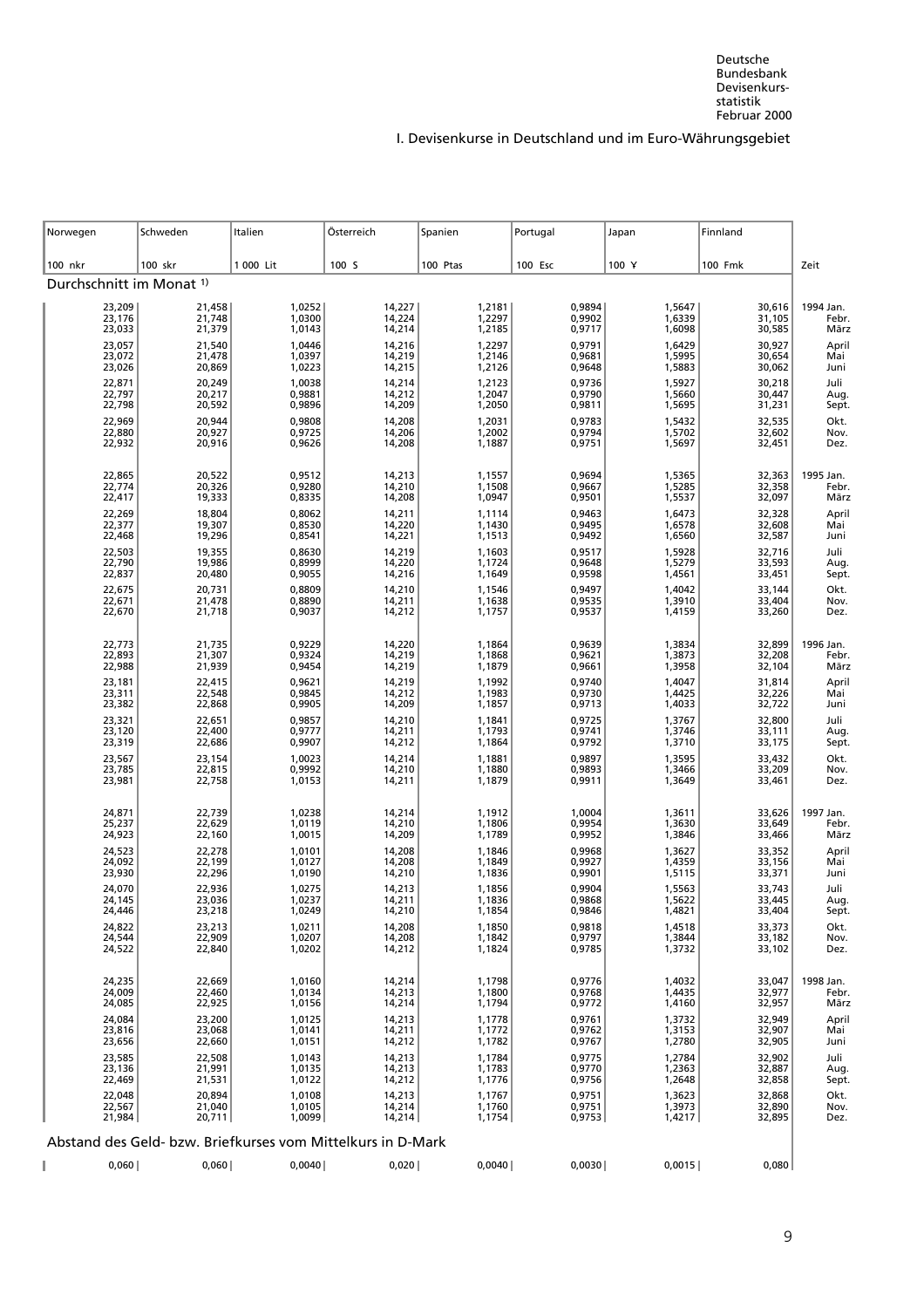2. Euro-Referenzkurse der Europäischen Zentralbank \*) und effektive Wechselkurse

<span id="page-22-0"></span>

|           |            | Euro-Referenzkurse (1 EUR =  WE) |                        |                   |                      |                       |                      |                       |              |                                     |
|-----------|------------|----------------------------------|------------------------|-------------------|----------------------|-----------------------|----------------------|-----------------------|--------------|-------------------------------------|
|           | US-Dollar  | Yen                              | Griechische<br>Drachme | Dänische<br>Krone | Schwedische<br>Krone | <b>Pfund Sterling</b> | Norwegische<br>Krone | Tschechische<br>Krone | Zypern-Pfund | Estnische<br>Krone                  |
| Zeit      | <b>USD</b> | <b>JPY</b>                       | GRD                    | <b>DKK</b>        | <b>SEK</b>           | GBP                   | NOK                  | <b>CZK</b>            | <b>CYP</b>   | <b>EEK</b>                          |
|           |            |                                  |                        |                   |                      |                       |                      |                       |              | Durchschnitt im Jahr <sup>2)</sup>  |
| 1999      | 1,0658     | 121,32                           | 325,76                 | 7,4355            | 8,8075               | 0,65875               | 8,3104               | 36,884                | 0,57884      | 15,6466                             |
|           |            |                                  |                        |                   |                      |                       |                      |                       |              | Stand am Jahresende                 |
| 1999      | 1,0046     | 102,73                           | 330,30                 | 7,4433            | 8,5625               | 0,62170               | 8,0765               | 36,103                | 0,57667      | 15,6466                             |
|           |            |                                  |                        |                   |                      |                       |                      |                       |              | Durchschnitt im Monat <sup>2)</sup> |
| 1999 Jan. | 1,1608     | 131,35                           | 323,56                 | 7,4412            | 9,0826               | 0,70312               | 8,6512               | 35,741                | 0,58174      | 15,6466                             |
| Febr.     | 1,1208     | 130,78                           | 321,98                 | 7,4352            | 8,9077               | 0,68851               | 8,6497               | 37,800                | 0,58057      | 15,6466                             |
| März      | 1,0883     | 130,20                           | 322,50                 | 7,4325            | 8,9403               | 0,67127               | 8,5065               | 37,993                | 0,57959      | 15,6466                             |
| April     | 1,0704     | 128,16                           | 325,53                 | 7,4327            | 8,9140               | 0,66502               | 8,3186               | 37,982                | 0,57924      | 15,6466                             |
| Mai       | 1,0628     | 129,71                           | 325,21                 | 7,4333            | 8,9722               | 0,65825               | 8,2348               | 37,685                | 0,57877      | 15,6466                             |
| Juni      | 1,0378     | 125,32                           | 324,16                 | 7,4314            | 8,8284               | 0,65025               | 8,1676               | 37,094                | 0,57792      | 15,6466                             |
| Juli      | 1,0353     | 123,71                           | 324,95                 | 7,4388            | 8,7446               | 0,65779               | 8,1811               | 36,503                | 0,57778      | 15,6466                             |
| Aug.      | 1,0604     | 120,10                           | 326,41                 | 7,4376            | 8,7519               | 0,66014               | 8,2602               | 36,413                | 0,57871      | 15,6466                             |
| Sept.     | 1,0501     | 112,39                           | 327,00                 | 7,4337            | 8,6337               | 0,64683               | 8,2270               | 36,313                | 0,57830      | 15,6466                             |
| Okt.      | 1,0706     | 113,52                           | 329,20                 | 7,4334            | 8,7272               | 0,64587               | 8,2885               | 36,620                | 0,57903      | 15,6466                             |
| Nov.      | 1,0338     | 108,25                           | 328,72                 | 7,4366            | 8,6330               | 0,63702               | 8,1907               | 36,372                | 0,57782      | 15,6466                             |
| Dez.      | 1,0110     | 103,72                           | 329,68                 | 7,4403            | 8,5865               | 0,62651               | 8,0977               | 36,048                | 0,57699      | 15,6466                             |
| 2000 Jan. | 1,0137     | 106,53                           | 331,07                 | 7,4439            | 8,5968               | 0,61834               | 8,1215               | 36,005                | 0,57721      | 15,6466                             |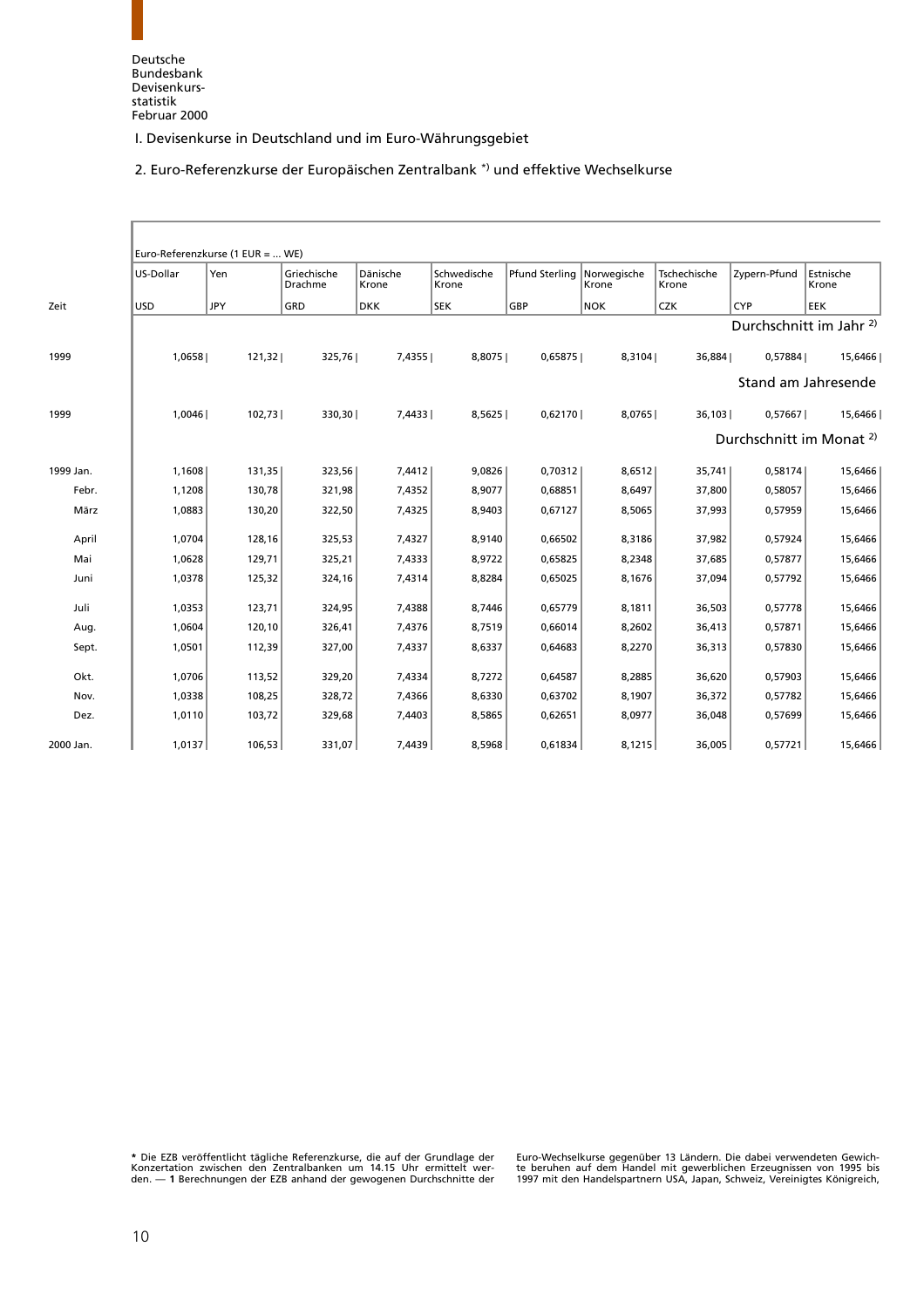|        |        |                                     |            |                      |                       |                         |                       | <b>Effektiver Wechselkurs</b><br>des Euro-Währungsgebiets 1),<br>$1. Vj. 1999 = 100$ |                                       |                |
|--------|--------|-------------------------------------|------------|----------------------|-----------------------|-------------------------|-----------------------|--------------------------------------------------------------------------------------|---------------------------------------|----------------|
| Forint |        | Zloty                               | Tolar      | Schweizer<br>Franken | Kanadischer<br>Dollar | Australischer<br>Dollar | Neuseeland-<br>Dollar |                                                                                      | Real<br>auf Basis der<br>Verbraucher- |                |
| HUF    |        | <b>PLN</b>                          | <b>SIT</b> | <b>CHF</b>           | CAD                   | AUD                     | <b>NZD</b>            | Nominal                                                                              | preise                                | Zeit           |
|        |        | Durchschnitt im Jahr <sup>2)</sup>  |            |                      |                       |                         |                       |                                                                                      |                                       |                |
|        | 252,77 | 4,2274                              | 194,4732   | 1,6003               | 1,5840                | 1,6523                  | 2,0145                | 95,7                                                                                 | 95,7                                  | 1999           |
|        |        | Stand am Jahresende                 |            |                      |                       |                         |                       |                                                                                      |                                       |                |
|        | 254,70 | 4,1587                              | 198,9055   | 1.6051               | 1,4608                | 1,5422                  | 1.9357                | 89,50                                                                                |                                       | 1999           |
|        |        | Durchschnitt im Monat <sup>2)</sup> |            |                      |                       |                         |                       |                                                                                      |                                       |                |
|        | 250,79 | 4,1047                              | 189,0726   | 1,6055               | 1,7646                | 1,8387                  | 2,1588                | 102,0                                                                                | 101,8                                 | 1999 Jan.      |
|        | 250,30 | 4,2483                              | 190,2366   | 1,5979               | 1,6786                | 1,7515                  | 2,0623                | 99,9                                                                                 | 99,9                                  | Febr.          |
|        | 253,64 | 4,2962                              | 190,4445   | 1,5954               | 1,6510                | 1,7260                  | 2,0451                | 98,3                                                                                 | 98,3                                  | März           |
|        | 252,37 | 4,2796                              | 192,0508   | 1,6015               | 1,5944                | 1,6684                  | 1,9723                | 97,1                                                                                 | 96,9                                  | April          |
|        | 250,21 | 4,1805                              | 193,7697   | 1,6025               | 1,5527                | 1,6046                  | 1,9249                | 96,6                                                                                 | 96,5                                  | Mai            |
|        | 249,35 | 4,0939                              | 195,4837   | 1,5951               | 1,5244                | 1,5805                  | 1,9479                | 94,7                                                                                 | 94,7                                  | Juni           |
|        | 250,43 | 4,0172                              | 196,8874   | 1,6040               | 1,5403                | 1,5757                  | 1,9664                | 94,8                                                                                 | 95,2                                  | Juli           |
|        | 253,52 | 4,1966                              | 196,9873   | 1,6004               | 1,5833                | 1,6451                  | 2,0154                | 95,4                                                                                 | 95,6                                  | Aug.           |
|        | 255,28 | 4,2908                              | 196,3492   | 1,6015               | 1,5518                | 1,6186                  | 2,0097                | 93,6                                                                                 | 93,4                                  | Sept.          |
|        | 257,63 | 4,4014                              | 196,7657   | 1,5943               | 1,5808                | 1,6414                  | 2,0798                | 94,4                                                                                 | 94,2                                  | Okt.           |
|        | 254,96 | 4,3970                              | 196,8145   | 1,6051               | 1,5160                | 1,6179                  | 2,0178                | 92,0                                                                                 | 92,0                                  | Nov.           |
|        | 254,37 | 4,2160                              | 198,1957   | 1,6012               | 1,4906                | 1,5798                  | 1,9891                | 90,1                                                                                 | 90,3                                  | Dez.           |
|        | 254,91 | 4,1603                              | 199,8146   | 1,6103               | 1,4687                | 1,5421                  | 1,9716                | 90,2                                                                                 |                                       | 90.6 2000 Jan. |

Hongkong, Südkorea sowie Singapur und spiegeln auch Drittmarkteffekte Oktober 1999, S. 33 ff. — **2** Errechnet aus täglichen Notierungen.<br>wider. Soweit die Verbraucherpreise noch nicht vorlagen, sind Schätzungen

angegeben. Zur Erläuterung der Methode siehe EZB, Monatsbericht, Oktober 1999, S. 33 ff. - 2 Errechnet australien Notierungen.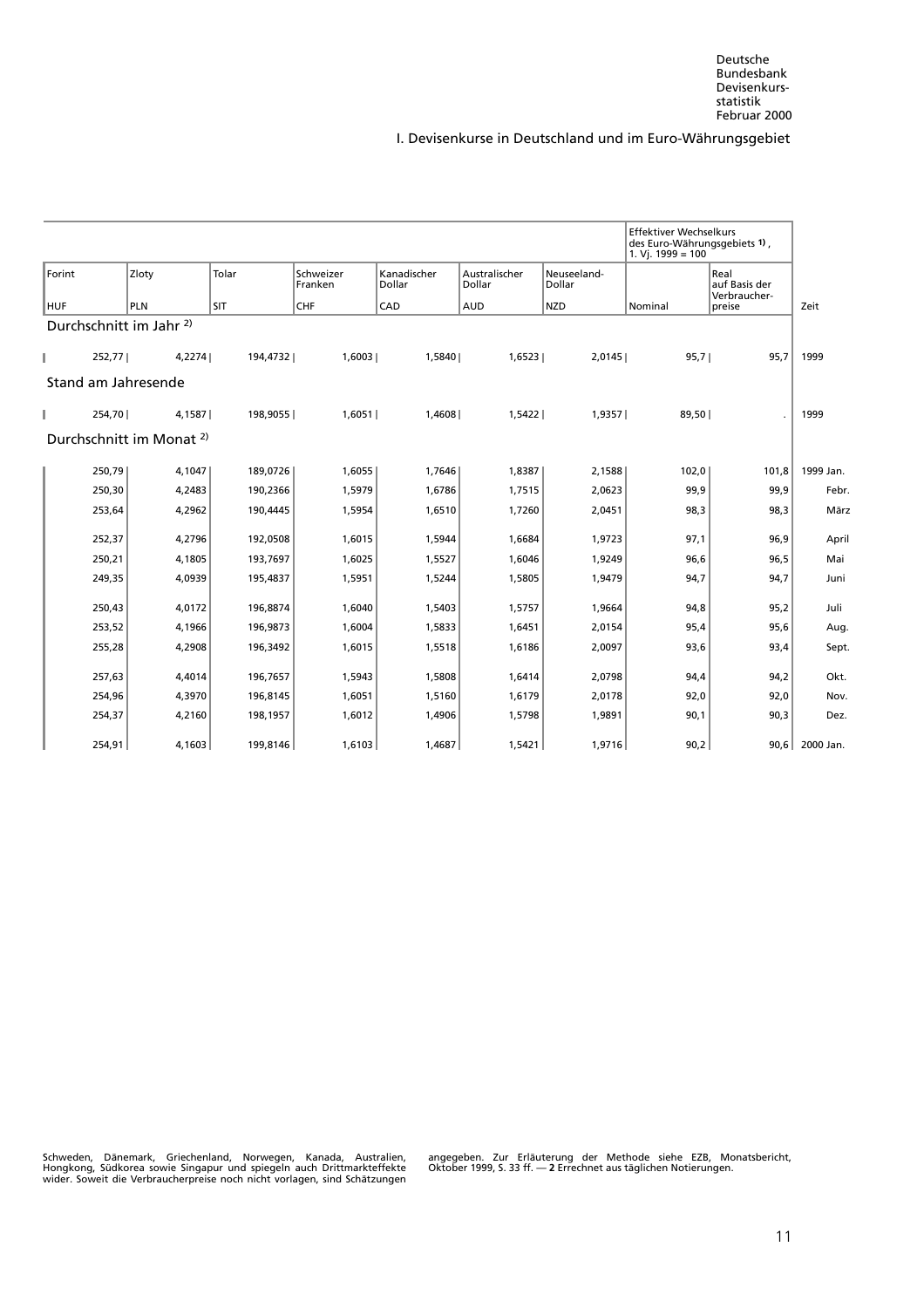noch: 2. Euro-Referenzkurse der Europäischen Zentralbank \*) und effektive Wechselkurse

|                                                                                           |                                                                                                            | Euro-Referenzkurse (1 EUR =  WE)                                                                                     |                                                                                                                      |                                                                                                            |                                                                                                                |                                                                                                                           |                                                                                                            |                                                                                                                                                                                             |                                                                                                                           |                                                                                                                       |
|-------------------------------------------------------------------------------------------|------------------------------------------------------------------------------------------------------------|----------------------------------------------------------------------------------------------------------------------|----------------------------------------------------------------------------------------------------------------------|------------------------------------------------------------------------------------------------------------|----------------------------------------------------------------------------------------------------------------|---------------------------------------------------------------------------------------------------------------------------|------------------------------------------------------------------------------------------------------------|---------------------------------------------------------------------------------------------------------------------------------------------------------------------------------------------|---------------------------------------------------------------------------------------------------------------------------|-----------------------------------------------------------------------------------------------------------------------|
|                                                                                           | US-Dollar                                                                                                  | Yen                                                                                                                  | Griechische<br>Drachme                                                                                               | Dänische<br>Krone                                                                                          | Schwedische<br>Krone                                                                                           | <b>Pfund Sterling</b>                                                                                                     | Norwegische<br>Krone                                                                                       | Tschechische<br>Krone                                                                                                                                                                       | Zypern-Pfund                                                                                                              | Estnische<br>Krone                                                                                                    |
| Zeit                                                                                      | <b>USD</b>                                                                                                 | <b>JPY</b>                                                                                                           | GRD                                                                                                                  | <b>DKK</b>                                                                                                 | <b>SEK</b>                                                                                                     | GBP                                                                                                                       | <b>NOK</b>                                                                                                 | <b>CZK</b>                                                                                                                                                                                  | CYP                                                                                                                       | EEK                                                                                                                   |
|                                                                                           |                                                                                                            |                                                                                                                      |                                                                                                                      |                                                                                                            |                                                                                                                |                                                                                                                           |                                                                                                            |                                                                                                                                                                                             |                                                                                                                           | Tageskurse                                                                                                            |
| 1999 Nov.<br>3.<br>4.<br>5.<br>8.<br>9.<br>10.<br>11.<br>12.<br>15.                       | 1,0491<br>1,0504<br>1,0408<br>1,0405<br>1,0424<br>1,0402<br>1,0406<br>1,0308<br>1,0301                     | 109,17<br>110,00<br>109,79<br>110,36<br>109,37<br>109,33<br>109,30<br>108,22<br>107,99                               | 328,80<br>328,58<br>328,38<br>328,25<br>329,20<br>328,50<br>328,40<br>328,30<br>328,50                               | 7,4338<br>7,4350<br>7,4353<br>7,4350<br>7,4346<br>7,4347<br>7,4362<br>7,4358<br>7,4369                     | 8,6625<br>8,7215<br>8,6725<br>8,6705<br>8,6595<br>8,6575<br>8,6475<br>8,6350<br>8,6165                         | 0,63610<br>0,63890<br>0,63970<br>0,64120<br>0,64150<br>0,64160<br>0,64140<br>0,63800<br>0,63710                           | 8,2560<br>8,2590<br>8,2355<br>8,2280<br>8,2015<br>8,1825<br>8,1925<br>8,1905<br>8,1665                     | 36,730<br>36,738<br>36,606<br>36,550<br>36,432<br>36,443<br>36,423<br>36,350<br>36,320                                                                                                      | 0,57800<br>0,57824<br>0,57793<br>0,57800<br>0,57957<br>0,57797<br>0,57797<br>0,57783<br>0,57777                           | 15,6466<br>15,6466<br>15,6466<br>15,6466<br>15,6466<br>15,6466<br>15,6466<br>15,6466<br>15,6466                       |
| 16.<br>17.<br>18.<br>19.<br>22.<br>23.<br>24.<br>25.<br>26.<br>29.<br>30.                 | 1,0336<br>1,0408<br>1,0380<br>1,0279<br>1,0311<br>1,0315<br>1,0215<br>1,0194<br>1,0101<br>1,0077<br>1,0097 | 109,42<br>109,58<br>109,63<br>109, 10<br>108,35<br>$107,98$<br>$106,62$<br>$106,25$<br>104,86<br>102,82<br>103,00    | 328,70<br>328,90<br>328,90<br>328,80<br>328,95<br>328,75<br>328,65<br>328,65<br>328,90<br>328,60<br>328,75           | 7,4371<br>7,4392<br>7,4386<br>7,4377<br>7,4377<br>7,4383<br>7,4377<br>7,4379<br>7,4383<br>7,4374<br>7,4393 | 8,6430<br>8,6690<br>8,6250<br>8,6020<br>8,6130<br>8,5975<br>8,5930<br>8,5870<br>8,5670<br>8,5800<br>8,5560     | 0,63690<br>0,64000<br>0,63970<br>0,63530<br>0,63610<br>0,63480<br>0,63310<br>0,63120<br>0,63010<br>0,62970<br>0,63250     | 8,1925<br>8,2105<br>8,1855<br>8,1795<br>8,1735<br>8,1700<br>8,1675<br>8,1430<br>8,1055<br>8,1125<br>8,1245 | 36,340<br>36,390<br>36,278<br>36,333<br>36,210<br>36,215<br>36,120<br>36,137<br>36,109<br>36,040<br>36,077                                                                                  | 0,57773<br>0,57807<br>0,57797<br>0,57763<br>0,57763<br>0,57770<br>0,57737<br>0,57723<br>0,57703<br>0,57700<br>0,57693     | 15,6466<br>15,6466<br>15,6466<br>15,6466<br>15,6466<br>15,6466<br>15,6466<br>15,6466<br>15,6466<br>15,6466<br>15,6466 |
| Dez.<br>-1.<br>2.<br>3.<br>6.<br>7.<br>8.<br>9.<br>10.<br>13.<br>14.<br>15.               | 1,0091<br>1,0057<br>1,0015<br>1,0182<br>1,0239<br>1,0236<br>1,0175<br>1,0141<br>1,0128<br>1,0038<br>1,0021 | 103,35<br>103,03<br>102,57<br>104,62<br>105,05<br>105,32<br>104,40<br>103,81<br>103,95<br>104,06<br>103,70           | 328,55<br>328,55<br>328,75<br>328,50<br>328,45<br>328,50<br>328,85<br>329,12<br>329,63<br>329,85<br>330,15           | 7,4395<br>7,4391<br>7,4387<br>7,4384<br>7,4385<br>7,4383<br>7,4392<br>7,4405<br>7,4412<br>7,4421<br>7,4414 | 8,6060<br>8,6185<br>8,6080<br>8,6055<br>8,6175<br>8,5730<br>8,5700<br>8,5775<br>8,5710<br>8,5870<br>8,6085     | 0,63040<br>0,62920<br>0,62550<br>0,63100<br>0,63020<br>0,62940<br>0,62610<br>0,62470<br>0,62380<br>0,62150<br>0,62410     | 8,1365<br>8,1320<br>8,1050<br>8,1310<br>8,1135<br>8,1150<br>8,1065<br>8,1065<br>8,0950<br>8,0910<br>8,1050 | 36,108<br>36,070<br>36,053<br>36,112<br>36,170<br>36,115<br>35,980<br>35,893<br>35,901<br>35,877<br>35,843                                                                                  | 0,57687<br>0,57680<br>0,57663<br>0,57687<br>0,57733<br>0,57743<br>0,57737<br>0,57680<br>0,57703<br>0,57703<br>0,57667     | 15,6466<br>15,6466<br>15,6466<br>15,6466<br>15,6466<br>15,6466<br>15,6466<br>15,6466<br>15,6466<br>15,6466<br>15,6466 |
| 16.<br>17.<br>20.<br>21.<br>22.<br>23.<br>24.<br>27.<br>28.<br>29.<br>30.                 | 1,0146<br>1,0128<br>1,0096<br>1,0084<br>1,0074<br>1,0089<br>1,0142<br>1,0134<br>1,0089<br>1,0072<br>1,0046 | 104,47<br>104,68<br>103,84<br>103,07<br>102,48<br>102,52<br>104,29<br>103,75<br>103,13<br>103,02<br>102,73           | 330,20<br>330,30<br>330,50<br>330,55<br>330,20<br>330,60<br>330,68<br>330,57<br>329,82<br>330,25<br>330,30           | 7,4418<br>7,4412<br>7,4411<br>7,4394<br>7,4397<br>7,4402<br>7,4399<br>7,4405<br>7,4408<br>7,4425<br>7,4433 | 8,6125<br>8,5960<br>8,5880<br>8,5990<br>8,5680<br>8,5500<br>8,5754<br>8,5700<br>8,5750<br>8,5640<br>8,5625     | 0,62860<br>0,62870<br>0,62800<br>0,62760<br>0,62530<br>0,62650<br>0,62670<br>0,62670<br>0,62490<br>0,62260<br>0,62170     | 8,1155<br>8,0905<br>8,0690<br>8,0810<br>8,0435<br>8,0605<br>8,1100<br>8,1070<br>8,0880<br>8,0710<br>8,0765 | 35,830<br>35,961<br>36,025<br>36,112<br>36,197<br>36,180<br>36,145<br>36,130<br>36,137<br>36,107<br>36,103                                                                                  | 0,57696<br>0,57717<br>0,57670<br>0,57687<br>0,57683<br>0,57683<br>0,57814<br>0,57700<br>0,57697<br>0,57683<br>0,57667     | 15,6466<br>15,6466<br>15,6466<br>15,6466<br>15,6466<br>15,6466<br>15,6466<br>15,6466<br>15,6466<br>15,6466<br>15,6466 |
| 2000 Jan.<br>3.<br>4.<br>5.<br>6.<br>7.<br>10.<br>11.<br>12.<br>13.<br>14.                | 1,0090<br>1,0305<br>1,0368<br>1,0388<br>1,0284<br>1,0229<br>1,0256<br>1,0308<br>1,0276<br>1,0225           | 102,75<br>105,88<br>107,34<br>108,72<br>$\frac{108,09}{107,26}$<br>108,85<br>109,10<br>108,89<br>108,05              | 329,85<br>330,40<br>330,96<br>331,05<br>330,65<br>330,65<br>330,90<br>330,80<br>331,05<br>331,75                     | 7,4404<br>7,4429<br>7,4444<br>7,4441<br>7,4436<br>7,4448<br>7,4444<br>7,4453<br>7,4450<br>7,4449           | 8,5520<br>8,6215<br>8,6415<br>8,6445<br>8,6450<br>8,6570<br>8,6620<br>8,6725<br>8,6475<br>8,6230               | 0,62460<br>0,62960<br>0,63240<br>0,63020<br>0,62620<br>0,62490<br>0,62510<br>0,62530<br>0,62550<br>0,62210                | 8,0620<br>8,1500<br>8,2060<br>8,2030<br>8,1945<br>8,1900<br>8,2075<br>8,2160<br>8,1795<br>8,1365           | 36,063<br>36,270<br>36,337<br>36,243<br>36,027<br>35,988<br>35,969<br>35,988<br>36,149<br>36,058                                                                                            | 0,57670<br>0,57750<br>0,57780<br>0,57810<br>0,57757<br>0,57740<br>0,57760<br>0,57767<br>0,57760<br>0,57743                | 15,6466<br>15,6466<br>15,6466<br>15,6466<br>15,6466<br>15,6466<br>15,6466<br>15,6466<br>15,6466<br>15,6466            |
| 17.<br>18.<br>19.<br>20.<br>21.<br>24.<br>25.<br>26.<br>27.<br>28.<br>31.                 | 1,0094<br>1,0093<br>1,0105<br>1,0089<br>1,0097<br>1,0027<br>1,0008<br>1,0019<br>0,9976<br>0,9848<br>0,9791 | 105,81<br>$106,42$<br>$106,99$<br>$106,44$<br>$105,53$<br>$105,54$<br>105,69<br>106,04<br>105,43<br>103,74<br>104,62 | 330,88<br>330,70<br>330,70<br>330,98<br>331,28<br>331,45<br>331,60<br>331,50<br>331,55<br>331,80<br>331,95           | 7,4428<br>7,4439<br>7,4440<br>7,4451<br>7,4455<br>7,4457<br>7,4439<br>7,4431<br>7,4432<br>7,4425<br>7,4424 | 8,5640<br>8,5705<br>8,5835<br>8,5835<br>8,5910<br>8,5865<br>8,5590<br>$8,5395$<br>$8,5355$<br>8,5240<br>8,6000 | 0,61800<br>0,61740<br>0,61720<br>0,61270<br>0,61130<br>$0,60620$<br>$0,60830$<br>0,60940<br>0,60890<br>0,60510<br>0,60470 | 8,0965<br>8,1065<br>8,0755<br>8,0865<br>8,0770<br>8,0455<br>8,0415<br>8,0690<br>8,0815<br>8,0440<br>8,0825 | 35,984<br>35,978<br>36,112<br>36,088<br>36,033<br>35,875<br>35,860<br>35,785<br>35,762<br>35,750<br>35,790                                                                                  | 0,57697<br>0,57683<br>$0,57690$<br>$0,57687$<br>0,57703<br>0,57703<br>0,57660<br>0,57660<br>0,57654<br>0,57600<br>0,57857 | 15,6466<br>15,6466<br>15,6466<br>15,6466<br>15,6466<br>15,6466<br>15,6466<br>15,6466<br>15,6466<br>15,6466<br>15,6466 |
| Febr.<br>$\overline{1}$ .<br>2.<br>3.<br>4.<br>7.<br>8.<br>9.<br>10.<br>11.<br>14.<br>15. | 0,9710<br>0,9717<br>0,9748<br>0,9835<br>0,9767<br>0,9903<br>0,9934<br>0,9868<br>0,9801<br>0,9867<br>0,9778 | 104,62<br>$105,51$<br>$105,78$<br>105,99<br>106,02<br>107,91<br>108,16<br>107,11<br>$107,42$<br>106,85<br>106,46     | 332,00<br>332,07<br>332,30<br>332,30<br>332,65<br>332,60<br>332,80<br>332,80<br>332,80<br>332,95<br>333,10<br>333,18 | 7,4432<br>7,4428<br>7,4430<br>7,4432<br>7,4432<br>7,4433<br>7,4436<br>7,4448<br>7,4448<br>7,4454<br>7,4449 | 8,5860<br>8,5180<br>8,4845<br>8,4630<br>8,4750<br>8,4955<br>8,4800<br>8,4425<br>8,4850<br>8,4940               | 0,60200<br>0,60510<br>0,60860<br>0,61950<br>0,61340<br>0,61820<br>0,61690<br>0,61260<br>0,61360<br>0,62010<br>0,61590     | 8,0730<br>8,0175<br>8,0475<br>8,0475<br>8,0590<br>8,0720<br>8,0825<br>8,0695<br>8,0395<br>8,0795<br>8,0685 | 35,850<br>35,837<br>$\begin{array}{c} 35,778 \\ 35,747 \\ -7.77 \end{array}$<br>35,707<br>$\begin{array}{c} 35,687 \\ 35,632 \\ -7,632 \end{array}$<br>35,688<br>35,630<br>35,645<br>35,642 | 0,57534<br>0,57544<br>0,57554<br>0,57597<br>0,57510<br>0,57600<br>0,57620<br>0,57617<br>0,57594<br>0,57617<br>0,57580     | 15,6466<br>15,6466<br>15,6466<br>15,6466<br>15,6466<br>15,6466<br>15,6466<br>15,6466<br>15,6466<br>15,6466<br>15,6466 |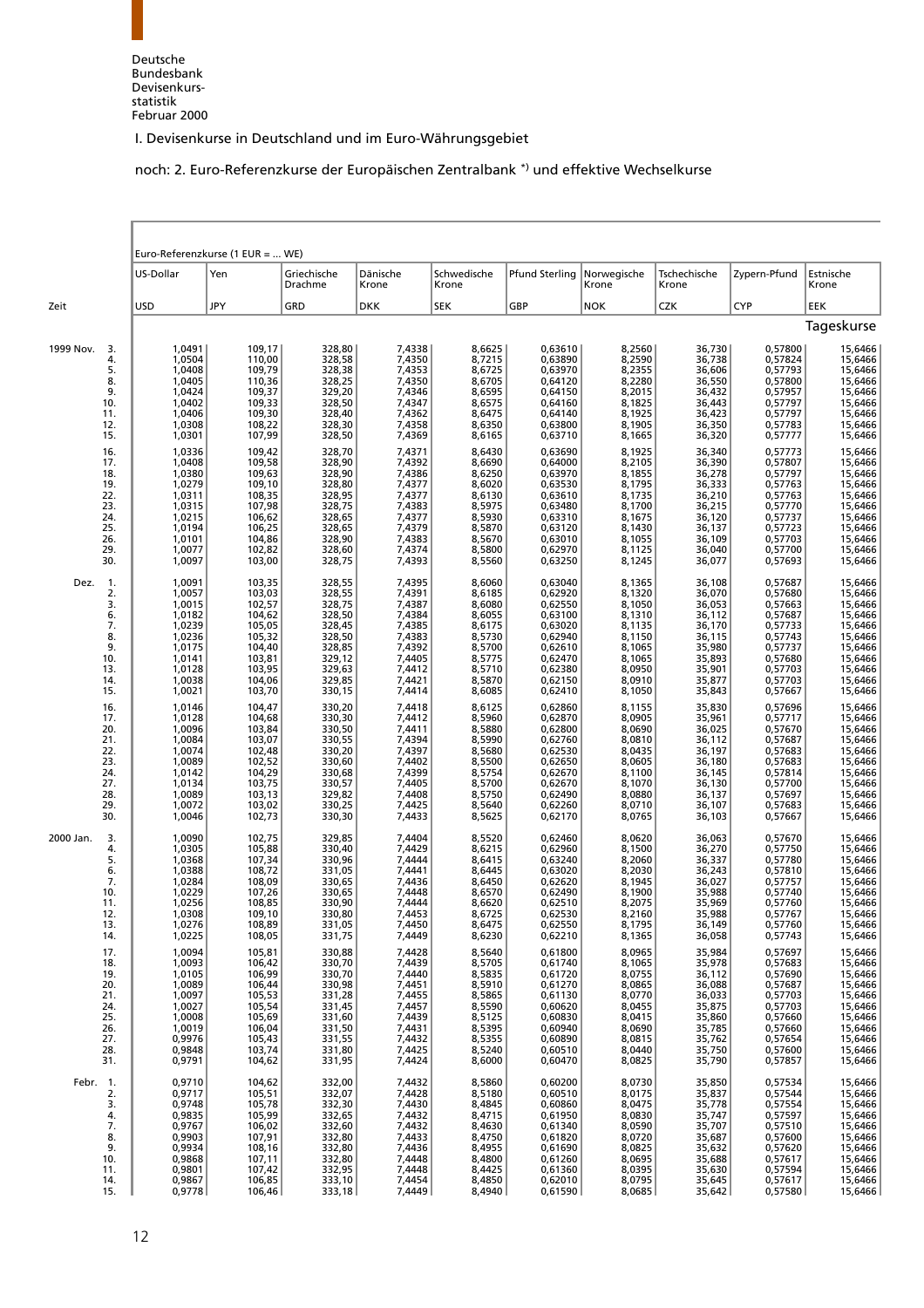|            |                                                                                                                                                                                                                          |                                                                                                                                                                                                                          |                                                                                                                                                                                                                                                                      |                                                                                                                                                                                                                          |                                                                                                                                                                                                                          |                                                                                                                                                                                                                          |                                                                                                                                                                                                                          | Effektiver Wechselkurs<br>des Euro-Währungsgebiets 1),<br>1. Vj. 1999 = 100                                                                                                                        |                                       |           |                                                                                                                                             |
|------------|--------------------------------------------------------------------------------------------------------------------------------------------------------------------------------------------------------------------------|--------------------------------------------------------------------------------------------------------------------------------------------------------------------------------------------------------------------------|----------------------------------------------------------------------------------------------------------------------------------------------------------------------------------------------------------------------------------------------------------------------|--------------------------------------------------------------------------------------------------------------------------------------------------------------------------------------------------------------------------|--------------------------------------------------------------------------------------------------------------------------------------------------------------------------------------------------------------------------|--------------------------------------------------------------------------------------------------------------------------------------------------------------------------------------------------------------------------|--------------------------------------------------------------------------------------------------------------------------------------------------------------------------------------------------------------------------|----------------------------------------------------------------------------------------------------------------------------------------------------------------------------------------------------|---------------------------------------|-----------|---------------------------------------------------------------------------------------------------------------------------------------------|
| Forint     |                                                                                                                                                                                                                          | Zloty                                                                                                                                                                                                                    | Tolar                                                                                                                                                                                                                                                                | Schweizer<br>Franken                                                                                                                                                                                                     | Kanadischer<br>Dollar                                                                                                                                                                                                    | Australischer<br>Dollar                                                                                                                                                                                                  | Neuseeland-<br>Dollar                                                                                                                                                                                                    |                                                                                                                                                                                                    | Real<br>auf Basis der<br>Verbraucher- |           |                                                                                                                                             |
| <b>HUF</b> |                                                                                                                                                                                                                          | <b>PLN</b>                                                                                                                                                                                                               | <b>SIT</b>                                                                                                                                                                                                                                                           | CHF                                                                                                                                                                                                                      | CAD                                                                                                                                                                                                                      | <b>AUD</b>                                                                                                                                                                                                               | <b>NZD</b>                                                                                                                                                                                                               | Nominal                                                                                                                                                                                            | preise                                | Zeit      |                                                                                                                                             |
|            | Tageskurse<br>255,66<br>255,68<br>255,13<br>255,16<br>255,37<br>255,20<br>255,37<br>254,62<br>254,69<br>254,91<br>255,49<br>255,35<br>254,64<br>254,94<br>255,02<br>254,28                                               | 4,4451<br>4,5182<br>4,5123<br>4,3938<br>4,4113<br>4,4598<br>4,4852<br>4,4643<br>4,4350<br>4,4040<br>4,4143<br>4,3655<br>4,3448<br>4,3332<br>4,3211<br>4,2882                                                             | 196,7314<br>196,6778<br>196,8049<br>196,9520<br>196,9067<br>196,9424<br>197,0320<br>197,0275<br>197,0550<br>196,9825<br>196,9757<br>196,7325<br>196,6750<br>196,7140<br>196,6351<br>196,5832                                                                         | 1,6077<br>1,6115<br>1,6137<br>1,6100<br>1,6087<br>1,6079<br>1,6085<br>1,6078<br>1,6057<br>1,6047<br>1,6015<br>1,6020<br>1,6032<br>1,6029<br>1,6009<br>1,5997                                                             | 1,5410<br>1,5378<br>1,5176<br>1,5260<br>1,5320<br>1,5289<br>1,5275<br>1,5082<br>1,5076<br>1,5150<br>1,5238<br>1,5220<br>1,5053<br>1,5089<br>1,5110<br>1,4981                                                             | 1,6284<br>1,6499<br>1,6359<br>1,6262<br>1,6372<br>1,6249<br>1,6205<br>1,6021<br>1,5989<br>1,6076<br>1,6200<br>1,6230<br>1,6080<br>1,6152<br>1,6194<br>1,6147                                                             | 2,0464<br>2,0572<br>2,0306<br>2,0372<br>2,0467<br>2,0310<br>2,0279<br>2,0004<br>1,9769<br>1,9927<br>2,0161<br>2,0242<br>2,0216<br>2,0205<br>2,0125<br>2,0012                                                             | 92,75<br>93,03<br>92,67<br>92,76<br>92,72<br>92,60<br>92,58<br>91,93<br>91,86<br>92,18<br>92,56<br>92,41<br>91,86<br>91,88<br>91,77<br>91,15                                                       |                                       | 1999 Nov. | 3<br>4.<br>5.<br>8.<br>9<br>10.<br>11.<br>12.<br>15.<br>16<br>17.<br>18.<br>19<br>22.<br>23.<br>24                                          |
|            | 254,25<br>254,25<br>253,58<br>253,83<br>254,15                                                                                                                                                                           | 4,2955<br>4,2973<br>4,3350<br>4,3298                                                                                                                                                                                     | 196,7697<br>196,7613<br>196,8850<br>196,7585                                                                                                                                                                                                                         | 1,5999<br>1,6012<br>1,6029<br>1,6021                                                                                                                                                                                     | 1,4971<br>1,4809<br>1,4837<br>1,4868                                                                                                                                                                                     | 1,6082<br>1,5855<br>1,5808<br>1,5918                                                                                                                                                                                     | 1,9872<br>1,9780<br>1,9664<br>1,9759                                                                                                                                                                                     | 90,95<br>90,40<br>90,09<br>90,26                                                                                                                                                                   |                                       |           | 25<br>26.<br>29<br>30.                                                                                                                      |
|            | 254,35<br>253,71<br>253,15<br>254,41<br>254,90<br>254,78<br>254,55<br>254,28<br>254,21<br>253,61<br>253,55<br>254,60<br>254,51<br>254,25<br>254,21<br>254,21<br>254,50<br>254,86<br>255,08<br>254,99<br>254,63<br>254,70 | 4,2803<br>4,2944<br>4,2500<br>4,2687<br>4,2867<br>4,2799<br>4,2252<br>4,1893<br>4,2105<br>4,2237<br>4,2275<br>4,2443<br>4,2352<br>4,1976<br>4,1762<br>4,1520<br>4,1572<br>4,1677<br>4,1768<br>4,1737<br>4,1772<br>4,1587 | 196,8949<br>196,9571<br>197,2375<br>197,2765<br>197,5274<br>197,6805<br>197,7525<br>197,9491<br>197,8891<br>198,2244<br>198,7117<br>199,2296<br>199,0941<br>198,8725<br>198,5075<br>198,4425<br>198,5551<br>198,5097<br>198,6787<br>198,6471<br>198,7623<br>198,9055 | 1,6007<br>1,5999<br>1,5967<br>1,5969<br>1,5999<br>1,6014<br>1,5991<br>1,5984<br>1,6020<br>1,6017<br>1,6001<br>1,6016<br>1,6028<br>1,6004<br>1,5994<br>1,5990<br>1,6011<br>1,6043<br>1,6046<br>1,6057<br>1,6059<br>1,6051 | 1,4882<br>1,4877<br>1,4823<br>1,5078<br>1,5087<br>1,5134<br>1,5046<br>1,4968<br>1,4966<br>1,4866<br>1,4867<br>1,5040<br>1,4963<br>1,4944<br>1,4932<br>1,4877<br>1,4890<br>1,4919<br>1,4868<br>1,4678<br>1,4613<br>1,4608 | 1,5839<br>1,5843<br>1,5872<br>1,6069<br>1,6077<br>1,6061<br>1,5901<br>1,5972<br>1,5924<br>1,5795<br>1,5779<br>1,5864<br>1,5723<br>1,5713<br>1,5685<br>1,5612<br>1,5676<br>1,5781<br>1,5749<br>1,5667<br>1,5532<br>1,5422 | 1,9744<br>1,9698<br>1,9865<br>2,0162<br>2,0152<br>2,0122<br>2,0026<br>2,0376<br>2,0552<br>2,0234<br>2,0310<br>2,0207<br>1,9949<br>1,9968<br>1,9565<br>1,9527<br>1,9573<br>1,9676<br>1,9641<br>1,9573<br>1,9321<br>1,9357 | 90,23<br>90,02<br>89,67<br>90,68<br>90,88<br>90,81<br>90,35<br>90,14<br>90,07<br>89,72<br>89,72<br>90,40<br>90,40<br>90,08<br>89,95<br>89,69<br>89,81<br>90,26<br>90,16<br>89,91<br>89,71<br>89,50 |                                       | Dez.      | -1.<br>2.<br>3.<br>6.<br>7.<br>8.<br>9<br>10.<br>13.<br>14<br>15.<br>16.<br>17.<br>20.<br>21<br>22.<br>23.<br>24<br>27.<br>28.<br>29<br>30. |
|            | 254,53<br>254,52<br>254,51<br>254,45<br>254,63<br>254,69<br>254,72<br>254,78<br>254,79<br>255,01<br>254,91<br>254,94<br>254,99<br>255,08<br>255,12<br>255,12<br>255,15<br>255,18<br>255,30<br>255,33<br>255,36           | 4,1835<br>4,2423<br>4,2627<br>4,2593<br>4,1897<br>4,1567<br>4,1768<br>4,1837<br>4,1752<br>4,1665<br>4,1313<br>4,1217<br>4,1455<br>4,1230<br>4,1252<br>4,1097<br>4,1423<br>4,1398<br>4,1169<br>4,0991<br>4,1153           | 198,8925<br>198,7975<br>199,4725<br>199,5114<br>199,6150<br>199,6255<br>199,7215<br>199,8436<br>199.9443<br>199,9972<br>199,9930<br>199,9935<br>199,9226<br>199,9398<br>199,9466<br>199,8875<br>199,9799<br>200,1145<br>200,2876<br>200,2794<br>200,3422             | 1,6043<br>1,6053<br>1,6060<br>1,6068<br>1,6079<br>1,6089<br>1,6093<br>1,6098<br>1,6111<br>1,6130<br>1,6136<br>1,6131<br>1,6120<br>1,6147<br>1,6102<br>1,6136<br>1,6121<br>1,6116<br>1,6113<br>1,6121<br>1,6091           | 1,4577<br>1,4936<br>1,5065<br>1,5091<br>1,5010<br>1,4873<br>1,4963<br>1,5017<br>1,4897<br>1,4819<br>1,4651<br>1,4626<br>1,4647<br>1,4625<br>1,4607<br>1,4460<br>1,4444<br>1,4405<br>1,4331<br>1,4178<br>1,4195           | 1,5346<br>1,5677<br>1,5773<br>1,5828<br>1,5738<br>1,5587<br>1,5664<br>1,5653<br>1,5450<br>1,5332<br>1,5212<br>1,5222<br>1,5222<br>1,5182<br>1,5215<br>1,5295<br>1,5275<br>1,5282<br>1,5289<br>1,5178<br>1,5430           | 1,9331<br>1,9745<br>1,9956<br>2,0064<br>1,9942<br>1,9783<br>1,9866<br>1,9882<br>1,9645<br>1,9595<br>1,9470<br>1,9545<br>1,9563<br>1,9570<br>1,9623<br>1,9775<br>1,9612<br>1,9708<br>1,9599<br>1,9920<br>1,9848           | 89,72<br>91,08<br>91,66<br>91,90<br>91,29<br>90,92<br>91,32<br>91,52<br>91,33<br>90,88<br>89,95<br>90,01<br>90,15<br>89,85<br>89,70<br>89,29<br>89,28<br>89,43<br>89,15<br>88,38<br>88,35          |                                       | 2000 Jan. | 3.<br>4.<br>5.<br>6.<br>7.<br>10<br>11.<br>12.<br>13.<br>14<br>17.<br>18.<br>19.<br>20.<br>21.<br>24<br>25.<br>26.<br>27.<br>28.<br>31.     |
|            | 255,42<br>255,45<br>255,59<br>255,61<br>255,58<br>255,61<br>255,66<br>255,75<br>255,78<br>255,81<br>255,85                                                                                                               | 4,0993<br>4,1318<br>4,0805<br>4,1038<br>4,0948<br>4,0960<br>4,1072<br>4,0983<br>4,0707<br>4,0898<br>4,0618                                                                                                               | 200,3566<br>200,6475<br>200,7612<br>200,8492<br>200,7972<br>200,7925<br>200,9110<br>201,0417<br>201,1378<br>200,6759<br>201,1648                                                                                                                                     | 1,6078<br>1,6101<br>1,6083<br>1,6077<br>1,6065<br>1,6074<br>1,6092<br>1,6060<br>1,6056<br>1,6066<br>1,6061                                                                                                               | 1,4121<br>1,4098<br>1,4045<br>1,4182<br>1,4045<br>1,4354<br>1,4334<br>1,4317<br>1,4173<br>1,4308<br>1,4259                                                                                                               | 1,5277<br>1,5273<br>1,5382<br>1,5570<br>1,5261<br>1,5634<br>1,5620<br>1,5587<br>1,5526<br>1,5636<br>1,5597                                                                                                               | 1,9700<br>1,9879<br>1,9798<br>1,9988<br>1,9741<br>2,0073<br>2,0044<br>2,0010<br>1,9905<br>2,0151<br>2,0111                                                                                                               | 87,95<br>88,17<br>88,39<br>89,12<br>88,63<br>89,55<br>89,62<br>89,09<br>88,88<br>89,35<br>88,86                                                                                                    |                                       | Febr. 1.  | 2.<br>3.<br>4.<br>7.<br>8.<br>9.<br>10.<br>11.<br>14.<br>15.                                                                                |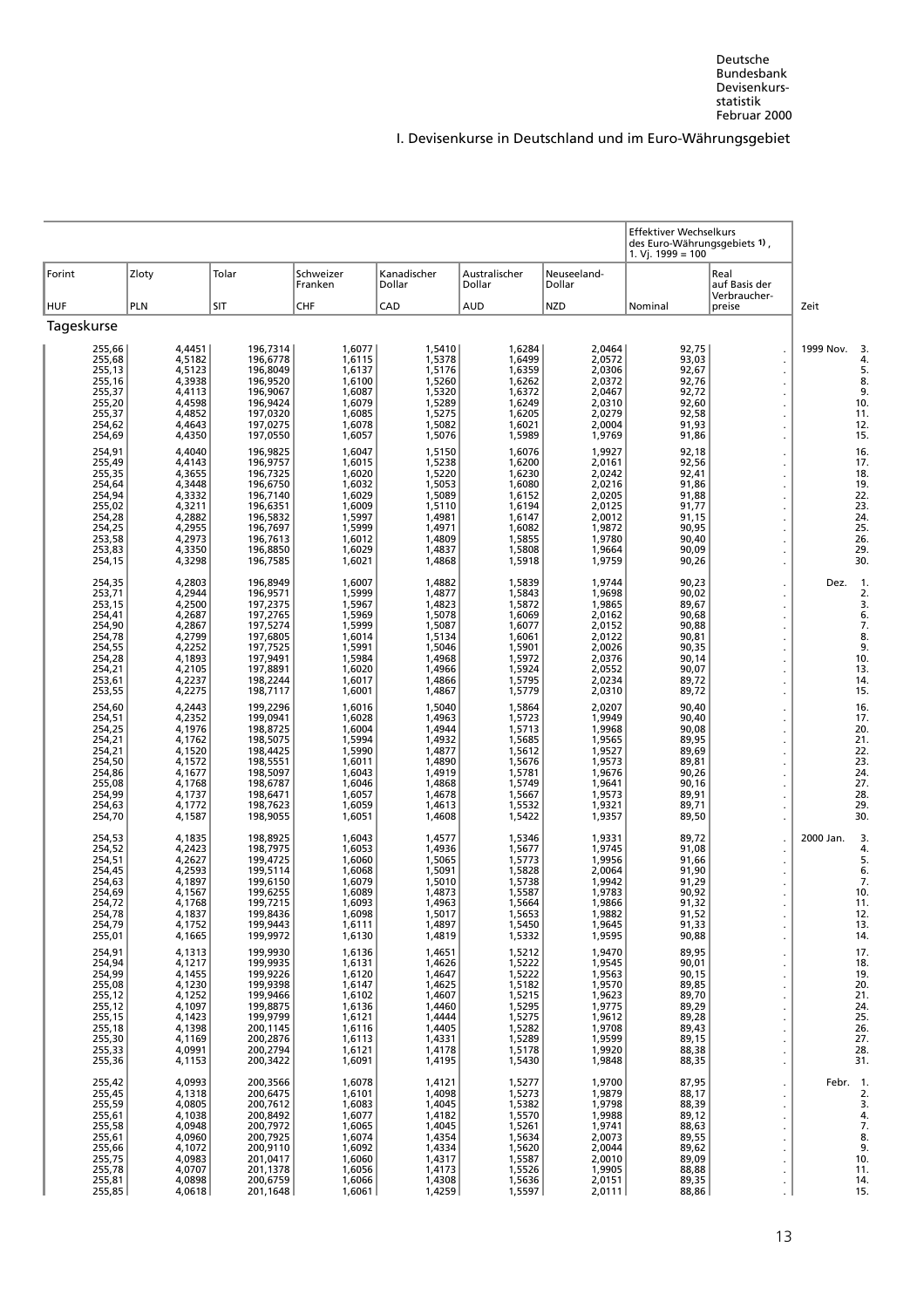### 3. Euro / US-Dollar-Kurse im Tagesverlauf \*)

<span id="page-26-0"></span>

|                                                                                                                                                              | $1$ EUR =  USD                                                                                                                                                                                                           |                                                                                                                                                                                                                          |                                                                                                                                                                                                                          |                                                                                                                                                                                                                          |                                                                                                                                                                                                                          |                                                                                                                                                                                                                          |                                                                                                                                                                                                                          |                                                                                                                                                                                                                          |                                                                                                                                                                                                                          |                                                                                                                                                                                                                          |
|--------------------------------------------------------------------------------------------------------------------------------------------------------------|--------------------------------------------------------------------------------------------------------------------------------------------------------------------------------------------------------------------------|--------------------------------------------------------------------------------------------------------------------------------------------------------------------------------------------------------------------------|--------------------------------------------------------------------------------------------------------------------------------------------------------------------------------------------------------------------------|--------------------------------------------------------------------------------------------------------------------------------------------------------------------------------------------------------------------------|--------------------------------------------------------------------------------------------------------------------------------------------------------------------------------------------------------------------------|--------------------------------------------------------------------------------------------------------------------------------------------------------------------------------------------------------------------------|--------------------------------------------------------------------------------------------------------------------------------------------------------------------------------------------------------------------------|--------------------------------------------------------------------------------------------------------------------------------------------------------------------------------------------------------------------------|--------------------------------------------------------------------------------------------------------------------------------------------------------------------------------------------------------------------------|--------------------------------------------------------------------------------------------------------------------------------------------------------------------------------------------------------------------------|
|                                                                                                                                                              | Uhrzeit                                                                                                                                                                                                                  |                                                                                                                                                                                                                          |                                                                                                                                                                                                                          |                                                                                                                                                                                                                          |                                                                                                                                                                                                                          |                                                                                                                                                                                                                          |                                                                                                                                                                                                                          |                                                                                                                                                                                                                          |                                                                                                                                                                                                                          |                                                                                                                                                                                                                          |
| Zeit                                                                                                                                                         | 8.30                                                                                                                                                                                                                     | 9.00                                                                                                                                                                                                                     | 9.30                                                                                                                                                                                                                     | 10.00                                                                                                                                                                                                                    | 10.30                                                                                                                                                                                                                    | 11.00                                                                                                                                                                                                                    | 11.30                                                                                                                                                                                                                    | 12.00                                                                                                                                                                                                                    | 12.30                                                                                                                                                                                                                    | 13.00                                                                                                                                                                                                                    |
| 1999 Nov.<br>1.<br>2.<br>3.<br>4.<br>5.<br>8.<br>9.<br>10.<br>11.<br>12.<br>15.<br>16.<br>17.<br>18.<br>19.<br>22.<br>23.<br>24.<br>25.<br>26.<br>29.<br>30. | 1,0528<br>1,0531<br>1,0513<br>1,0489<br>1,0385<br>1,0455<br>1,0379<br>1,0410<br>1,0440<br>1,0368<br>1,0321<br>1,0330<br>1,0312<br>1,0408<br>1,0306<br>1,0307<br>1,0316<br>1,0260<br>1,0175<br>1,0156<br>1,0133<br>1,0080 | 1,0581<br>1,0531<br>1,0519<br>1,0503<br>1,0382<br>1,0442<br>1,0383<br>1,0418<br>1,0441<br>1,0374<br>1,0333<br>1,0326<br>1,0313<br>1,0418<br>1,0310<br>1,0308<br>1,0322<br>1,0234<br>1,0184<br>1,0137<br>1,0134<br>1,0079 | 1,0579<br>1,0545<br>1,0508<br>1,0499<br>1,0393<br>1,0444<br>1,0384<br>1,0402<br>1,0432<br>1,0382<br>1,0325<br>1,0333<br>1,0347<br>1,0414<br>1,0312<br>1,0313<br>1,0322<br>1,0243<br>1,0194<br>1,0155<br>1,0126<br>1,0084 | 1,0581<br>1,0531<br>1,0502<br>1,0482<br>1,0387<br>1,0423<br>1,0380<br>1,0403<br>1,0427<br>1,0362<br>1,0315<br>1,0332<br>1,0400<br>1,0396<br>1,0306<br>1,0308<br>1,0323<br>1,0258<br>1,0182<br>1,0148<br>1,0110<br>1,0086 | 1,0578<br>1,0522<br>1,0502<br>1,0484<br>1,0380<br>1,0410<br>1,0404<br>1,0407<br>1,0416<br>1,0363<br>1,0310<br>1,0336<br>1,0413<br>1,0425<br>1,0312<br>1,0328<br>1,0318<br>1,0249<br>1,0191<br>1,0140<br>1,0126<br>1,0091 | 1,0570<br>1,0515<br>1,0504<br>1,0474<br>1,0385<br>1,0409<br>1,0398<br>1,0404<br>1,0407<br>1,0362<br>1,0309<br>1,0339<br>1,0413<br>1,0424<br>1,0309<br>1,0316<br>1,0321<br>1,0228<br>1,0208<br>1,0133<br>1,0121<br>1,0095 | 1,0571<br>1,0511<br>1,0501<br>1,0477<br>1,0392<br>1,0411<br>1,0396<br>1,0392<br>1,0405<br>1,0358<br>1,0308<br>1,0341<br>1,0408<br>1,0397<br>1,0311<br>1,0316<br>1,0331<br>1,0237<br>1,0198<br>1,0140<br>1,0115<br>1,0120 | 1,0574<br>1,0507<br>1,0497<br>1,0483<br>1,0390<br>1,0416<br>1,0410<br>1,0402<br>1,0411<br>1,0368<br>1,0311<br>1,0334<br>1,0415<br>1,0405<br>1,0304<br>1,0300<br>1,0322<br>1,0228<br>1,0197<br>1,0151<br>1,0118<br>1,0117 | 1,0576<br>1,0515<br>1,0501<br>1,0482<br>1,0398<br>1,0412<br>1,0411<br>1,0407<br>1,0405<br>1,0360<br>1,0316<br>1,0334<br>1,0422<br>1,0390<br>1,0304<br>1,0303<br>1,0322<br>1,0231<br>1,0202<br>1,0108<br>1,0120<br>1,0116 | 1,0563<br>1,0508<br>1,0501<br>1,0499<br>1,0396<br>1,0409<br>1,0416<br>1,0401<br>1,0406<br>1,0360<br>1,0317<br>1,0337<br>1,0395<br>1,0392<br>1,0303<br>1,0314<br>1,0321<br>1,0231<br>1,0192<br>1,0100<br>1,0114<br>1,0060 |
| Dez.<br>1.<br>2.<br>3.<br>6.<br>7.<br>8.<br>9.<br>10.<br>13.<br>14.<br>15.<br>16.<br>17.<br>20.<br>21.<br>22.<br>23.<br>27.<br>28.<br>29.<br>30.             | 1,0095<br>1,0057<br>1,0013<br>1,0020<br>1,0218<br>1,0278<br>1,0254<br>1,0192<br>1,0132<br>1,0145<br>1,0046<br>1,0078<br>1,0226<br>1,0109<br>1,0114<br>1,0101<br>1,0091<br>1,0137<br>1,0130<br>1,0083<br>1,0057           | 1,0112<br>1,0049<br>1,0011<br>1,0019<br>1,0238<br>1,0266<br>1,0253<br>1,0198<br>1,0144<br>1,0132<br>1,0041<br>1,0083<br>1,0227<br>1,0100<br>1,0118<br>1,0100<br>1,0088<br>1,0147<br>1,0125<br>1,0082<br>1,0062           | 1,0099<br>1,0058<br>1,0025<br>1,0025<br>1,0221<br>1,0270<br>1,0250<br>1,0194<br>1,0142<br>1,0136<br>1,0044<br>1,0121<br>1,0232<br>1,0104<br>1,0115<br>1,0096<br>1,0085<br>1,0141<br>1,0128<br>1,0087<br>1,0047           | 1,0113<br>1,0050<br>1,0023<br>1,0022<br>1,0237<br>1,0267<br>1,0255<br>1,0158<br>1,0142<br>1,0119<br>1,0036<br>1,0150<br>1,0213<br>1,0084<br>1,0113<br>1,0087<br>1,0085<br>1,0119<br>1,0120<br>1,0098<br>1,0047           | 1,0119<br>1,0078<br>1,0031<br>1,0025<br>1,0291<br>1,0245<br>1,0248<br>1,0136<br>1,0119<br>1,0080<br>1,0046<br>1,0164<br>1,0223<br>1,0068<br>1,0081<br>1,0085<br>1,0083<br>1,0117<br>1,0113<br>1,0095<br>1,0052           | 1,0119<br>1,0072<br>1,0021<br>1,0031<br>1,0261<br>1,0252<br>1,0218<br>1,0144<br>1,0120<br>1,0073<br>1,0039<br>1,0158<br>1,0221<br>1,0079<br>1,0083<br>1,0079<br>1,0090<br>1,0137<br>1,0120<br>1,0087<br>1,0044           | 1,0091<br>1,0076<br>1,0032<br>1,0060<br>1,0273<br>1,0249<br>1,0223<br>1,0141<br>1,0122<br>1,0074<br>1,0041<br>1,0156<br>1,0217<br>1,0075<br>1,0087<br>1,0078<br>1,0090<br>1,0130<br>1,0121<br>1,0082<br>1,0042           | 1,0091<br>1,0083<br>1,0026<br>1,0073<br>1,0273<br>1,0254<br>1,0228<br>1,0155<br>1,0123<br>1,0055<br>1,0041<br>1,0128<br>1,0204<br>1,0045<br>1,0106<br>1,0072<br>1,0088<br>1,0127<br>1,0120<br>1,0083<br>1,0035           | 1,0096<br>1,0075<br>1,0027<br>1,0109<br>1,0230<br>1,0259<br>1,0210<br>1,0144<br>1,0131<br>1,0063<br>1,0028<br>1,0135<br>1,0187<br>1,0049<br>1,0088<br>1,0081<br>1,0082<br>1,0126<br>1,0119<br>1,0086<br>1,0034           | 1,0094<br>1,0063<br>1,0025<br>1,0145<br>1,0237<br>1,0226<br>1,0197<br>1,0145<br>1,0131<br>1,0049<br>1,0022<br>1,0156<br>1,0176<br>1,0072<br>1,0090<br>1,0077<br>1,0096<br>1,0121<br>1,0118<br>1,0093<br>1,0032           |
| 2000 Jan.<br>3.<br>4.<br>5.<br>6.<br>7.<br>10.<br>11.<br>12.<br>13.<br>14.<br>17.<br>18.<br>19.<br>20.<br>21.<br>24.<br>25.<br>26.<br>27.<br>28.<br>31.      | 1,0143<br>1,0218<br>1,0349<br>1,0344<br>1,0295<br>1,0266<br>1,0294<br>1,0338<br>1,0292<br>1,0239<br>1,0117<br>1,0112<br>1,0142<br>1,0123<br>1,0170<br>1,0018<br>1,0083<br>1,0014<br>1,0019<br>0,9880<br>0,9801           | 1,0136<br>1,0241<br>1,0375<br>1,0341<br>1,0306<br>1,0265<br>1,0284<br>1,0354<br>1,0288<br>1,0241<br>1,0115<br>1,0131<br>1,0134<br>1,0122<br>1,0164<br>1,0036<br>1,0083<br>1,0007<br>1,0016<br>0,9844<br>0,9789           | 1,0105<br>1,0251<br>1,0378<br>1,0332<br>1,0303<br>1,0268<br>1,0280<br>1,0356<br>1,0292<br>1,0236<br>1,0111<br>1,0135<br>1,0138<br>1,0132<br>1,0165<br>1,0041<br>1,0061<br>1,0013<br>1,0012<br>0,9832<br>0,9797           | 1,0116<br>1,0243<br>1,0387<br>1,0347<br>1,0307<br>1,0266<br>1,0309<br>1,0356<br>1,0290<br>1,0236<br>1,0111<br>1,0114<br>1,0138<br>1,0127<br>1,0160<br>1,0039<br>1,0043<br>1,0037<br>1,0006<br>0,9843<br>0,9804           | 1,0115<br>1,0223<br>1,0368<br>1,0350<br>1,0309<br>1,0267<br>1,0299<br>1,0330<br>1,0302<br>1,0239<br>1,0123<br>1,0120<br>1,0131<br>1,0105<br>1,0168<br>1,0041<br>1,0045<br>1,0021<br>1,0000<br>0,9845<br>0,9806           | 1,0114<br>1,0225<br>1,0360<br>1,0346<br>1,0301<br>1,0249<br>1,0293<br>1,0331<br>1,0300<br>1,0242<br>1,0120<br>1,0105<br>1,0120<br>1,0093<br>1,0150<br>1,0044<br>1,0042<br>1,0024<br>1,0005<br>0,9860<br>0,9801           | 1,0118<br>1,0241<br>1,0368<br>1,0346<br>1,0299<br>1,0229<br>1,0299<br>1,0327<br>1,0301<br>1,0239<br>1,0116<br>1,0080<br>1,0117<br>1,0097<br>1,0144<br>1,0058<br>1,0042<br>1,0023<br>1,0007<br>0,9851<br>0,9806           | 1,0111<br>1,0274<br>1,0366<br>1,0350<br>1,0301<br>1,0242<br>1,0301<br>1,0334<br>1,0297<br>1,0257<br>1,0116<br>1,0077<br>1,0103<br>1,0092<br>1,0143<br>1,0048<br>1,0034<br>1,0031<br>1,0005<br>0,9853<br>0,9816           | 1,0100<br>1,0299<br>1,0356<br>1,0352<br>1,0290<br>1,0234<br>1,0303<br>1,0297<br>1,0297<br>1,0254<br>1,0118<br>1,0085<br>1,0104<br>1,0094<br>1,0144<br>1,0043<br>1,0015<br>1,0025<br>1,0005<br>0,9866<br>0,9821           | 1,0083<br>$1,0319$<br>$1,0351$<br>$1,0394$<br>1,0281<br>1,0222<br>1,0284<br>1,0305<br>1,0283<br>1,0235<br>1,0100<br>1,0075<br>1,0098<br>1,0099<br>1,0124<br>1,0044<br>1,0014<br>1,0011<br>1,0001<br>0,9855<br>0,9811     |
| Febr. 1.<br>2.<br>3.<br>4.<br>7.<br>8.<br>9.<br>10.<br>11.<br>14.<br>15.                                                                                     | 0,9690<br>0,9733<br>0,9722<br>0,9877<br>0,9803<br>0,9812<br>0,9887<br>0,9908<br>0,9856<br>0,9889<br>0,9793                                                                                                               | 0,9676<br>0,9720<br>0,9728<br>0,9906<br>0,9818<br>0,9825<br>0,9924<br>0,9915<br>0,9852<br>0,9869<br>0,9790                                                                                                               | 0,9693<br>0,9717<br>0,9738<br>0,9930<br>0,9808<br>0,9812<br>0,9921<br>0,9930<br>0,9866<br>0,9886<br>0,9803                                                                                                               | 0,9698<br>0,9705<br>0,9736<br>0,9923<br>0,9822<br>0,9789<br>0,9926<br>0,9925<br>0,9864<br>0,9891<br>0,9794                                                                                                               | 0,9685<br>0,9710<br>0,9730<br>0,9921<br>0,9813<br>0,9796<br>0,9924<br>0,9915<br>0,9854<br>0,9886<br>0,9800                                                                                                               | 0,9695<br>0,9718<br>0,9730<br>0,9912<br>0,9813<br>0,9813<br>0,9897<br>0,9911<br>0,9856<br>0,9911<br>0,9804                                                                                                               | 0,9690<br>0,9714<br>0,9727<br>0,9898<br>0,9807<br>0,9834<br>0,9891<br>0,9895<br>0,9837<br>0,9895<br>0,9800                                                                                                               | 0,9688<br>0,9713<br>0,9735<br>0,9868<br>0,9804<br>0,9859<br>0,9898<br>0,9901<br>0,9845<br>0,9903<br>0,9802                                                                                                               | 0,9687<br>0,9709<br>0,9736<br>0,9844<br>0,9796<br>0,9872<br>0,9912<br>0,9899<br>0,9844<br>0,9899<br>0,9806                                                                                                               | 0,9691<br>0,9724<br>0,9750<br>0,9850<br>0,9783<br>0,9861<br>0,9910<br>0,9888<br>0,9803<br>0,9879<br>0,9812                                                                                                               |

**\*** Ankaufskurse im Interbankenmarkt nach Angaben von Wirtschaftsinforma-tionsdiensten. Siehe auch Erläuterungen (Seite 57).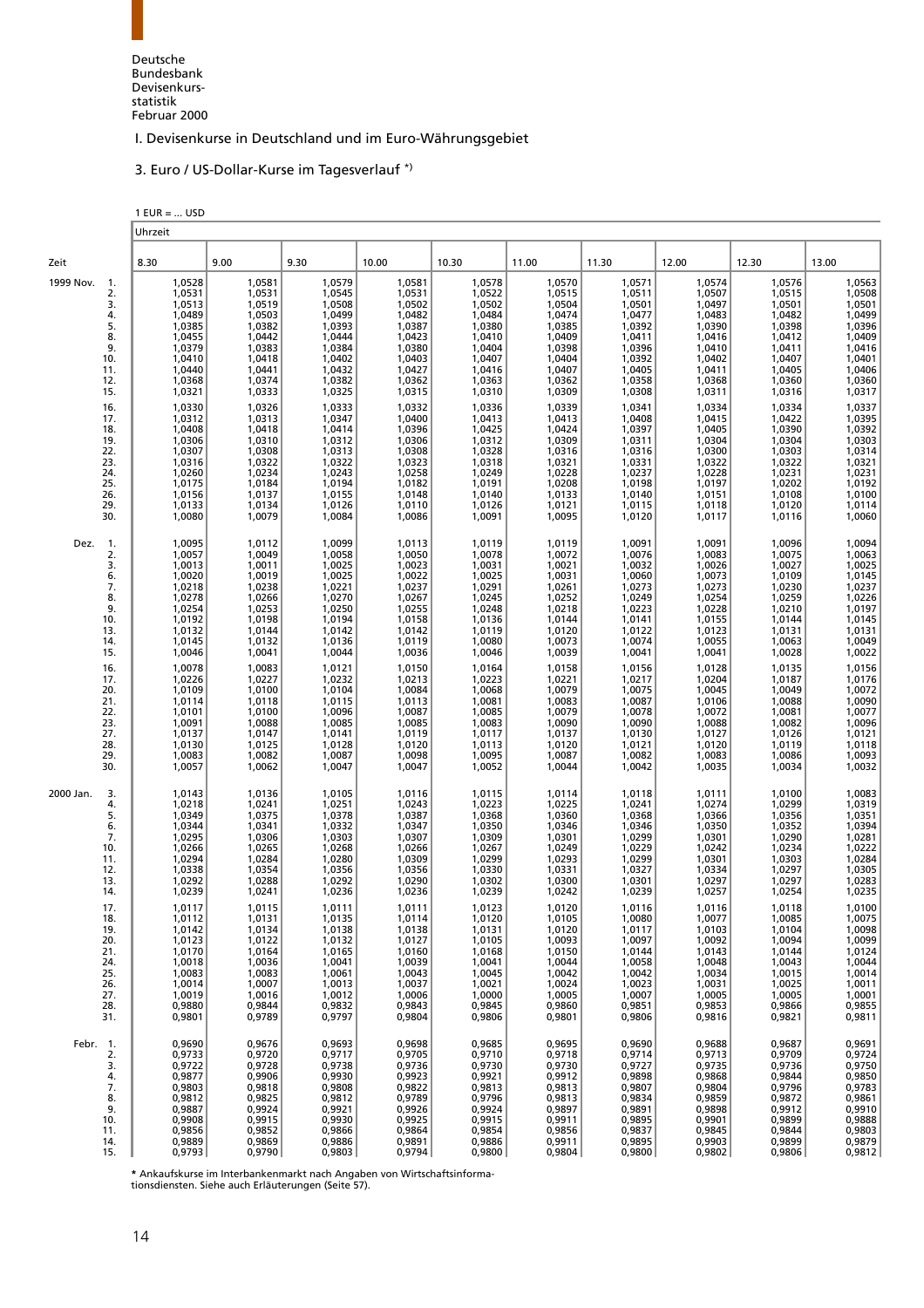|                                                                                                            |                                                                                                                |                                                                                                            |                                                                                                            |                                                                                                            |                                                                                                                      |                                                                                                            | Nachrichtlich:                                                                                             |                                                                                                            |                                                                                                                |                                                                                        |
|------------------------------------------------------------------------------------------------------------|----------------------------------------------------------------------------------------------------------------|------------------------------------------------------------------------------------------------------------|------------------------------------------------------------------------------------------------------------|------------------------------------------------------------------------------------------------------------|----------------------------------------------------------------------------------------------------------------------|------------------------------------------------------------------------------------------------------------|------------------------------------------------------------------------------------------------------------|------------------------------------------------------------------------------------------------------------|----------------------------------------------------------------------------------------------------------------|----------------------------------------------------------------------------------------|
| 13.30                                                                                                      | 14.00                                                                                                          | 14.30                                                                                                      | 15.00                                                                                                      | 15.30                                                                                                      | 16.00                                                                                                                | 16.30                                                                                                      | niedrigster                                                                                                | höchster<br>Tageskurs                                                                                      | Referenzkurs<br>der EZB                                                                                        | Zeit                                                                                   |
| 1,0564<br>1,0522<br>1,0493<br>1,0477<br>1,0395<br>1,0401<br>1,0404<br>1,0407<br>1,0340<br>1,03340          | 1,0564<br>1,0507<br>1,0494<br>1,0513<br>1,0396<br>1,0410<br>1,0420<br>1,0402<br>1,0405<br>1,0311<br>1,0300     | 1,0551<br>1,0498<br>1,0467<br>1,0523<br>1,0398<br>1,0402<br>1,0409<br>1,0393<br>1,0405<br>1,0299<br>1,0303 | 1,0541<br>1,0509<br>1,0460<br>1,0528<br>1,0407<br>1,0389<br>1,0411<br>1,0408<br>1,0416<br>1,0318<br>1,0302 | 1,0540<br>1,0508<br>1,0465<br>1,0518<br>1,0381<br>1,0388<br>1,0408<br>1,0415<br>1,0417<br>1,0309<br>1,0302 | 1,0537<br>1,0514<br>1,0473<br>1,0518<br>1,0518<br>1,0389<br>1,0374<br>1,0428<br>1,0405<br>1,0410<br>1,0313<br>1,0301 | 1,0499<br>1,0510<br>1,0473<br>1,0483<br>1,0412<br>1,0348<br>1,0429<br>1,0417<br>1,0411<br>1,0332<br>1,0332 | 1,0482<br>1,0489<br>1,0454<br>1,0435<br>1,0355<br>1,0344<br>1,0364<br>1,0384<br>1,0396<br>1,0286<br>1,0293 | 1,0592<br>1,0556<br>1,0526<br>1,0540<br>1,0425<br>1,0460<br>1,0431<br>1,0444<br>1,0448<br>1,0394<br>1,0334 | 1,0572<br>1,0507<br>1,0491<br>1,0504<br>1,0408<br>1,0405<br>1,0424<br>1,0402<br>1,0406<br>1,0308<br>1,0301     | 1999 Nov.<br>-1<br>3.<br>4.<br>5.<br>8.<br>9.<br>10.<br>11.<br>12.15                   |
| 1,0338<br>1,0408<br>1,0390<br>1,0310<br>1,0318<br>1,0211<br>1,0193<br>1,0098<br>1,0104<br>1,0048           | 1,0338<br>1,0411<br>1,0372<br>1,0299<br>1,0309<br>1,0310<br>1,0222<br>1,0193<br>1,0108<br>1,0100<br>1,0105     | 1,0336<br>1,0404<br>1,0368<br>1,0270<br>1,0306<br>1,0304<br>1,0210<br>1,0185<br>1,0103<br>1,0088<br>1,0088 | 1,0340<br>1,0403<br>1,0372<br>1,0280<br>1,0316<br>1,0303<br>1,0232<br>1,0172<br>1,0117<br>1,0066<br>1,0062 | 1,0340<br>1,0404<br>1,0370<br>1,0287<br>1,0306<br>1,0291<br>1,0223<br>1,0183<br>1,0106<br>1,0067<br>1,0067 | 1,0326<br>1,0402<br>1,0369<br>1,0293<br>1,0320<br>1,0295<br>1,0220<br>1,0190<br>1,0104<br>1,0067<br>1,0062           | 1,0311<br>1,0409<br>1,0314<br>1,0305<br>1,0320<br>1,0298<br>1,0226<br>1,0192<br>1,0112<br>1,0056<br>1,0067 | 1,0299<br>1,0302<br>1,0304<br>1,0243<br>1,0291<br>1,0280<br>1,0202<br>1,0162<br>1,0075<br>1,0034<br>1,0040 | 1,0356<br>1,0442<br>1,0435<br>1,0321<br>1,0331<br>1,0335<br>1,0275<br>1,0212<br>1,0165<br>1,0166<br>1,0142 | 1,0336<br>1,0408<br>1,0380<br>1,0279<br>1,0311<br>1,0315<br>1,0215<br>1,0194<br>1,0101<br>1,0077<br>1,0097     | 16<br>17.<br>18<br>19<br>22.<br>$\overline{23}$<br>24.<br>25<br>26.<br>$\frac{29}{30}$ |
| 1,0096<br>1,0063<br>1,0012<br>1,0150<br>1,0216<br>1,0237<br>1,0185<br>1,0147<br>1,0124<br>1,0062<br>1,0062 | 1,0101<br>1,0065<br>1,0015<br>1,0163<br>1,0231<br>1,0235<br>1,0158<br>1,0139<br>1,0121<br>$1,0041$<br>$1,0018$ | 1,0094<br>1,0063<br>1,0015<br>1,0196<br>1,0246<br>1,0242<br>1,0162<br>1,0141<br>1,0105<br>1,0040<br>1,0028 | 1,0093<br>1,0064<br>1,0008<br>1,0221<br>1,0231<br>1,0244<br>1,0166<br>1,0116<br>1,0104<br>1,0050<br>1,0020 | 1,0084<br>1,0052<br>1,0006<br>1,0224<br>1,0212<br>1,0236<br>1,0180<br>1,0121<br>1,0112<br>1,0044<br>1,0025 | 1,0082<br>1,0037<br>1,0010<br>1,0223<br>1,0215<br>1,0237<br>1,0196<br>1,0141<br>1,0114<br>$1,0047$<br>$1,0023$       | 1,0069<br>1,0040<br>1,0012<br>1,0220<br>1,0211<br>1,0242<br>1,0193<br>1,0148<br>1,0115<br>1,0051<br>1,0026 | 1,0062<br>1,0015<br>0,9994<br>1,0002<br>1,0196<br>1,0219<br>1,0150<br>1,0110<br>1,0104<br>1,0024<br>1,0009 | 1,0127<br>1,0107<br>1,0040<br>1,0242<br>1,0300<br>1,0287<br>1,0260<br>1,0204<br>1,0160<br>1,0147<br>1,0054 | 1,0091<br>1,0057<br>1,0015<br>$1,0182$<br>$1,0239$<br>1,0236<br>1,0175<br>1,0141<br>1,0128<br>1,0038<br>1,0021 | Dez.<br>-1<br>2.<br>3.<br>6.<br>7.<br>8.<br>9<br>10.<br>13.<br>14<br>15.               |
| 1,0152<br>1,0174<br>1,0082<br>1,0032<br>1,0102<br>1,0074<br>1,0092<br>1,0124<br>1,0117<br>1,0088<br>1,0037 | 1,0149<br>1,0164<br>1,0083<br>1,0091<br>1,0074<br>1,0090<br>1,0129<br>1,0113<br>1,0079<br>1,0040               | 1,0147<br>1,0140<br>1,0091<br>1,0088<br>1,0066<br>1,0091<br>1,0130<br>1,0088<br>1,0066<br>1,0038           | 1,0136<br>1,0137<br>1,0080<br>1,0090<br>1,0061<br>1,0101<br>1,0128<br>1,0086<br>1,0064<br>1,0047           | 1,0137<br>1,0129<br>1,0086<br>1,0096<br>1,0071<br>1,0099<br>1,0120<br>1,0095<br>1,0055<br>1,0040           | 1,0143<br>1,0132<br>1,0090<br>1,0078<br>1,0143<br>1,0143<br>$1,0130$<br>$1,0104$<br>1,0056<br>1,0036                 | 1,0167<br>1,0128<br>1,0070<br>1,0098<br>1,0081<br>1,0151<br>1,0128<br>1,0076<br>1,0047<br>1,0030           | 1,0072<br>1,0115<br>1,0040<br>1,0071<br>1,0056<br>1,0068<br>1,0110<br>1,0049<br>1,0034<br>1,0010           | 1,0190<br>1,0246<br>1,0112<br>1,0129<br>1,0110<br>1,0176<br>1,0158<br>1,0133<br>1,0104<br>1,0080           | 1,0146<br>1,0128<br>1,0096<br>1,0084<br>1,0074<br>1,0089<br>1,0134<br>1,0089<br>1,0072<br>1,0046               | 16.<br>17.<br>20.<br>21.<br>22.<br>23.<br>27.<br>28.<br>29.<br>30.                     |
| 1,0082<br>1,0323<br>1,0355<br>1,0408<br>1,0283<br>1,0285<br>1,0285<br>1,0296<br>1,0271<br>1,0225           | 1,0084<br>1,0310<br>1,0360<br>1,0400<br>1,0286<br>1,0219<br>1,0280<br>1,0307<br>1,0273<br>1,0226               | 1,0093<br>1,0308<br>1,0383<br>1,0388<br>1,0292<br>1,0228<br>1,0261<br>1,0289<br>1,0268<br>1,0221           | 1,0091<br>1,0311<br>1,0361<br>1,0373<br>1,0284<br>1,0237<br>1,0273<br>1,0301<br>1,0265<br>1,0183           | 1,0064<br>1,0316<br>1,0354<br>1,0368<br>1,0295<br>1,0237<br>1,0292<br>1,0283<br>1,0254<br>1,0187           | 1,0077<br>1,0331<br>1,0366<br>1,0362<br>1,0287<br>1,0240<br>1,0281<br>1,0297<br>1,0267<br>1,0189                     | 1,0072<br>1,0303<br>1,0334<br>1,0353<br>1,0304<br>1,0236<br>1,0294<br>1,0293<br>1,0266<br>1,0123           | 1,0049<br>1,0212<br>1,0309<br>1,0326<br>1,0255<br>1,0210<br>1,0252<br>1,0260<br>1,0234<br>1,0109           | 1,0166<br>1,0342<br>1,0402<br>1,0414<br>1,0322<br>1,0280<br>1,0316<br>1,0368<br>1,0306<br>1,0263           | 1,0090<br>1,0305<br>1,0368<br>1,0388<br>1,0284<br>1,0229<br>1,0256<br>1,0308<br>1,0276<br>1,0225               | 2000 Jan.<br>3.<br>4.<br>5.<br>6.<br>7.<br>10<br>11.<br>12.<br>13.<br>14               |
| 1,0106<br>1,0083<br>1,0106<br>1,0095<br>1,0119<br>1,0034<br>1,0017<br>1,0025<br>0,9998<br>0,9843<br>0,9814 | 1,0106<br>1,0094<br>1,0108<br>1,0087<br>1,0118<br>1,0034<br>1,0015<br>1,0014<br>0,9963<br>0,9845<br>0,9790     | 1,0086<br>1,0083<br>1,0107<br>1,0093<br>1,0090<br>1,0022<br>1,0008<br>1,0018<br>0,9959<br>0,9842<br>0,9805 | 1,0078<br>1,0093<br>1,0103<br>1,0095<br>1,0093<br>1,0014<br>1,0024<br>1,0017<br>0,9934<br>0,9844<br>0,9808 | 1,0081<br>1,0105<br>1,0106<br>1,0093<br>1,0090<br>1,0027<br>1,0029<br>1,0014<br>0,9912<br>0,9847<br>0,9813 | 1,0078<br>1,0095<br>1,0105<br>1,0101<br>1,0066<br>1,0020<br>1,0036<br>1,0012<br>0,9915<br>0,9844<br>0,9795           | 1,0090<br>1,0112<br>1,0095<br>1,0088<br>1,0072<br>1,0026<br>1,0040<br>1,0014<br>0,9914<br>0,9793<br>0,9764 | 1,0066<br>1,0070<br>1,0082<br>1,0070<br>1,0046<br>0,9995<br>0,9985<br>0,9999<br>0,9867<br>0,9760<br>0,9756 | 1,0141<br>1,0140<br>1,0155<br>1,0141<br>1,0185<br>1,0067<br>1,0090<br>1,0053<br>1,0027<br>0,9889<br>0,9827 | 1,0094<br>1,0093<br>1,0105<br>1,0089<br>1,0097<br>1,0027<br>1,0008<br>1,0019<br>0,9976<br>0,9848<br>0,9791     | 17<br>18.<br>19<br>20.<br>21.<br>24.<br>25.<br>26.<br>27.<br>28.<br>31.                |
| 0,9694<br>0,9719<br>0,9741<br>0,9848<br>0,9778<br>0,9887<br>0,9911<br>0,9864<br>0,9804<br>0,9878<br>0,9771 | 0,9706<br>0,9722<br>0,9733<br>0,9848<br>0,9772<br>0,9899<br>0,9917<br>0,9864<br>0,9798<br>0,9864<br>0,9775     | 0,9694<br>0,9711<br>0,9739<br>0,9824<br>0,9774<br>0,9889<br>0,9910<br>0,9861<br>0,9797<br>0,9858<br>0,9782 | 0,9744<br>0,9720<br>0,9743<br>0,9813<br>0,9768<br>0,9886<br>0,9922<br>0,9868<br>0,9817<br>0,9863<br>0,9800 | 0,9737<br>0,9713<br>0,9763<br>0,9801<br>0,9771<br>0,9885<br>0,9924<br>0,9873<br>0,9813<br>0,9841<br>0,9791 | 0,9739<br>0,9715<br>0,9792<br>0,9805<br>0,9768<br>0,9870<br>0,9932<br>0,9875<br>0,9816<br>0,9835<br>0,9782           | 0,9778<br>0,9710<br>0,9798<br>0,9808<br>0,9773<br>0,9854<br>0,9908<br>0,9833<br>0,9828<br>0,9832<br>0,9813 | 0,9665<br>0,9694<br>0,9708<br>0,9784<br>0,9752<br>0,9784<br>0,9873<br>0,9828<br>0,9788<br>0,9796<br>0,9762 | 0,9780<br>0,9739<br>0,9820<br>0,9938<br>0,9826<br>0,9913<br>0,9964<br>0,9935<br>0,9871<br>0,9914<br>0,9832 | 0,9710<br>0,9717<br>0,9748<br>0,9835<br>0,9767<br>0,9903<br>0,9934<br>0,9868<br>0,9801<br>0,9867<br>0,9778     | Febr. 1.<br>2.<br>3.<br>4.<br>7.<br>8.<br>9.<br>10.<br>11.<br>14.<br>15.               |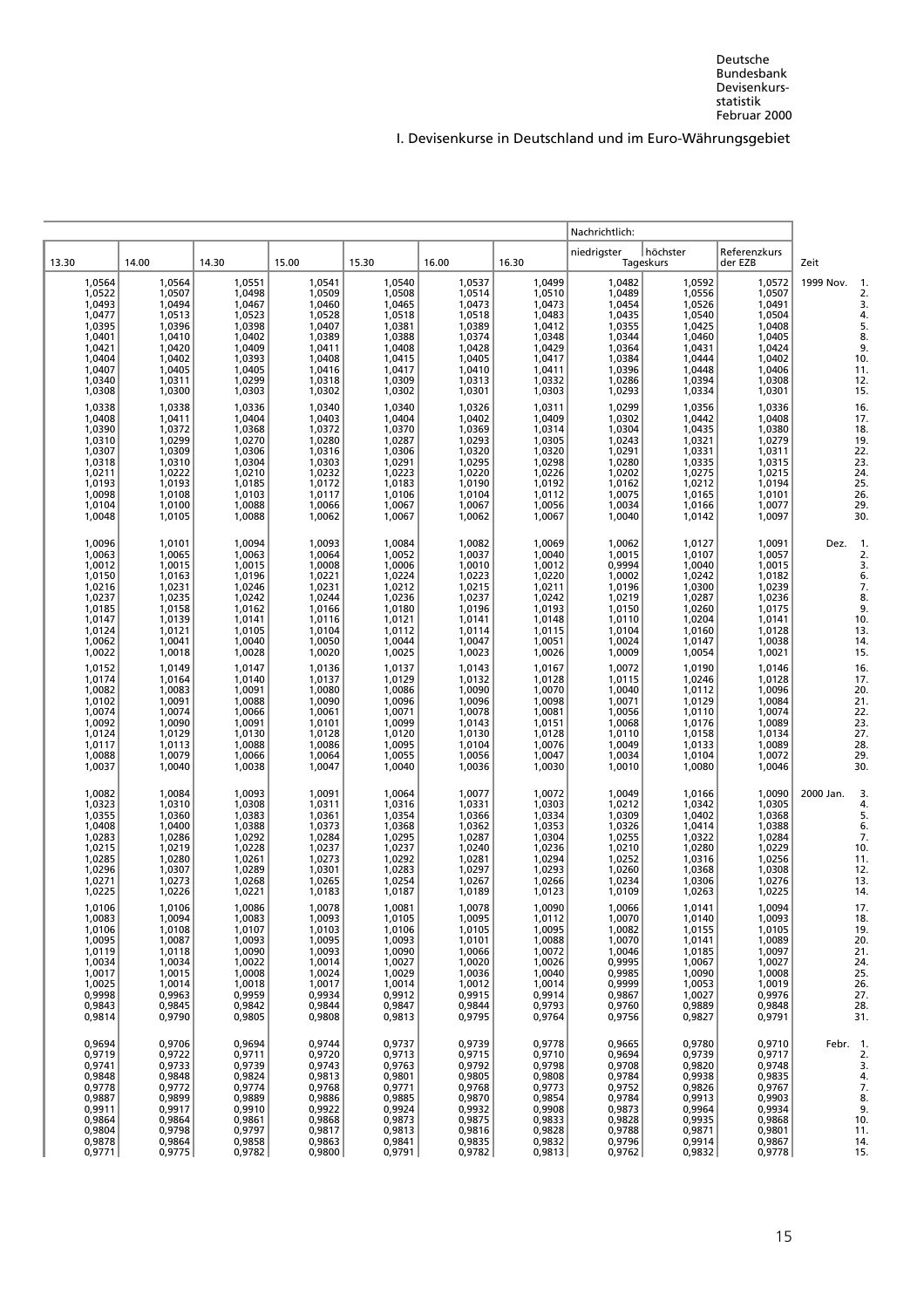<span id="page-28-1"></span>

1. Währungen und Devisenkurse in einzelnen Ländern \*)

<span id="page-28-0"></span>

| Land                 | Währung                                      | Kurs-          | Kurs per Monatsende            |                            |                   |                          |            |                          |            |
|----------------------|----------------------------------------------|----------------|--------------------------------|----------------------------|-------------------|--------------------------|------------|--------------------------|------------|
| Länderschlüssel 1)   | ISO-Währungscode                             | art $2)$       | Einheit                        | November 1999              |                   | Dezember 1999            |            | Januar 2000              |            |
| Ägypten              |                                              |                |                                |                            |                   |                          |            |                          |            |
| 220                  | Ägyptisches Pfund (ägypt£)<br>EGP            | A<br>V         | $1 \text{ USD} =$<br>$1$ USD = | 3,4079 EGP<br>3,4179 EGP   |                   | 3,4150<br>3,4250         | EGP<br>EGP | 3,4200<br>3,4260         | EGP<br>EGP |
|                      |                                              | Α<br>V         | $1$ EUR $=$<br>$1$ EUR $=$     | 3,4215<br>3,5543           | EGP<br>EGP        | 3,4204<br>3,5524         | EGP<br>EGP | 3.3400<br>3,4645         | EGP<br>EGP |
| Äquatorialguinea 3)  |                                              |                |                                |                            |                   |                          |            |                          |            |
| 310                  | CFA-Franc<br><b>XAF</b>                      | 4)             | $1$ EUR $=$                    | 655,957 XAF                |                   | 655,957 XAF              |            | 655,957 XAF              |            |
| Äthiopien            |                                              |                |                                |                            |                   |                          |            |                          |            |
| 334                  | Birr (Br)<br>ETB                             | Α<br>V         | $1 \text{ USD} =$<br>$1$ USD = | 8,129 ETB<br>8,213 ETB     |                   | 8,134<br>8,219           | ETB<br>ETB | 8,143<br>8,226           | ETB<br>ETB |
|                      |                                              | W, A<br>W, V   | $1$ EUR $=$<br>$1$ EUR $=$     | 8,2079 ETB<br>8,2927 ETB   |                   | 8,1714<br>8,2568         | ETB<br>ETB | 7,9728<br>8,0541         | ETB<br>ETB |
| Afghanistan 3)       |                                              |                |                                |                            |                   |                          |            |                          |            |
| 660                  | Afghani (Af)<br>AFA                          | A<br>V         | $1$ USD =<br>$1 \text{ USD} =$ |                            | AFA<br>AFA        | $\sim$                   | AFA<br>AFA | $\epsilon$               | AFA<br>AFA |
| Albanien             |                                              |                |                                |                            |                   |                          |            |                          |            |
| 070                  | Lek                                          | м              | $1$ USD =                      | 135,48 ALL                 |                   | 135,12 ALL               |            | 139,67                   | ALL        |
|                      | ALL                                          | М              | $1$ EUR $=$                    | 137,00 ALL                 |                   | 135,80                   | ALL        | 136,82 ALL               |            |
| Algerien             |                                              |                |                                |                            |                   |                          |            |                          |            |
| 208                  | Algerischer Dinar (DA)<br><b>DZD</b>         | Α<br>$\sf V$   | $1$ USD =<br>$1$ USD =         | 69,2675<br>69,2825         | DZD<br>DZD        | 69,3573<br>69,3723       | DZD<br>DZD | 70,6822<br>70,6972       | DZD<br>DZD |
|                      |                                              | $\lambda$<br>V | $1$ EUR =<br>$1$ EUR $=$       | 69,8978<br>69,9476         | <b>DZD</b><br>DZD | 69,8220<br>69,8648       | DZD<br>DZD | 69,4029<br>69,4459       | DZD<br>DZD |
| Angola <sup>3)</sup> |                                              |                |                                |                            |                   |                          |            |                          |            |
| 330                  | Readjusted Kwanza (Kzr)<br><b>AOR</b>        | Α<br>V         | $1 \text{ USD} =$<br>$1$ USD = | 5 306 015 AOR<br>5 401 665 | AOR               | 5,50719<br>5,63325 Kz    | Kz         | 5,84311<br>5,94367       | Кz<br>Kz   |
|                      | Kwanza (Kz)                                  | Α<br>$\vee$    | $1$ EUR $=$<br>$1$ EUR $=$     | 5 361 728<br>5460003 AOR   | AOR               | 5,55455<br>5,68733 Kz    | Kz         | 5,75897<br>5,86105 Kz    | Кz         |
| Antigua und Barbuda  |                                              |                |                                |                            |                   |                          |            |                          |            |
| 459                  | Ostkaribischer Dollar (EC\$)  <br><b>XCD</b> | $A \mid$<br>V  | $1 \text{ USD} =$<br>$1$ USD = | 2,6882 XCD<br>2,7169 XCD   |                   | 2,6882 XCD<br>2,7169 XCD |            | 2,6882 XCD<br>2,7169 XCD |            |
|                      |                                              | W, A<br>W, V   | $1$ EUR =<br>$1$ EUR $=$       | 2,7143 XCD<br>2,7433 XCD   |                   | 2,7006 XCD<br>2,7294 XCD |            | 2,6320 XCD<br>2,6601 XCD |            |
| Argentinien          |                                              |                |                                |                            |                   |                          |            |                          |            |
| 528                  | Argentinischer Peso (arg\$)<br>ARS           | A<br>V         | $1$ USD =<br>$1$ USD =         | 0,9990 ARS<br>1,0000 ARS   |                   | 0,9990 ARS<br>1,0000     | ARS        | 0,9990 ARS<br>1,0000     | ARS        |
|                      |                                              | Α<br>V         | $1$ EUR $=$<br>$1$ EUR $=$     | 1,0044 ARS<br>1,0059 ARS   |                   | 1,0012<br>1,0027         | ARS<br>ARS | 0,9745<br>0,9760 ARS     | <b>ARS</b> |
| Armenien             |                                              |                |                                |                            |                   |                          |            |                          |            |
| 077                  | Dram (ARD)<br>AMD                            | м              | $1 \text{ USD} =$              | 530,24                     | AMD               | 523,77                   | AMD        | 529,02 AMD               |            |
|                      |                                              | M              | $1$ EUR $=$                    | 535,60 AMD                 |                   | 531,21 AMD               |            | 527,75 AMD               |            |

Quellen: Zentralbank oder eine Geschäftsbank des jeweiligen Landes.

für die Außenhandelsstatistik des Statistischen Bundesamtes, Wiesbaden.— zum Euro. **2** A = Ankauf;V=Verkauf; M = Mittel; W = Errechneter Wert.— **3** Siehe

auch Erläuterungen zu einzelnen Ländern (Seiten 64–68).— 4 Wertverhältnis zum Euro.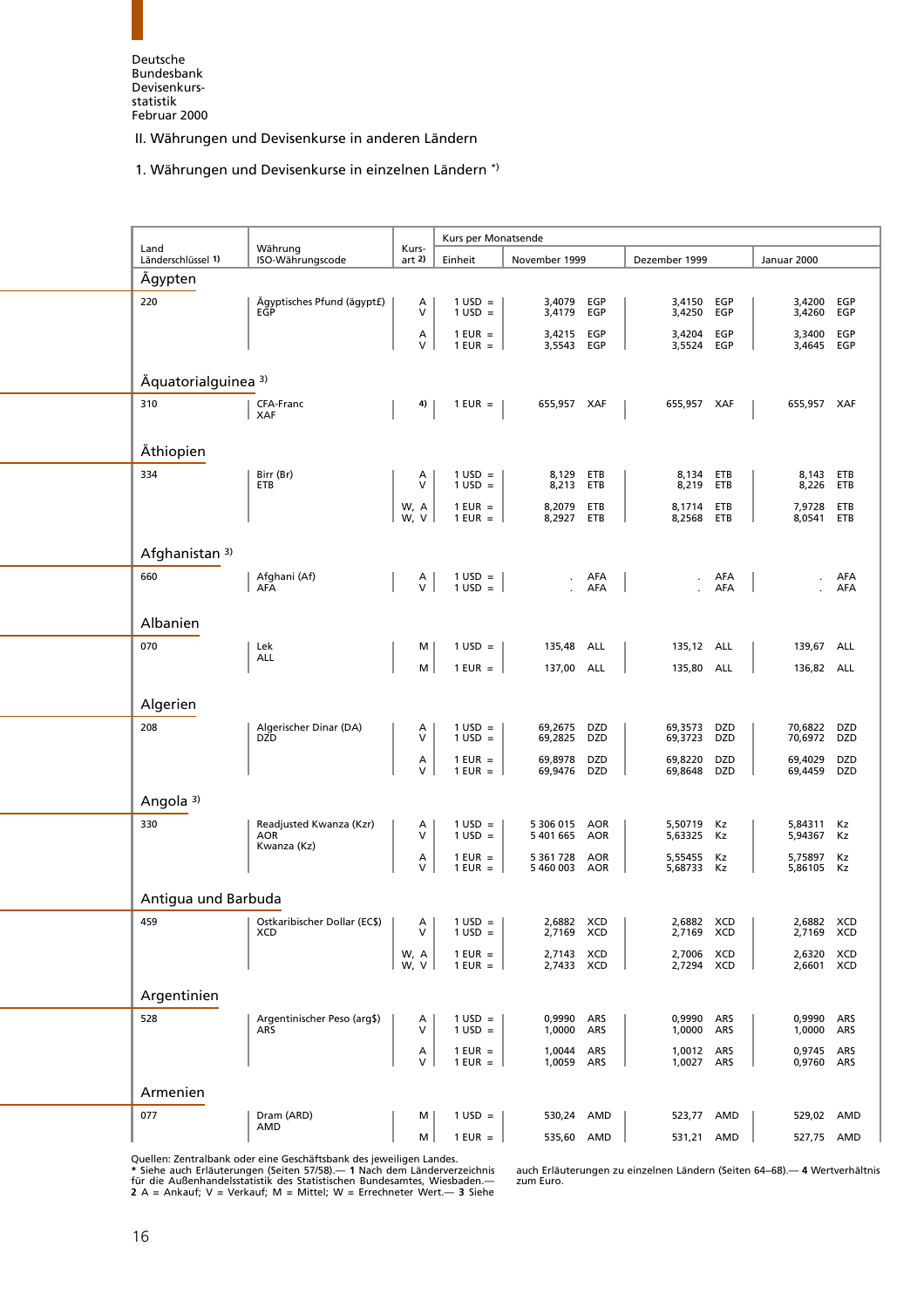#### noch: 1. Währungen und Devisenkurse in einzelnen Ländern

<span id="page-29-0"></span>

|                           |                                         |                   | Kurs per Monatsende                    |                      |            |                    |                          |                    |                   |
|---------------------------|-----------------------------------------|-------------------|----------------------------------------|----------------------|------------|--------------------|--------------------------|--------------------|-------------------|
| Land<br>Länderschlüssel   | Währung<br>ISO-Währungscode             | Kurs-<br>art 1)   | Einheit                                | November 1999        |            | Dezember 1999      |                          | Januar 2000        |                   |
| Aruba                     |                                         |                   |                                        |                      |            |                    |                          |                    |                   |
| 474                       | Aruba-Florin (Afl.)<br>AWG              | м                 | $1 \text{ USD} =$                      | 1,79                 | AWG        |                    | 1,79 AWG                 | 1,79               | AWG               |
|                           |                                         | W                 | $1$ EUR $=$                            | 1,8074 AWG           |            | 1,7982 AWG         |                          | 1,7526 AWG         |                   |
| Aserbaidschan             |                                         |                   |                                        |                      |            |                    |                          |                    |                   |
| 078                       | Aserbaidschan-Manat<br>(A.M.)           | м                 | $1 \text{ USD} =$                      | 4 361,00             | AZM        | 4 373,00           | AZM                      | 4 387,00           | AZM               |
|                           | AZM                                     | м                 | $1$ EUR $=$                            | 4 384,33 AZM         |            | 4 404,27           | AZM                      | 4 317,25 AZM       |                   |
|                           |                                         |                   |                                        |                      |            |                    |                          |                    |                   |
| Australien                |                                         |                   |                                        |                      |            |                    |                          |                    |                   |
| 800                       | Australischer Dollar (\$A)<br>AUD       | м                 | $1 \text{ AUD} =$                      | 0,6376 USD           |            | 0,6538             | USD                      | 0,6382 USD         |                   |
|                           |                                         | M                 | $1 \text{ AUD} =$                      | 0,6311 EUR           |            | 0,6486             | EUR                      | 0,6509             | EUR               |
|                           |                                         |                   |                                        |                      |            |                    |                          |                    |                   |
| <b>Bahamas</b>            |                                         |                   |                                        |                      |            |                    |                          |                    |                   |
| 453                       | Bahama-Dollar (B\$)<br><b>BSD</b>       | А<br>$\mathsf{V}$ | $1 \text{ USD} =$<br>$1 \text{ USD} =$ | 0,9950<br>1,0125 BSD | <b>BSD</b> | 0,9950<br>1,0125   | <b>BSD</b><br><b>BSD</b> | 0,9950<br>1,0125   | <b>BSD</b><br>BSD |
|                           |                                         | А                 | $1$ EUR $=$                            | 1,0035               | <b>BSD</b> | 1,0020             | <b>BSD</b>               | 1,0148             | BSD               |
|                           |                                         | $\vee$            | $1$ EUR $=$                            | 1,0140               | <b>BSD</b> | 1,0128             | <b>BSD</b>               | 1,0245             | BSD               |
|                           |                                         |                   |                                        |                      |            |                    |                          |                    |                   |
| <b>Bahrain</b>            |                                         |                   |                                        |                      |            |                    |                          |                    |                   |
| 640                       | Bahrain-Dinar (BD)<br><b>BHD</b>        | А<br>$\mathsf{V}$ | $1 \text{ USD} =$<br>$1$ USD =         | 0,3740<br>0,3780     | BHD<br>BHD | 0,3740<br>0,3780   | BHD<br><b>BHD</b>        | 0,3740<br>0,3780   | BHD<br>BHD        |
|                           |                                         | А                 | $1$ EUR $=$                            | 0,370750             | BHD        | 0,370750           | <b>BHD</b>               | 0,359520           | <b>BHD</b>        |
|                           |                                         | $\vee$            | $1$ EUR $=$                            | 0,387102             | BHD        | 0,387100           | <b>BHD</b>               | 0,379512           | BHD               |
|                           |                                         |                   |                                        |                      |            |                    |                          |                    |                   |
| Bangladesch <sup>2)</sup> |                                         |                   |                                        |                      |            |                    |                          |                    |                   |
| 666                       | Taka (Tk.)<br>BDT                       | А<br>v            | $1 \text{ USD} =$<br>$1 \text{ USD} =$ | 50,85<br>51,15       | BDT<br>BDT | 50,85<br>51,15     | <b>BDT</b><br>BDT        | 50,85<br>51,15     | <b>BDT</b><br>BDT |
|                           |                                         | Α                 | $1$ EUR $=$                            | 51,2975              | <b>BDT</b> | 51,1652            | <b>BDT</b>               | 49,7872            | <b>BDT</b>        |
|                           |                                         | $\vee$            | $1$ EUR $=$                            | 51,6359              | BDT        | 51,5182            | BDT                      | 50,1321            | BDT               |
|                           |                                         |                   |                                        |                      |            |                    |                          |                    |                   |
| <b>Barbados</b>           |                                         |                   |                                        |                      |            |                    |                          |                    |                   |
| 469                       | Barbados-Dollar (BDS\$)<br><b>BBD</b>   | А<br>v            | $1 \text{ USD} =$<br>$1 \text{ USD} =$ | 1,99375<br>2,03875   | BBD<br>BBD | 1,99375<br>2,03875 | BBD<br>BBD               | 1,99375<br>2,03875 | BBD<br>BBD        |
|                           |                                         | А                 | $1$ EUR $=$                            | 2,02371              | <b>BBD</b> | 2,00111            | BBD                      | 1,93998            | BBD               |
|                           |                                         | V                 | $1$ EUR $=$                            | 2,07325              | <b>BBD</b> | 2,05010            | <b>BBD</b>               | 1,98747            | <b>BBD</b>        |
|                           |                                         |                   |                                        |                      |            |                    |                          |                    |                   |
| Belarus <sup>2)</sup>     |                                         |                   |                                        |                      |            |                    |                          |                    |                   |
| 073                       | Belarus-Rubel (BYR)<br>BYB/BYR          | м                 | $1 \text{ USD} =$                      | 312 000,00           | BYB        | 320 000,00         | <b>BYB</b>               | 359,00             | BYR               |
|                           |                                         | M                 | $1$ EUR $=$                            | 315 993,60           | <b>BYB</b> | 322 704,00         | BYB                      | 353,20             | BYR               |
| Belgien                   |                                         |                   |                                        |                      |            |                    |                          |                    |                   |
| 017 / 1023                | Euro $(\epsilon)$                       | м                 | $1$ EUR =                              | 1,0097 USD           |            | 1,0046             | <b>USD</b>               | 0,9791 USD         |                   |
|                           | <b>EUR</b><br>Belgischer Franc (bfr) 4) | 5) W              | $1 \text{ USD} =$                      | 39,9524 BEF          |            | 40,1552 BEF        |                          | 41,2010 BEF        |                   |
|                           | <b>BEF</b>                              |                   |                                        |                      |            |                    |                          |                    |                   |

[Quellen: Zentralbank oder eine Geschäftsbank des jew](#page-5-11)eiligen Landes.

von der Außenhandelsstatistik des Statistischen Bundesamtes wird für ande- aus dem Referenzkurs des Euro gegenüber dem US-Dollar.

1 A = Ankauf; V = Verkauf; M = Mittel; W = Errechneter Wert. — 2 Siehe ‱re Zwecke (insbesondere für die Zahlungsbilanzstatistik) der Schlüssel 102 ver-<br>auch Erläuterungen zu einzelnen Ländern (Seiten 64–68). — 3 Abweichend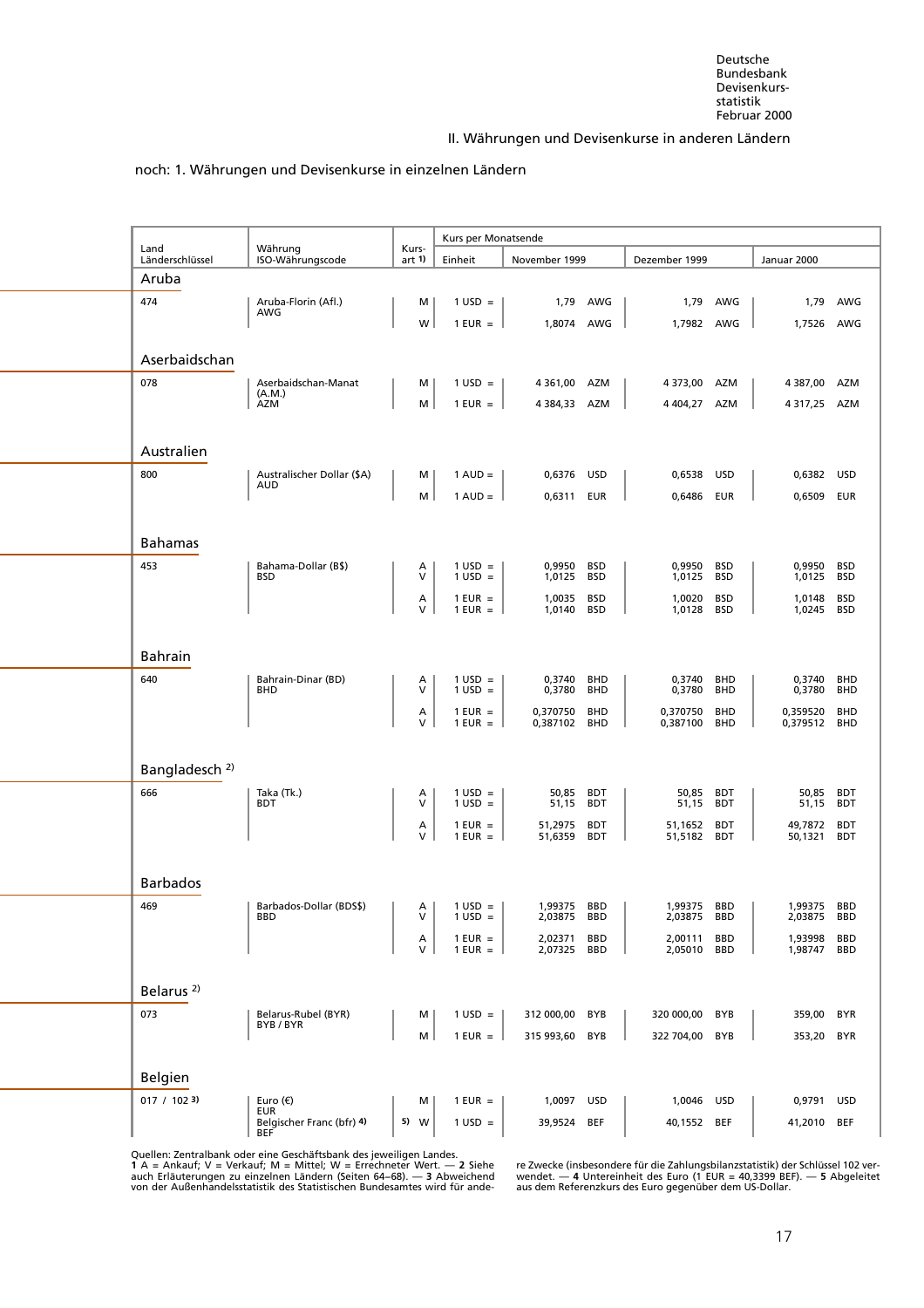#### noch: 1. Währungen und Devisenkurse in einzelnen Ländern

<span id="page-30-0"></span>

| Land                            | Währung                            | Kurs-        | Kurs per Monatsende            |                          |                          |                          |                          |                          |                          |
|---------------------------------|------------------------------------|--------------|--------------------------------|--------------------------|--------------------------|--------------------------|--------------------------|--------------------------|--------------------------|
| Länderschlüssel                 | ISO-Währungscode                   | art 1)       | Einheit                        | November 1999            |                          | Dezember 1999            |                          | Januar 2000              |                          |
| Belize                          |                                    |              |                                |                          |                          |                          |                          |                          |                          |
| 421                             | Belize-Dollar (Bz\$)<br>BZD        | Α<br>$\vee$  | $1 \text{ USD} =$<br>$1$ USD = | 1,9825<br>2,0175         | <b>BZD</b><br><b>BZD</b> | 1,9825<br>2,0175         | BZD<br><b>BZD</b>        | 1,9825<br>2,0175         | BZD<br><b>BZD</b>        |
|                                 |                                    | W, A<br>W, V | $1$ EUR $=$<br>$1$ EUR =       | 2,0017<br>2,0371 BZD     | <b>BZD</b>               | 1,9916<br>2,0268         | BZD<br><b>BZD</b>        | 1,9411<br>1,9753         | <b>BZD</b><br><b>BZD</b> |
| Benin <sup>2)</sup>             |                                    |              |                                |                          |                          |                          |                          |                          |                          |
| 284                             | CFA-Franc                          | 3)           | $1$ EUR =                      | 655,957 XOF              |                          | 655,957 XOF              |                          |                          |                          |
|                                 | <b>XOF</b>                         |              |                                |                          |                          |                          |                          | 655,957 XOF              |                          |
| Bermuda                         |                                    |              |                                |                          |                          |                          |                          |                          |                          |
| 413                             | Bermuda-Dollar (BD\$)<br>BMD       | Α<br>$\vee$  | $1 \text{ USD} =$<br>$1$ USD = | 0,9960<br>1,0043         | <b>BMD</b><br><b>BMD</b> | 0,9960<br>1,0043         | BMD<br>BMD               | 0,9960<br>1,0043         | <b>BMD</b><br><b>BMD</b> |
|                                 |                                    | W, A         | $1$ EUR $=$                    | 1,0057                   | <b>BMD</b>               | 1,0006                   | <b>BMD</b>               | 0,9752                   | <b>BMD</b>               |
|                                 |                                    | W, V         | $1$ EUR =                      | 1,0140                   | BMD                      | 1,0089                   | BMD                      | 0,9833                   | <b>BMD</b>               |
| Bhutan <sup>2)</sup>            |                                    |              |                                |                          |                          |                          |                          |                          |                          |
| 675                             | Ngultrum (NU)<br><b>BTN</b>        | Α<br>$\vee$  | $1 \text{ USD} =$<br>$1$ USD = | 43,24 BTN<br>43,59       | BTN                      | 43,37<br>43,72           | BTN<br><b>BTN</b>        | 43,44<br>43,79           | <b>BTN</b><br><b>BTN</b> |
|                                 |                                    | Α<br>$\vee$  | $1$ EUR =                      | 44,04                    | <b>BTN</b>               | 43,76                    | <b>BTN</b>               | 43,44                    | <b>BTN</b>               |
|                                 |                                    |              | $1$ EUR =                      | 44,46                    | BTN                      | 44,18                    | BTN                      | 43,86                    | <b>BTN</b>               |
| <b>Bolivien</b>                 |                                    |              |                                |                          |                          |                          |                          |                          |                          |
| 516                             | Boliviano (Bs)                     | Α            | $1 \text{ USD} =$              | 5,97                     | <b>BOB</b>               | 5,99                     | <b>BOB</b>               | 6,02                     | <b>BOB</b>               |
|                                 | <b>BOB</b>                         | V            | $1$ USD =                      | 5,99                     | <b>BOB</b>               | 6,01                     | <b>BOB</b>               | 6,04                     | <b>BOB</b>               |
|                                 |                                    | W, A<br>W, V | $1$ EUR =<br>$1$ EUR $=$       | 6,0279<br>6,0481         | <b>BOB</b><br><b>BOB</b> | 6,0176<br>6,0376         | <b>BOB</b><br><b>BOB</b> | 5,8942<br>5,9138         | <b>BOB</b><br><b>BOB</b> |
|                                 |                                    |              |                                |                          |                          |                          |                          |                          |                          |
| Bosnien und Herzegowina         |                                    |              |                                |                          |                          |                          |                          |                          |                          |
| 093                             | Konvertible Mark (KM)              | Α            | $1 \text{ USD} =$              | 1,9227 BAM               |                          | 1,9282                   | BAM                      | 4) 1,942974              | BAM                      |
|                                 | BAM                                | $\vee$       | $1 \text{ USD} =$              | 1,9323                   | BAM                      | 1,9378                   | BAM                      | 4) 1,952714              | <b>BAM</b>               |
|                                 |                                    | A/V          | $1$ EUR $=$                    | 1,95583 BAM              |                          | 1,95583                  | BAM                      | 1,95583                  | BAM                      |
|                                 |                                    |              |                                |                          |                          |                          |                          |                          |                          |
| <b>Botsuana</b>                 |                                    |              |                                |                          |                          |                          |                          |                          |                          |
| 391                             | Pula (P)<br>BWP                    | A<br>V       | $1 BWP =$<br>$1$ BWP $=$       | 0,2157 USD<br>0,2151 USD |                          | 0,2161 USD<br>0,2155 USD |                          | 0,2123 USD<br>0,2118 USD |                          |
|                                 |                                    | Α            | $1 BWP =$                      | 0,2133 EUR               |                          | 0,2148 EUR               |                          | 0,2164 EUR               |                          |
|                                 |                                    | $\mathsf{V}$ | $1 BWP =$                      | 0,2128 EUR               |                          | 0,2143 EUR               |                          | 0,2159 EUR               |                          |
| <b>Brasilien</b>                |                                    |              |                                |                          |                          |                          |                          |                          |                          |
| 508                             | Real (R\$)                         | Α            | $1 \text{ USD} =$              | 1,9219 BRL               |                          | 1,7882 BRL               |                          | 1,8016                   | BRL                      |
|                                 | BRL                                | $\mathsf{V}$ | $1$ USD =                      | 1,9227 BRL               |                          | 1,7890                   | BRL                      | 1,8024                   | BRL                      |
|                                 |                                    | Α<br>$\vee$  | $1$ EUR $=$<br>$1$ EUR $=$     | 1,9384 BRL<br>1,9431 BRL |                          | 1,8007 BRL<br>1,8051 BRL |                          | 1,7479<br>1,7523         | BRL<br>BRL               |
|                                 |                                    |              |                                |                          |                          |                          |                          |                          |                          |
| Brunei Darussalam <sup>2)</sup> |                                    |              |                                |                          |                          |                          |                          |                          |                          |
| 703                             | Brunei-Dollar (BR\$)<br><b>BND</b> | Α<br>$\vee$  | $1 \text{ USD} =$<br>$1$ USD = | 1,6720 BND<br>1,6930 BND |                          | 1,6555 BND<br>1,6770     | <b>BND</b>               | 1,6980<br>1,7190         | <b>BND</b><br><b>BND</b> |
|                                 |                                    | Α            | $1$ EUR =                      | 1,6726 BND               |                          | 1,6488                   | BND                      | 1,6468                   | <b>BND</b>               |
|                                 |                                    | V            | $1$ EUR $=$                    | 1,7295 BND               |                          | 1,7070 BND               |                          | 1,7035                   | BND                      |

Quellen: Zentralbank oder eine Geschäftsbank des jeweiligen Landes.<br>1 A = Ankauf; V = Verkauf; M = Mittel; W = Errechneter Wert.— 3 Wertverhältnis zum Euro.— 4 Kurs vom 27.1.00.<br>2 Siehe auch Erläuterungen zu einzel

L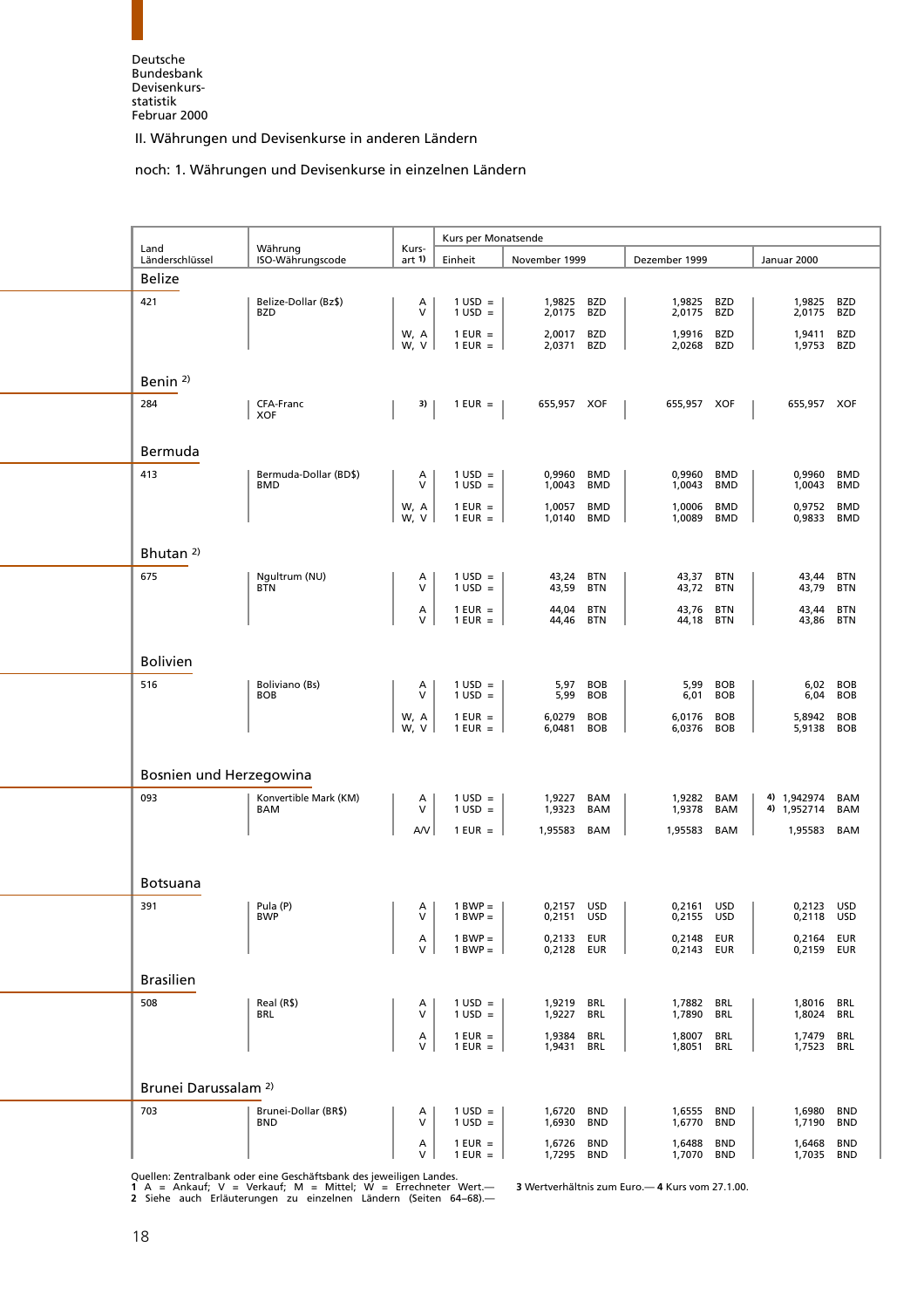#### [noch: 1. Währungen und Devisenkurse in einzelnen](#page-5-11) Ländern

<span id="page-31-0"></span>

|                                                                                                                                                                                                                                                                                                                                                                                                                                                                                                                                                                                                                                                                                                                                                                                                                                                                                                                                                                                                                                                                                                                                                                                                                                                                                                                                                                                                                                                                                                                                                                                                                                                                                                                                                                                                                                                                                                                                                                                                                                                                                          | Land     | Währung                            | Kurs- |                                      |                          |     |                      |     |                          |                          |
|------------------------------------------------------------------------------------------------------------------------------------------------------------------------------------------------------------------------------------------------------------------------------------------------------------------------------------------------------------------------------------------------------------------------------------------------------------------------------------------------------------------------------------------------------------------------------------------------------------------------------------------------------------------------------------------------------------------------------------------------------------------------------------------------------------------------------------------------------------------------------------------------------------------------------------------------------------------------------------------------------------------------------------------------------------------------------------------------------------------------------------------------------------------------------------------------------------------------------------------------------------------------------------------------------------------------------------------------------------------------------------------------------------------------------------------------------------------------------------------------------------------------------------------------------------------------------------------------------------------------------------------------------------------------------------------------------------------------------------------------------------------------------------------------------------------------------------------------------------------------------------------------------------------------------------------------------------------------------------------------------------------------------------------------------------------------------------------|----------|------------------------------------|-------|--------------------------------------|--------------------------|-----|----------------------|-----|--------------------------|--------------------------|
|                                                                                                                                                                                                                                                                                                                                                                                                                                                                                                                                                                                                                                                                                                                                                                                                                                                                                                                                                                                                                                                                                                                                                                                                                                                                                                                                                                                                                                                                                                                                                                                                                                                                                                                                                                                                                                                                                                                                                                                                                                                                                          |          |                                    |       |                                      |                          |     |                      |     |                          |                          |
|                                                                                                                                                                                                                                                                                                                                                                                                                                                                                                                                                                                                                                                                                                                                                                                                                                                                                                                                                                                                                                                                                                                                                                                                                                                                                                                                                                                                                                                                                                                                                                                                                                                                                                                                                                                                                                                                                                                                                                                                                                                                                          | 068      | Lew (Lw)                           | м     | $1 \text{ USD} =$                    | 1,93704                  | BGN | 1,94687              | BGN | 1,99758                  | BGN                      |
| Kurs per Monatsende<br>Länderschlüssel<br>Einheit<br>November 1999<br>Dezember 1999<br>Januar 2000<br>ISO-Währungscode<br>art 1)<br><b>Bulgarien</b><br>BGN<br>M<br>$1$ EUR $=$<br>1,95583<br>BGN<br>1,95583<br>BGN<br>Burkina Faso <sup>2)</sup><br>236<br>3)<br>655,957 XOF<br>CFA-Franc<br>$1$ EUR $=$<br>655,957 XOF<br>XOF<br>Burundi<br>328<br>Burundi-Franc (F.Bu.)<br>$1 \text{ USD} =$<br>622,8909<br>BIF<br>623,5483<br>BIF<br>Α<br>V<br>BIF<br>BIF<br>$1 \text{ USD} =$<br>632,9375<br>633,6055<br>BIF<br>624,5077<br>А<br>$1$ EUR =<br>628,6526 BIF<br>628,8484<br>BIF<br>V<br>638,7922 BIF<br>$1$ EUR = $\vert$<br>638,9912 BIF<br>Chile $4$ )<br>512<br>Chilenischer Peso (chil\$)<br>$1 \text{ USD} =$<br>545,10 CLP<br>529,30<br><b>CLP</b><br>Α<br>V<br><b>CLP</b><br>$1 \text{ USD} =$<br>545,40 CLP<br>530,30<br><b>CLP</b><br>530,50<br>$1$ EUR =<br>547,50 CLP<br><b>CLP</b><br>Α<br>V<br>551,50 CLP<br>533,10<br>$1$ EUR $=$<br><b>CLP</b><br>China<br>720<br>Renminbi ¥uan (RMB.¥)<br>$1 \text{ USD} =$<br>8,2789<br><b>CNY</b><br>8,2797<br><b>CNY</b><br>м<br><b>CNY</b><br><b>CNY</b><br>$1$ EUR $=$<br>8,3508<br>8,3095<br><b>CNY</b><br>Α<br>V<br>$1$ EUR $=$<br>8,3759<br><b>CNY</b><br>8,3344<br><b>CNY</b><br>M<br><b>CNY</b><br>$1$ HKD =<br>1,0651<br>1,0650<br><b>CNY</b><br>China (Taiwan)<br>736<br>Neuer Taiwan-Dollar (NT\$)<br>$1 \text{ USD} =$<br>31,620 TWD<br>31,380<br>TWD<br>Α<br>V<br>$1$ USD =<br><b>TWD</b><br><b>TWD</b><br>31,720<br>31,480<br>TWD<br>31,79 TWD<br>31,43<br>Α<br>$1$ EUR $=$<br>TWD<br>V<br>32,19 TWD<br>$1$ EUR $=$<br>31,83 TWD<br>Cookinseln <sup>4)</sup><br>814<br>Cookinseln-Dollar (Ci\$)<br>1,9734 NZD<br>1,9301<br>NZD<br>5) W<br>$1$ EUR =<br><b>NZD</b><br>Costa Rica<br>436<br>295,96 CRC<br>6) 297,83 CRC<br>Costa-Rica-Colón (C)<br>$1 \text{ USD} =$<br>Α<br>6) 298,36 CRC<br><b>CRC</b><br>V<br>$1 \text{ USD} =$<br>296,42 CRC<br>298,8308 CRC<br>W, A<br>$1$ EUR $=$<br>300,4807 CRC<br>W, V<br>$1$ EUR = $\vert$<br>299,2953<br><b>CRC</b><br>301,0154<br><b>CRC</b><br>Côte d'Ivoire <sup>2)</sup> |          | 1,95583                            | BGN   |                                      |                          |     |                      |     |                          |                          |
|                                                                                                                                                                                                                                                                                                                                                                                                                                                                                                                                                                                                                                                                                                                                                                                                                                                                                                                                                                                                                                                                                                                                                                                                                                                                                                                                                                                                                                                                                                                                                                                                                                                                                                                                                                                                                                                                                                                                                                                                                                                                                          |          |                                    |       |                                      |                          |     |                      |     |                          |                          |
|                                                                                                                                                                                                                                                                                                                                                                                                                                                                                                                                                                                                                                                                                                                                                                                                                                                                                                                                                                                                                                                                                                                                                                                                                                                                                                                                                                                                                                                                                                                                                                                                                                                                                                                                                                                                                                                                                                                                                                                                                                                                                          |          |                                    |       |                                      |                          |     |                      |     |                          |                          |
|                                                                                                                                                                                                                                                                                                                                                                                                                                                                                                                                                                                                                                                                                                                                                                                                                                                                                                                                                                                                                                                                                                                                                                                                                                                                                                                                                                                                                                                                                                                                                                                                                                                                                                                                                                                                                                                                                                                                                                                                                                                                                          |          |                                    |       |                                      |                          |     |                      |     | 655,957 XOF              |                          |
|                                                                                                                                                                                                                                                                                                                                                                                                                                                                                                                                                                                                                                                                                                                                                                                                                                                                                                                                                                                                                                                                                                                                                                                                                                                                                                                                                                                                                                                                                                                                                                                                                                                                                                                                                                                                                                                                                                                                                                                                                                                                                          |          |                                    |       |                                      |                          |     |                      |     |                          |                          |
|                                                                                                                                                                                                                                                                                                                                                                                                                                                                                                                                                                                                                                                                                                                                                                                                                                                                                                                                                                                                                                                                                                                                                                                                                                                                                                                                                                                                                                                                                                                                                                                                                                                                                                                                                                                                                                                                                                                                                                                                                                                                                          |          |                                    |       |                                      |                          |     |                      |     |                          |                          |
|                                                                                                                                                                                                                                                                                                                                                                                                                                                                                                                                                                                                                                                                                                                                                                                                                                                                                                                                                                                                                                                                                                                                                                                                                                                                                                                                                                                                                                                                                                                                                                                                                                                                                                                                                                                                                                                                                                                                                                                                                                                                                          |          |                                    |       |                                      |                          |     |                      |     | 637,3177                 | BIF                      |
|                                                                                                                                                                                                                                                                                                                                                                                                                                                                                                                                                                                                                                                                                                                                                                                                                                                                                                                                                                                                                                                                                                                                                                                                                                                                                                                                                                                                                                                                                                                                                                                                                                                                                                                                                                                                                                                                                                                                                                                                                                                                                          |          |                                    |       |                                      |                          |     |                      |     | 647,5971                 | BIF                      |
|                                                                                                                                                                                                                                                                                                                                                                                                                                                                                                                                                                                                                                                                                                                                                                                                                                                                                                                                                                                                                                                                                                                                                                                                                                                                                                                                                                                                                                                                                                                                                                                                                                                                                                                                                                                                                                                                                                                                                                                                                                                                                          |          |                                    |       |                                      |                          |     |                      |     | 634,5804                 | BIF<br>BIF               |
|                                                                                                                                                                                                                                                                                                                                                                                                                                                                                                                                                                                                                                                                                                                                                                                                                                                                                                                                                                                                                                                                                                                                                                                                                                                                                                                                                                                                                                                                                                                                                                                                                                                                                                                                                                                                                                                                                                                                                                                                                                                                                          |          |                                    |       |                                      |                          |     |                      |     |                          |                          |
|                                                                                                                                                                                                                                                                                                                                                                                                                                                                                                                                                                                                                                                                                                                                                                                                                                                                                                                                                                                                                                                                                                                                                                                                                                                                                                                                                                                                                                                                                                                                                                                                                                                                                                                                                                                                                                                                                                                                                                                                                                                                                          |          |                                    |       |                                      |                          |     |                      |     | 517,70                   | <b>CLP</b>               |
|                                                                                                                                                                                                                                                                                                                                                                                                                                                                                                                                                                                                                                                                                                                                                                                                                                                                                                                                                                                                                                                                                                                                                                                                                                                                                                                                                                                                                                                                                                                                                                                                                                                                                                                                                                                                                                                                                                                                                                                                                                                                                          |          |                                    |       |                                      |                          |     |                      |     | 518,00                   | <b>CLP</b>               |
|                                                                                                                                                                                                                                                                                                                                                                                                                                                                                                                                                                                                                                                                                                                                                                                                                                                                                                                                                                                                                                                                                                                                                                                                                                                                                                                                                                                                                                                                                                                                                                                                                                                                                                                                                                                                                                                                                                                                                                                                                                                                                          |          |                                    |       |                                      |                          |     |                      |     | 504,00<br>507,00         | <b>CLP</b><br><b>CLP</b> |
|                                                                                                                                                                                                                                                                                                                                                                                                                                                                                                                                                                                                                                                                                                                                                                                                                                                                                                                                                                                                                                                                                                                                                                                                                                                                                                                                                                                                                                                                                                                                                                                                                                                                                                                                                                                                                                                                                                                                                                                                                                                                                          |          |                                    |       |                                      |                          |     |                      |     |                          |                          |
|                                                                                                                                                                                                                                                                                                                                                                                                                                                                                                                                                                                                                                                                                                                                                                                                                                                                                                                                                                                                                                                                                                                                                                                                                                                                                                                                                                                                                                                                                                                                                                                                                                                                                                                                                                                                                                                                                                                                                                                                                                                                                          |          |                                    |       |                                      |                          |     |                      |     |                          |                          |
|                                                                                                                                                                                                                                                                                                                                                                                                                                                                                                                                                                                                                                                                                                                                                                                                                                                                                                                                                                                                                                                                                                                                                                                                                                                                                                                                                                                                                                                                                                                                                                                                                                                                                                                                                                                                                                                                                                                                                                                                                                                                                          |          |                                    |       |                                      |                          |     |                      |     | 8,2781                   | <b>CNY</b>               |
|                                                                                                                                                                                                                                                                                                                                                                                                                                                                                                                                                                                                                                                                                                                                                                                                                                                                                                                                                                                                                                                                                                                                                                                                                                                                                                                                                                                                                                                                                                                                                                                                                                                                                                                                                                                                                                                                                                                                                                                                                                                                                          |          |                                    |       |                                      |                          |     |                      |     | 8,0863<br>8,1106         | <b>CNY</b><br><b>CNY</b> |
|                                                                                                                                                                                                                                                                                                                                                                                                                                                                                                                                                                                                                                                                                                                                                                                                                                                                                                                                                                                                                                                                                                                                                                                                                                                                                                                                                                                                                                                                                                                                                                                                                                                                                                                                                                                                                                                                                                                                                                                                                                                                                          |          |                                    |       |                                      |                          |     |                      |     | 1,0635                   | <b>CNY</b>               |
|                                                                                                                                                                                                                                                                                                                                                                                                                                                                                                                                                                                                                                                                                                                                                                                                                                                                                                                                                                                                                                                                                                                                                                                                                                                                                                                                                                                                                                                                                                                                                                                                                                                                                                                                                                                                                                                                                                                                                                                                                                                                                          |          |                                    |       |                                      |                          |     |                      |     |                          |                          |
|                                                                                                                                                                                                                                                                                                                                                                                                                                                                                                                                                                                                                                                                                                                                                                                                                                                                                                                                                                                                                                                                                                                                                                                                                                                                                                                                                                                                                                                                                                                                                                                                                                                                                                                                                                                                                                                                                                                                                                                                                                                                                          |          |                                    |       |                                      |                          |     |                      |     |                          |                          |
|                                                                                                                                                                                                                                                                                                                                                                                                                                                                                                                                                                                                                                                                                                                                                                                                                                                                                                                                                                                                                                                                                                                                                                                                                                                                                                                                                                                                                                                                                                                                                                                                                                                                                                                                                                                                                                                                                                                                                                                                                                                                                          |          |                                    |       |                                      |                          |     |                      |     | 30,660<br>30,760         | <b>TWD</b><br><b>TWD</b> |
|                                                                                                                                                                                                                                                                                                                                                                                                                                                                                                                                                                                                                                                                                                                                                                                                                                                                                                                                                                                                                                                                                                                                                                                                                                                                                                                                                                                                                                                                                                                                                                                                                                                                                                                                                                                                                                                                                                                                                                                                                                                                                          |          |                                    |       |                                      |                          |     |                      |     | 29,90 TWD                |                          |
|                                                                                                                                                                                                                                                                                                                                                                                                                                                                                                                                                                                                                                                                                                                                                                                                                                                                                                                                                                                                                                                                                                                                                                                                                                                                                                                                                                                                                                                                                                                                                                                                                                                                                                                                                                                                                                                                                                                                                                                                                                                                                          |          |                                    |       |                                      |                          |     |                      |     | 30,30 TWD                |                          |
|                                                                                                                                                                                                                                                                                                                                                                                                                                                                                                                                                                                                                                                                                                                                                                                                                                                                                                                                                                                                                                                                                                                                                                                                                                                                                                                                                                                                                                                                                                                                                                                                                                                                                                                                                                                                                                                                                                                                                                                                                                                                                          |          |                                    |       |                                      |                          |     |                      |     |                          |                          |
|                                                                                                                                                                                                                                                                                                                                                                                                                                                                                                                                                                                                                                                                                                                                                                                                                                                                                                                                                                                                                                                                                                                                                                                                                                                                                                                                                                                                                                                                                                                                                                                                                                                                                                                                                                                                                                                                                                                                                                                                                                                                                          |          |                                    |       |                                      |                          |     |                      |     | 2.0022 NZD               |                          |
|                                                                                                                                                                                                                                                                                                                                                                                                                                                                                                                                                                                                                                                                                                                                                                                                                                                                                                                                                                                                                                                                                                                                                                                                                                                                                                                                                                                                                                                                                                                                                                                                                                                                                                                                                                                                                                                                                                                                                                                                                                                                                          |          |                                    |       |                                      |                          |     |                      |     |                          |                          |
|                                                                                                                                                                                                                                                                                                                                                                                                                                                                                                                                                                                                                                                                                                                                                                                                                                                                                                                                                                                                                                                                                                                                                                                                                                                                                                                                                                                                                                                                                                                                                                                                                                                                                                                                                                                                                                                                                                                                                                                                                                                                                          |          |                                    |       |                                      |                          |     |                      |     |                          |                          |
|                                                                                                                                                                                                                                                                                                                                                                                                                                                                                                                                                                                                                                                                                                                                                                                                                                                                                                                                                                                                                                                                                                                                                                                                                                                                                                                                                                                                                                                                                                                                                                                                                                                                                                                                                                                                                                                                                                                                                                                                                                                                                          |          |                                    |       |                                      |                          |     |                      |     | 299,05 CRC               |                          |
|                                                                                                                                                                                                                                                                                                                                                                                                                                                                                                                                                                                                                                                                                                                                                                                                                                                                                                                                                                                                                                                                                                                                                                                                                                                                                                                                                                                                                                                                                                                                                                                                                                                                                                                                                                                                                                                                                                                                                                                                                                                                                          |          |                                    |       |                                      |                          |     |                      |     | 299,97 CRC<br>292,7999   | <b>CRC</b>               |
|                                                                                                                                                                                                                                                                                                                                                                                                                                                                                                                                                                                                                                                                                                                                                                                                                                                                                                                                                                                                                                                                                                                                                                                                                                                                                                                                                                                                                                                                                                                                                                                                                                                                                                                                                                                                                                                                                                                                                                                                                                                                                          |          |                                    |       |                                      |                          |     |                      |     | 293,7006                 | <b>CRC</b>               |
|                                                                                                                                                                                                                                                                                                                                                                                                                                                                                                                                                                                                                                                                                                                                                                                                                                                                                                                                                                                                                                                                                                                                                                                                                                                                                                                                                                                                                                                                                                                                                                                                                                                                                                                                                                                                                                                                                                                                                                                                                                                                                          |          |                                    |       |                                      |                          |     |                      |     |                          |                          |
|                                                                                                                                                                                                                                                                                                                                                                                                                                                                                                                                                                                                                                                                                                                                                                                                                                                                                                                                                                                                                                                                                                                                                                                                                                                                                                                                                                                                                                                                                                                                                                                                                                                                                                                                                                                                                                                                                                                                                                                                                                                                                          | 272      |                                    |       |                                      |                          |     |                      |     | 655,957 XOF              |                          |
|                                                                                                                                                                                                                                                                                                                                                                                                                                                                                                                                                                                                                                                                                                                                                                                                                                                                                                                                                                                                                                                                                                                                                                                                                                                                                                                                                                                                                                                                                                                                                                                                                                                                                                                                                                                                                                                                                                                                                                                                                                                                                          |          | CFA-Franc<br><b>XOF</b>            | 3)    | $1$ EUR $=$                          | 655,957 XOF              |     | 655,957 XOF          |     |                          |                          |
|                                                                                                                                                                                                                                                                                                                                                                                                                                                                                                                                                                                                                                                                                                                                                                                                                                                                                                                                                                                                                                                                                                                                                                                                                                                                                                                                                                                                                                                                                                                                                                                                                                                                                                                                                                                                                                                                                                                                                                                                                                                                                          |          |                                    |       |                                      |                          |     |                      |     |                          |                          |
|                                                                                                                                                                                                                                                                                                                                                                                                                                                                                                                                                                                                                                                                                                                                                                                                                                                                                                                                                                                                                                                                                                                                                                                                                                                                                                                                                                                                                                                                                                                                                                                                                                                                                                                                                                                                                                                                                                                                                                                                                                                                                          | Dänemark |                                    |       |                                      |                          |     |                      |     |                          |                          |
|                                                                                                                                                                                                                                                                                                                                                                                                                                                                                                                                                                                                                                                                                                                                                                                                                                                                                                                                                                                                                                                                                                                                                                                                                                                                                                                                                                                                                                                                                                                                                                                                                                                                                                                                                                                                                                                                                                                                                                                                                                                                                          | 008      | Dänische Krone (dkr)<br><b>DKK</b> | M     | $100 \text{ USD} =$<br>M   100 EUR = | 735,05 DKK<br>743,94 DKK |     | 739,88<br>744,32 DKK | DKK | 758,82 DKK<br>744,25 DKK |                          |
|                                                                                                                                                                                                                                                                                                                                                                                                                                                                                                                                                                                                                                                                                                                                                                                                                                                                                                                                                                                                                                                                                                                                                                                                                                                                                                                                                                                                                                                                                                                                                                                                                                                                                                                                                                                                                                                                                                                                                                                                                                                                                          |          |                                    |       |                                      |                          |     |                      |     |                          |                          |

Quellen: Zentralbank oder eine Geschäftsbank des jeweiligen Landes. auch Erläuterungen zu Benin. — **3** Wertverhältnis zum Euro. — **4** Siehe Neuseeland. — **6** Kurs vom 28.12.99.

**1** A = Ankauf;V=Verkauf; M = Mittel; W = Errechneter Wert. — **2** Siehe auch Erläuterungen zu einzelnen Ländern (Seiten 64−68). — **5** Kurse siehe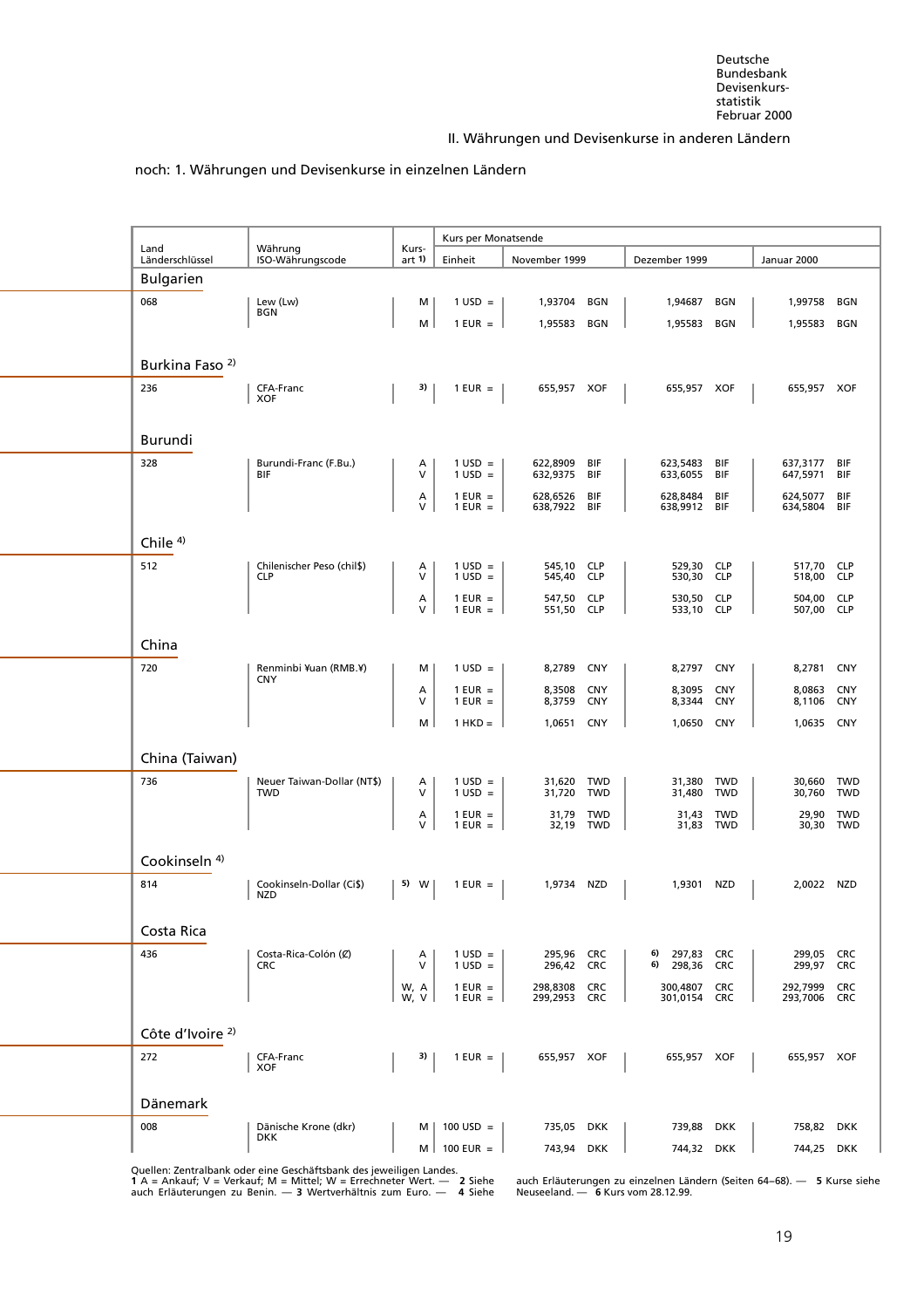#### noch: 1. Währungen und Devisenkurse in einzelnen Ländern

<span id="page-32-0"></span>

| Land                                  | Währung                                    | Kurs-              | Kurs per Monatsende              |                                |                          |                                |                          |                        |                          |
|---------------------------------------|--------------------------------------------|--------------------|----------------------------------|--------------------------------|--------------------------|--------------------------------|--------------------------|------------------------|--------------------------|
| Länderschlüssel                       | ISO-Währungscode                           | art 1)             | Einheit                          | November 1999                  |                          | Dezember 1999                  |                          | Januar 2000            |                          |
| Deutschland                           |                                            |                    |                                  |                                |                          |                                |                          |                        |                          |
| 004                                   | Euro $(\epsilon)$<br><b>EUR</b>            | м                  | $1$ EUR =                        | 1,0097                         | USD                      | 1,0046                         | <b>USD</b>               | 0,9791                 | <b>USD</b>               |
|                                       | Deutsche Mark (DM) 2)<br><b>DEM</b>        | 3) W               | $1 \text{ USD} =$                | 1,9370 DEM                     |                          | 1,9469                         | <b>DEM</b>               | 1,9976                 | <b>DEM</b>               |
|                                       |                                            |                    |                                  |                                |                          |                                |                          |                        |                          |
| Dominica                              |                                            |                    |                                  |                                |                          |                                |                          |                        |                          |
| 460                                   | Ostkaribischer Dollar (EC\$)<br><b>XCD</b> | Α<br>V             | $1 \text{ USD} =$<br>$1$ USD =   | 2,6882<br>2,7169               | <b>XCD</b><br>XCD        | 2,6882 XCD<br>2,7169           | XCD                      | 2,6882<br>2,7169       | XCD<br>XCD               |
|                                       |                                            | W, A               | $1$ EUR $=$                      | 2,7143 XCD                     |                          | 2,7006                         | XCD                      | 2,6320                 | XCD                      |
|                                       |                                            | W, V               | $1$ EUR $=$                      | 2,7433 XCD                     |                          | 2,7294 XCD                     |                          | 2,6601 XCD             |                          |
| Dominikanische Republik <sup>4)</sup> |                                            |                    |                                  |                                |                          |                                |                          |                        |                          |
| 456                                   | Dominikanischer Peso                       | 5) $AVV$           | $1 \text{ USD} =$                | 15,93                          | <b>DOP</b>               | 15,91                          | <b>DOP</b>               | 16,03                  | <b>DOP</b>               |
|                                       | (dom <sub>5</sub> )<br><b>DOP</b>          | W, A/V             | $1$ EUR =                        | 16,0845                        | <b>DOP</b>               | 15,9832                        | <b>DOP</b>               | 15,6950                | <b>DOP</b>               |
|                                       |                                            | 6) $\uparrow$<br>V | $1$ USD =<br>$1$ USD =           | 15,75<br>16,01                 | <b>DOP</b><br><b>DOP</b> | 15,65<br>16,86                 | <b>DOP</b><br><b>DOP</b> | 15,85<br>16,99         | <b>DOP</b><br><b>DOP</b> |
|                                       |                                            | W, A               | $1$ EUR $=$                      | 15,9028                        | <b>DOP</b>               | 15,7220                        | <b>DOP</b>               | 15,5187                | <b>DOP</b>               |
|                                       |                                            | ${\sf V}$<br>W,    | $1$ EUR $=$                      | 16,1653                        | <b>DOP</b>               | 16,9376                        | <b>DOP</b>               | 16,6349                | <b>DOP</b>               |
| Dschibuti                             |                                            |                    |                                  |                                |                          |                                |                          |                        |                          |
| 338                                   | Dschibuti-Franc (FD)                       | Α                  | $1 \text{ USD} =$                | 176,832                        | DJF                      | 176,832                        | DJF                      | 176,832                | DJF                      |
|                                       | DJF                                        | V                  | $1$ USD =                        | 179,498                        | DJF                      | 179,498                        | DJF                      | 179,498                | DJF                      |
|                                       |                                            | Α<br>$\mathsf{V}$  | $1$ EUR $=$<br>$1$ EUR $=$       | 177,55<br>184,28               | DJF<br>DJF               | 176,92<br>183,63               | DJF<br>DJF               | 172,51<br>179,10       | DJF<br>DJF               |
|                                       |                                            |                    |                                  |                                |                          |                                |                          |                        |                          |
| Ecuador $4$ )                         |                                            |                    |                                  |                                |                          |                                |                          |                        |                          |
| 500                                   | Sucre (S/.)<br>ECS                         | Α<br>V             | $1 \text{ USD} =$<br>$1$ USD =   | 16 850,00 ECS<br>17 400,00 ECS |                          | 19 650,00 ECS<br>21 200,00 ECS |                          | 25 000,00<br>25 000,00 | ECS<br>ECS               |
|                                       |                                            | А                  | $1$ EUR $=$                      | 16 400,00                      | ECS                      | 19 600,00                      | ECS                      | 24 350,00              | ECS                      |
|                                       |                                            | V                  | $1$ EUR $=$                      | 16 700,00 ECS                  |                          | 19 900,00 ECS                  |                          | 24 480,00              | ECS                      |
| El Salvador <sup>4)</sup>             |                                            |                    |                                  |                                |                          |                                |                          |                        |                          |
| 428                                   | El-Salvador-Colón (¢)                      | Α                  | $1 \text{ USD} =$                | 8,72 SVC                       |                          |                                | 8,72 SVC                 |                        | 8,72 SVC                 |
|                                       | <b>SVC</b>                                 | V<br>W, A          | $1 \text{ USD} =$<br>$1$ EUR $=$ | 8,79<br>8,8046                 | <b>SVC</b><br>svc        | 8,79<br>8,7601                 | <b>SVC</b><br><b>SVC</b> | 8,79<br>8,5378         | <b>SVC</b><br><b>SVC</b> |
|                                       |                                            | W, V               | $1$ EUR $=$                      | 8,8753                         | <b>SVC</b>               | 8,8304                         | <b>SVC</b>               | 8,6063                 | <b>SVC</b>               |
| Eritrea                               |                                            |                    |                                  |                                |                          |                                |                          |                        |                          |
| 336                                   | Nakfa (Nfa)                                | м                  | $1 \text{ USD} =$                | 9,70 ERN                       |                          | 9,70                           | ERN                      | 9,70                   | ERN                      |
|                                       | ERN                                        | Α                  | $1$ EUR $=$                      | 9,7093                         | ERN                      | 9,6981                         | ERN                      | 9,5312                 | ERN                      |
|                                       |                                            | V                  | $1$ EUR $=$                      | 9,9138                         | ERN                      | 9,7563                         | ERN                      | 9,5894                 | ERN                      |
| Estland                               |                                            |                    |                                  |                                |                          |                                |                          |                        |                          |
| 053                                   | Estnische Krone (ekr)<br>EEK               | м                  | $1 \text{ USD} =$                | 15,48329 EEK                   |                          | 15,57655 EEK                   |                          | 15,95945               | EEK                      |
|                                       |                                            | M                  | $1$ EUR $=$                      | 15,6466 EEK                    |                          | 15,6466 EEK                    |                          | 15,6466 EEK            |                          |
|                                       |                                            |                    |                                  |                                |                          |                                |                          |                        |                          |
| Falklandinseln                        |                                            |                    |                                  |                                |                          |                                |                          |                        |                          |
| 529                                   | Falkland-Pfund (FI£)<br><b>FKP</b>         | 7)                 | $1$ FKP $=$                      |                                | 1 GBP                    |                                | 1 GBP                    |                        | 1 GBP                    |
|                                       |                                            |                    |                                  |                                |                          |                                |                          |                        |                          |

Quellen: Zentralbank oder eine Geschäftsbank des jeweiligen Landes. des Euro gegenüber dem US-Dollar. — **4** Siehe auch Erläuterungen zu reich.

1 A = Ankauf; V = Verkauf; M = Mittel; W = Errechneter Wert. — 2 Unterein- einzelnen Ländern (Seiten 64–68). — 5 Offizieller Kurs. — 6 Freimarkt-<br>heit des Euro (1 EUR = 1,95583 DEM). — 3 Abgeleitet aus dem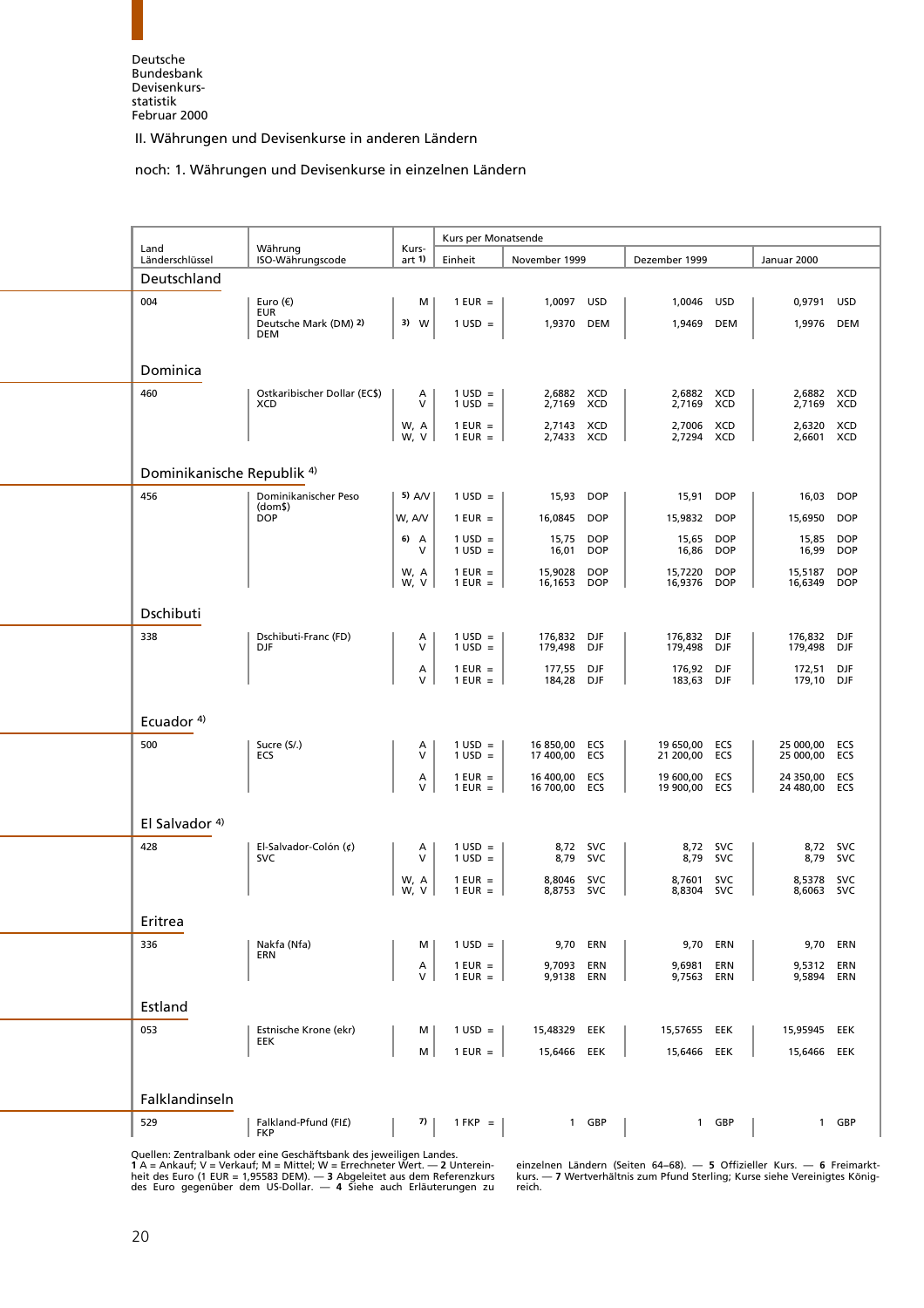#### noch: 1. Währungen und Devisenkurse in einzelnen Ländern

<span id="page-33-0"></span>

| Land                       | Währung                                   | Kurs-        | Kurs per Monatsende            |                          |                   |                          |                   |                          |                          |
|----------------------------|-------------------------------------------|--------------|--------------------------------|--------------------------|-------------------|--------------------------|-------------------|--------------------------|--------------------------|
| Länderschlüssel            | ISO-Währungscode                          | art 1)       | Einheit                        | November 1999            |                   | Dezember 1999            |                   | Januar 2000              |                          |
| Fidschi                    |                                           |              |                                |                          |                   |                          |                   |                          |                          |
| 815                        | Fidschi-Dollar (\$F)<br><b>FJD</b>        | Α<br>$\vee$  | $1 FJD =$<br>$1 FJD =$         | 0,5126<br>0,4956         | USD<br><b>USD</b> | 0,5172<br>0,5002         | USD<br><b>USD</b> | 0,5034<br>0,4864         | <b>USD</b><br><b>USD</b> |
|                            |                                           | Α            | $1 FJD =$                      | 0,5044                   | EUR               | 0,5118                   | EUR               | 0,5110                   | <b>EUR</b>               |
|                            |                                           | V            | $1 FJD =$                      | 0,4934                   | EUR               | 0,5008                   | <b>EUR</b>        | 0,5000                   | <b>EUR</b>               |
| Finnland                   |                                           |              |                                |                          |                   |                          |                   |                          |                          |
| 032                        | Euro $(\epsilon)$                         | м            | $1$ EUR $=$                    | 1,0097                   | USD               | 1,0046                   | <b>USD</b>        | 0,9791                   | <b>USD</b>               |
|                            | <b>EUR</b><br>Finnmark (Fmk) 2)           | 3) W         | $1$ USD =                      | 5,8886 FIM               |                   | 5,9185                   | FIM               | 6,0726                   | <b>FIM</b>               |
|                            | <b>FIM</b>                                |              |                                |                          |                   |                          |                   |                          |                          |
| Frankreich                 |                                           |              |                                |                          |                   |                          |                   |                          |                          |
| 001                        | Euro $(\epsilon)$<br><b>EUR</b>           | М            | $1$ EUR $=$                    | 1,0097 USD               |                   | 1,0046                   | <b>USD</b>        | 0,9791                   | <b>USD</b>               |
|                            | Französischer Franc (FF) 4)<br><b>FRF</b> | $3)$ W       | $1$ USD =                      | 6,4966                   | FRF               | 6,5295                   | FRF               | 6,6996                   | FRF                      |
|                            |                                           |              |                                |                          |                   |                          |                   |                          |                          |
| Gabun <sup>5)</sup>        |                                           |              |                                |                          |                   |                          |                   |                          |                          |
| 314                        | CFA-Franc<br><b>XAF</b>                   | 6)           | $1$ EUR $=$                    | 655,957 XAF              |                   | 655,957 XAF              |                   | 655,957 XAF              |                          |
|                            |                                           |              |                                |                          |                   |                          |                   |                          |                          |
| Gambia                     |                                           |              |                                |                          |                   |                          |                   |                          |                          |
| 252                        | Dalasi (D)<br><b>GMD</b>                  | Α<br>V       | $1 \text{ USD} =$<br>$1$ USD = | 11,10<br>11,90           | GMD<br>GMD        | 11,10<br>11,90           | GMD<br>GMD        | 11,30<br>12,02           | GMD<br><b>GMD</b>        |
|                            |                                           | Α            | $1$ EUR $=$                    | 11,45                    | <b>GMD</b>        | 11,25                    | GMD               | 11,30                    | GMD                      |
|                            |                                           | $\vee$       | $1$ EUR =                      | 12,50                    | GMD               | 12,30                    | GMD               | 12,40                    | GMD                      |
| Georgien                   |                                           |              |                                |                          |                   |                          |                   |                          |                          |
| 076                        | Lari (GEL)                                | м            | $1 \text{ USD} =$              | 1,9999                   | GEL               | 1,9300                   | GEL               | 1,9700                   | GEL                      |
|                            | GEL                                       | M            | $1$ EUR $=$                    | 2,0231                   | GEL               | 1,9435                   | GEL               | 1,9458                   | GEL                      |
|                            |                                           |              |                                |                          |                   |                          |                   |                          |                          |
| Ghana                      |                                           |              |                                |                          |                   |                          |                   |                          |                          |
| 276                        | Cedi (C)<br><b>GHC</b>                    | Α<br>$\vee$  | $1 \text{ USD} =$<br>$1$ USD = | 3 3 5 0<br>3 4 5 0       | GHC<br>GHC        | 3 4 5 0<br>3 5 5 0       | GHC<br>GHC        | 3 5 3 0<br>3 6 4 0       | GHC<br>GHC               |
|                            |                                           | Α            | $1$ EUR $=$                    | 3 4 4 8                  | GHC               | 3 500                    | GHC               | 3 6 6 0                  | GHC                      |
|                            |                                           | $\vee$       | $1$ EUR =                      | 3 5 5 0                  | GHC               | 3 600                    | GHC               | 3760                     | GHC                      |
| Gibraltar                  |                                           |              |                                |                          |                   |                          |                   |                          |                          |
| 044                        | Gibraltar-Pfund (Gib£)                    | 7)           | $1$ GIP = $\vert$              |                          | 1 GBP             |                          | 1 GBP             |                          | 1 GBP                    |
|                            | GIP                                       |              |                                |                          |                   |                          |                   |                          |                          |
| Grenada                    |                                           |              |                                |                          |                   |                          |                   |                          |                          |
| 473                        | Ostkaribischer Dollar (EC\$)              | Α            | $1 \text{ USD} =$              | 2,6882 XCD               |                   | 2,6882 XCD               |                   | 2,6882 XCD               |                          |
|                            | <b>XCD</b>                                | $\vee$       | $1$ USD =                      | 2,7169 XCD               |                   | 2,7169 XCD               |                   | 2,7169 XCD               |                          |
|                            |                                           | W, A<br>W, V | $1$ EUR $=$<br>$1$ EUR $=$     | 2,7143 XCD<br>2,7433 XCD |                   | 2,7006 XCD<br>2,7294 XCD |                   | 2,6320 XCD<br>2,6601 XCD |                          |
|                            |                                           |              |                                |                          |                   |                          |                   |                          |                          |
| Griechenland <sup>8)</sup> |                                           |              |                                |                          |                   |                          |                   |                          |                          |
| 009                        | Drachme (Dr.)                             | м            | $1 \text{ USD} =$              | 324,990 GRD              |                   | 328,440                  | GRD               | 337,900                  | GRD                      |
|                            |                                           |              |                                |                          |                   |                          |                   |                          |                          |

Quellen: Zentralbank oder eine Geschäftsbank des jeweiligen Landes.<br>1 A = Ankauf; V = Verkauf; M = Mittel; W = Errechneter Wert. — 2 Unterein- verhältnis zum Euro. — 7 Wertverhältnis zum Pfund Sterling; Kurse siehe Ver-<br>he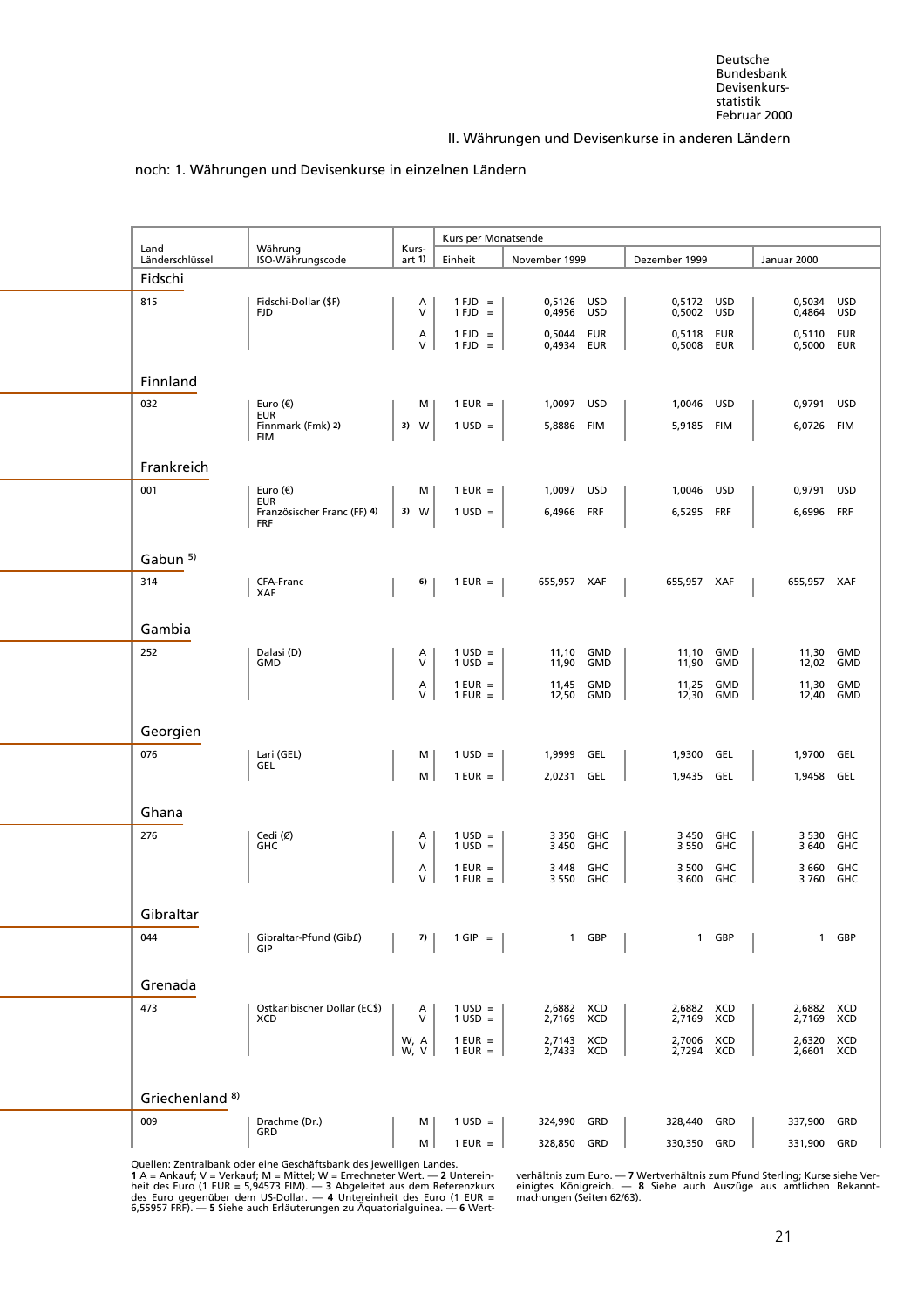#### noch: 1. Währungen und Devisenkurse in einzelnen Ländern

<span id="page-34-0"></span>

|                         |                                      |                      | Kurs per Monatsende            |                            |                   |                          |                          |                                |                          |
|-------------------------|--------------------------------------|----------------------|--------------------------------|----------------------------|-------------------|--------------------------|--------------------------|--------------------------------|--------------------------|
| Land<br>Länderschlüssel | Währung<br>ISO-Währungscode          | Kurs-<br>art 1       | Einheit                        | November 1999              |                   | Dezember 1999            |                          | Januar 2000                    |                          |
| Guatemala <sup>2)</sup> |                                      |                      |                                |                            |                   |                          |                          |                                |                          |
| 416                     | Quetzal (Q)<br><b>GTQ</b>            | А<br>V               | $1$ USD =<br>$1$ USD =         | 7,74375<br>7,76399         | GTQ<br>GTQ        | 7,71472<br>7,73774       | GTQ<br>GTQ               | 5)<br>7,91491<br>7,93551<br>5) | GTQ<br>GTQ               |
|                         |                                      | W, A<br>$\mathsf{V}$ | $1$ EUR $=$<br>$1$ EUR =       | 7,8189                     | GTQ<br>GTQ        | 7,7502                   | GTQ                      | 7,9917                         | GTQ                      |
|                         |                                      | W,                   |                                | 7,8393                     |                   | 7,7733                   | GTQ                      | 8,0125                         | GTQ                      |
| Guinea                  |                                      |                      |                                |                            |                   |                          |                          |                                |                          |
| 260                     | Guinea-Franc (F.G.)<br><b>GNF</b>    | Α<br>V               | $1 \text{ USD} =$<br>$1$ USD = | 1478,1919<br>1493,0481     | GNF<br>GNF        | 1727,3200<br>1744,6800   | GNF<br>GNF               | 1822,4818<br>1840,7982         | GNF<br>GNF               |
|                         |                                      | А<br>V               | $1$ EUR $=$<br>$1$ EUR =       | 1 579,1534<br>1 595,0242   | <b>GNF</b><br>GNF | 1742,6927<br>1760,2071   | GNF<br>GNF               | 1838,7026<br>1857,1820         | GNF<br>GNF               |
|                         |                                      |                      |                                |                            |                   |                          |                          |                                |                          |
| Guinea-Bissau 3)        |                                      |                      |                                |                            |                   |                          |                          |                                |                          |
| 257                     | CFA-Franc<br><b>XOF</b>              | 4)                   | $1$ EUR $=$                    | 655,957 XOF                |                   | 655,957 XOF              |                          | 655,957 XOF                    |                          |
|                         |                                      |                      |                                |                            |                   |                          |                          |                                |                          |
| Guyana                  |                                      |                      |                                |                            |                   |                          |                          |                                |                          |
| 488                     | Guyana-Dollar (G\$)<br>GYD           | Α<br>V               | $1 \text{ USD} =$<br>$1$ USD = | 180,13734 GYD<br>181,03859 | GYD               | 180,38719<br>181,28969   | GYD<br>GYD               | 181,38656<br>182,29406         | GYD<br>GYD               |
|                         |                                      | А                    | $1$ EUR $=$                    | 181,12810                  | GYD               | 180.78404                | GYD                      | 177,90394                      | GYD                      |
|                         |                                      | V                    | $1$ EUR =                      | 182,21534                  | GYD               | 181,86982                | GYD                      | 178,97631                      | GYD                      |
| Haiti                   |                                      |                      |                                |                            |                   |                          |                          |                                |                          |
| 452                     | Gourde (Gde.)                        | м                    | $1 \text{ USD} =$              | 17,9632 HTG                |                   | 17,9688                  | HTG                      | 18,2620                        | HTG                      |
|                         | HTG                                  | W                    | $1$ EUR $=$                    | 18,1374 HTG                |                   | 18,0515 HTG              |                          | 17,8803                        | <b>HTG</b>               |
|                         |                                      |                      |                                |                            |                   |                          |                          |                                |                          |
| Honduras                |                                      |                      |                                |                            |                   |                          |                          |                                |                          |
| 424                     | Lempira (L)<br><b>HNL</b>            | Α<br>$\vee$          | $1$ USD =<br>$1$ USD =         | 14,4666<br>14,6836         | <b>HNL</b><br>HNL | 14,5039<br>14,7215       | <b>HNL</b><br><b>HNL</b> | 5)<br>14,5534<br>5)<br>14,7717 | HNL<br><b>HNL</b>        |
|                         |                                      | W, A<br>W, V         | $1$ EUR $=$<br>$1$ EUR =       | 14,6069<br>14,8260         | <b>HNL</b><br>HNL | 14,5706<br>14,7892       | <b>HNL</b><br><b>HNL</b> | 14,6946<br>14,9150             | <b>HNL</b><br><b>HNL</b> |
|                         |                                      |                      |                                |                            |                   |                          |                          |                                |                          |
|                         | Hongkong, Sonderverwaltungsregion    |                      |                                |                            |                   |                          |                          |                                |                          |
| 740                     | Hongkong-Dollar (HK\$)<br><b>HKD</b> | Α<br>V               | $1$ USD =<br>$1 \text{ USD} =$ | 7,7635<br>7,7835           | HKD<br>HKD        | 7,7625<br>7,7825         | <b>HKD</b><br>HKD        | 7,7695<br>7,7915               | <b>HKD</b><br>HKD        |
|                         |                                      | $\alpha$             | $1$ EUR $=$                    | 7,8006                     | <b>HKD</b>        | 7,7779                   | HKD                      | 7,5985                         | <b>HKD</b>               |
|                         |                                      |                      | $1$ EUR $=$                    | 7,9148 HKD                 |                   | 7,8918 HKD               |                          | 7,6570 HKD                     |                          |
| Indien $2$ )            |                                      |                      |                                |                            |                   |                          |                          |                                |                          |
| 664                     | Indische Rupie (iR)                  | A<br>V               | $1 \text{ USD} =$              | 43,26 INR                  |                   | 43,37 INR                |                          | 43,47                          | INR                      |
|                         | INR                                  |                      | $1$ USD =<br>$1$ EUR $=$       | 43,61<br>43,69             | INR<br>INR        | 43,72 INR<br>43,63       | INR                      | 43,82<br>42,58                 | INR<br>INR               |
|                         |                                      | A<br>V               | $1$ EUR $=$                    | 44,11 INR                  |                   | 44,05                    | INR                      | 42,99                          | INR                      |
|                         |                                      |                      |                                |                            |                   |                          |                          |                                |                          |
| Indonesien<br>700       | Rupiah (Rp.)                         | Α                    | $1 \text{ USD} =$              | 7 388,00 IDR               |                   | 7 064,00 IDR             |                          | 7 388,00                       | <b>IDR</b>               |
|                         | <b>IDR</b>                           | V                    | $1$ USD =                      | 7 462,00                   | IDR               | 7 136,00                 | IDR                      | 7 462,00                       | IDR                      |
|                         |                                      | А<br>$\vee$          | $1$ EUR $=$<br>$1$ EUR $=$     | 7458,19<br>7 536,62 IDR    | IDR               | 7 107,80<br>7 187,38 IDR | <b>IDR</b>               | 7 234,33<br>7 309,78 IDR       | IDR                      |

Quellen: Zentralbank oder eine Geschäftsbank des jeweiligen Landes. auch Erläuterungen zu einzelnen Ländern (Seiten 64−68). — **3** Siehe auch 21.1.00.

**1** A = Ankauf;V=Verkauf; M = Mittel; W = Errechneter Wert. — **2** Siehe Erläuterungen zu Benin. — **4** Wertverhältnis zum Euro. — **5** Kurs vom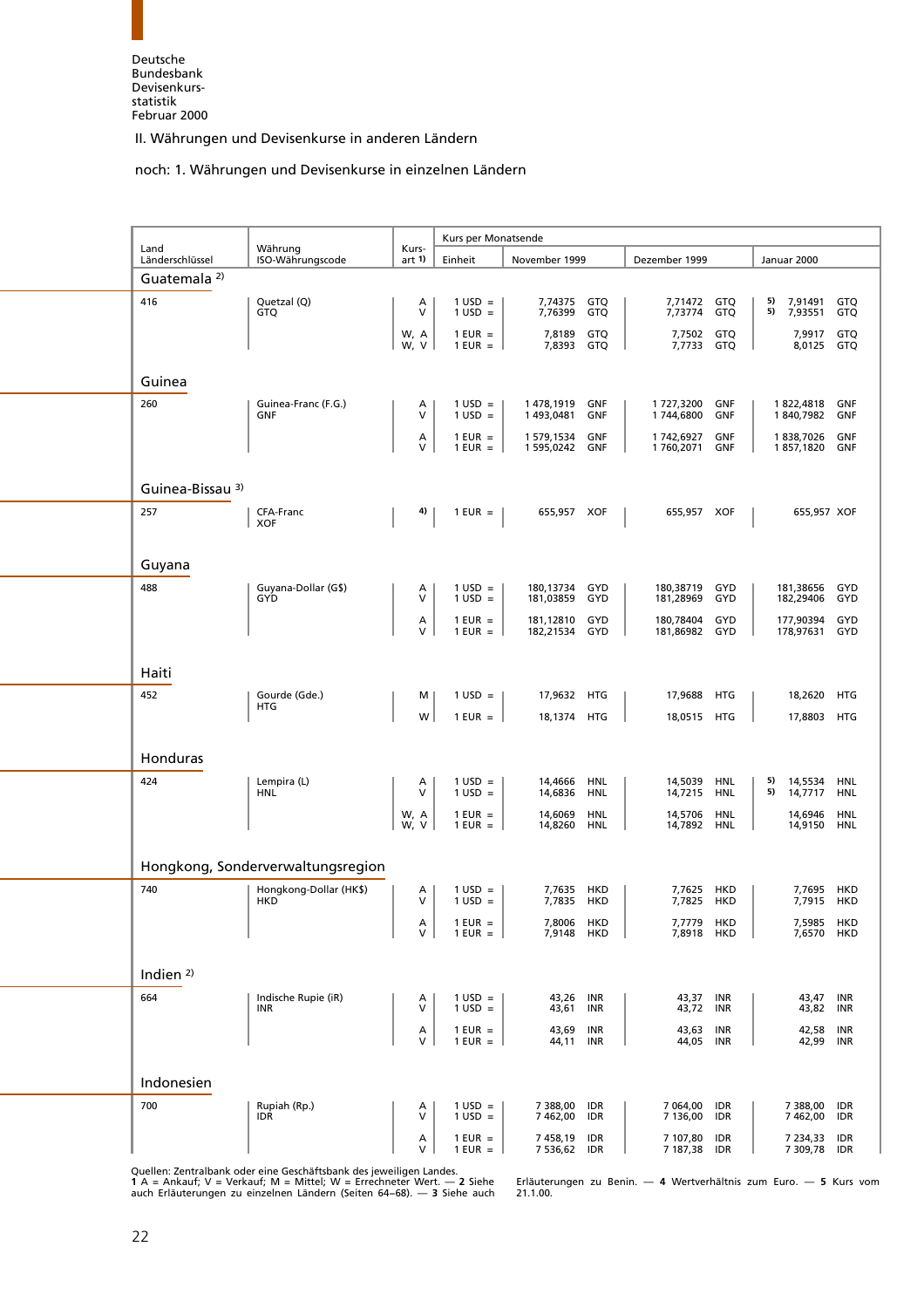#### noch: 1. Währungen und Devisenkurse in einzelnen Ländern

<span id="page-35-0"></span>

|                                         |                                     |                      | Kurs per Monatsende            |                                  |                                           |                          |                          |
|-----------------------------------------|-------------------------------------|----------------------|--------------------------------|----------------------------------|-------------------------------------------|--------------------------|--------------------------|
| Land<br>Länderschlüssel                 | Währung<br>ISO-Währungscode         | Kurs-<br>art 1)      | Einheit                        | November 1999                    | Dezember 1999                             | Januar 2000              |                          |
| Irak $2$                                |                                     |                      |                                |                                  |                                           |                          |                          |
| 612                                     | Irak-Dinar (ID)<br>IQD              | А<br>V               | $1$ IQD =<br>$1$ IQD =         | 3,224933 USD<br>3,208889<br>USD  | 3,224933<br>USD<br>3,208889<br><b>USD</b> | 3,224933<br>3,208889     | <b>USD</b><br><b>USD</b> |
|                                         |                                     | А                    | $1 IQD =$                      | 3,193004 EUR                     | 3,199339<br>EUR                           | 3,144633                 | EUR                      |
|                                         |                                     | V                    | $1 IQD =$                      | 3,177118 EUR                     | 3,183422<br>EUR                           | 3,128988                 | EUR                      |
| Iran, Islamische Republik <sup>2)</sup> |                                     |                      |                                |                                  |                                           |                          |                          |
| 616                                     | Rial (Rl.)                          | 3) A                 | $1 \text{ USD} =$              | 1750<br>IRR                      | 1750 IRR                                  | 1750                     | <b>IRR</b>               |
|                                         | IRR                                 | v                    | $1$ USD =                      | 1755<br>IRR                      | 1755<br>IRR                               | 1755                     | IRR                      |
|                                         |                                     | 3) A<br>v            | $1$ EUR $=$<br>$1$ EUR $=$     | IRR<br>1761<br>1771<br>IRR       | 1763<br>IRR<br>1773<br>IRR                | 1721<br>1 7 3 1          | <b>IRR</b><br>IRR        |
|                                         |                                     | 4) A<br>v            | $1$ USD =<br>$1$ USD =         | 3 0 0 0<br>IRR<br>3 0 1 5<br>IRR | 3 000<br>IRR<br>3 0 1 5<br>IRR            | 3 0 0 0<br>3 0 1 5       | IRR<br><b>IRR</b>        |
|                                         |                                     | 4)<br>$\overline{A}$ | $1$ EUR $=$                    | 3 0 2 3<br>IRR                   | 3 0 2 6<br>IRR                            | 2 9 5 4                  | <b>IRR</b>               |
|                                         |                                     | V                    | $1$ EUR $=$                    | 3 0 39 IRR                       | 3 042<br>IRR                              | 2 970                    | IRR                      |
|                                         |                                     |                      |                                |                                  |                                           |                          |                          |
| Irland                                  |                                     |                      |                                |                                  |                                           |                          |                          |
| 007                                     | Euro $(\epsilon)$<br><b>EUR</b>     | м                    | $1$ EUR =                      | 1,0097 USD                       | 1,0046 USD                                | 0,9791                   | USD                      |
|                                         | Irisches Pfund (Ir£) 5)<br>IEP      | 6) W                 | $1$ IEP $=$                    | 1,2821 USD                       | 1,2756 USD                                | 1,2432 USD               |                          |
|                                         |                                     |                      |                                |                                  |                                           |                          |                          |
| Island                                  |                                     |                      |                                |                                  |                                           |                          |                          |
| 024                                     | Isländische Krone (ikr)<br>ISK      | Α<br>V               | $1$ USD =<br>$1$ USD =         | 72,48 ISK<br>72,88 ISK           | 72,35 ISK<br>72,75<br>ISK                 | 73,40 ISK<br>73,80       | ISK                      |
|                                         |                                     | Α                    | $1$ EUR $=$                    | 73,27 ISK                        | 72,61<br><b>ISK</b>                       | 71,97                    | <b>ISK</b>               |
|                                         |                                     | $\mathsf{V}$         | $1$ EUR $=$                    | 73,73 ISK                        | 73,07 ISK                                 | 72,41 ISK                |                          |
| Israel                                  |                                     |                      |                                |                                  |                                           |                          |                          |
| 624                                     | Neuer Schekel (NIS)                 | м                    | $1$ USD =                      | 4,2270 ILS                       | 4,1530 ILS                                | 4,0820                   | <b>ILS</b>               |
|                                         | ILS                                 | M                    | $1$ EUR = $\vert$              | 4,2703 ILS                       | 4,1750 ILS                                | 4,0032 ILS               |                          |
|                                         |                                     |                      |                                |                                  |                                           |                          |                          |
| Italien                                 |                                     |                      |                                |                                  |                                           |                          |                          |
| 005                                     | Euro $(\epsilon)$<br><b>EUR</b>     | м                    | $1$ EUR $=$                    | 1,0097 USD                       | 1,0046 USD                                | 0,9791 USD               |                          |
|                                         | Italienische Lira (Lit) 7)<br>  ITL | 6) W                 | $1 \text{ USD} =$              | 1917,6686 ITL                    | 1927,4039 ITL                             | 1977,6019 ITL            |                          |
|                                         |                                     |                      |                                |                                  |                                           |                          |                          |
| Jamaika                                 |                                     |                      |                                |                                  |                                           |                          |                          |
| 464                                     | Jamaika-Dollar (J\$)<br><b>JMD</b>  | А<br>$\mathsf{V}$    | $1 \text{ USD} =$<br>$1$ USD = | 39,80 JMD<br>40,40 JMD           | 39,80 JMD<br>40,40 JMD                    | 40,30 JMD<br>40,90 JMD   |                          |
|                                         |                                     | Α                    | $1$ EUR $=$                    | 38,5105<br>JMD                   | 38,3632 JMD                               | 38,3656                  | JMD                      |
|                                         |                                     | V                    | $1$ EUR $=$                    | 39,0881 JMD                      | 38,9387 JMD                               | 38,9411 JMD              |                          |
|                                         |                                     |                      |                                |                                  |                                           |                          |                          |
| Japan<br>732                            | Yen (Y)                             | A                    | $1 \text{ USD} =$              | 101,45 JPY                       | 101,40 JPY                                | 106,00 JPY               |                          |
|                                         | JPY                                 | V                    | $1$ USD =                      | 103,45 JPY                       | 103,40 JPY                                | 108,00 JPY               |                          |
|                                         |                                     | Α<br>V               | $1$ EUR $=$<br>$1$ EUR $=$     | 101,85 JPY<br>104,85 JPY         | 101,41 JPY<br>104,41 JPY                  | 103,30 JPY<br>106,30 JPY |                          |

Quellen: Zentralbank oder eine Geschäftsbank des jeweiligen Landes.

auch Erläuterungen zu einzelnen Ländern (Seiten 64–68). — 3 Offizieller — US-Dollar. — 7 Untereinheit des Euro (1 EUR = 1936,27 ITL).<br>Kurs. — 4 Sog. export rate. — 5 Untereinheit des Euro (1 EUR = 0,787564

**1** IEP). — 6 Abgeleitet aus dem Referenzkurs des Euro gegenüber dem US-Dollar. — 7 Untereinheit des Euro (1 EUR = 1936,27 ITL).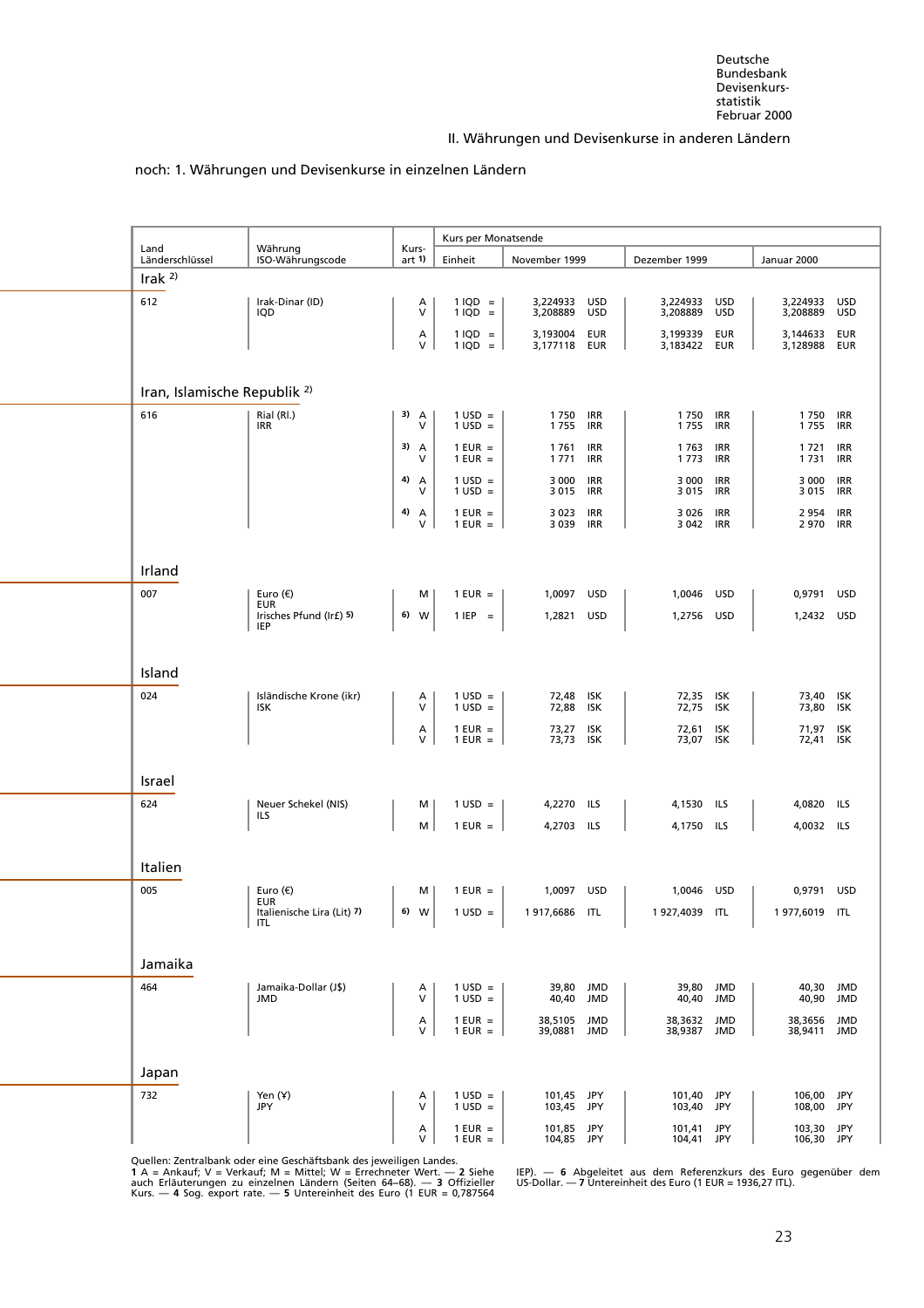### noch: 1. Währungen und Devisenkurse in einzelnen Ländern

<span id="page-36-0"></span>

| Land            | Währung                                             | Kurs-          | Kurs per Monatsende            |                            |                          |                            |                          |                            |                          |
|-----------------|-----------------------------------------------------|----------------|--------------------------------|----------------------------|--------------------------|----------------------------|--------------------------|----------------------------|--------------------------|
| Länderschlüssel | ISO-Währungscode                                    | art 1)         | Einheit                        | November 1999              |                          | Dezember 1999              |                          | Januar 2000                |                          |
| Jemen           |                                                     |                |                                |                            |                          |                            |                          |                            |                          |
| 653             | Jemen-Rial (Y. RI)<br>YER                           | Α<br>V         | $1 \text{ USD} =$<br>$1$ USD = | 159,91<br>160,37           | YER<br><b>YER</b>        | 159,54<br>159,88           | YER<br><b>YER</b>        | 160,91<br>161,22           | YER<br>YER               |
|                 |                                                     | Α<br>$\vee$    | $1$ EUR =<br>$1$ EUR $=$       | 161,68 YER<br>162,14 YER   |                          | 161,02<br>161,36 YER       | YER                      | 156,94<br>157,24 YER       | YER                      |
| Jordanien       |                                                     |                |                                |                            |                          |                            |                          |                            |                          |
| 628             | Jordan-Dinar (JD.)<br><b>JOD</b>                    | Α<br>$\vee$    | $1 \text{ USD} =$<br>$1$ USD = | 0,7080<br>0,7100           | JOD<br><b>JOD</b>        | 0,7080<br>0,7100           | JOD<br>JOD               | 0,7080<br>0,7100           | <b>JOD</b><br>JOD        |
|                 |                                                     | Α<br>$\vee$    | $1$ EUR $=$<br>$1$ EUR $=$     | 0,71402 JOD<br>0,71760 JOD |                          | 0,71207<br>0,71564         | JOD<br>JOD               | 0,69330<br>0,69677         | <b>JOD</b><br>JOD        |
| Jugoslawien     |                                                     |                |                                |                            |                          |                            |                          |                            |                          |
| 094             | Jugoslawischer Neuer<br>Dinar (N.Din)<br><b>YUM</b> | Α<br>$\vee$    | $1 \text{ USD} =$<br>$1$ USD = | 11,5200 YUM<br>11,6124 YUM |                          | 11,6150 YUM<br>11,7081 YUM |                          | 11,8710 YUM<br>11,9662 YUM |                          |
|                 |                                                     | Α<br>V         | $1$ EUR $=$<br>$1$ EUR =       | 11,6882<br>11,7819 YUM     | YUM                      | 11,6882<br>11,7819 YUM     | YUM                      | 11,6882<br>11,7819 YUM     | YUM                      |
| Kaimaninseln    |                                                     |                |                                |                            |                          |                            |                          |                            |                          |
| 463             | Kaiman-Dollar (CI\$)<br><b>KYD</b>                  | Α<br>$\vee$    | $1 \text{ USD} =$<br>$1$ USD = | 0,82<br>0,84               | <b>KYD</b><br>KYD        | 0,82<br>0,84               | <b>KYD</b><br>KYD        | 0,82<br>0,84               | KYD<br>KYD               |
|                 |                                                     | W, A<br>W, V   | $1$ EUR $=$<br>$1$ EUR =       | 0,8280<br>0,8481           | <b>KYD</b><br><b>KYD</b> | 0,8238<br>0,8439           | <b>KYD</b><br><b>KYD</b> | 0,8029<br>0,8224           | <b>KYD</b><br><b>KYD</b> |
| Kambodscha      |                                                     |                |                                |                            |                          |                            |                          |                            |                          |
| 696             | Riel (CR)<br><b>KHR</b>                             | Α<br>$\vee$    | $1 \text{ USD} =$<br>$1$ USD = | 3795,00<br>3 805,00        | <b>KHR</b><br>KHR        | 3 770,00<br>3 780,00       | <b>KHR</b><br>KHR        | 3790,00<br>3 810,00        | <b>KHR</b><br>KHR        |
|                 |                                                     | Α<br>$\vee$    | $1$ EUR =<br>$1$ EUR =         | 3 831,00<br>3 870,00       | <b>KHR</b><br><b>KHR</b> | 3788,00<br>3 826,00        | KHR<br>KHR               | 3710,00<br>3 747,00        | <b>KHR</b><br>KHR        |
| Kamerun $2$ )   |                                                     |                |                                |                            |                          |                            |                          |                            |                          |
| 302             | CFA-Franc<br><b>XAF</b>                             | 3)             | $1$ EUR $=$                    | 655,957 XAF                |                          | 655,957 XAF                |                          | 655,957 XAF                |                          |
| Kanada          |                                                     |                |                                |                            |                          |                            |                          |                            |                          |
| 404             | Kanadischer Dollar (kan\$)                          | м              | $1 \text{ USD} =$              | 1,4728                     | CAD                      | 1,4433                     | CAD                      | 1,4512 CAD                 |                          |
|                 | CAD                                                 | M <sub>1</sub> | $1$ EUR $=$                    | 1,4841 CAD                 |                          | 1,4525                     | CAD                      | 1,4154 CAD                 |                          |
| Kap Verde       |                                                     |                |                                |                            |                          |                            |                          |                            |                          |
| 247             | Kap-Verde-Escudo (KEsc)<br><b>CVE</b>               | Α<br>$\vee$    | $1 \text{ USD} =$<br>$1$ USD = | 107,038 CVE<br>107,648     | <b>CVE</b>               | 107,273 CVE<br>107,883     | <b>CVE</b>               | 109,087 CVE<br>109,697     | <b>CVE</b>               |
|                 |                                                     | M              | $1$ EUR $=$                    | 110,265 CVE                |                          | 110,265 CVE                |                          | 110,265                    | <b>CVE</b>               |
| Kasachstan      |                                                     |                |                                |                            |                          |                            |                          |                            |                          |
| 079             | Tenge (T)                                           | м              | $1 \text{ USD} =$              | 138,00                     | KZT                      | 138,20                     | KZT                      | 139,45                     | KZT                      |
|                 | KZT                                                 | M              | $1$ EUR =                      | 143,18 KZT                 |                          | 143,65 KZT                 |                          | 142,17                     | KZT                      |
| Katar           |                                                     |                |                                |                            |                          |                            |                          |                            |                          |
| 644             | Katar-Riyal (QR)<br>QAR                             | A<br>V         | $1 \text{ USD} =$<br>$1$ USD = | 3,6300 QAR<br>3,6502       | QAR                      | 3,6300<br>3,6502           | QAR<br>QAR               | 3,6300<br>3,6502           | QAR<br>QAR               |
|                 |                                                     | Α<br>$\vee$    | $1$ EUR $=$<br>$1$ EUR $=$     | 3,661 QAR<br>3,719 QAR     |                          | 3,649<br>3,705 QAR         | QAR                      | 3,557<br>3,614 QAR         | QAR                      |

Quellen: Zentralbank oder eine Geschäftsbank des jeweiligen Landes.<br>1 A = Ankauf; V = Verkauf; M = Mittel; W = Errechneter Wert. — 2 Siehe<br>auch Erläuterungen zu Äquatorialguinea. — 3 Wertverhältnis zum Euro.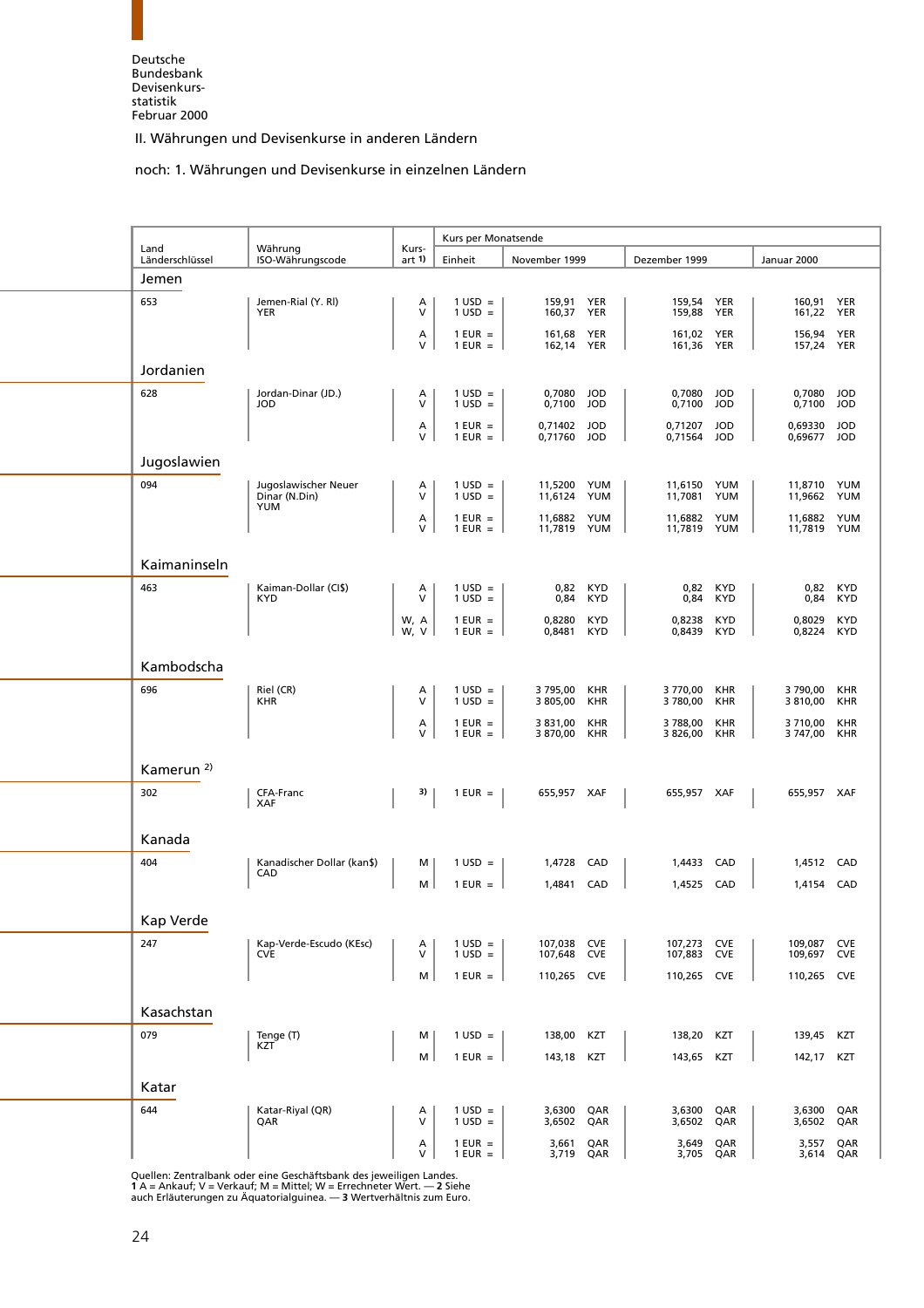#### noch: 1. Währungen und Devisenkurse in einzelnen Ländern

<span id="page-37-0"></span>

| Land                   |                                                            |                 | Kurs per Monatsende                    |                      |                          |                      |                          |                      |                          |
|------------------------|------------------------------------------------------------|-----------------|----------------------------------------|----------------------|--------------------------|----------------------|--------------------------|----------------------|--------------------------|
| Länderschlüssel        | Währung<br>ISO-Währungscode                                | Kurs-<br>art 1) | Einheit                                | November 1999        |                          | Dezember 1999        |                          | Januar 2000          |                          |
| Kenia <sup>2)</sup>    |                                                            |                 |                                        |                      |                          |                      |                          |                      |                          |
| 346                    | Kenia-Schilling (K.Sh.)<br><b>KES</b>                      | Α<br>$\vee$     | $1 \text{ USD} =$<br>$1$ USD =         | 74,65<br>75,31       | KES<br>KES               | 72,85<br>74,48       | KES<br>KES               | 72,30<br>73,00       | KES<br>KES               |
|                        |                                                            | А<br>V          | $1$ EUR $=$<br>$1$ EUR $=$             | 75,4049<br>76,0989   | KES<br>KES               | 73,3343<br>75,0040   | KES<br>KES               | 70,8874<br>71,5902   | <b>KES</b><br>KES        |
| Kirgisistan            |                                                            |                 |                                        |                      |                          |                      |                          |                      |                          |
| 083                    | Kirgisistan-Som (K.S.)                                     | м               | $1 \text{ USD} =$                      | 45,3019              | KGS                      | 45,2663              | KGS                      | 46,7740              | KGS                      |
|                        | KGS                                                        | м               | $1$ EUR $=$                            | 45,9497              | KGS                      | 45,5741              | KGS                      | 46,1192              | KGS                      |
| Kiribati <sup>2)</sup> |                                                            |                 |                                        |                      |                          |                      |                          |                      |                          |
| 812                    | Australischer Dollar /<br>Kiribati (\$A / K)<br><b>AUD</b> | 3) W            | $1$ EUR $=$                            | 1,5845 AUD           |                          | 1,5418 AUD           |                          | 1,5363               | AUD                      |
| Kolumbien              |                                                            |                 |                                        |                      |                          |                      |                          |                      |                          |
| 480                    | Kolumbianischer Peso (kol\$)<br><b>COP</b>                 | Α<br>V          | $1 \text{ USD} =$<br>$1 \text{ USD} =$ | 1922,65<br>1924,89   | COP<br>COP               | 1866,83<br>1868,80   | COP<br>COP               | 1975,50<br>1977,93   | <b>COP</b><br><b>COP</b> |
|                        |                                                            | А<br>$\vee$     | $1$ EUR =<br>$1$ EUR $=$               | 1 940,34<br>1943,95  | COP<br>COP               | 1876,91<br>1880,19   | COP<br>COP               | 1929,27<br>1932,64   | <b>COP</b><br><b>COP</b> |
| Komoren                |                                                            |                 |                                        |                      |                          |                      |                          |                      |                          |
| 375                    | Komoren-Franc (FC)<br><b>KMF</b>                           | 4)              | $1$ EUR $=$                            | 491,96775            | KMF                      | 491,96775            | <b>KMF</b>               | 491,96775            | <b>KMF</b>               |
| Kongo <sup>5)</sup>    |                                                            |                 |                                        |                      |                          |                      |                          |                      |                          |
| 318                    | CFA-Franc<br><b>XAF</b>                                    | 4)              | $1$ EUR $=$                            | 655,957 XAF          |                          | 655,957 XAF          |                          | 655,957 XAF          |                          |
|                        | Kongo, Demokratische Republik <sup>2)</sup>                |                 |                                        |                      |                          |                      |                          |                      |                          |
| 322                    | Kongo-Franc (FC)                                           | м               | $1 \text{ USD} =$                      | 4,61                 | <b>CDF</b>               | 4,61                 | <b>CDF</b>               | 9,00                 | <b>CDF</b>               |
|                        | <b>CDF</b>                                                 | м               | $1$ EUR $=$                            | 4,67255              | CDF                      | 4,65270              | <b>CDF</b>               | 9,06880              | <b>CDF</b>               |
|                        | Korea, Demokratische Volksrepublik <sup>2)</sup>           |                 |                                        |                      |                          |                      |                          |                      |                          |
| 724                    | Won<br><b>KPW</b>                                          | 6) $A/V$        | $1 \text{ USD} =$                      | 1,009                | <b>KPW</b>               | 1,007                | KPW                      | 1,009                | <b>KPW</b>               |
|                        |                                                            | 6) A/V          | $1$ EUR =                              | 1,019                | <b>KPW</b>               | 1,027                | <b>KPW</b>               | 1,019                | <b>KPW</b>               |
|                        |                                                            | 7)<br>A<br>v    | $1 \text{ USD} =$<br>$1$ USD =         | 2,1700<br>2,1917     | <b>KPW</b><br><b>KPW</b> | 2,1650<br>2,1866     | <b>KPW</b><br><b>KPW</b> | 2,1700<br>2,1917     | <b>KPW</b><br><b>KPW</b> |
|                        |                                                            | 7)<br>Α<br>V    | $1$ EUR =<br>$1$ EUR $=$               | 2,1917<br>2,2136     | <b>KPW</b><br><b>KPW</b> | 2,2083<br>2,2304     | <b>KPW</b><br><b>KPW</b> | 2,1917<br>2,2214     | <b>KPW</b><br><b>KPW</b> |
| Korea, Republik        |                                                            |                 |                                        |                      |                          |                      |                          |                      |                          |
| 728                    | Won (\\)<br><b>KRW</b>                                     | А<br>V          | $1$ USD =<br>$1$ USD =                 | 1 147,70<br>1 170,30 | KRW<br><b>KRW</b>        | 1 123,40<br>1 145,60 | KRW<br><b>KRW</b>        | 1 112,00<br>1 134,00 | <b>KRW</b><br><b>KRW</b> |
|                        |                                                            | Α<br>V          | $1$ EUR $=$<br>$1$ EUR $=$             | 1 158,60<br>1 182,00 | <b>KRW</b><br>KRW        | 1 128,22<br>1 151,00 | KRW<br>KRW               | 1 089,54<br>1 111,54 | <b>KRW</b><br><b>KRW</b> |

Quellen: Zentralbank oder eine Geschäftsbank des jeweiligen Landes.<br>1 A = Ankauf; V = Verkauf; M = Mittel; W = Errechneter Wert. — 2 Siehe — Australien. — 4 Wertverhältnis zum Euro. — 5 Siehe auch Erläuterungen zu<br>auch Erl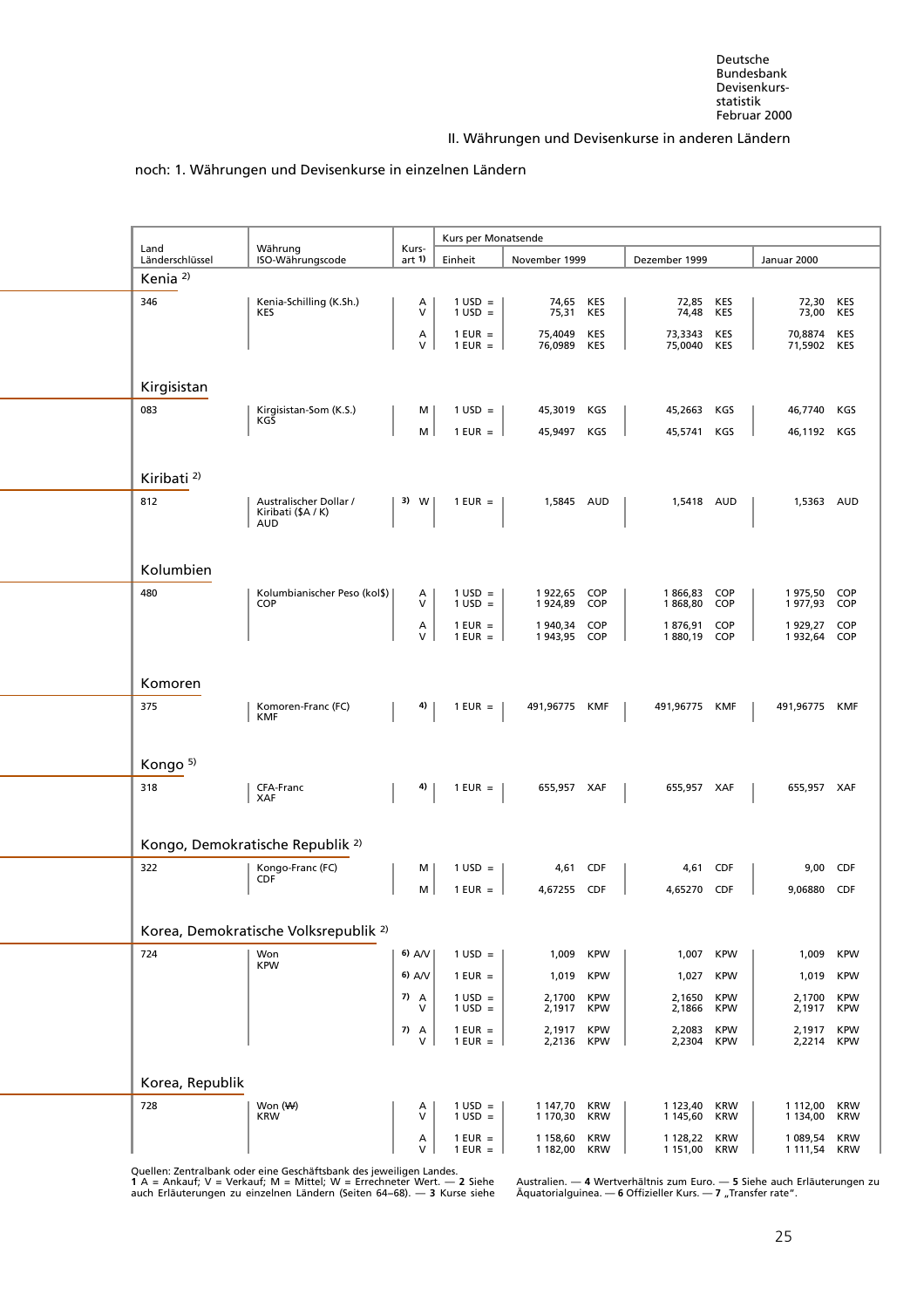#### noch: 1. Währungen und Devisenkurse in einzelnen Ländern

<span id="page-38-0"></span>

|                                 |                                        |                 | Kurs per Monatsende                    |                             |                          |                             |                          |                          |                          |
|---------------------------------|----------------------------------------|-----------------|----------------------------------------|-----------------------------|--------------------------|-----------------------------|--------------------------|--------------------------|--------------------------|
| Land<br>Länderschlüssel         | Währung<br>ISO-Währungscode            | Kurs-<br>art 1) | Einheit                                | November 1999               |                          | Dezember 1999               |                          | Januar 2000              |                          |
| Kroatien                        |                                        |                 |                                        |                             |                          |                             |                          |                          |                          |
| 092                             | Kuna (K)<br><b>HRK</b>                 | А<br>V          | $1 \text{ USD} =$<br>$1$ USD =         | 7,549055<br>7,646731        | HRK<br><b>HRK</b>        | 7,627562<br>7,727001        | <b>HRK</b><br><b>HRK</b> | 7,803654<br>7,916880     | HRK<br><b>HRK</b>        |
|                                 |                                        | Α<br>V          | $1$ EUR $=$<br>$1$ EUR $=$             | 7,633604<br>7,732374 HRK    | <b>HRK</b>               | 7,651207<br>7,750954        | <b>HRK</b><br><b>HRK</b> | 7,683478<br>7,794960     | <b>HRK</b><br><b>HRK</b> |
|                                 |                                        |                 |                                        |                             |                          |                             |                          |                          |                          |
| Kuba $^{2)}$                    |                                        |                 |                                        |                             |                          |                             |                          |                          |                          |
| 448                             | Kubanischer Peso (kub\$)<br><b>CUP</b> | A/V             | $1$ CUP =                              | 1,00                        | USD                      | 1,00                        | <b>USD</b>               | 1,00                     | <b>USD</b>               |
|                                 |                                        | Α<br>V          | $1$ EUR =<br>$1$ EUR $=$               | 0,9927<br>1,0253            | <b>CUP</b><br><b>CUP</b> | 0,9876<br>1,0203            | <b>CUP</b><br><b>CUP</b> |                          | <b>CUP</b><br><b>CUP</b> |
| Kuwait                          |                                        |                 |                                        |                             |                          |                             |                          |                          |                          |
| 636                             | Kuwait-Dinar (KD)<br><b>KWD</b>        | A<br>V          | $1$ USD =<br>$1$ USD =                 | 0,30286<br>0,30596          | <b>KWD</b><br><b>KWD</b> | 0,30263<br>0,30573          | <b>KWD</b><br><b>KWD</b> | 0,30400<br>0,30710       | <b>KWD</b><br><b>KWD</b> |
|                                 |                                        | A<br>V          | $1$ EUR =<br>$1$ EUR $=$               | 0,305585<br>0,310240        | <b>KWD</b><br><b>KWD</b> | 0,304445<br>0,309705        | <b>KWD</b><br><b>KWD</b> | 0,297920<br>0,301880     | <b>KWD</b><br><b>KWD</b> |
| Laos                            |                                        |                 |                                        |                             |                          |                             |                          |                          |                          |
| 684                             | Kip<br>LAK                             | Α<br>V          | $1$ USD =<br>$1$ USD =                 | 7 605,00<br>7 805,00        | LAK<br>LAK               | 7480.00<br>7 650,00 LAK     | LAK                      | 7470,00<br>7 620,00      | LAK<br>LAK               |
|                                 |                                        | Α<br>V          | $1$ EUR =<br>$1$ EUR =                 | 7616,19 LAK<br>8 135,52 LAK |                          | 7 431,60 LAK<br>7910,72 LAK |                          | 7 343,30<br>7 796,50     | LAK<br>LAK               |
| Lesotho $2$ )                   |                                        |                 |                                        |                             |                          |                             |                          |                          |                          |
| 395                             | Loti (M)<br>LSL                        | 3)              | $1 ZAR =$                              |                             | 1 LSL                    |                             | 1 LSL                    |                          | 1 LSL                    |
| Lettland                        |                                        |                 |                                        |                             |                          |                             |                          |                          |                          |
| 054                             | Lats (Ls)                              | м               | $1 \text{ USD} =$                      | 0,584                       | LVL                      | 0,583                       | LVL                      | 0,588                    | LVL                      |
|                                 | LVL                                    | м               | $1$ EUR $=$                            | 0,591651                    | LVL                      | 0,587516                    | LVL                      | 0,580632 LVL             |                          |
| Libanon                         |                                        |                 |                                        |                             |                          |                             |                          |                          |                          |
| 604                             | Libanesisches Pfund (L£)<br>LBP        | М               | $1 \text{ USD} =$                      | 1 507,50                    | LBP                      | 1 507,50                    | LBP                      | 1 507,50                 | LBP                      |
|                                 |                                        | м               | $1$ EUR $=$                            | 1 5 1 6 , 7 0               | LBP                      | 1 521,67                    | LBP                      | 1 479,31                 | LBP                      |
| Liberia <sup>2)</sup>           |                                        |                 |                                        |                             |                          |                             |                          |                          |                          |
| 268                             | Liberianischer Dollar (Lib\$)<br>LRD   | А<br>V          | $1 \text{ USD} =$<br>$1 \text{ USD} =$ |                             | LRD<br>LRD               |                             | LRD<br>LRD               |                          | LRD<br>LRD               |
| Libysch-Arabische Dschamahirija |                                        |                 |                                        |                             |                          |                             |                          |                          |                          |
| 216                             | Libyscher Dinar (LD.)                  |                 |                                        | 0,460628                    |                          | 0,460480                    |                          | 0,465230                 | LYD                      |
|                                 | LYĎ                                    | А<br>V          | $1$ USD $=$<br>$1$ USD =               | 0,462937 LYD                | LYD                      | 0,462789                    | LYD<br><b>LYD</b>        | 0,467562                 | <b>LYD</b>               |
|                                 |                                        | $\lambda$<br>V  | $1$ EUR $=$<br>$1$ EUR $=$             | 0,464501<br>0,466501 LYD    | <b>LYD</b>               | 0,463796<br>0,466121 LYD    | LYD                      | 0,458158<br>0,460455 LYD | <b>LYD</b>               |
| Litauen                         |                                        |                 |                                        |                             |                          |                             |                          |                          |                          |
| 055                             | Litas (LTL)<br><b>LTL</b>              | м               | $1 \text{ USD} =$                      | 4,0000 LTL                  |                          | 4,0000 LTL                  |                          | 4,0000                   | <b>LTL</b>               |
|                                 |                                        | М               | $1$ EUR $=$                            | 4,0512 LTL                  |                          | 4,0340 LTL                  |                          | 3,9340                   | LTL                      |

[Quellen: Zentralbank oder eine Geschäftsbank des jeweiligen Lan](#page-6-1)des.<br>1 A = Ankauf; V = Verkauf; M = Mittel; W = Errechneter Wert. — 2 Siehe parität zum (südafrikanischen) Rand; Kurse siehe Südafrika.<br>auch Erläuterungen zu

L

L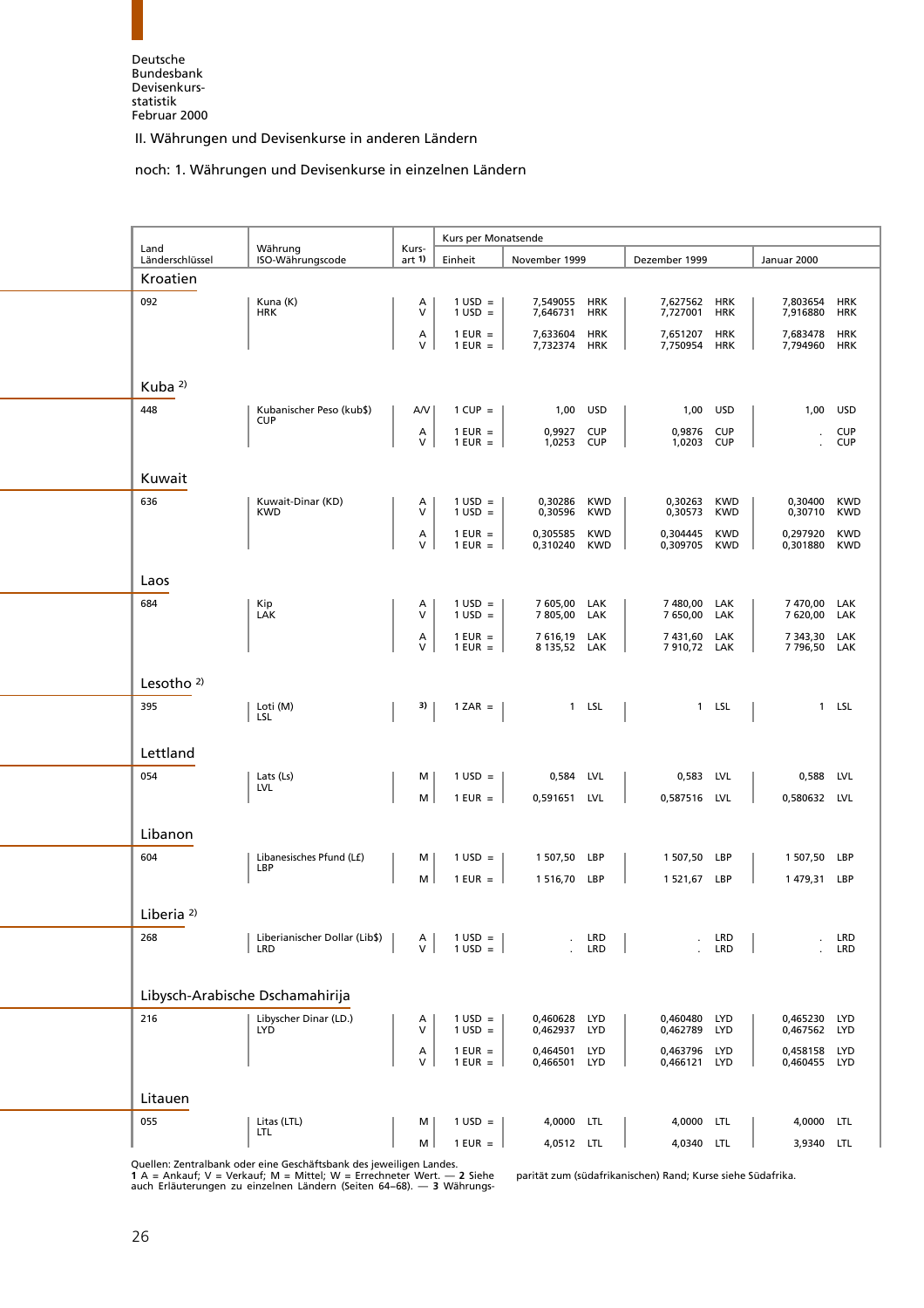#### noch: 1. Währungen und Devisenkurse in einzelnen Ländern

<span id="page-39-0"></span>

|                          |                                                   |                 | Kurs per Monatsende                    |                          |                          |                      |                          |                    |                          |
|--------------------------|---------------------------------------------------|-----------------|----------------------------------------|--------------------------|--------------------------|----------------------|--------------------------|--------------------|--------------------------|
| Land<br>Länderschlüssel  | Währung<br>ISO-Währungscode                       | Kurs-<br>art 1) | Einheit                                | November 1999            |                          | Dezember 1999        |                          | Januar 2000        |                          |
| Luxemburg <sup>2)</sup>  |                                                   |                 |                                        |                          |                          |                      |                          |                    |                          |
| 018/1043                 | Euro (€)<br><b>EUR</b>                            | М               | $1$ EUR =                              | 1,0097 USD               |                          | 1,0046               | <b>USD</b>               | 0,9791             | USD                      |
|                          | Luxemburgischer Franc<br>$(lfr)$ 5)<br><b>LUF</b> | 4)<br>W         | $1$ USD =                              | 39,9524 LUF              |                          | 40,1552 LUF          |                          | 41,2010            | LUF                      |
|                          | Macau, Sonderverwaltungsregion <sup>2)</sup>      |                 |                                        |                          |                          |                      |                          |                    |                          |
| 743                      | Pataca (Pat.)<br><b>MOP</b>                       | А<br>V          | $1 \text{ USD} =$<br>$1$ USD =         | 7,9847<br>8,0246         | <b>MOP</b><br><b>MOP</b> | 7,9852<br>8,0251     | <b>MOP</b><br><b>MOP</b> | 7,9938<br>8,0419   | <b>MOP</b><br><b>MOP</b> |
|                          |                                                   | А<br>V          | $1$ EUR $=$<br>$1$ EUR =               | 8,0721<br>8,1533         | <b>MOP</b><br><b>MOP</b> | 8,0329<br>8,1136     | <b>MOP</b><br><b>MOP</b> | 7,8304<br>7,9091   | <b>MOP</b><br><b>MOP</b> |
| Madagaskar <sup>2)</sup> |                                                   |                 |                                        |                          |                          |                      |                          |                    |                          |
| 370                      | Madagaskar-Franc (FMG)<br><b>MGF</b>              | м               | $1$ USD =                              | 6 540,65                 | MGF                      | 6 543,20             | MGF                      | 6771,38            | MGF                      |
|                          |                                                   | M               | $1$ EUR $=$                            | 6 609,00                 | MGF                      | 6 589,00             | MGF                      | 6 639,00           | MGF                      |
| Malawi                   |                                                   |                 |                                        |                          |                          |                      |                          |                    |                          |
| 386                      | Malawi-Kwacha (MK)<br><b>MWK</b>                  | А<br>v          | $1 \text{ USD} =$<br>$1$ USD =         | 45,8435<br>46,3043       | MWK<br><b>MWK</b>        | 46,2055<br>46,6699   | <b>MWK</b><br><b>MWK</b> | 46,3715<br>46,8375 | <b>MWK</b><br><b>MWK</b> |
|                          |                                                   | А<br>V          | $1$ EUR =<br>$1$ EUR $=$               | 46,3065<br>46,7719       | <b>MWK</b><br>MWK        | 46,5058<br>46,9732   | <b>MWK</b><br>MWK        | 45,4533<br>45,9101 | <b>MWK</b><br><b>MWK</b> |
| Malaysia                 |                                                   |                 |                                        |                          |                          |                      |                          |                    |                          |
| 701                      | Malaysischer Ringgit (RM)<br><b>MYR</b>           | А<br>V          | $1 \text{ USD} =$<br>$1$ USD =         | 3,775<br>3,825           | MYR<br>MYR               | 3,775<br>3,825       | <b>MYR</b><br>MYR        | 3,775<br>3,825     | <b>MYR</b><br><b>MYR</b> |
|                          |                                                   | А<br>v          | $1$ EUR $=$<br>$1$ EUR =               | 3,798<br>3,875           | MYR<br><b>MYR</b>        | 3,783<br>3,859       | <b>MYR</b><br><b>MYR</b> | 3,683<br>3,757     | <b>MYR</b><br><b>MYR</b> |
| Malediven                |                                                   |                 |                                        |                          |                          |                      |                          |                    |                          |
| 667                      | Rufiyaa (Rf)<br><b>MVR</b>                        | А<br>V          | $1 \text{ USD} =$<br>$1$ USD =         | 11,72<br>11,82           | MVR<br>MVR               | 11,72<br>11,82       | <b>MVR</b><br><b>MVR</b> | 11,72<br>11,82     | <b>MVR</b><br><b>MVR</b> |
|                          |                                                   | А<br>$\vee$     | $1$ EUR $=$<br>$1$ EUR $=$             | 11,5960<br>12,1758       | <b>MVR</b><br>MVR        | 11,4012<br>11,9713   | <b>MVR</b><br><b>MVR</b> | 11,5453<br>12,1226 | <b>MVR</b><br><b>MVR</b> |
| Mali <sup>6)</sup>       |                                                   |                 |                                        |                          |                          |                      |                          |                    |                          |
| 232                      | CFA-Franc<br>XOF                                  | 7)              | $1$ EUR $=$                            | 655,957 XOF              |                          | 655,957 XOF          |                          | 655,957 XOF        |                          |
| Malta                    |                                                   |                 |                                        |                          |                          |                      |                          |                    |                          |
| 046                      | Maltesische Lira (Lm)<br>MTL                      | M               | $1$ MTL $=$                            | 2,4234 USD               |                          | 2,4205 USD           |                          | 2,3948             | USD                      |
|                          |                                                   | M               | $1$ MTL $=$                            | 2,4015 EUR               |                          | 2,4125               | EUR                      | 2,4408             | EUR                      |
| Marokko                  |                                                   |                 |                                        |                          |                          |                      |                          |                    |                          |
| 204                      | Dirham (DH)<br>MAD                                | А<br>V          | $1 \text{ USD} =$<br>$1 \text{ USD} =$ | 10,0460<br>10,1060       | MAD<br>MAD               | 10,0570<br>10,1170   | MAD<br>MAD               | 10,2410<br>10,3020 | <b>MAD</b><br>MAD        |
|                          |                                                   | Α<br>V          | $1$ EUR $=$<br>$1$ EUR $=$             | 10,109 MAD<br>10,170 MAD |                          | 10,091<br>10,152 MAD | MAD                      | 9,997<br>10,057    | MAD<br>MAD               |

Quellen: Zentralbank oder eine Geschäftsbank des jeweiligen Landes.<br>1 A = Ankauf; V = Verkauf; M = Mittel; W = Errechneter Wert. — 2 Siehe 104 verwendet. — 4 Abgeleitet aus dem Referenzkurs des Euro gegenüber<br>auch Er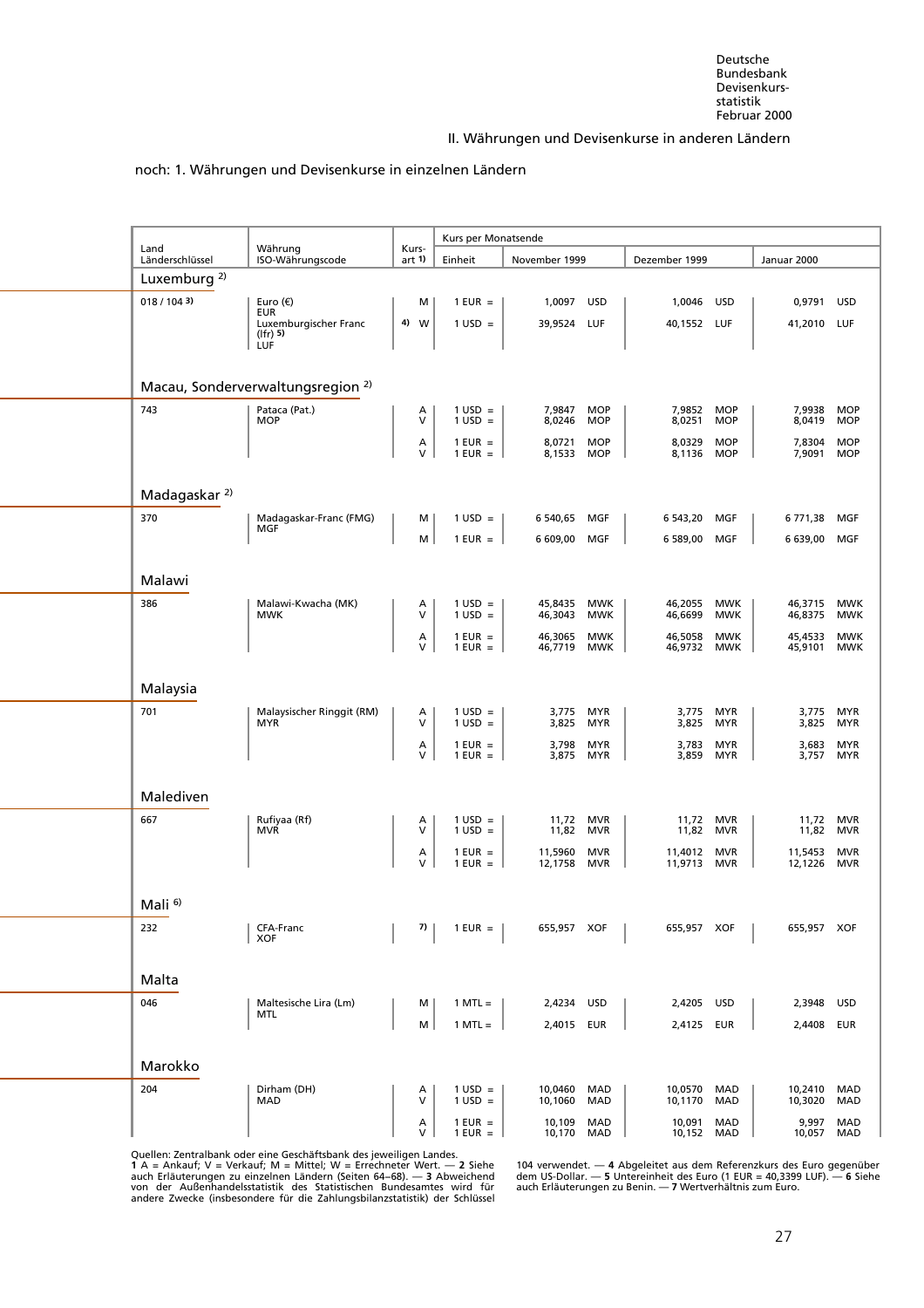#### noch: 1. Währungen und Devisenkurse in einzelnen Ländern

<span id="page-40-0"></span>

| Land                     | Währung                                  | Kurs-             | Kurs per Monatsende                    |                        |                          |                        |                          |                        |                          |
|--------------------------|------------------------------------------|-------------------|----------------------------------------|------------------------|--------------------------|------------------------|--------------------------|------------------------|--------------------------|
| Länderschlüssel          | ISO-Währungscode                         | art 1)            | Einheit                                | November 1999          |                          | Dezember 1999          |                          | Januar 2000            |                          |
| Mauretanien              |                                          |                   |                                        |                        |                          |                        |                          |                        |                          |
| 228                      | Ouguiya (UM)<br><b>MRO</b>               | A<br>V            | $1 \text{ USD} =$<br>$1$ USD =         | 214,66<br>217,91       | <b>MRO</b><br><b>MRO</b> | 221,65<br>225,00       | <b>MRO</b><br><b>MRO</b> | 222,48<br>225,85       | <b>MRO</b><br><b>MRO</b> |
|                          |                                          | А                 | $1$ EUR $=$                            | 218,46                 | <b>MRO</b>               | 224,28                 | <b>MRO</b>               | 221,61                 | <b>MRO</b>               |
|                          |                                          | V                 | $1$ EUR =                              | 222,17                 | <b>MRO</b>               | 227,67                 | <b>MRO</b>               | 225,01                 | <b>MRO</b>               |
| <b>Mauritius</b>         |                                          |                   |                                        |                        |                          |                        |                          |                        |                          |
| 373                      | Mauritius-Rupie (MR)                     | Α                 | $1 \text{ USD} =$                      | 25,2525                | <b>MUR</b>               | 25,3094                | MUR                      | 25,4110                | <b>MUR</b>               |
|                          | <b>MUR</b>                               | V                 | $1 \text{ USD} =$                      | 25,5681                | <b>MUR</b>               | 25,6254                | MUR                      | 25,7306                | <b>MUR</b>               |
|                          |                                          | Α<br>V            | $1$ EUR $=$<br>$1$ EUR $=$             | 25,4049<br>25,8408     | <b>MUR</b><br>MUR        | 25,3979<br>25,8251     | <b>MUR</b><br>MUR        | 24,8404<br>25,2693     | MUR<br><b>MUR</b>        |
|                          |                                          |                   |                                        |                        |                          |                        |                          |                        |                          |
| Mazedonien <sup>2)</sup> |                                          |                   |                                        |                        |                          |                        |                          |                        |                          |
| 096                      | Denar (Den)<br><b>MKD</b>                | м                 | $1 \text{ USD} =$                      | 60,1340                | MKD                      | 60,3397                | MKD                      | 61,5696                | MKD                      |
|                          |                                          | М                 | $1$ EUR $=$                            | 60,5970                | MKD                      | 60,6173                | MKD                      | 60,6337                | MKD                      |
|                          |                                          |                   |                                        |                        |                          |                        |                          |                        |                          |
| Mexiko                   |                                          |                   |                                        |                        |                          |                        |                          |                        |                          |
| 412                      | Mexikanischer Peso (mex\$)<br><b>MXN</b> | Α<br>v            | $1 \text{ USD} =$<br>$1 \text{ USD} =$ | 9,415<br>9,425         | <b>MXN</b><br>MXN        | 9,470<br>9,490         | MXN<br>MXN               | 9,587<br>9,597         | <b>MXN</b><br><b>MXN</b> |
|                          |                                          | Α<br>V            | $1$ EUR $=$<br>$1$ EUR $=$             | 9,500<br>9,517         | <b>MXN</b><br>MXN        | 9,547<br>9,562         | <b>MXN</b><br>MXN        | 9,313<br>9,326         | <b>MXN</b><br><b>MXN</b> |
|                          |                                          |                   |                                        |                        |                          |                        |                          |                        |                          |
| Moldau, Republik         |                                          |                   |                                        |                        |                          |                        |                          |                        |                          |
| 074                      | Moldau-Leu (MDL)                         | м                 | $1 \text{ USD} =$                      | 12,0430                | MDL                      | 11,5902                | <b>MDL</b>               | 12,6984                | <b>MDL</b>               |
|                          | <b>MDL</b>                               | м                 | $1$ EUR $=$                            | 12,1869                | MDL                      | 11,6916                | MDL                      | 12,5200                | MDL                      |
|                          |                                          |                   |                                        |                        |                          |                        |                          |                        |                          |
| Mongolei                 |                                          |                   |                                        |                        |                          |                        |                          |                        |                          |
| 716                      | Togrog                                   | м                 | $1 \text{ USD} =$                      | 1 070,00               | MNT                      | 1 072,37               | MNT                      | 1 087,61               | MNT                      |
|                          | <b>MNT</b>                               | м                 | $1$ EUR $=$                            | 1 087,12 MNT           |                          | 1 086,85 MNT           |                          | 1 065,97               | MNT                      |
|                          |                                          |                   |                                        |                        |                          |                        |                          |                        |                          |
| Mosambik                 |                                          |                   |                                        |                        |                          |                        |                          |                        |                          |
| 366                      | Metical (MT)<br>MZM                      | Α<br>$\mathsf{V}$ | $1 \text{ USD} =$<br>$1 \text{ USD} =$ | 13 052,00<br>13 215,00 | MZM<br>MZM               | 13 135,00<br>13 300,00 | MZM<br>MZM               | 13 484,00<br>13 620,00 | MZM<br>MZM               |
|                          |                                          | 3)<br>A           | $1$ EUR $=$                            | 13 145,13              | MZM                      | 13 252,70              | MZM                      | 13 203,81              | MZM                      |
|                          |                                          | $3)$ V            | $1$ EUR =                              | 13 309,42              | MZM                      | 13 416,99              | MZM                      | 13 336,80              | MZM                      |
|                          |                                          |                   |                                        |                        |                          |                        |                          |                        |                          |
| Myanmar <sup>2)</sup>    |                                          |                   |                                        |                        |                          |                        |                          |                        |                          |
| 676                      | Kyat (K)<br>MMK                          | А<br>v            | $1$ USD =<br>$1$ USD =                 | 6,1972 MMK<br>6,3212   | <b>MMK</b>               | 6,2062 MMK<br>6,3303   | MMK                      | 6,2591<br>6,3843       | MMK<br><b>MMK</b>        |
|                          |                                          | A<br>V            | $1$ EUR $=$                            | 6,2449                 | ммк                      | 6,2348                 | ммк                      | 6,1640                 | <b>MMK</b>               |
|                          |                                          |                   | $1$ EUR $=$                            | 6,3698                 | ммк                      | 6,3595                 | ММК                      | 6,2873                 | <b>MMK</b>               |
|                          |                                          |                   |                                        |                        |                          |                        |                          |                        |                          |
| Namibia <sup>2)</sup>    |                                          |                   |                                        |                        |                          |                        |                          |                        |                          |
| 389                      | Namibia-Dollar (N\$)<br><b>NAD</b>       | 4)                | $1 ZAR =$                              |                        | 1 NAD                    |                        | 1 NAD                    | $\mathbf{1}$           | NAD                      |

[Quellen: Zentralbank oder eine Geschäftsbank des jeweiligen La](#page-6-1)ndes. auch Erläuterungen zu einzelnen Ländern (Seiten 64–68). — 3 Errechnet afrika.<br>über den Kurs für die D-Mark in Verbindung mit dem Euro-Umrechnungs-

**1** A = Ankauf;V=Verkauf; M = Mittel; W = Errechneter Wert. — **2** Siehe kurs. — **4** Währungsparität zum (südafrikanischen) Rand; Kurse siehe Süd-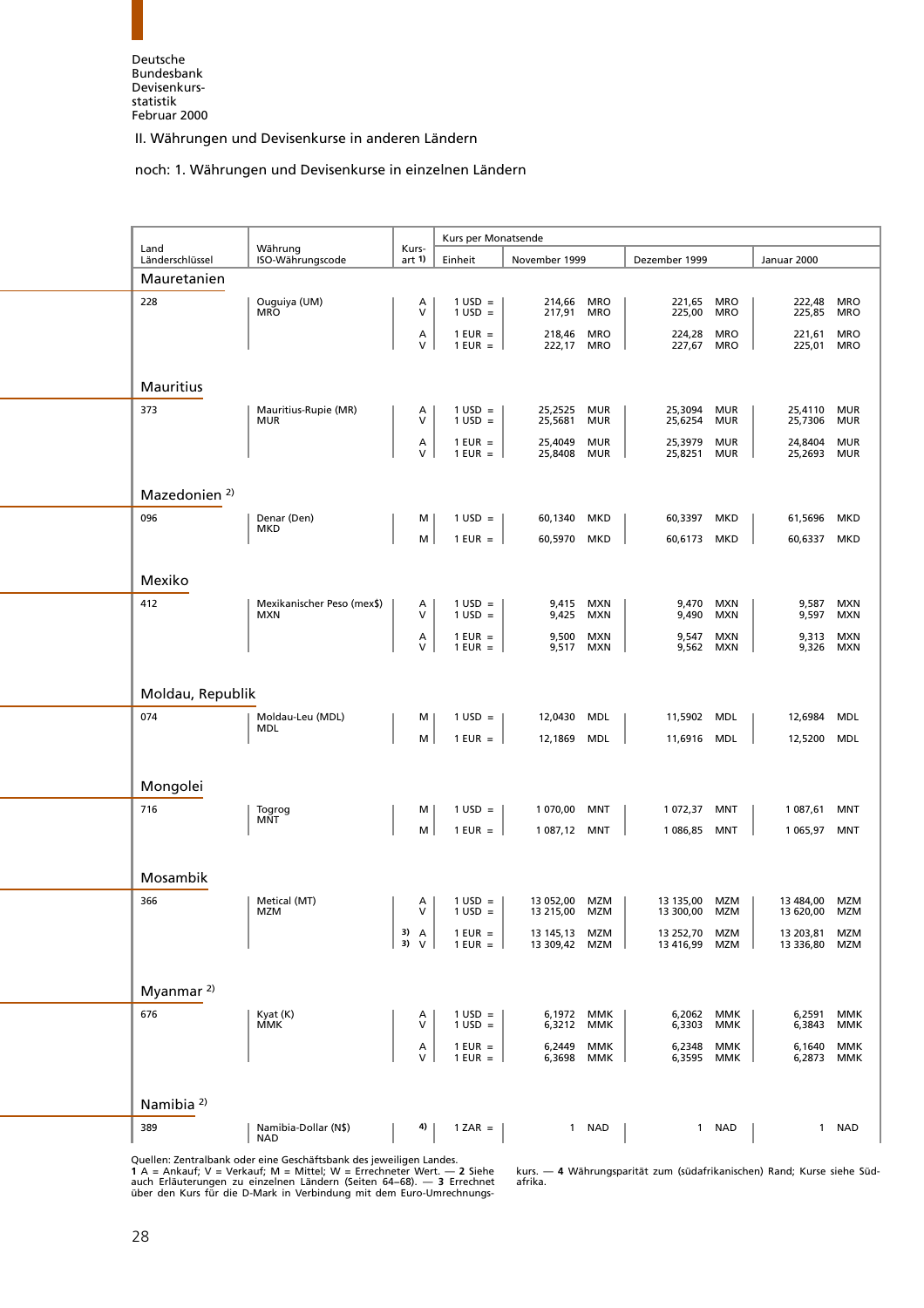#### noch: 1. Währungen und Devisenkurse in einzelnen Ländern

<span id="page-41-0"></span>

| Land                                   | Währung                                          | Kurs-                | Kurs per Monatsende                    |                      |                          |                      |                          |                    |                          |
|----------------------------------------|--------------------------------------------------|----------------------|----------------------------------------|----------------------|--------------------------|----------------------|--------------------------|--------------------|--------------------------|
| Länderschlüssel                        | ISO-Währungscode                                 | art 1)               | Einheit                                | November 1999        |                          | Dezember 1999        |                          | Januar 2000        |                          |
| Nepal                                  |                                                  |                      |                                        |                      |                          |                      |                          |                    |                          |
| 672                                    | Nepalesische Rupie (NR)<br><b>NPR</b>            | A<br>V               | $1 \text{ USD} =$<br>$1$ USD =         | 68,40<br>69,05       | <b>NPR</b><br><b>NPR</b> | 68,40<br>69,05       | <b>NPR</b><br><b>NPR</b> | 68,65              | <b>NPR</b><br><b>NPR</b> |
|                                        |                                                  |                      |                                        |                      |                          |                      |                          | 69,30              |                          |
|                                        |                                                  | A<br>V               | $1$ EUR $=$<br>$1$ EUR $=$             | 69,18<br>69,84       | <b>NPR</b><br><b>NPR</b> | 68,72<br>69,37       | <b>NPR</b><br><b>NPR</b> | 67,54<br>68,18     | <b>NPR</b><br><b>NPR</b> |
|                                        |                                                  |                      |                                        |                      |                          |                      |                          |                    |                          |
| Neukaledonien <sup>2)</sup>            |                                                  |                      |                                        |                      |                          |                      |                          |                    |                          |
| 809                                    | CFP-Franc                                        |                      | 3)   1000 XPF =                        | 8,38 EUR             |                          | 8,38 EUR             |                          |                    | 8,38 EUR                 |
|                                        | <b>XPF</b>                                       |                      |                                        |                      |                          |                      |                          |                    |                          |
|                                        |                                                  |                      |                                        |                      |                          |                      |                          |                    |                          |
| Neuseeland                             |                                                  |                      |                                        |                      |                          |                      |                          |                    |                          |
| 804                                    | Neuseeland-Dollar (NZ\$)                         | A                    | $1$ NZD $=$                            | 0,5171               | <b>USD</b>               | 0,5276 USD           |                          | 0,4979             | USD                      |
|                                        | NZD                                              | v                    | $1$ NZD $=$                            | 0,5064               | <b>USD</b>               | 0,5169               | USD                      | 0,4876             | <b>USD</b>               |
|                                        |                                                  | А<br>V               | $1$ NZD $=$<br>$1$ NZD $=$             | 0,5137<br>0,4998     | EUR<br><b>EUR</b>        | 0,5253<br>0,5109     | EUR<br><b>EUR</b>        | 0,5023<br>0,4966   | EUR<br>EUR               |
|                                        |                                                  |                      |                                        |                      |                          |                      |                          |                    |                          |
|                                        |                                                  |                      |                                        |                      |                          |                      |                          |                    |                          |
| Nicaragua <sup>2)</sup>                |                                                  |                      |                                        |                      |                          |                      |                          |                    |                          |
| 432                                    | Córdoba (C\$)<br><b>NIO</b>                      | 4) A<br>$\mathsf{V}$ | $1 \text{ USD} =$<br>$1 \text{ USD} =$ | 12,2574<br>12,3800   | <b>NIO</b><br><b>NIO</b> | 12,3163<br>12,4395   | NIO<br><b>NIO</b>        | 12,3794<br>12,5032 | <b>NIO</b><br><b>NIO</b> |
|                                        |                                                  | W, A                 | $1$ EUR $=$                            | 12,3763              | <b>NIO</b>               | 12,3730              | NIO                      | 12,1207            | <b>NIO</b>               |
|                                        |                                                  | W, V                 | $1$ EUR $=$                            | 12,5001              | <b>NIO</b>               | 12,4967              | <b>NIO</b>               | 12,2419            | <b>NIO</b>               |
|                                        |                                                  | 5) A<br>$\mathsf{V}$ | $1 \text{ USD} =$<br>$1 \text{ USD} =$ | 12,2134<br>12,3984   | <b>NIO</b><br><b>NIO</b> | 12,2753<br>12,4676   | <b>NIO</b><br><b>NIO</b> | 12,3628<br>12,5400 | <b>NIO</b><br><b>NIO</b> |
|                                        |                                                  | W, A                 | $1$ EUR $=$                            | 12,3319              | <b>NIO</b>               | 12,3318              | <b>NIO</b>               | 12,1044            | <b>NIO</b>               |
|                                        |                                                  | W, V                 | $1$ EUR $=$                            | 12,5187              | <b>NIO</b>               | 12,5250              | <b>NIO</b>               | 12,2779            | <b>NIO</b>               |
|                                        |                                                  |                      |                                        |                      |                          |                      |                          |                    |                          |
| Niederländische Antillen <sup>2)</sup> |                                                  |                      |                                        |                      |                          |                      |                          |                    |                          |
| 478                                    | Niederländische-Antillen-                        | A                    | $1 \text{ USD} =$                      |                      | 1,78 ANG                 |                      | 1,78 ANG                 |                    | 1,78 ANG                 |
|                                        | Gulden (NAf)<br>ANG                              | v                    | $1 \text{ USD} =$                      |                      | 1,82 ANG                 | 1,82                 | ANG                      | 1,82               | ANG                      |
|                                        |                                                  | А<br>v               | 100 EUR $=$<br>$100$ EUR =             | 179,83<br>183,46 ANG | ANG                      | 178,92<br>182,53 ANG | ANG                      | 174,38<br>177,90   | ANG<br>ANG               |
|                                        |                                                  |                      |                                        |                      |                          |                      |                          |                    |                          |
| Niederlande                            |                                                  |                      |                                        |                      |                          |                      |                          |                    |                          |
|                                        |                                                  |                      |                                        |                      |                          |                      |                          |                    |                          |
| 003                                    | Euro $(\epsilon)$<br>EUR                         | M                    | $1$ EUR $=$                            | 1,0097               | <b>USD</b>               | 1,0046 USD           |                          | 0,9791 USD         |                          |
|                                        | Holländischer Gulden (hfl) 6) 7) W<br><b>NLG</b> |                      | $1$ USD =                              | 2,1825               | <b>NLG</b>               | 2,1936 NLG           |                          | 2,2508             | <b>NLG</b>               |
|                                        |                                                  |                      |                                        |                      |                          |                      |                          |                    |                          |
|                                        |                                                  |                      |                                        |                      |                          |                      |                          |                    |                          |
| Niger <sup>8)</sup>                    |                                                  |                      |                                        |                      |                          |                      |                          |                    |                          |
| 240                                    | CFA-Franc<br><b>XOF</b>                          | 3)                   | $1$ EUR $=$                            | 655,957 XOF          |                          | 655,957 XOF          |                          | 655,957 XOF        |                          |
|                                        |                                                  |                      |                                        |                      |                          |                      |                          |                    |                          |
|                                        |                                                  |                      |                                        |                      |                          |                      |                          |                    |                          |
| Nigeria                                |                                                  |                      |                                        |                      |                          |                      |                          |                    |                          |
| 288                                    | Naira (N)<br>NGN                                 | A<br>V               | $1 \text{ USD} =$<br>$1 \text{ USD} =$ | 96,9000<br>97,1000   | NGN<br><b>NGN</b>        | 97,7000<br>98,2000   | NGN<br><b>NGN</b>        | 98,6500<br>99,1500 | <b>NGN</b><br>NGN        |
|                                        |                                                  | Α                    | $1$ EUR =                              | 97,9853              | <b>NGN</b>               | 98,1885              | <b>NGN</b>               | 96,8546            | <b>NGN</b>               |
|                                        |                                                  | V                    | $1$ EUR $=$                            | 98,1875              | NGN                      | 98,6910              | NGN                      | 97,3455            | NGN                      |

Quellen: Zentralbank oder eine Geschäftsbank des jeweiligen Landes. auch Erläuterungen zu einzelnen Ländern (Seiten 64–68). — 3 Wertverhält- ygegenüber dem US-Dollar. — 8 Siehe auch Erläuterungen zu Benin.<br>nis zum Euro. — 4 Offizieller Kurs. — 5 Finanzkurs. — 6 Untereinheit des

**1** A = Ankauf;V=Verkauf; M = Mittel; W = Errechneter Wert. — **2** Siehe Euro (1 EUR = 2,20371 NLG). — **7** Abgeleitet aus dem Referenzkurs des Euro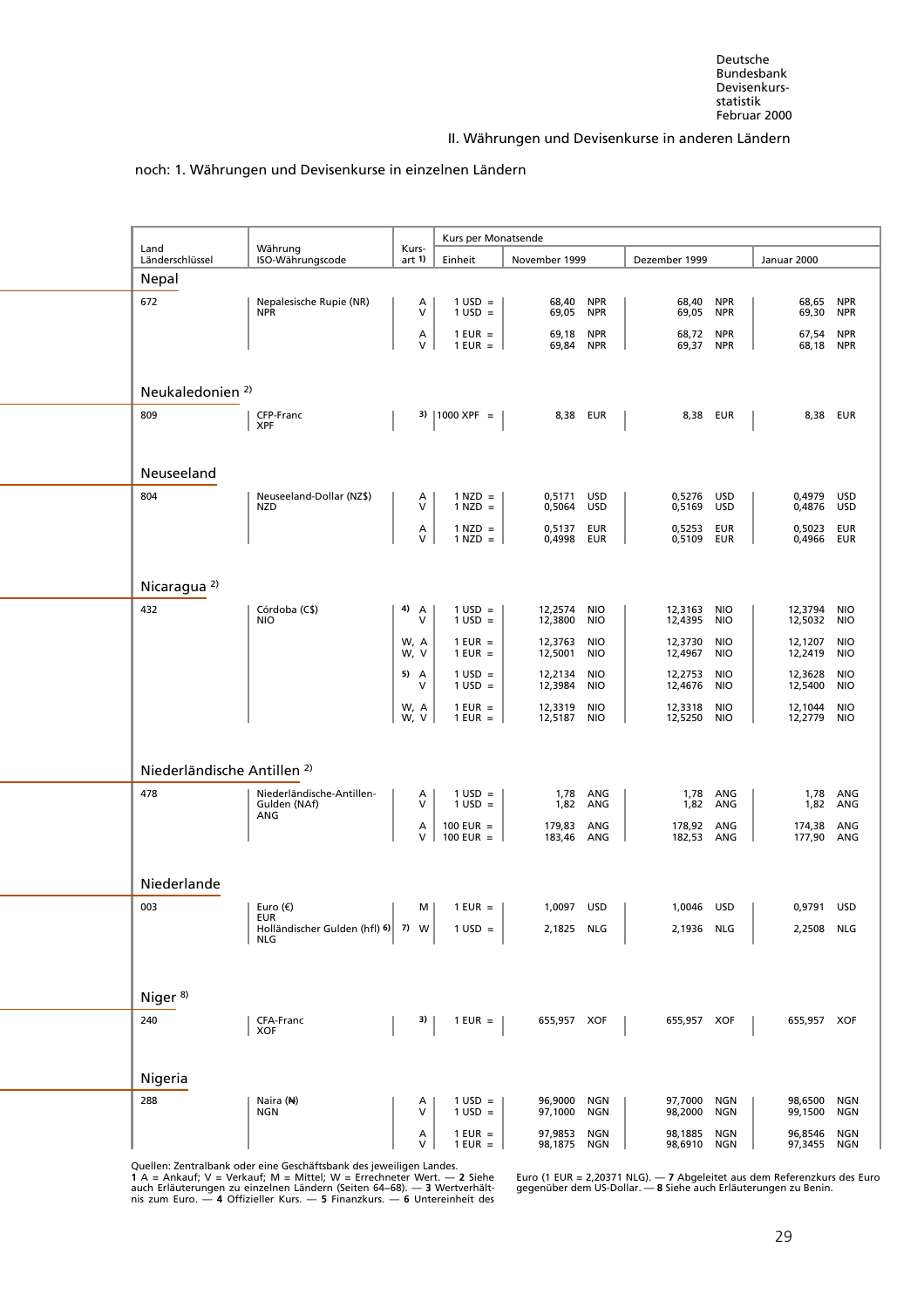#### noch: 1. Währungen und Devisenkurse in einzelnen Ländern

<span id="page-42-0"></span>

| Land                 | Währung                                | Kurs-             | Kurs per Monatsende                    |                                                |                          |                        |                          |                               |                          |
|----------------------|----------------------------------------|-------------------|----------------------------------------|------------------------------------------------|--------------------------|------------------------|--------------------------|-------------------------------|--------------------------|
| Länderschlüssel      | ISO-Währungscode                       | art 1)            | Einheit                                | November 1999                                  |                          | Dezember 1999          |                          | Januar 2000                   |                          |
| Norwegen             |                                        |                   |                                        |                                                |                          |                        |                          |                               |                          |
| 028                  | Norwegische Krone (nkr)<br><b>NOK</b>  | А<br>V            | $1$ USD =<br>$1$ USD =                 | 8,0544<br>8,0764                               | <b>NOK</b><br><b>NOK</b> | 8,0250<br>8,0470       | <b>NOK</b><br><b>NOK</b> | 8,2395<br>8,2615              | <b>NOK</b><br><b>NOK</b> |
|                      |                                        | $\lambda$<br>V    | $1$ EUR $=$<br>$1$ EUR =               | 8,1177<br>8,1477 NOK                           | <b>NOK</b>               | 8,0612<br>8,0912 NOK   | <b>NOK</b>               | 8,0643<br>8,0943              | <b>NOK</b><br><b>NOK</b> |
| Österreich           |                                        |                   |                                        |                                                |                          |                        |                          |                               |                          |
| 038                  | Euro $(\epsilon)$<br><b>EUR</b>        | м                 | $1$ EUR $=$                            | USD<br>1,0097                                  |                          | 1,0046                 | USD                      | 0,9791                        | <b>USD</b>               |
|                      | Schilling (S) 2)<br><b>ATS</b>         | 3) W              | $1$ USD =                              | 13,6281<br><b>ATS</b>                          |                          | 13,6973 ATS            |                          | 14,0540                       | <b>ATS</b>               |
| Oman                 |                                        |                   |                                        |                                                |                          |                        |                          |                               |                          |
| 649                  | Rial Omani (R.O.)<br><b>OMR</b>        | Α<br>V            | $1 \text{ USD} =$<br>$1 \text{ USD} =$ | 0,3840<br>0,3850                               | OMR<br><b>OMR</b>        | 0,3840<br>0,3850       | OMR<br>OMR               | 0,3840<br>0,3850              | <b>OMR</b><br><b>OMR</b> |
|                      |                                        | А<br>$\mathsf{V}$ | $1$ EUR $=$<br>$1$ EUR =               | 0,38784<br>0,38924                             | <b>OMR</b><br>OMR        | 0,38607<br>0,38746     | <b>OMR</b><br>OMR        | 0,37647<br>0,37765            | <b>OMR</b><br>OMR        |
| Pakistan             |                                        |                   |                                        |                                                |                          |                        |                          |                               |                          |
| 662                  | Pakistanische Rupie (pR)<br><b>PKR</b> | Α<br>V            | $1 \text{ USD} =$<br>$1$ USD =         | <b>PKR</b><br>51,7500<br>51,9000<br><b>PKR</b> |                          | 51,7500<br>51,9000     | <b>PKR</b><br><b>PKR</b> | 51,4000<br>51,9000            | <b>PKR</b><br><b>PKR</b> |
|                      |                                        | А<br>$\vee$       | $1$ EUR $=$<br>$1$ EUR $=$             | <b>PKR</b><br>52,0243<br>52,7148 PKR           |                          | 51,9208<br>52,4490     | <b>PKR</b><br><b>PKR</b> | 50,1304<br>51,1890            | <b>PKR</b><br><b>PKR</b> |
| Panama <sup>4)</sup> |                                        |                   |                                        |                                                |                          |                        |                          |                               |                          |
| 442                  | Balboa (B/.)<br>PAB                    | 5)                | $1 \text{ USD} =$                      | 1 PAB                                          |                          | 1 PAB                  |                          | $\mathbf{1}$                  | PAB                      |
| Papua-Neuguinea      |                                        |                   |                                        |                                                |                          |                        |                          |                               |                          |
| 801                  | Kina (K)<br>PGK                        | Α<br>V            | $1$ PGK $=$<br>$1$ PGK $=$             | 0,3620<br><b>USD</b><br>USD<br>0,3420          |                          | 0,3835<br>0,3585       | USD<br>USD               | 0,3315<br>0,3055              | <b>USD</b><br>USD        |
|                      |                                        | Α<br>v            | $1$ PGK $=$<br>$1$ PGK $=$             | 0,3512 EUR<br>0,3314<br>EUR                    |                          | 0,3705<br>0,3504       | EUR<br>EUR               | 0,3251<br>0,3059              | <b>EUR</b><br><b>EUR</b> |
| Paraguay             |                                        |                   |                                        |                                                |                          |                        |                          |                               |                          |
| 520                  | Guaraní (G)<br><b>PYG</b>              | A<br>V            | $1 \text{ USD} =$<br>$1 \text{ USD} =$ | 3 3 1 4 , 0 0<br>PYG<br>PYG<br>3 3 2 0 , 0 0   |                          | 3 3 1 7,00<br>3 382,00 | <b>PYG</b><br><b>PYG</b> | 3 340,00<br>3 3 5 9 , 0 0     | PYG<br><b>PYG</b>        |
|                      | U                                      | A<br>V            | $1$ EUR $=$<br>$1$ EUR = $\parallel$   | 3 300.00 PYG<br>3 385,00 PYG                   | л.                       | 3 299,00<br>3 413,00   | <b>PYG</b><br>PYG        | 3 2 3 8 , 0 0<br>3 335,00 PYG | <b>PYG</b>               |
| Peru                 |                                        |                   |                                        |                                                |                          |                        |                          |                               |                          |
| 504                  | Neuer Sol (S/.)                        | Α                 | $1 \text{ USD} =$                      | 3,440<br>PEN                                   |                          | 3,455                  | PEN                      | 3,435                         | PEN                      |
|                      | <b>PEN</b>                             | $\vee$            | $1$ USD =                              | 3,540<br>PEN                                   |                          | 3,555                  | <b>PEN</b>               | 3,535                         | <b>PEN</b>               |
|                      |                                        | W, A<br>W, V      | $1$ EUR $=$<br>$1$ EUR $=$             | 3,4734<br>PEN<br><b>PEN</b><br>3,5743          |                          | 3,4709<br>3,5714       | <b>PEN</b><br><b>PEN</b> | 3,3632<br>3,4611              | PEN<br><b>PEN</b>        |
| Philippinen          |                                        |                   |                                        |                                                |                          |                        |                          |                               |                          |
| 708                  | Philippinischer Peso (P)<br>PHP        | Α<br>V            | $1 \text{ USD} =$<br>$1$ USD =         | 40,4320<br>PHP<br>41,1670<br>PHP               |                          | 39,9373<br>40,6627     | PHP<br>PHP               | 40,1355<br>40,8645            | PHP<br>PHP               |
|                      |                                        | Α<br>V            | $1$ EUR =<br>$1$ EUR =                 | 40,998<br>PHP<br>41,826<br>PHP                 |                          | 40,216<br>41,029       | PHP<br>PHP               | 39,2530<br>40,0460            | PHP<br>PHP               |

[Quellen: Zentralbank oder eine Geschäftsbank des jeweiligen La](#page-6-1)ndes.<br>1 A = Ankauf; V = Verkauf; M = Mittel; W = Errechneter Wert. — zu einzelnen Ländern (Seiten 64–68). — 5 Währungsparität zum US-Dollar;<br>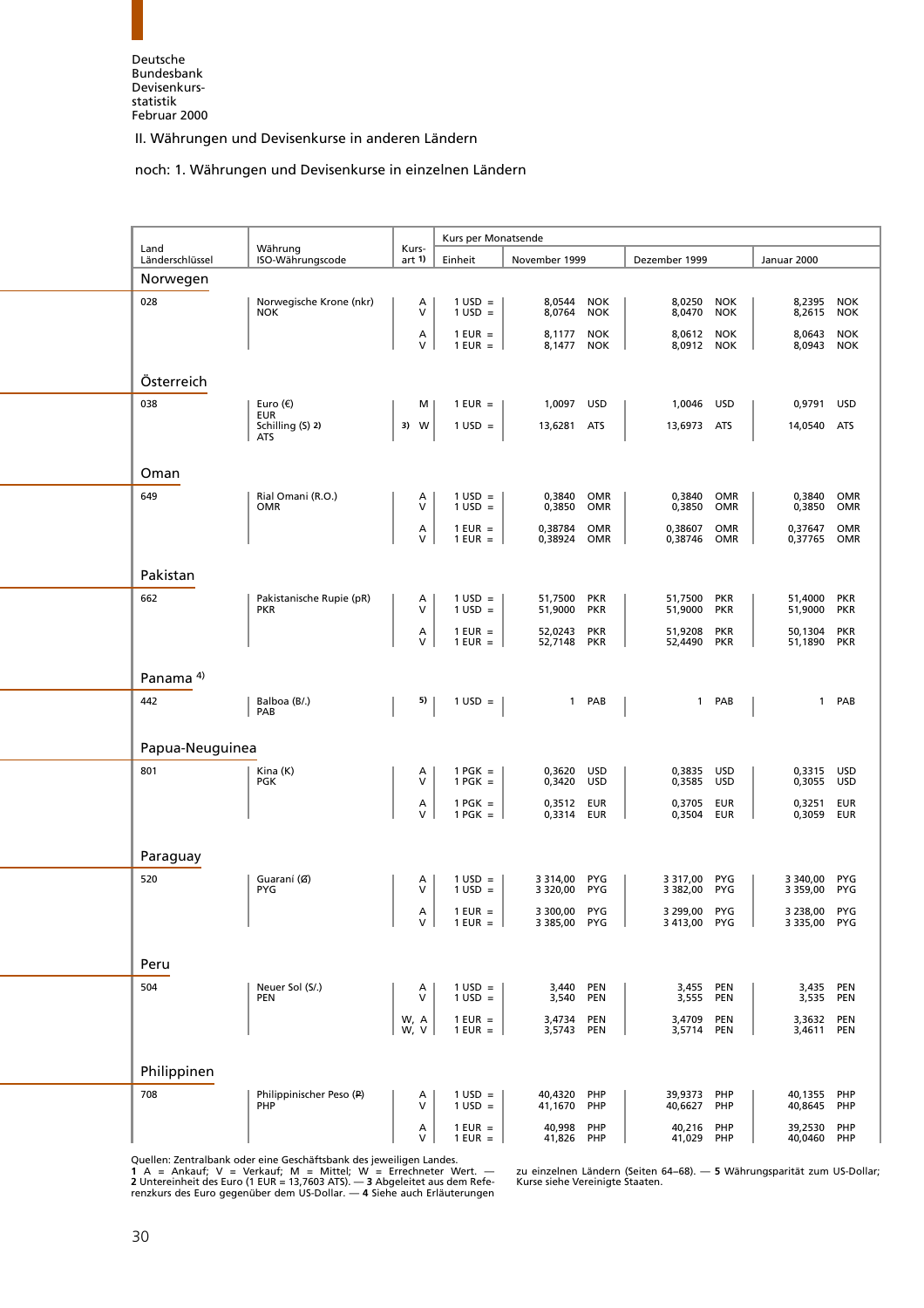#### noch: 1. Währungen und Devisenkurse in einzelnen Ländern

<span id="page-43-0"></span>

|                                     |                                 |                   | Kurs per Monatsende                    |                              |                          |                              |                          |                          |                          |
|-------------------------------------|---------------------------------|-------------------|----------------------------------------|------------------------------|--------------------------|------------------------------|--------------------------|--------------------------|--------------------------|
| Land<br>Länderschlüssel             | Währung<br>ISO-Währungscode     | Kurs-<br>art 1)   | Einheit                                | November 1999                |                          | Dezember 1999                |                          | Januar 2000              |                          |
| Polen                               |                                 |                   |                                        |                              |                          |                              |                          |                          |                          |
| 060                                 | Zloty (ZI)<br><b>PLN</b>        | м                 | $1$ USD =                              | 4,2903                       | <b>PLN</b>               | 4,1483                       | PLN                      | 4,2076                   | PLN                      |
|                                     |                                 | м                 | $1$ EUR $=$                            | 4,3306                       | <b>PLN</b>               | 4,1689                       | <b>PLN</b>               | 4,1250                   | <b>PLN</b>               |
| Portugal <sup>2)</sup>              |                                 |                   |                                        |                              |                          |                              |                          |                          |                          |
| 010                                 | Euro $(\epsilon)$<br><b>EUR</b> | м                 | $1$ EUR $=$                            | 1,0097                       | <b>USD</b>               | 1,0046                       | <b>USD</b>               | 0,9791                   | <b>USD</b>               |
|                                     | Escudo (Esc) 3)<br>PTE          | 4)<br>W           | $1 \text{ USD} =$                      | 198,5560                     | PTE                      | 199,5640                     | <b>PTE</b>               | 204,7615                 | PTE                      |
| Ruanda                              |                                 |                   |                                        |                              |                          |                              |                          |                          |                          |
| 324                                 | Ruanda-Franc (F.Rw)             | А                 | $1 \text{ USD} =$                      | 339,0091                     | <b>RWF</b>               | 346,0349                     | <b>RWF</b>               | 355,4607                 | <b>RWF</b>               |
|                                     | <b>RWF</b>                      | $\mathsf{V}$      | $1 \text{ USD} =$                      | 345,8577                     | <b>RWF</b>               | 353,0255                     | <b>RWF</b>               | 362,6417                 | <b>RWF</b>               |
|                                     |                                 | Α<br>V            | $1$ EUR $=$<br>$1$ EUR $=$             | 342,9755<br>349,9043         | <b>RWF</b><br><b>RWF</b> | 346,9692<br>353,9786         | <b>RWF</b><br><b>RWF</b> | 350,3776<br>357,4560     | <b>RWF</b><br><b>RWF</b> |
| Rumänien                            |                                 |                   |                                        |                              |                          |                              |                          |                          |                          |
| 066                                 | Leu (l)                         | м                 | $1 \text{ USD} =$                      | 17893                        | <b>ROL</b>               | 18 255                       | <b>ROL</b>               | 18 465                   | ROL                      |
|                                     | <b>ROL</b>                      | м                 | $1$ EUR $=$                            | 18 101                       | <b>ROL</b>               | 18 331                       | ROL                      | 18 115                   | ROL                      |
| Russische Föderation                |                                 |                   |                                        |                              |                          |                              |                          |                          |                          |
| 075                                 | Rubel (Rbl)                     | м                 | $1$ USD =                              | 26,42                        | <b>RUB</b>               | 27,00                        | <b>RUB</b>               | 28,55                    | <b>RUB</b>               |
|                                     | <b>RUB</b>                      | м                 | $1$ EUR $=$                            | 26,84                        | <b>RUB</b>               | 27,23                        | <b>RUB</b>               | 28,23                    | <b>RUB</b>               |
| Salomonen                           |                                 |                   |                                        |                              |                          |                              |                          |                          |                          |
| 806                                 | Salomonen-Dollar (SI\$)<br>SBD  | Α<br>$\mathsf{V}$ | $1$ SBD =<br>$1$ SBD =                 | 0,1984<br>0,1966             | <b>USD</b><br><b>USD</b> | 0,1979<br>0,1961             | <b>USD</b><br><b>USD</b> | 0,1979<br>0,1961         | <b>USD</b><br><b>USD</b> |
|                                     |                                 | Α                 | $1$ SBD $=$                            | 0,19680                      | EUR                      | 0,19700                      | <b>EUR</b>               | 0,20230                  | EUR                      |
|                                     |                                 | V                 | $1$ SBD =                              | 0,19500                      | EUR                      | 0,19520                      | <b>EUR</b>               | 0,20050                  | EUR                      |
| Sambia                              |                                 |                   |                                        |                              |                          |                              |                          |                          |                          |
| 378                                 | Kwacha (K)<br>ZMK               | Α<br>$\mathsf{V}$ | $1 \text{ USD} =$<br>$1 \text{ USD} =$ | 2 495,31<br>2 535,24         | ZMK<br>ZMK               | 2 624,31<br>2 666,30 ZMK     | ZMK                      | 2 640,69<br>2 682,95     | ZMK<br>ZMK               |
|                                     |                                 | А<br>$\vee$       | $1$ EUR $=$                            | 2 514,52 ZMK                 |                          | 2 647,66 ZMK                 |                          | 2 600,55                 | ZMK                      |
|                                     |                                 |                   | $1$ EUR $=$                            | 2 554,76 ZMK                 |                          | 2 690,02 ZMK                 |                          | 2 642,17 ZMK             |                          |
| Samoa                               |                                 |                   |                                        |                              |                          |                              |                          |                          |                          |
| 819                                 | Tala (WS\$)<br>WST              | A<br>٧            | $1 WST =$<br>$1 WST =$                 | 0,3310 USD<br>0,3220         | USD                      | 0,3358 USD<br>0,3268         | USD                      | 0,3255<br>0,3165         | USD<br>USD               |
|                                     |                                 | Α<br>V            | $1 WST =$<br>$1 WST =$                 | 0,3324<br>0,3144 EUR         | EUR                      | 0,3378<br>0,3198 EUR         | EUR                      | 0,3399<br>0,3219 EUR     | EUR                      |
|                                     |                                 |                   |                                        |                              |                          |                              |                          |                          |                          |
| São Tomé und Príncipe <sup>2)</sup> |                                 |                   |                                        |                              |                          |                              |                          |                          |                          |
| 311                                 | Dobra (Db)<br><b>STD</b>        | Α<br>$\vee$       | $1 \text{ USD} =$<br>$1 \text{ USD} =$ | 7 250,00 STD<br>7 350,00 STD |                          | 7 250,00<br>7 350,00 STD     | <b>STD</b>               | 7 300,00<br>7 400,00     | <b>STD</b><br><b>STD</b> |
|                                     |                                 | Α<br>$\mathbf{V}$ | $1$ EUR $=$<br>$1$ EUR $=$             | 7 319,43 STD<br>7 392,99 STD |                          | 7 315,80 STD<br>7 389,32 STD |                          | 7 202,09<br>7 274,47 STD | <b>STD</b>               |
| Saudi-Arabien                       |                                 |                   |                                        |                              |                          |                              |                          |                          |                          |
| 632                                 | Saudi Riyal (S.Rl.)             | Α                 | $1 \text{ USD} =$                      | 3,7440 SAR                   |                          | 3,7440 SAR                   |                          | 3,7440                   | SAR                      |
|                                     | SAR                             | V                 | $1 \text{ USD} =$                      | 3,7540                       | SAR                      | 3,7540                       | SAR                      | 3,7540                   | SAR                      |
|                                     |                                 | Α<br>V            | $1$ EUR $=$<br>$1$ EUR $=$             | 3,7726 SAR<br>3,8298 SAR     |                          | 3,7596<br>3,8166 SAR         | SAR                      | 3,6650<br>3,7205 SAR     | SAR                      |

Quellen: Zentralbank oder eine Geschäftsbank des jeweiligen Landes.

auch Erläuterungen zu einzelnen Ländern (Seiten 64−68). — **3** Untereinheit Euro gegenüber dem US-Dollar.

**1** A = Ankauf;V=Verkauf; M = Mittel; W = Errechneter Wert. — **2** Siehe des Euro (1 EUR = 200,482 PTE). — **4** Abgeleitet aus dem Referenzkurs des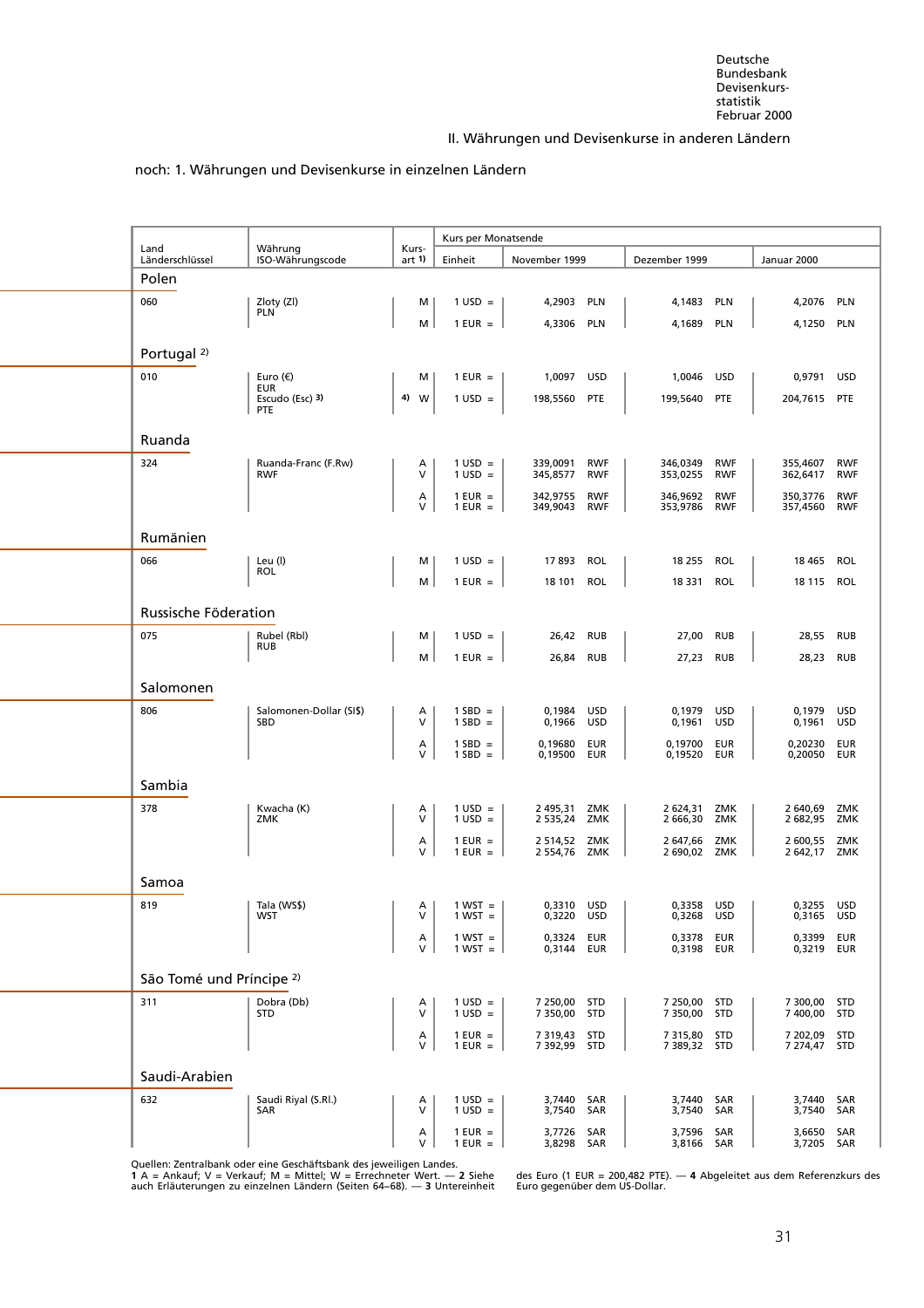#### noch: 1. Währungen und Devisenkurse in einzelnen Ländern

<span id="page-44-0"></span>

| Land                  | Währung                               | Kurs-             | Kurs per Monatsende                    |                                     |                          |                          |                          |                                   |                          |
|-----------------------|---------------------------------------|-------------------|----------------------------------------|-------------------------------------|--------------------------|--------------------------|--------------------------|-----------------------------------|--------------------------|
| Länderschlüssel       | ISO-Währungscode                      | art 1)            | Einheit                                | November 1999                       |                          | Dezember 1999            |                          | Januar 2000                       |                          |
| Schweden              |                                       |                   |                                        |                                     |                          |                          |                          |                                   |                          |
| 030                   | Schwedische Krone (skr)<br><b>SEK</b> | A<br>V            | $1 \text{ USD} =$<br>$1 \text{ USD} =$ | 8,4975<br>8,5275                    | <b>SEK</b><br><b>SEK</b> | 8,5000<br>8,5500         | <b>SEK</b><br><b>SEK</b> | 8,7475<br>8,7775                  | <b>SEK</b><br><b>SEK</b> |
|                       |                                       | $\alpha$          | $1$ EUR $=$<br>$1$ EUR $=$             | 8,5695<br>8,6095 SEK                | <b>SEK</b>               | 8,5435<br>8,5835 SEK     | <b>SEK</b>               | 8,5655<br>8,6055 SEK              | <b>SEK</b>               |
|                       |                                       |                   |                                        |                                     |                          |                          |                          |                                   |                          |
| Schweiz               |                                       |                   |                                        |                                     |                          |                          |                          |                                   |                          |
| 039                   | Schweizer Franken (sfr)               | Α                 | $1 \text{ USD} =$                      | 1,5730                              | CHF                      | 1,5760                   | <b>CHF</b>               | 1,6235                            | CHF                      |
|                       | CHF                                   | V<br>Α            | $1 \text{ USD} =$<br>$1$ EUR $=$       | 1,6080<br>1,5868                    | <b>CHF</b><br><b>CHF</b> | 1,6110<br>1,5888         | CHF<br><b>CHF</b>        | 1,6650<br>1,5935                  | CHF<br>CHF               |
|                       |                                       | V                 | $1$ EUR $=$                            | 1,6198 CHF                          |                          | 1,6218 CHF               |                          | 1,6275                            | <b>CHF</b>               |
|                       |                                       |                   |                                        |                                     |                          |                          |                          |                                   |                          |
| Senegal <sup>2)</sup> |                                       |                   |                                        |                                     |                          |                          |                          |                                   |                          |
| 248                   | CFA-Franc<br><b>XOF</b>               | 3)                | $1$ EUR $=$                            | 655,957 XOF                         |                          | 655,957 XOF              |                          | 655,957 XOF                       |                          |
|                       |                                       |                   |                                        |                                     |                          |                          |                          |                                   |                          |
| Seychellen            |                                       |                   |                                        |                                     |                          |                          |                          |                                   |                          |
| 355                   | Seychellen-Rupie (SR)<br>SCR          | A<br>V            | $1 \text{ USD} =$<br>$1$ USD =         | 5,3449<br>5,4389                    | SCR<br>SCR               | 5,3407<br>5,4347         | <b>SCR</b><br><b>SCR</b> | 5,4161<br>5,5114                  | <b>SCR</b><br><b>SCR</b> |
|                       |                                       | $\alpha$          | $1$ EUR $=$                            | 5,3983                              | <b>SCR</b>               | 5,3648                   | <b>SCR</b>               | 5,2889                            | SCR                      |
|                       |                                       |                   | $1$ EUR =                              | 5,4933 SCR                          |                          | 5,4591                   | <b>SCR</b>               | 5,3819 SCR                        |                          |
| Sierra Leone          |                                       |                   |                                        |                                     |                          |                          |                          |                                   |                          |
| 264                   | Leone (Le)                            | А                 | $1 \text{ USD} =$                      | 2 217,82 SLL                        |                          | 2 253,52 SLL             |                          | 2 344,69                          | SLL                      |
|                       | <b>SLL</b>                            | V                 | $1 \text{ USD} =$                      | 2 262,63 SLL                        |                          | 2 299,04 SLL             |                          | 2 392,06                          | <b>SLL</b>               |
|                       |                                       | Α<br>V            | $1$ EUR =<br>$1$ EUR $=$               | 2 2 3 3 , 0 2 S L L<br>2 277,42 SLL |                          | 2 274,47<br>2 319,83 SLL | <b>SLL</b>               | 2 2 9 1 , 5 1<br>2 3 3 7, 1 2 SLL | <b>SLL</b>               |
|                       |                                       |                   |                                        |                                     |                          |                          |                          |                                   |                          |
| Simbabwe              |                                       |                   |                                        |                                     |                          |                          |                          |                                   |                          |
| 382                   | Simbabwe-Dollar (Z.\$)<br>ZWD         | A<br>V            | $1 \text{ USD} =$<br>$1 \text{ USD} =$ | 37,7489<br>38,5100                  | ZWD<br>ZWD               | 37,7489<br>38,5100       | ZWD<br>ZWD               | 37,7489<br>38,5100                | ZWD<br>ZWD               |
|                       |                                       | $\lambda$<br>V    | $1$ EUR $=$<br>$1$ EUR $=$             | 38,0509<br>38,8373                  | ZWD<br>ZWD               | 37,9641<br>38,7372 ZWD   | ZWD                      | 37,1260<br>37,8900                | ZWD<br>ZWD               |
|                       |                                       |                   |                                        |                                     |                          |                          |                          |                                   |                          |
| Singapur $4$ )        |                                       |                   |                                        |                                     |                          |                          |                          |                                   |                          |
| 706                   | Singapur-Dollar (S\$)<br>SGD          | Α<br>$\mathsf{V}$ | $1 \text{ USD} =$<br>$1$ USD =         | 1,6730<br>1,6930                    | SGD<br>SGD               | 1,6565<br>1,6765         | SGD<br>SGD               | 1,6930<br>1,7130                  | SGD<br>SGD               |
|                       |                                       | Α                 | $1$ EUR $=$                            | 1,6870                              | SGD                      | 1,6690                   | SGD                      | 1,6590                            | SGD                      |
|                       |                                       | $\mathsf{V}$      | $1$ EUR $=$                            | 1,7070                              | SGD                      | 1,6890                   | SGD                      | 1,6790 SGD                        |                          |
| Slowakei              |                                       |                   |                                        |                                     |                          |                          |                          |                                   |                          |
| 063                   | Slowakische Krone (Sk)                | м                 | $1 \text{ USD} =$                      | 42,542 SKK                          |                          | 42,266 SKK               |                          | 42,945                            | <b>SKK</b>               |
|                       | <b>SKK</b>                            | M                 | $1$ EUR $=$                            | 43,035 SKK                          |                          | 42,458 SKK               |                          | 42,309                            | SKK                      |
|                       |                                       |                   |                                        |                                     |                          |                          |                          |                                   |                          |
| Slowenien             |                                       |                   |                                        |                                     |                          |                          |                          |                                   |                          |
| 091                   | Tolar (SIT)<br>SIT                    | м                 | $1 \text{ USD} =$                      | 194,5711 SIT                        |                          | 196,7705 SIT             |                          | 201,3995 SIT                      |                          |
|                       |                                       | M                 | $1$ EUR $=$                            | 196,8087 SIT                        |                          | 197,3215 SIT             |                          | 198,4993 SIT                      |                          |

[Quellen: Zentralbank oder eine Geschäftsbank des jeweiligen La](#page-6-1)ndes.<br>1 A = Ankauf; V = Verkauf; M = Mittel; W = Errechneter Wert. — 2 Siehe Erläuterungen zu einzelnen Ländern (Seiten 64–68).<br>auch Erläuterungen zu Benin. —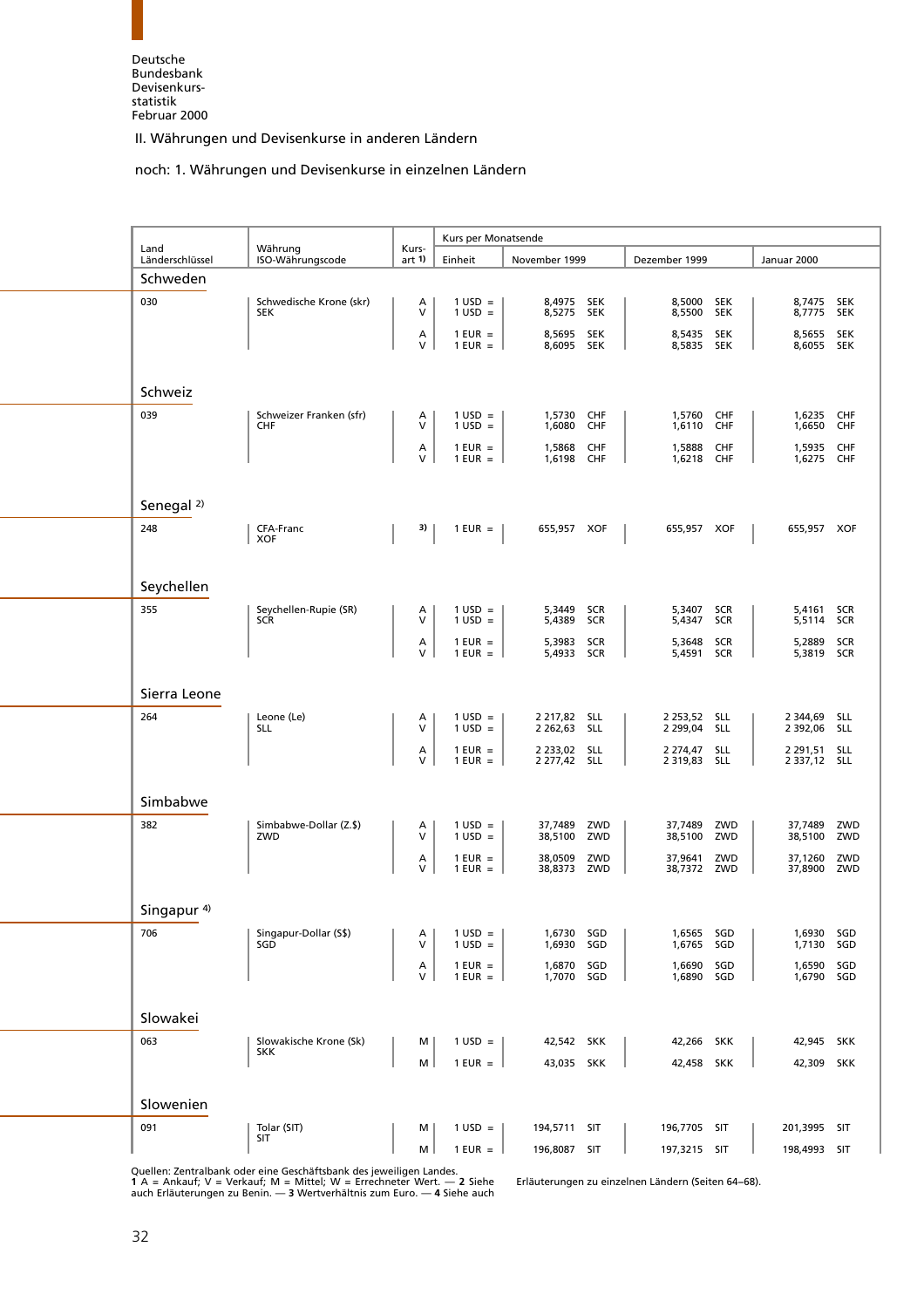#### noch: 1. Währungen und Devisenkurse in einzelnen Ländern

<span id="page-45-0"></span>

|                                |                                            |                 | Kurs per Monatsende                    |                             |                                    |                          |            |
|--------------------------------|--------------------------------------------|-----------------|----------------------------------------|-----------------------------|------------------------------------|--------------------------|------------|
| Land<br>Länderschlüssel        | Währung<br>ISO-Währungscode                | Kurs-<br>art 1) | Einheit                                | November 1999               | Dezember 1999                      | Januar 2000              |            |
| Somalia <sup>2)</sup>          |                                            |                 |                                        |                             |                                    |                          |            |
| 342                            | Somalia-Schilling (So.Sh.)<br>SOS          | A<br>V          | $1 \text{ USD} =$<br>$1 \text{ USD} =$ | SOS<br>SOS                  | SOS<br>SOS                         |                          | SOS<br>SOS |
| Spanien                        |                                            |                 |                                        |                             |                                    |                          |            |
| 011                            | Euro $(\epsilon)$<br>EUR                   | м               | $1$ EUR $=$                            | 1,0097 USD                  | 1,0046<br><b>USD</b>               | 0,9791                   | <b>USD</b> |
|                                | Peseta (Pta) 3)<br>ESP                     | 4)<br>w         | $1 \text{ USD} =$                      | 164,7876<br>ESP             | 165,6241<br>ESP                    | 169,9377                 | ESP        |
| Sri Lanka                      |                                            |                 |                                        |                             |                                    |                          |            |
| 669                            | Sri-Lanka-Rupie (S.L.Re.)<br><b>LKR</b>    | A<br>V          | $1 \text{ USD} =$<br>$1$ USD =         | 71,82 LKR<br>72,12 LKR      | 72,08 LKR<br>72,42 LKR             | 73,06 LKR<br>73,38       | LKR        |
|                                |                                            | Α<br>V          | $1$ EUR =<br>$1$ EUR $=$               | 72,22 LKR<br>73,24 LKR      | 72,19 LKR<br>73,25 LKR             | 71,20 LKR<br>72,24 LKR   |            |
| St. Helena                     |                                            |                 |                                        |                             |                                    |                          |            |
| 329                            | St.-Helena-Pfund (SH£)<br><b>SHP</b>       | 5)              | $1$ SHP $=$                            | 1 GBP                       | 1 GBP                              | $\mathbf{1}$             | GBP        |
| St. Kitts und Nevis            |                                            |                 |                                        |                             |                                    |                          |            |
| 449                            | Ostkaribischer Dollar (EC\$)<br><b>XCD</b> | А<br>V          | $1 \text{ USD} =$<br>$1$ USD =         | 2,6882 XCD<br>XCD<br>2,7169 | 2,6882 XCD<br>XCD<br>2,7169        | 2,6882 XCD<br>2,7169     | <b>XCD</b> |
|                                |                                            | W, A<br>W, V    | $1$ EUR $=$<br>$1$ EUR $=$             | 2,7143 XCD<br>2,7433 XCD    | 2,7006 XCD<br>2,7294 XCD           | 2,6320 XCD<br>2,6601 XCD |            |
| St. Lucia                      |                                            |                 |                                        |                             |                                    |                          |            |
| 465                            | Ostkaribischer Dollar (EC\$)<br><b>XCD</b> | А<br>V          | $1 \text{ USD} =$<br>$1 \text{ USD} =$ | 2,6882 XCD<br>2,7169 XCD    | 2,6882 XCD<br>2,7169 XCD           | 2,6882 XCD<br>2,7169 XCD |            |
|                                |                                            | W, A<br>W, V    | $1$ EUR $=$<br>$1$ EUR $=$             | 2,7143 XCD<br>2,7433 XCD    | 2,7006<br><b>XCD</b><br>2,7294 XCD | 2,6320 XCD<br>2,6601 XCD |            |
| St. Vincent und die Grenadinen |                                            |                 |                                        |                             |                                    |                          |            |
| 467                            | Ostkaribischer Dollar (EC\$)<br><b>XCD</b> | Α<br>$\vee$     | $1 \text{ USD} =$<br>$1$ USD =         | 2,6882 XCD<br>XCD<br>2,7169 | 2,6882 XCD<br>2,7169 XCD           | 2,6882 XCD<br>2,7169     | <b>XCD</b> |
|                                |                                            | W, A<br> w, v   | $1$ EUR $=$<br>$1$ EUR $=$             | 2,7143 XCD<br>2,7433 XCD    | 2,7006 XCD<br>2,7294 XCD           | 2,6320 XCD<br>2,6601 XCD |            |
| Sudan                          |                                            |                 |                                        |                             |                                    |                          |            |
| 224                            | Sudanesischer Dinar (sD)<br>SDD            | A<br>V          | $1$ USD =<br>$1$ USD =                 | 257,10 SDD<br>257,60 SDD    | 256,90 SDD<br>257,40 SDD           | 256,90 SDD<br>257,90     | SDD        |
|                                |                                            | Α<br>V          | $1$ EUR $=$<br>$1$ EUR $=$             | 261,34 SDD<br>261,89 SDD    | 259,85 SDD<br>260,49<br>SDD        | 257,29 SDD<br>258,34     | SDD        |
| Südafrika                      |                                            |                 |                                        |                             |                                    |                          |            |
| 388                            | Rand (R)<br>ZAR                            | A<br>V          | $1 \text{ USD} =$<br>$1$ USD =         | 6,1750 ZAR<br>6,1780 ZAR    | 6,1465 ZAR<br>6,1550 ZAR           | 6,3025 ZAR<br>6,3075 ZAR |            |
|                                |                                            | Α<br>v          | $1$ EUR $=$<br>$1$ EUR $=$             | 6,2305 ZAR<br>6,2345 ZAR    | 6,1577 ZAR<br>6,2047<br>ZAR        | 6,1080 ZAR<br>6,1110 ZAR |            |

Quellen: Zentralbank oder eine Geschäftsbank des jeweiligen Landes.

auch Erläuterungen zu einzelnen Ländern (Seiten 64–68). — **3** Untereinheit Kurse siehe Vereinigtes Königreich.<br>des Euro (1 EUR = 166,386 ESP). — **4** Abgeleitet aus dem Referenzkurs des

Euro gegenüber dem US-Dollar. — 5 Wertverhältnis zum Pfund Sterling;<br>Kurse siehe Vereinigtes Königreich.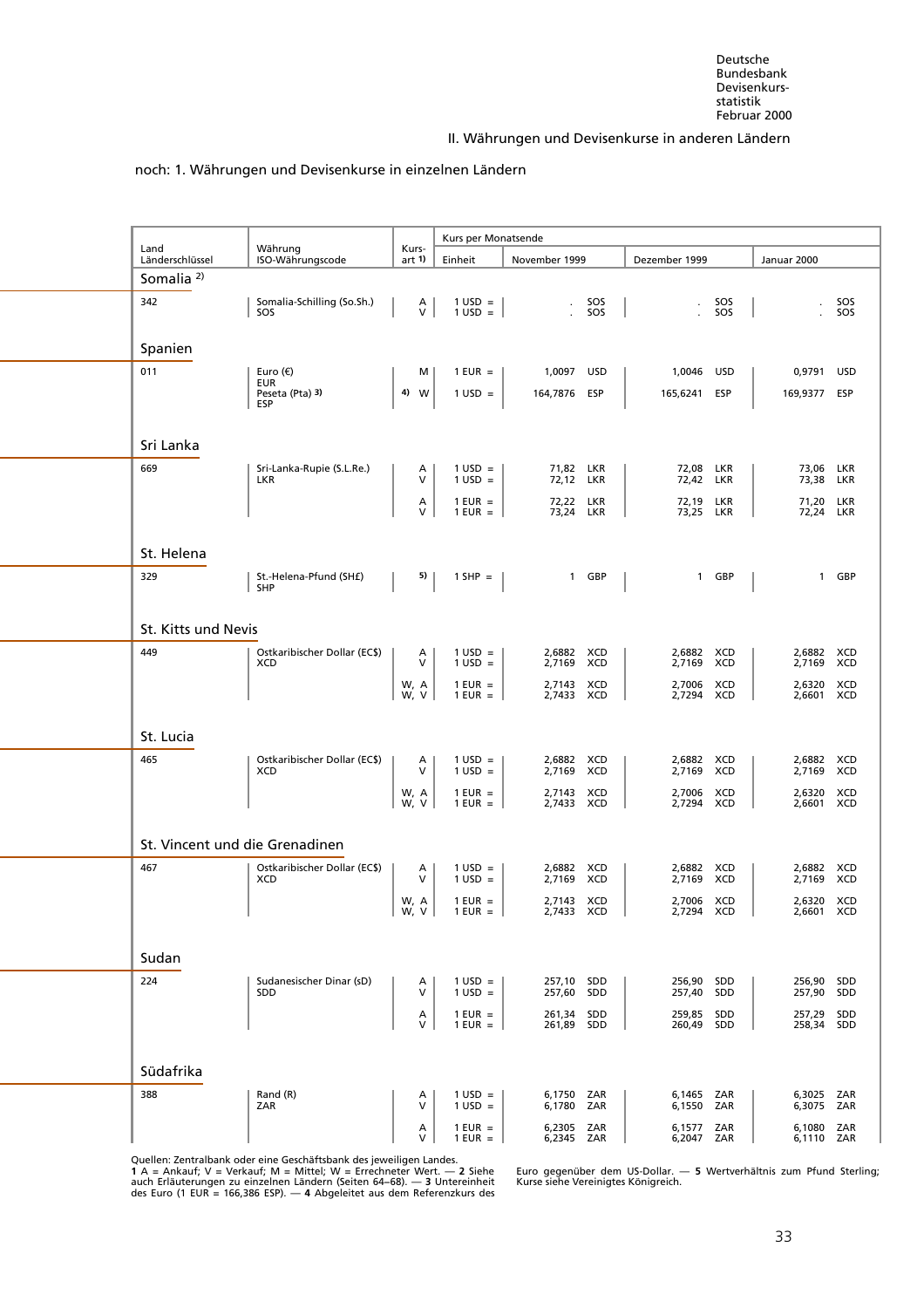#### noch: 1. Währungen und Devisenkurse in einzelnen Ländern

<span id="page-46-0"></span>

|                         |                                                     |                    | Kurs per Monatsende            |                            |            |                          |            |                        |            |
|-------------------------|-----------------------------------------------------|--------------------|--------------------------------|----------------------------|------------|--------------------------|------------|------------------------|------------|
| Land<br>Länderschlüssel | Währung<br>ISO-Währungscode                         | Kurs-<br>art 1     | Einheit                        | November 1999              |            | Dezember 1999            |            | Januar 2000            |            |
| Suriname                |                                                     |                    |                                |                            |            |                          |            |                        |            |
| 492                     | Suriname-Gulden (Sf)<br>SRG                         | А<br>$\vee$        | $1$ USD =<br>$1$ USD =         | 980<br>995                 | SRG<br>SRG | 980<br>995               | SRG<br>SRG | 980<br>995             | SRG<br>SRG |
|                         |                                                     | 2)<br>A<br>2)<br>V | $1$ EUR $=$<br>$1$ EUR $=$     | 987,6942<br>1 003,3408 SRG | SRG        | 983,7825<br>999,4291     | SRG<br>SRG | 964,2242<br>979,8708   | SRG<br>SRG |
|                         |                                                     |                    |                                |                            |            |                          |            |                        |            |
| Swasiland               |                                                     |                    |                                |                            |            |                          |            |                        |            |
| 393                     | Lilangeni (E)<br>SZL                                | A<br>$\vee$        | $1$ USD =<br>$1$ USD =         | 6,1370<br>6,1470 SZL       | SZL        | 6,1485<br>6,1585 SZL     | SZL        | 6,3025<br>6,3125       | SZL<br>SZL |
|                         |                                                     | А<br>v             | $1$ EUR $=$<br>$1$ EUR $=$     | 6,22169<br>6,23429         | SZL<br>SZL | 6,18790<br>6,20220       | SZL<br>SZL | 6,18275<br>6,19508     | SZL<br>SZL |
| Syrien <sup>3)</sup>    |                                                     |                    |                                |                            |            |                          |            |                        |            |
| 608                     | Syrisches Pfund (syr£)<br>SYP                       | 4) A<br>V          | $1$ USD =<br>$1$ USD =         | 11,20 SYP<br>11,25 SYP     |            | 11,20 SYP<br>11,25 SYP   |            | 11,20 SYP<br>11,25 SYP |            |
|                         |                                                     | 4)<br>A<br>v       | $1$ EUR =<br>$1$ EUR =         | 11,3120<br>11,4120         | SYP<br>SYP | 11,3435<br>11,4435 SYP   | SYP        | 11,2975<br>11,3975     | SYP<br>SYP |
|                         |                                                     | 5)<br>A<br>V       | $1$ USD =<br>$1$ USD =         | 46,00<br>46,50 SYP         | SYP        | 46,00<br>46,50 SYP       | SYP        | 46,00<br>46,50         | SYP<br>SYP |
|                         |                                                     | 5)<br>A<br>V       | $1$ EUR $=$<br>$1$ EUR $=$     | 46,45<br>47,05 SYP         | SYP        | 46,60 SYP<br>47,20 SYP   |            | 46,40 SYP<br>47,00 SYP |            |
| Tadschikistan           |                                                     |                    |                                |                            |            |                          |            |                        |            |
| 082                     | Tadschikistan-Rubel (TR)<br>TJR                     | м                  | $1 \text{ USD} =$              | 1 436,00                   | TJR        | 1436,00                  | TJR        |                        | TJR        |
|                         |                                                     | M                  | $1$ EUR $=$                    | 1462,08 TJR                |            | 1446,64 TJR              |            |                        | TJR        |
| Tansania                |                                                     |                    |                                |                            |            |                          |            |                        |            |
| 352                     | Tansania-Schilling (T.Sh.)<br>TZS                   | Α<br>V             | $1 \text{ USD} =$<br>$1$ USD = | 789,3567<br>805,3033       | TZS<br>TZS | 789,3567<br>805,3033     | TZS<br>TZS | 792,4059<br>808,4141   | TZS<br>TZS |
|                         |                                                     | А<br>V             | $1$ EUR $=$<br>$1$ EUR $=$     | 797,7239<br>814,2422 TZS   | TZS        | 794,4875<br>811,3431 TZS | TZS        | 776,7163<br>792,6500   | TZS<br>TZS |
| Thailand                |                                                     |                    |                                |                            |            |                          |            |                        |            |
| 680                     | Baht (B)<br>THB                                     | Α<br>V             | $1 \text{ USD} =$<br>$1$ USD = | 38,9595<br>39,1905         | THB<br>THB | 37,3285<br>37,7098       | THB<br>THB | 37,4209<br>37,6578     | THB<br>THB |
|                         |                                                     | Α<br>V             | $1$ EUR =<br>$1$ EUR $=$       | 39,1724<br>39,7198         | THB<br>THB | 37,4053<br>38,0907       | THB<br>THB | 36,5125<br>37,0554     | THB<br>THB |
| Togo <sup>6)</sup>      |                                                     |                    |                                |                            |            |                          |            |                        |            |
| 280                     | CFA-Franc<br><b>XOF</b>                             | 7)                 | $1$ EUR $=$                    | 655,957 XOF                |            | 655,957 XOF              |            | 655,957 XOF            |            |
| Tonga                   |                                                     |                    |                                |                            |            |                          |            |                        |            |
| 817                     | Pa'anga (T\$)                                       | M                  | $1 TOP =$                      | 0,6144                     | <b>USD</b> | 0,6213                   | USD        |                        | USD        |
|                         | <b>TOP</b>                                          | M                  | $1 TOP =$                      | 0,6082 EUR                 |            | 0,6183 EUR               |            |                        | <b>EUR</b> |
| Trinidad und Tobago     |                                                     |                    |                                |                            |            |                          |            |                        |            |
| 472                     | Trinidad-und-Tobago-<br>Dollar (TT\$)<br><b>TTD</b> | Α<br>v             | $1 \text{ USD} =$<br>$1$ USD = | 6,2434 TTD<br>6,2998 TTD   |            | 6,2436<br>6,2999 TTD     | TTD        | 6,2567<br>6,2997       | TTD<br>TTD |
|                         |                                                     | А<br>V             | $1$ EUR =<br>$1$ EUR $=$       | 6,3164 TTD<br>6,4769 TTD   |            | 6,2587<br>6,4620         | TTD<br>TTD | 6,0500<br>6,2875       | TTD<br>TTD |

Quellen: Zentralbank oder eine Geschäftsbank des jeweiligen Landes.

über den Kurs für die D-Mark in Verbindung mit dem Euro-Umrechnungs- Benin. — **7** Wertverhältnis zum Euro.<br>kurs. — **3** Siehe auch Erläuterungen zu einzelnen Ländern (Seiten 64–68). —

**4** Offizieller Kurs. — **5** "Neighbour rate". — **6** Siehe auch Erläuterungen zu Benin. — 7 Wertverhältnis zum Euro.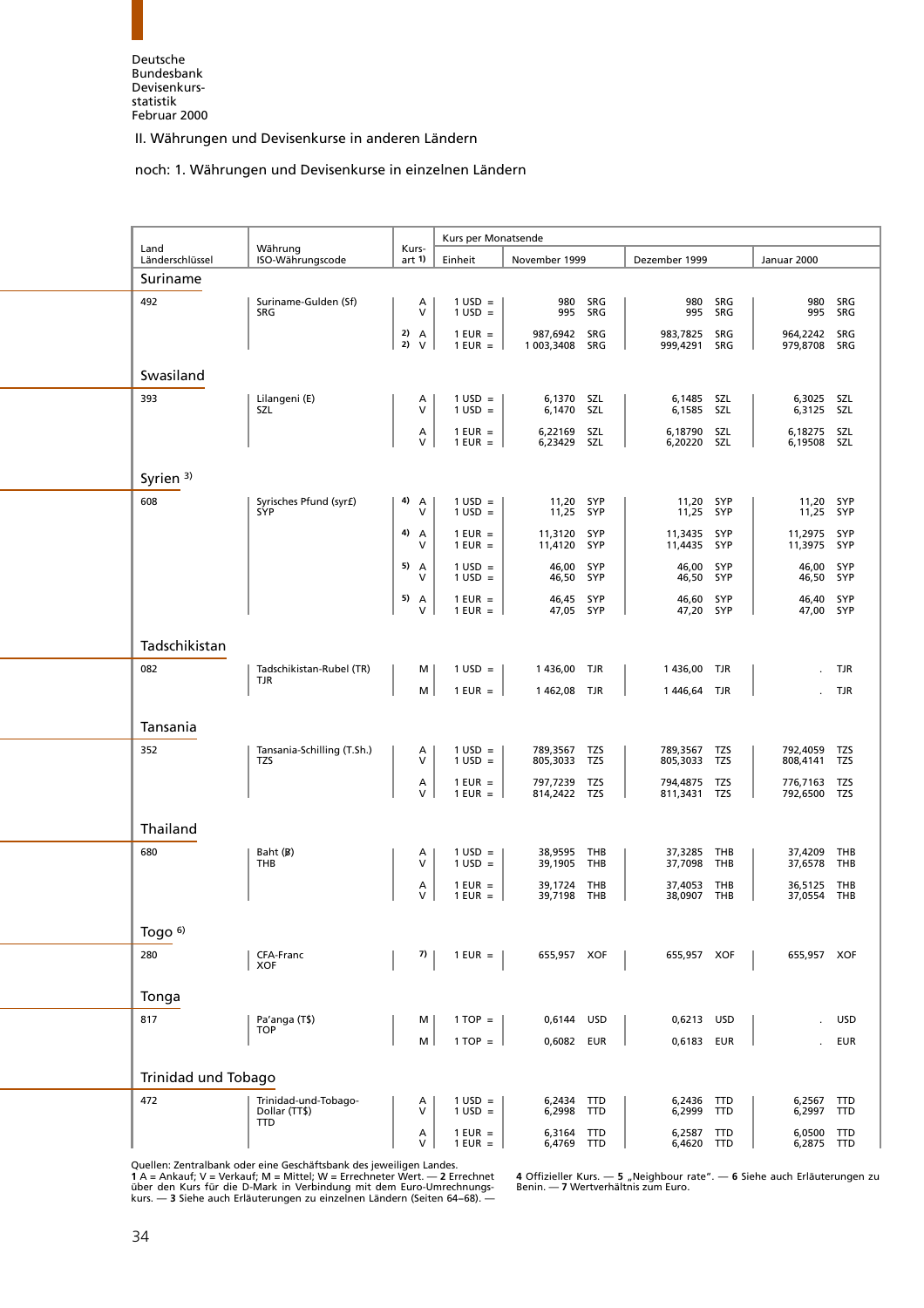#### [noch: 1. Währungen und Devisenkurse in](#page-6-1) einzelnen Ländern

<span id="page-47-0"></span>

| Land<br>Länderschlüssel             | Währung<br>ISO-Währungscode                | Kurs-<br>art 1)   | Kurs per Monatsende<br>Einheit | November 1999          |                          | Dezember 1999          |                   | Januar 2000            |                          |
|-------------------------------------|--------------------------------------------|-------------------|--------------------------------|------------------------|--------------------------|------------------------|-------------------|------------------------|--------------------------|
| Tschad $2$ )                        |                                            |                   |                                |                        |                          |                        |                   |                        |                          |
| 244                                 | CFA-Franc<br>XAF                           | 3)                | $1$ EUR $=$                    | 655,957 XAF            |                          | 655,957 XAF            |                   | 655,957 XAF            |                          |
| Tschechische Republik <sup>4)</sup> |                                            |                   |                                |                        |                          |                        |                   |                        |                          |
| 061                                 | Tschechische Krone (Kč)<br><b>CZK</b>      | м                 | $1 \text{ USD} =$              | 35,607                 | <b>CZK</b>               | 35,979                 | <b>CZK</b>        | 36,270                 | CZK                      |
|                                     |                                            | M <sub>1</sub>    | $1$ EUR =                      | 36,015                 | CZK                      | 36,130                 | <b>CZK</b>        | 35,740                 | CZK                      |
| Türkei 4)                           |                                            |                   |                                |                        |                          |                        |                   |                        |                          |
| 052                                 | Türkisches Pfund /<br>Türkische Lira (TL.) | Α<br>V            | $1 \text{ USD} =$<br>$1$ USD = | 512738<br>515 211      | TRL<br>TRL               | 540 098<br>542 703     | TRL<br>TRL        | 555 761<br>558 441     | TRL<br>TRL               |
|                                     | TRL                                        | А<br>$\vee$       | $1$ EUR $=$<br>$1$ EUR =       | 518 275<br>520 775     | TRL<br>TRL               | 542 096<br>544 711     | TRL<br>TRL        | 547 313<br>549 953 TRL | <b>TRL</b>               |
| Tunesien                            |                                            |                   |                                |                        |                          |                        |                   |                        |                          |
| 212                                 | Tunesischer Dinar (tD)<br><b>TND</b>       | A<br>v            | $1$ USD =<br>$1$ USD =         | 1,2358<br>1,2482 TND   | TND                      | 1,2525<br>1,2650       | <b>TND</b><br>TND | 1,2694<br>1,2821       | <b>TND</b><br><b>TND</b> |
|                                     |                                            | А<br>V            | $1$ EUR $=$<br>$1$ EUR =       | 1,2471<br>1,2596       | <b>TND</b><br><b>TND</b> | 1,2605<br>1,2731       | <b>TND</b><br>TND | 1,2445<br>1,2569       | <b>TND</b><br><b>TND</b> |
| Turkmenistan                        |                                            |                   |                                |                        |                          |                        |                   |                        |                          |
| 080                                 | Turkmenistan-Manat (TMM)<br>TMM            | м                 | $1 \text{ USD} =$              | 5 200,00 TMM           |                          | 5 200,00               | TMM               | 5 200,00               | TMM                      |
|                                     |                                            | м                 | $1$ EUR $=$                    | 5 327,92 TMM           |                          | 5 245,24               | TMM               | 5 217,16 TMM           |                          |
| Uganda<br>350                       | Uganda-Schilling (U.Sh.)                   | A                 | $1 \text{ USD} =$              | 1 491,88               | UGX                      | 1499,89                | <b>UGX</b>        | 1 533,20               | UGX                      |
|                                     | <b>UGX</b>                                 | V<br>А            | $1$ USD =<br>$1$ EUR $=$       | 1 505,82<br>1 506,13   | UGX<br>UGX               | 1 512,20<br>1 504,76   | UGX<br>UGX        | 1 552,20<br>1 505,45   | UGX<br>UGX               |
|                                     |                                            | V                 | $1$ EUR $=$                    | 1 520,20               | UGX                      | 1 517,11               | UGX               | 1 524,11               | UGX                      |
| Ukraine                             |                                            |                   |                                |                        |                          |                        |                   |                        |                          |
| 072                                 | Griwna (UAH)<br>UAH                        | м<br>$M \mid$     | $100$ USD =<br>$100$ EUR $=$   | 470,71 UAH<br>474,3345 | UAH                      | 521,63<br>524,0295     | UAH<br>UAH        | 547,55<br>539,2272 UAH | UAH                      |
| Ungarn                              |                                            |                   |                                |                        |                          |                        |                   |                        |                          |
| 064                                 | Forint (Ft)<br><b>HUF</b>                  | M                 | $1 \text{ USD} =$              | 251,66                 | HUF                      | 252,52                 | HUF               | 260,55                 | <b>HUF</b>               |
|                                     |                                            | M                 | $1$ EUR $=$                    | 254,15 HUF             |                          | 254,92 HUF             |                   | 255,42 HUF             |                          |
| Uruguay                             |                                            |                   |                                |                        |                          |                        |                   |                        |                          |
| 524                                 | Uruguayischer Peso (urug\$)<br><b>UYU</b>  | A<br>V            | $1 \text{ USD} =$<br>$1$ USD = | 11,5450 UYU<br>11,5500 | UYU                      | 11,6100<br>11,6150     | UYU<br>UYU        | 11,6700 UYU<br>11,6750 | UYU                      |
|                                     |                                            | А<br>$\mathsf{V}$ | $1$ EUR $=$<br>$1$ EUR $=$     | 11,6500<br>11,8500     | UYU<br>UYU               | 11,7080<br>11,7220 UYU | UYU               | 11,3000<br>11,3170 UYU | UYU                      |
| Usbekistan <sup>4)</sup>            |                                            |                   |                                |                        |                          |                        |                   |                        |                          |
| 081                                 | Usbekistan-Sum (U.S.)<br>UZS               | м                 | $1 \text{ USD} =$              | 138,83                 | UZS                      | 140,00                 | UZS               | 141,88                 | UZS                      |
|                                     |                                            | M                 | $1$ EUR $=$                    | 140,61 UZS             |                          | 141,72 UZS             |                   | 144,19 UZS             |                          |

Quellen: Zentralbank oder eine Geschäftsbank des jeweiligen Landes.<br>1 A = Ankauf; V = Verkauf; M = Mittel; W = Errechneter Wert. — 2 Siehe 4 Siehe auch Erläuterungen zu einzelnen Ländern (Seiten 64–68).<br>auch Erläuter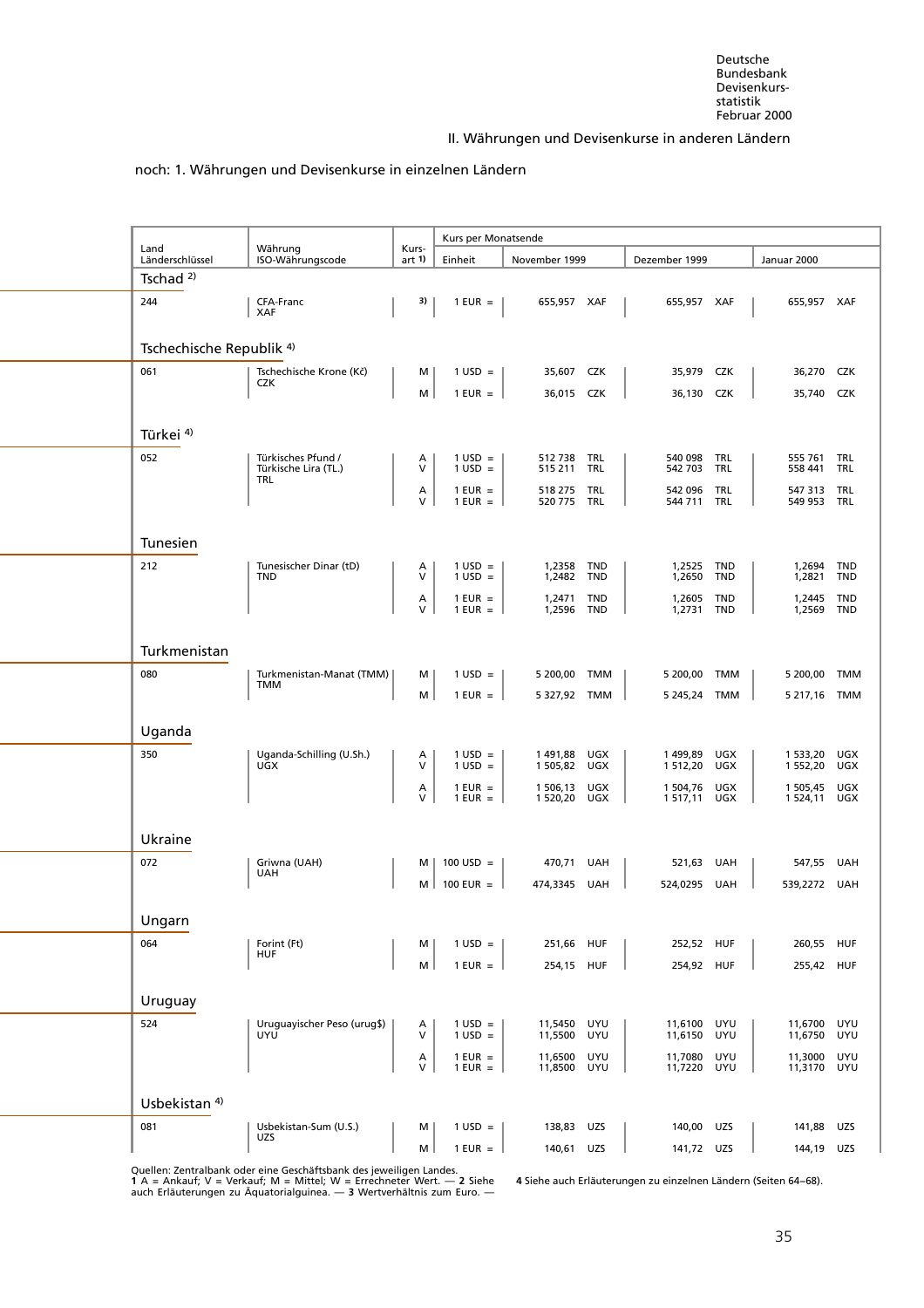#### [noch: 1. Währungen und Devisenkurse](#page-6-1) in einzelnen Ländern

<span id="page-48-0"></span>

|                                            |                                 |                    | Kurs per Monatsende      |                       |                          |                      |                          |                          |                          |
|--------------------------------------------|---------------------------------|--------------------|--------------------------|-----------------------|--------------------------|----------------------|--------------------------|--------------------------|--------------------------|
| Land<br>Länderschlüssel                    | Währung<br>ISO-Währungscode     | Kurs-<br>art 1)    | Einheit                  | November 1999         |                          | Dezember 1999        |                          | Januar 2000              |                          |
| Vanuatu                                    |                                 |                    |                          |                       |                          |                      |                          |                          |                          |
| 816                                        | Vatu (VT)<br>VUV                | A<br>V             | $1$ USD =<br>$1$ USD =   | 128,55<br>130,91      | VUV<br>VUV               | 127,76<br>130,12     | VUV<br>VUV               | 128,46 VUV<br>130,82 VUV |                          |
|                                            |                                 | $\lambda$<br>V     | $1$ EUR =<br>$1$ EUR =   | 129,83<br>132,55      | <b>VUV</b><br>VUV        | 129,36<br>132,07     | VUV<br><b>VUV</b>        | 125,65<br>128,28         | VUV<br>VUV               |
| Venezuela                                  |                                 |                    |                          |                       |                          |                      |                          |                          |                          |
| 484                                        | Bolívar (Bs.)<br><b>VEB</b>     | Α<br>$\vee$        | $1$ USD =<br>$1$ USD =   | 637,75<br>638,75      | VEB<br><b>VEB</b>        | 648,25 VEB<br>649,25 | <b>VEB</b>               | 654,75<br>655,75         | VEB<br><b>VEB</b>        |
|                                            |                                 | A<br>V             | $1$ EUR =<br>$1$ EUR =   | 643,36<br>644,37 VEB  | <b>VEB</b>               | 653,24<br>654,24 VEB | <b>VEB</b>               | 635,23<br>636,20 VEB     | <b>VEB</b>               |
| Vereinigte Arabische Emirate <sup>2)</sup> |                                 |                    |                          |                       |                          |                      |                          |                          |                          |
| 647                                        | Dirham (Dh.)<br><b>AED</b>      | $\lambda$<br>V     | $1$ USD =<br>$1$ USD =   | 3,6598<br>3,6822      | AED<br>AED               | 3,6598<br>3,6822     | <b>AED</b><br>AED        | 3,6598<br>3,6822         | <b>AED</b><br><b>AED</b> |
|                                            |                                 | 3)<br>Α<br>3)<br>V | $1$ EUR =<br>$1$ EUR =   | 3,7061<br>3,7247      | <b>AED</b><br>AED        | 3,7002<br>3,7188     | <b>AED</b><br>AED        | 3,5934<br>3,6116         | <b>AED</b><br><b>AED</b> |
| Vereinigte Staaten                         |                                 |                    |                          |                       |                          |                      |                          |                          |                          |
| 400                                        | US-Dollar (US-\$)<br><b>USD</b> | Α<br>V             | $1$ EUR =<br>$1$ EUR =   | 1,0088<br>1,0095      | USD<br>USD               | 1,0070<br>1,0080     | USD<br><b>USD</b>        | 0,9697<br>0,9701         | USD<br><b>USD</b>        |
|                                            |                                 | A<br>V             | $1$ GBP $=$<br>$1$ GBP = | 1,5980<br>1,5988      | <b>USD</b><br><b>USD</b> | 1,6176<br>1,6186     | <b>USD</b><br><b>USD</b> | 1,6153<br>1,6161         | <b>USD</b><br><b>USD</b> |
| Vereinigtes Königreich <sup>2)</sup>       |                                 |                    |                          |                       |                          |                      |                          |                          |                          |
| 006                                        | Pfund Sterling (£)<br>GBP       | M                  | $1$ GBP $=$              | 1,5927                | USD                      | 1,6117               | <b>USD</b>               | 1,6209                   | <b>USD</b>               |
|                                            |                                 | м                  | $1$ EUR =                | 0,6322                | GBP                      | 0,6220               | GBP                      | 0,6037                   | GBP                      |
| Vietnam                                    |                                 |                    |                          |                       |                          |                      |                          |                          |                          |
| 690                                        | Dong (D)<br>VND                 | А<br>$\vee$        | $1$ USD =<br>$1$ USD =   | 14 011 VND<br>14 0 17 | <b>VND</b>               | 14 0 25<br>14 030    | <b>VND</b><br><b>VND</b> | 14 052<br>14 0 54        | <b>VND</b><br><b>VND</b> |
|                                            |                                 | A<br>V             | $1$ EUR =<br>$1$ EUR =   | 14 083<br>14 211      | <b>VND</b><br><b>VND</b> | 14 037<br>14 164     | <b>VND</b><br><b>VND</b> | 13 689<br>13 823         | <b>VND</b><br><b>VND</b> |
| Zentralafrikanische Republik <sup>4)</sup> |                                 |                    |                          |                       |                          |                      |                          |                          |                          |
| 306                                        | CFA-Franc<br><b>XAF</b>         | 5)                 | $1$ EUR $=$              | 655,957 XAF           |                          | 655,957 XAF          |                          | 655,957 XAF              |                          |
| Zypern                                     |                                 |                    |                          |                       |                          |                      |                          |                          |                          |
| 600                                        | Zypern-Pfund (Z£)<br>CYP        | Α<br>$\mathsf{V}$  | $1$ CYP =<br>$1$ CYP =   | 1,7568<br>1,7499      | <b>USD</b><br><b>USD</b> | 1,7438<br>1,7369     | USD<br><b>USD</b>        | 1,7093<br>1,7025         | <b>USD</b><br><b>USD</b> |
|                                            |                                 | А<br>$\vee$        | $1$ CYP =<br>$1$ CYP =   | 1,7367<br>1,7298      | <b>EUR</b><br>EUR        | 1,7375<br>1,7306     | <b>EUR</b><br>EUR        | 1,7399<br>1,7330         | <b>EUR</b><br>EUR        |

Quellen: Zentralbank oder eine Geschäftsbank des jeweiligen Landes. auch Erläuterungen zu einzelnen Ländern (Seiten 64–68). — **3** Errechnet — nis zum Euro.<br>über den Kurs für die D-Mark in Verbindung mit dem Euro-Umrechnungs-

**1** A = Ankauf;V=Verkauf; M = Mittel; W = Errechneter Wert. — **2** Siehe kurs. — **4** Siehe auch Erläuterungen zu Äquatorialguinea. — **5** Wertverhält-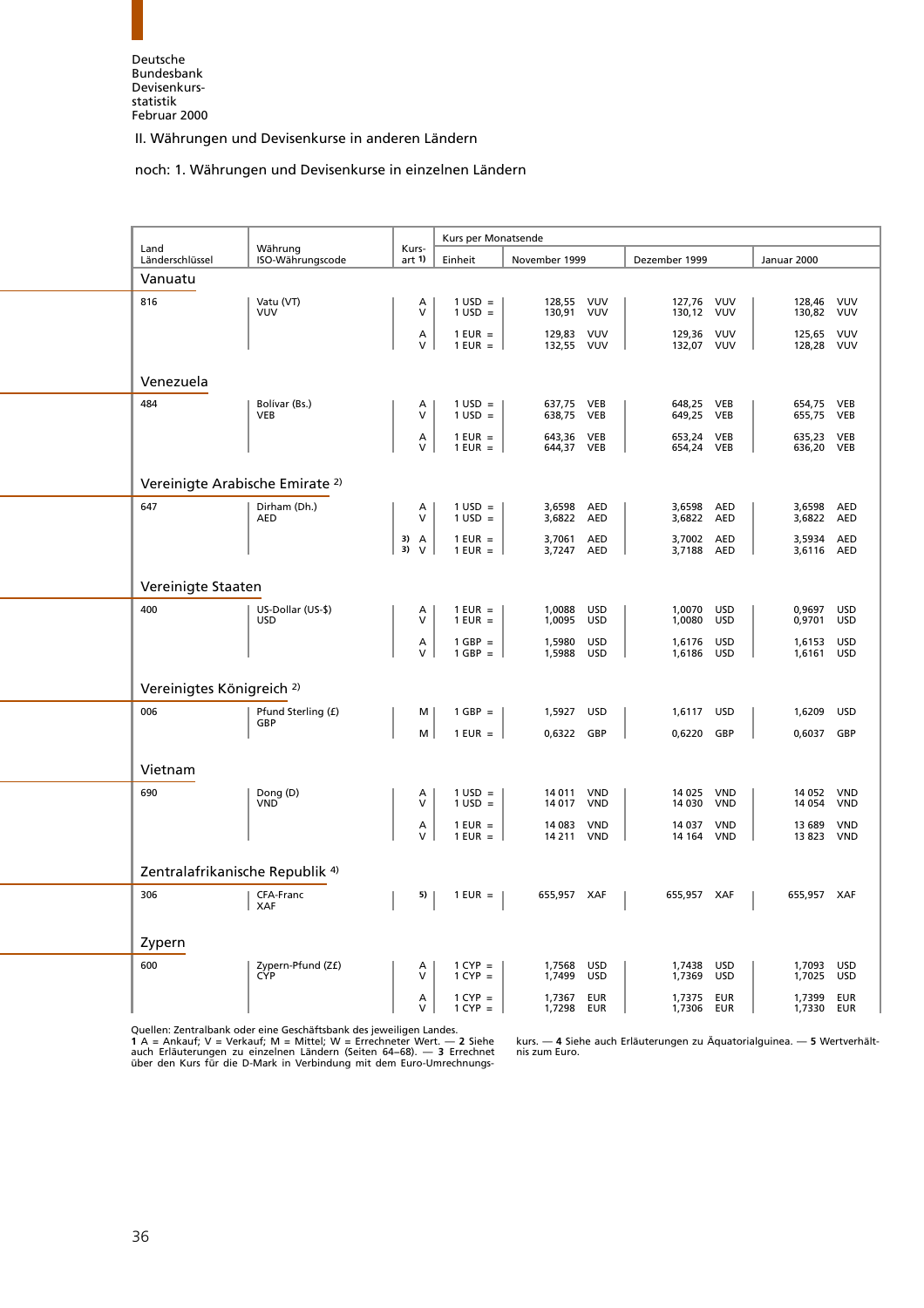# <span id="page-49-0"></span>2. Währungen bzw. Zahlungsmittel in weiteren Ländern und Gebieten

|                                                                                                                                                                                                  |                                                                                                                                                                                                                     |                                                                                                                                                                                                                        | Stand: Ende Januar 2000                                                                                                                                              |
|--------------------------------------------------------------------------------------------------------------------------------------------------------------------------------------------------|---------------------------------------------------------------------------------------------------------------------------------------------------------------------------------------------------------------------|------------------------------------------------------------------------------------------------------------------------------------------------------------------------------------------------------------------------|----------------------------------------------------------------------------------------------------------------------------------------------------------------------|
| Land bzw. Gebiet (Länderschlüssel)                                                                                                                                                               | Währung bzw.<br>Zahlungsmittel des Landes                                                                                                                                                                           | Land bzw. Gebiet (Länderschlüssel)                                                                                                                                                                                     | Währung bzw.<br>Zahlungsmittel des Landes                                                                                                                            |
| Alhucemas<br>Amerikanisch-Samoa (810)<br>Andamanen<br>Andorra 1) (043)<br>Anguilla (446)<br>Ascension (329)<br>Ashmore- und Cartierinseln<br>Australisches Antarktis-Territorium<br>Azoren (010) | Spanien<br>Vereinigte Staaten<br>Indien<br>Frankreich<br>Spanien<br>Antigua und Barbuda<br>Vereinigte Staaten<br>St. Helena<br>Vereinigte Staaten<br>Vereinigtes Königreich<br>Australien<br>Australien<br>Portugal | Madeira (010)<br>Marie-Galante (001)<br>Marshallinseln (824)<br>Martinique (001)<br>Mayotte (377)<br>Melilla (023)<br>Midway (810)<br>Mikronesien,<br>Föderierte Staaten von (823)<br>Monaco (001)<br>Montserrat (470) | Portugal<br>Frankreich<br>Vereinigte Staaten<br>Frankreich<br>Frankreich<br>Spanien<br>Vereinigte Staaten<br>Vereinigte Staaten<br>Frankreich<br>Antiqua und Barbuda |
| Bakerinsel (810)<br>Balearen                                                                                                                                                                     | Vereinigte Staaten<br>Spanien                                                                                                                                                                                       | Nauru (803)<br>Navassa<br>Nikobaren<br>Niue (814)<br>Norfolkinsel (802)<br>Nördliche Marianen (820)                                                                                                                    | Australien<br>Vereinigte Staaten<br>Indien<br>Neuseeland<br>Australien<br>Vereinigte Staaten                                                                         |
| Ceuta (021)<br>Chafarinas                                                                                                                                                                        | Spanien<br>Spanien                                                                                                                                                                                                  |                                                                                                                                                                                                                        |                                                                                                                                                                      |
|                                                                                                                                                                                                  |                                                                                                                                                                                                                     | Osterinsel                                                                                                                                                                                                             | Chile                                                                                                                                                                |
| Désirade (001)                                                                                                                                                                                   | Frankreich                                                                                                                                                                                                          |                                                                                                                                                                                                                        |                                                                                                                                                                      |
| Färöer 1) (041)<br>Französisch-Guayana (001)<br>Französisch-Polynesien (822)                                                                                                                     | Dänemark<br>Frankreich<br>Neukaledonien                                                                                                                                                                             | Palau (825)<br>Palmyrainsel<br>Pescadores<br>Pitcairninseln (813)<br>Puerto Rico (400)                                                                                                                                 | Vereinigte Staaten<br>Vereinigte Staaten<br>China (Taiwan)<br>Neuseeland<br>Vereinigte Staaten                                                                       |
| Galápagosinseln (500)<br>Grönland (406)<br>Guadeloupe (001)<br>Guam (810)<br>Guernsey 1) (006)                                                                                                   | Ecuador<br>Dänemark<br>Frankreich<br>Vereinigte Staaten<br>Vereinigtes Königreich                                                                                                                                   | Réunion (001)<br>San Marino 1) (047)                                                                                                                                                                                   | Frankreich<br>Italien                                                                                                                                                |
| Heard und McDonaldinseln (802)<br>Howlandinsel (810)                                                                                                                                             | Australien<br>Vereinigte Staaten                                                                                                                                                                                    | Schwaneninseln (424)<br>Spitzbergen (028)<br>St. Barthélemy (001)<br>St. Martin (nördl. Teil) (001)<br>St. Pierre und Miguelon (408)<br>Svalbard und Jan Mayen (028)                                                   | Honduras<br>Norwegen<br>Frankreich<br>Frankreich<br>Frankreich<br>Norwegen                                                                                           |
| Insel Man $1)$ (006)                                                                                                                                                                             | Vereinigtes Königreich                                                                                                                                                                                              | Tahiti (822)<br>Tokelau (814)                                                                                                                                                                                          | Neukaledonien<br>Neuseeland                                                                                                                                          |
| Jarvisinsel<br>Jersey 1) (006)<br>Johnstoninsel<br>Jungferninseln, Amerikanische (457)<br>Jungferninseln, Britische (468)                                                                        | Vereinigte Staaten<br>Vereinigtes Königreich<br>Vereinigte Staaten<br>Vereinigte Staaten<br>Vereinigte Staaten                                                                                                      | Tristan da Cunha (329)<br>Tschagosinseln (357)<br>Turks- und Caicosinseln 1) (454)<br>Tuvalu 1) (807)                                                                                                                  | Samoa<br>Vereinigtes Königreich<br>Vereinigte Staaten<br>Vereinigtes Königreich<br>Vereinigte Staaten<br>Australien                                                  |
| Kanarische Inseln (011)<br>Kokosinseln (802)<br>Korallenmeerinseln                                                                                                                               | Spanien<br>Australien<br>Australien                                                                                                                                                                                 | Vatikanstadt 1) (045)<br>Vélez de la Gomera                                                                                                                                                                            | Italien<br>Spanien                                                                                                                                                   |
| Lakkadiven<br>Les Saintes (001)<br>Liechtenstein (037)                                                                                                                                           | Indien<br>Frankreich<br>Schweiz                                                                                                                                                                                     | Wake (810)<br>Wallis und Futuna (811)<br>Weihnachtsinsel (802)                                                                                                                                                         | Vereinigte Staaten<br>Neukaledonien<br>Australien                                                                                                                    |

**1** Es sind auch eigene Geldzeichen in Umlauf.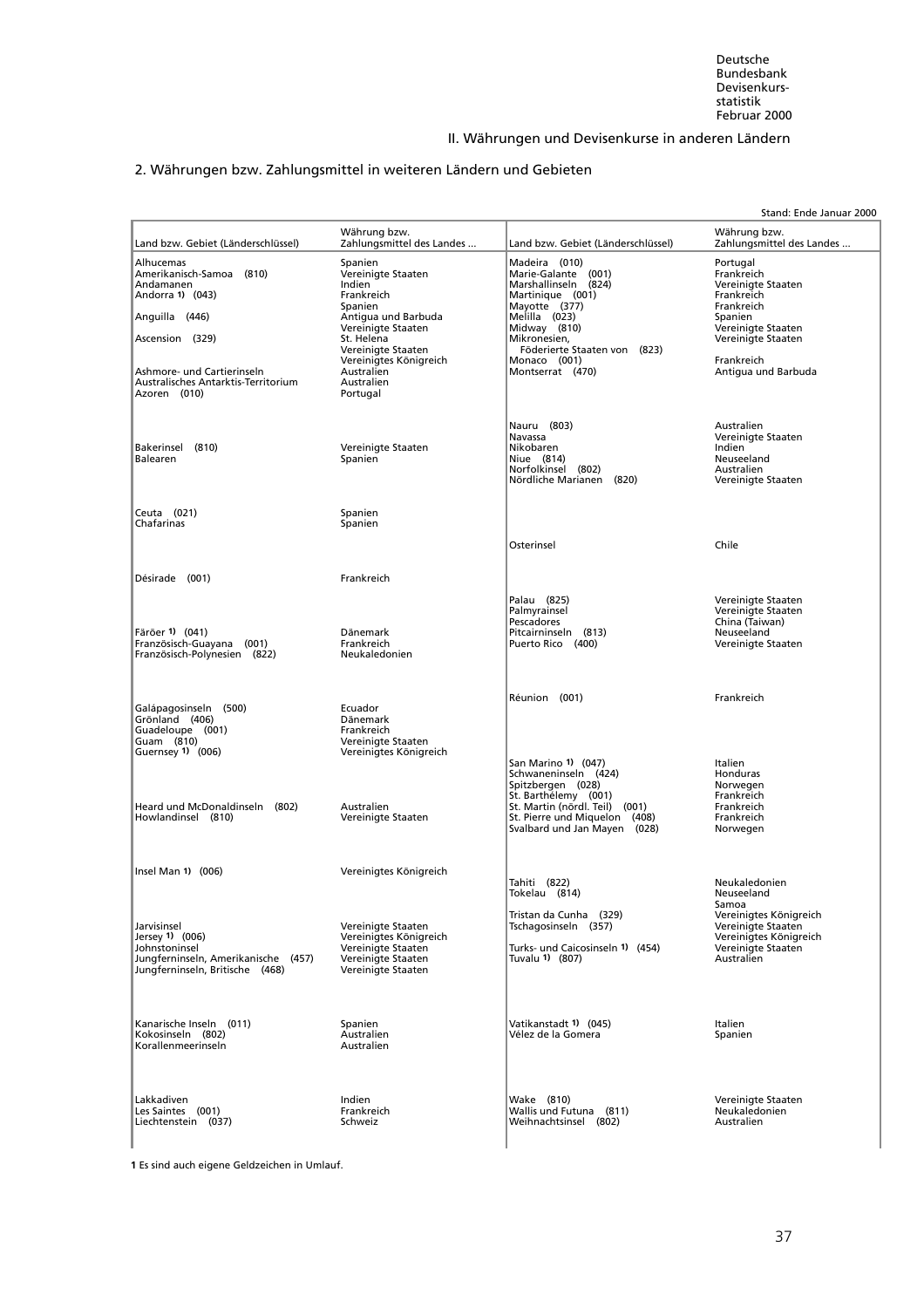<span id="page-50-0"></span>

#### 3. Wechselkursregelungen und Anker der Geldpolitik

**Geldpolitischer Rahmen Vom IWF unter stütztes oder sonstiges geld- Sonstige** politisches **Rahmen-**<br>Programm bedingungen **Wechselkursregelung Wechselkursanker Programmental inflationsziel Geldmengenziel** Inflationsziel **Wechselkursregelungen Währung eines anderen** Benin **Euro-ohne eigenes Landes als gesetzliches** Burkina Faso **Währungsgebiet gesetzliches Zahlungsmittel ECCM 2)** Côte d'Ivoire ECCM 2)<br>
Versiens and Experimental Schwarzen and Barbuda<br>
Zahlungsmittel 1)<br>
Zahlungsmittel 1)<br>
Xiribati Antigua und Barbuda<br>
Xamerun Belgien<br>
Xiribati Burkina Faso<br>
Burkina Faso<br>
Burkina Faso<br>
Burkina Faso<br>
Burkina Faso<br> [Kiribati Antigua und Barbuda Mali Deutschland](#page-7-2) Marshallinseln Dominica Niger Finnland Mikronesien, Grenada Senegal Frankreich<br>
Mikronesien, Stenegal Frankreich<br>
Palau St. Lucia St. Lucia (Senegal Senegal Frankreich<br>
Palau St. Lucia (Senegal St. Lucia (Senegal St. Lucia (Senegal St. Lucia ) St. Kitts und Nevis<br>St. Lucia Prinsipalesien,<br>Palau<br>Palau<br>Panama<br>San Marino Panama St. Vincent und die Luxemburg San Marino Grenadinen Niederlande Franch<br>Luxemburg<br>Niederlande<br>Österreich Portugal<br>Spanien **CFA-Franc-Zone**<br>**CAEMC 4 WAEMU 3)** Benin (Benin Aquatorialguinea)<br>Burkina Easo Burkina Faso<br>Côte d'Ivoire d'ann - Gabun<br>Kamerun Externa Transport of Côte d'Ivoire Mamer<br>
Suinea-Bissau Kongo<br>
Mali Kongo Mali Kongo Guinea-Bissau Kongo Mali Tschad nschau<br>Zentralafrikanische Republik Senegal<br>Togo **Regelungen in Argentinien Argentinien Argentinien Argentinien Argentinien Argentinien Form eines** Bosnien und Bosnien und **"Currency Board" 5)** Herzegowina Herzegowina werk and the second second term in the second of the second second term in the second of the second of the second second in the second of the second second in the second second second second second second second second sec Bulgarien **Dschibuti** Estland Litauen Hongkong, Sonderverwaltungsregion **Sonstige konventionelle Gegenüber einer Einzelwährung aus and Einzelwährung auf der Bangladesch auf Bangladesch<br>Regelungen mit festen Einzelwährung der Bangladesch auf der Bangladesch ein Bangladesch ein Salvador Regelungen mit festen** El Salvador **Wechselkursen** Ägypten Libanon Jordanien **(einschl. de-facto-** Aruba Malaysia Kap Verde **Festkursen bei Bahamas Malediven (\* 1888)**<br>**Festkursen bei Bahamas Malediven Mazedonien (\* 1888)**<br>**kontrolliertem Bahrain Mazedonien** Mazedonien (\* 1888) **kontrolliertem** Bahrain Mazedon<br>**Floating)** 6) Barbados **Mamibia Floating) 6)**<br>Barbados Barbados Namibias Belize Nepal Bhutan Niederländische China Antillen El Salvador<br>Irak El Salvador<br>
Irak Irak Saudi-Arabien<br>
Iran Swasiland Swasiland Swasiland<br>Syrien Jordanien<br>Kap Verde<br>Katar Trinidad und Tobago Katar Turkmenistan<br>Komoren Vereinigte Ara<br>Lesotho Emirate Komoren Vereinigte Arabische Lesotho Emirate **Gegenüber einem Währungsverbund** Botsuana **Myanmar**<br>Burundi Salomonen Burundi Salomonen Fidschi Samoa Kuwait Seychellen **Lettland**<br>Malta Malta Vanuatu Marokko **Feste Wechselkurse Innerhalb einer** Ukraine **innerhalb hori- Gemeinschaftsregelung Sonstige Regelungen zoont are current and term in the search of the search of the interfalb horicity of the interfalb horic of the <br>zontaler Bandbreiten 7) (WKM II) and the and breiten Dänemark** Island<br>Griechenland **Island** Libysc Libysch-Arabische Dschamahirija Ukraine Vietnam Zypern

Stand: 30. September 1999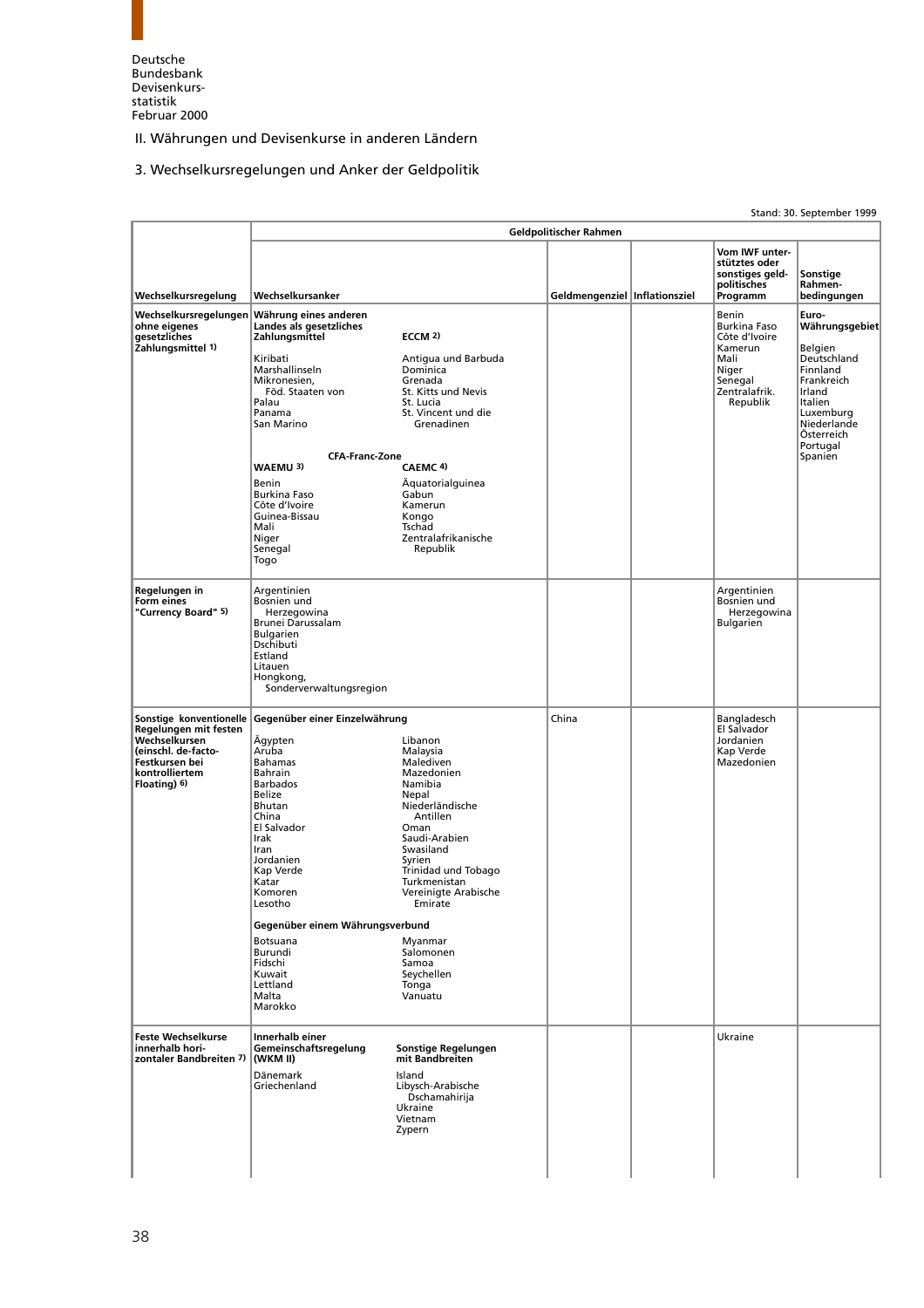#### noch: 3. Wechselkursregelungen und Anker der Geldpolitik

|                                                                                            |                                                                            |                                                                                                                                                                                                     |                                                                                                                           |                                                                                                                                                                                                                                                                                                                                                       | Stand: 30. September 1999                                                                                                                                                |
|--------------------------------------------------------------------------------------------|----------------------------------------------------------------------------|-----------------------------------------------------------------------------------------------------------------------------------------------------------------------------------------------------|---------------------------------------------------------------------------------------------------------------------------|-------------------------------------------------------------------------------------------------------------------------------------------------------------------------------------------------------------------------------------------------------------------------------------------------------------------------------------------------------|--------------------------------------------------------------------------------------------------------------------------------------------------------------------------|
|                                                                                            |                                                                            | Geldpolitischer Rahmen                                                                                                                                                                              |                                                                                                                           |                                                                                                                                                                                                                                                                                                                                                       |                                                                                                                                                                          |
| Wechselkursregelung                                                                        | Wechselkursanker                                                           | Geldmengenziel Inflationsziel                                                                                                                                                                       |                                                                                                                           | Vom IWF unter-<br>stütztes oder<br>sonstiges geld-<br>politisches<br>Programm                                                                                                                                                                                                                                                                         | Sonstige<br>Rahmen-<br>bedingungen                                                                                                                                       |
| <b>Stufenweise</b><br>Kursanpassungen<br>("crawling pegs") 8)                              | Costa Rica<br>Nicaragua                                                    |                                                                                                                                                                                                     |                                                                                                                           | <b>Bolivien</b><br>Nicaragua<br>Türkei<br>Tunesien                                                                                                                                                                                                                                                                                                    |                                                                                                                                                                          |
| Wechselkurse inner-<br>halb stufenweise ange-<br>paßter Bandbreiten 9)                     | Honduras<br>Ungarn<br>Uruguay<br>Israel<br>Polen<br>Venezuela<br>Sri Lanka | Sri Lanka                                                                                                                                                                                           | Israel<br>Polen                                                                                                           | Honduras<br>Uruguay                                                                                                                                                                                                                                                                                                                                   |                                                                                                                                                                          |
| <b>Kontrolliertes</b><br><b>Floating ohne einen</b><br>vorgegebenen<br>Wechselkurspfad 10) |                                                                            | Jamaika<br>Laos<br>Slowenien                                                                                                                                                                        | Tschechische<br>Republik                                                                                                  | Äthiopien<br>Aserbaidschan<br>Kenia<br>Kirgisistan<br>Kroatien<br>Malawi<br>Mauretanien<br>Pakistan<br>Rumänien<br>Tadschikistan                                                                                                                                                                                                                      | Algerien<br><b>Belarus</b><br>Dominikanische<br>Republik<br>Guatemala<br>Kambodscha<br>Nigeria<br>Norwegen<br>Paraguay<br>Singapur<br>Slowakei<br>Suriname<br>Usbekistan |
| <b>Unabhängiges</b><br>Floating 11)                                                        |                                                                            | Gambia<br>Ghana<br>Guinea<br>Guyana<br>Indien<br>Kolumbien<br>Korea,<br>Republik<br>Mauritius<br>Mongolei<br>Peru<br>Philippinen<br>São Tomé<br>und Príncipe<br>Schweiz<br>Sierra Leone<br>Simbabwe | Angola<br>Australien<br>Brasilien<br>Chile<br>Kanada<br>Kasachstan<br>Neuseeland<br>Schweden<br>Vereinigtes<br>Königreich | Albanien<br>Armenien<br><b>Brasilien</b><br>Gambia<br>Georgien<br>Ghana<br>Guinea<br>Guyana<br>Haiti<br>Indonesien<br>Jemen<br>Korea,<br>Republik<br>Madagaskar<br>Mexiko<br>Moldau,<br>Republik<br>Mongolei<br>Mosambik<br>Peru<br>Philippinen<br>Ruanda<br>Russische<br>Föderation<br>Sambia<br>Simbabwe<br>Sudan<br>Tansania<br>Thailand<br>Uganda | Afghanistan<br>Ecuador<br>Eritrea<br>Japan<br>Kongo, Demo-<br>krat. Republik<br>Liberia<br>Papua-<br>Neuguinea<br>Somalia<br>Südafrika<br>Vereinigte<br>Staaten          |

Quelle: Internationaler Währungsfonds, Washington.<br>1 Die Währung eines anderen Landes ist als alleiniges gesetzliches<br>Zahlungsmittel in Umlauf, oder das Mitglied gehört einer Währungsunion<br>an, in der die Mitglieder der Uni 1 Die Währung eines anderen Landes ist als alleiniges gesetzliches 1 % un einen Leitkurs schwanken. — 8 Die Währung wird regelmäßig in an, in der die Mitglieder der Union das gleiche gesetzliche Zahlungsmittel<br>an, in der d Wert der Währung wird innerhalb von Schwankungsbreiten eines formell — jedoch kein bestimmtes Kursniveau herbeiführen sollen.<br>oder de facto festen Kurses gehalten; dabei darf die Währung um mehr als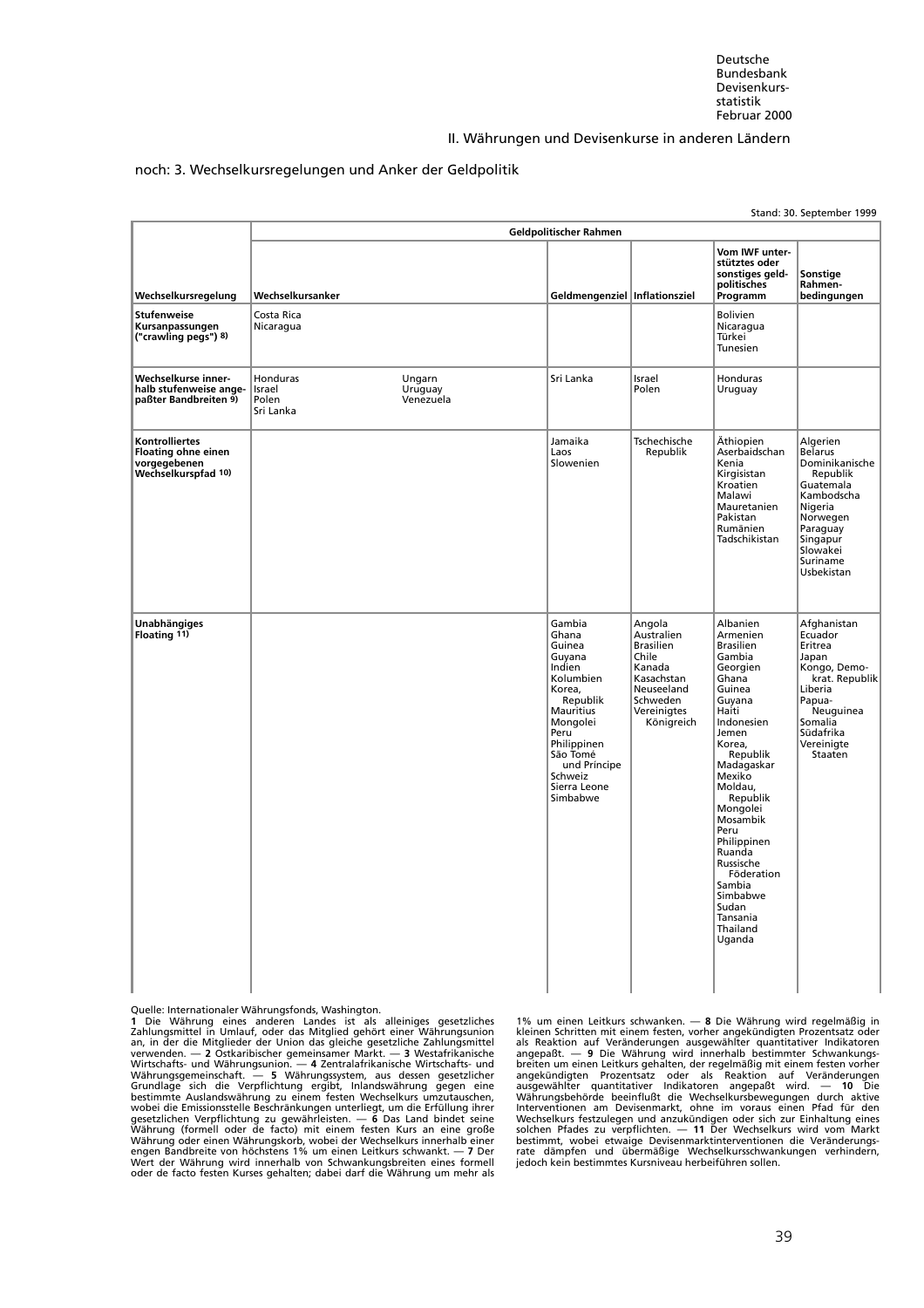<span id="page-52-0"></span>

#### 4. ISO-Währungscodes \*)

|             |                                            |                                                                      |                   |                            |                                                  |            |                               | Stand: Ende Januar 2000                |
|-------------|--------------------------------------------|----------------------------------------------------------------------|-------------------|----------------------------|--------------------------------------------------|------------|-------------------------------|----------------------------------------|
| ISO-        | Code Währung                               | Land bzw. Gebiet                                                     | ISO-              | Code Währung               | Land bzw. Gebiet                                 | ISO-       | Code Währung                  | Land bzw. Gebiet                       |
|             | AED Dirham                                 | Vereinigte Arabische<br>Emirate                                      | <b>CRC</b>        | Costa-Rica-Colón           | Costa Rica                                       |            | GRD Drachme                   | Griechenland                           |
| AFA         | Afghani                                    | Afghanistan                                                          | <b>CUP</b>        | Kubanischer Peso           | Kuba                                             |            | GTQ Quetzal                   | Guatemala                              |
| ALL         | Lek                                        | Albanien                                                             | <b>CVE</b>        | Kap-Verde-Escudo           | Kap Verde                                        |            | GYD Guyana-Dollar             | Guyana                                 |
|             | AMD Dram                                   | Armenien                                                             | CYP               | Zypern-Pfund               | Zypern                                           |            |                               |                                        |
|             | ANG Niederl.-Antillen-<br>Gulden           | Niederländische<br>Antillen                                          | CZK               | Tschechische Krone         | Tschechische Republik                            |            | HKD Hongkong-Dollar           | Hongkong, Sonder-<br>verwaltungsregion |
|             | AOR Readjusted Kwanza                      | Angola 1)                                                            |                   | <b>DEM</b> Deutsche Mark   | Deutschland                                      |            | HNL Lempira                   | Honduras                               |
| ARS         | Argentinischer Peso                        | Argentinien                                                          | <b>DJF</b>        | Dschibuti-Franc            | Dschibuti                                        |            | HRK Kuna                      | Kroatien                               |
| ATS)        | Schilling                                  | Österreich                                                           |                   | DKK Dänische Krone         | Dänemark                                         | HTG        | Gourde                        | Haiti                                  |
|             | <b>AUD</b> Australischer Dollar            | Australien<br>Heard und<br>McDonaldinseln<br>Kiribati<br>Kokosinseln | DOP.              | Dominikanischer<br>Peso    | Färöer<br>Grönland<br>Dominikanische<br>Republik | idr        | HUF Forint<br>Rupiah          | Ungarn<br>Indonesien                   |
|             |                                            | Nauru<br>Norfolkinsel                                                |                   | DZD Algerischer Dinar      | Algerien                                         | IEP        | <b>Irisches Pfund</b>         | Irland                                 |
|             |                                            | Tuvalu<br>Weihnachtsinsel                                            |                   |                            |                                                  | ILS        | Neuer Schekel                 | Israel                                 |
|             | AWG Aruba-Florin                           | Aruba                                                                | ECS               | Sucre                      | Ecuador                                          | INR        | Indische Rupie                | Bhutan<br>Indien                       |
|             | AZM Aserbaidschan-                         | Aserbaidschan                                                        | <b>EEK</b>        | <b>Estnische Krone</b>     | Estland                                          | iqd        | Irak-Dinar                    | Irak                                   |
|             | Manat                                      |                                                                      | EGP<br><b>ERN</b> | Ägyptisches Pfund<br>Nakfa | Agypten<br>Eritrea                               | IRR        | Rial                          | Iran, Islamische<br>Republik           |
|             | <b>BAM Konvertible Mark</b>                | Bosnien und<br>Herzegowina                                           | ESP               | Peseta                     | Andorra<br>Spanien                               | ISK        | Isländische Krone             | Island                                 |
| BBD         | Barbados-Dollar                            | <b>Barbados</b>                                                      | ETB               | Birr                       | Äthiopien                                        | ITL        | Italienische Lira             | Italien<br>San Marino                  |
| <b>BDT</b>  | Taka                                       | Bangladesch                                                          | <b>EUR</b>        | Euro 2)                    | Belgien                                          |            |                               | Vatikanstadt                           |
| BEF         | <b>Belgischer Franc</b>                    | Belgien                                                              |                   |                            | Deutschland<br>Finnland                          |            | JMD Jamaika-Dollar            | Jamaika                                |
| BGN         | Lew                                        | <b>Bulgarien</b>                                                     |                   |                            | Frankreich<br>Irland                             | JOD        | Jordan-Dinar                  | Jordanien                              |
| <b>BHD</b>  | <b>Bahrain-Dinar</b>                       | Bahrain                                                              |                   |                            | Italien<br>Luxemburg                             | JPY        | Yen                           | Japan                                  |
| BIF         | <b>Burundi-Franc</b>                       | Burundi                                                              |                   |                            | Niederlande<br>Österreich                        |            |                               |                                        |
| BMD         | Bermuda-Dollar                             | Bermuda                                                              |                   |                            | Portugal<br>Spanien                              | KES<br>KGS | Kenia-Schilling               | Kenia<br>Kirgisistan                   |
| BND         | Brunei-Dollar                              | Brunei Darussalam                                                    |                   |                            |                                                  | KHR Riel   | Kirgisistan-Som               | Kambodscha                             |
| BOB         | Boliviano                                  | <b>Bolivien</b>                                                      | FIM               | Finnmark                   | Finnland                                         | KMF        | Komoren-Franc                 | Komoren                                |
| BRL         | Real                                       | <b>Brasilien</b>                                                     | <b>FJD</b>        | Fidschi-Dollar             | Fidschi                                          |            | KPW Won                       | Korea, Demokratische                   |
| BSD         | Bahama-Dollar                              | Bahamas                                                              | <b>FKP</b>        | Falkland-Pfund             | Falklandinseln                                   |            |                               | Volksrepublik                          |
| BTN         | Ngultrum                                   | Bhutan                                                               | FRF               | Französischer Franc        | Andorra<br>Frankreich                            |            | KRW Won                       | Korea, Republik                        |
| <b>BWP</b>  | Pula                                       | Botsuana                                                             |                   |                            | Französisch-Guayana<br>Guadeloupe                |            | KWD Kuwait-Dinar              | Kuwait                                 |
| BYR.<br>BYB | Belarus-Rubel (neu)<br>Belarus-Rubel (alt) | <b>Belarus</b><br><b>Belarus</b>                                     |                   |                            | Martinique<br>Monaco                             | KYD.       | Kaiman-Dollar                 | Kaimaninseln                           |
| BZD         | Belize-Dollar                              | Belize                                                               |                   |                            | Réunion<br>St. Pierre und<br>Miquelon            | KZT        | Tenge                         | Kasachstan                             |
| CAD         | Kanadischer Dollar                         | Kanada                                                               |                   |                            |                                                  | LAK        | Kip                           | Laos                                   |
| CDF         | Kongo-Franc                                | Kongo, Demokratische                                                 | GBP               | <b>Pfund Sterling</b>      | Vereinigtes<br>Königreich                        | LBP        | Libanesisches Pfund           | Libanon                                |
|             |                                            | Republik                                                             | GEL               | Lari                       | Georgien                                         | LKR        | Sri-Lanka-Rupie               | Sri Lanka                              |
| <b>CHF</b>  | Schweizer Franken                          | Liechtenstein<br>Schweiz                                             | GHC Cedi          |                            | Ghana                                            | LRD        | Liberianischer Dollar Liberia |                                        |
| <b>CLP</b>  | Chilenischer Peso                          | Chile                                                                | GIP               | Gibraltar-Pfund            | Gibraltar                                        | LSL        | Loti                          | Lesotho                                |
| <b>CNY</b>  | Renminbi ¥uan                              | China                                                                |                   | <b>GMD Dalasi</b>          | Gambia                                           | LTL        | Litas                         | Litauen                                |
| <b>COP</b>  | Kolumbianischer Peso Kolumbien             |                                                                      | GNF               | Guinea-Franc               | Guinea                                           | LUF        | Luxemburgischer<br>Franc      | Luxemburg                              |

**\*** Auszugsweise zusammengestellt nach Mitteilungen der ISO. — **1** Siehe schlüssel 888. auch Erläuterungen zu einzelnen Ländern (Seite 64). — **2** Länder-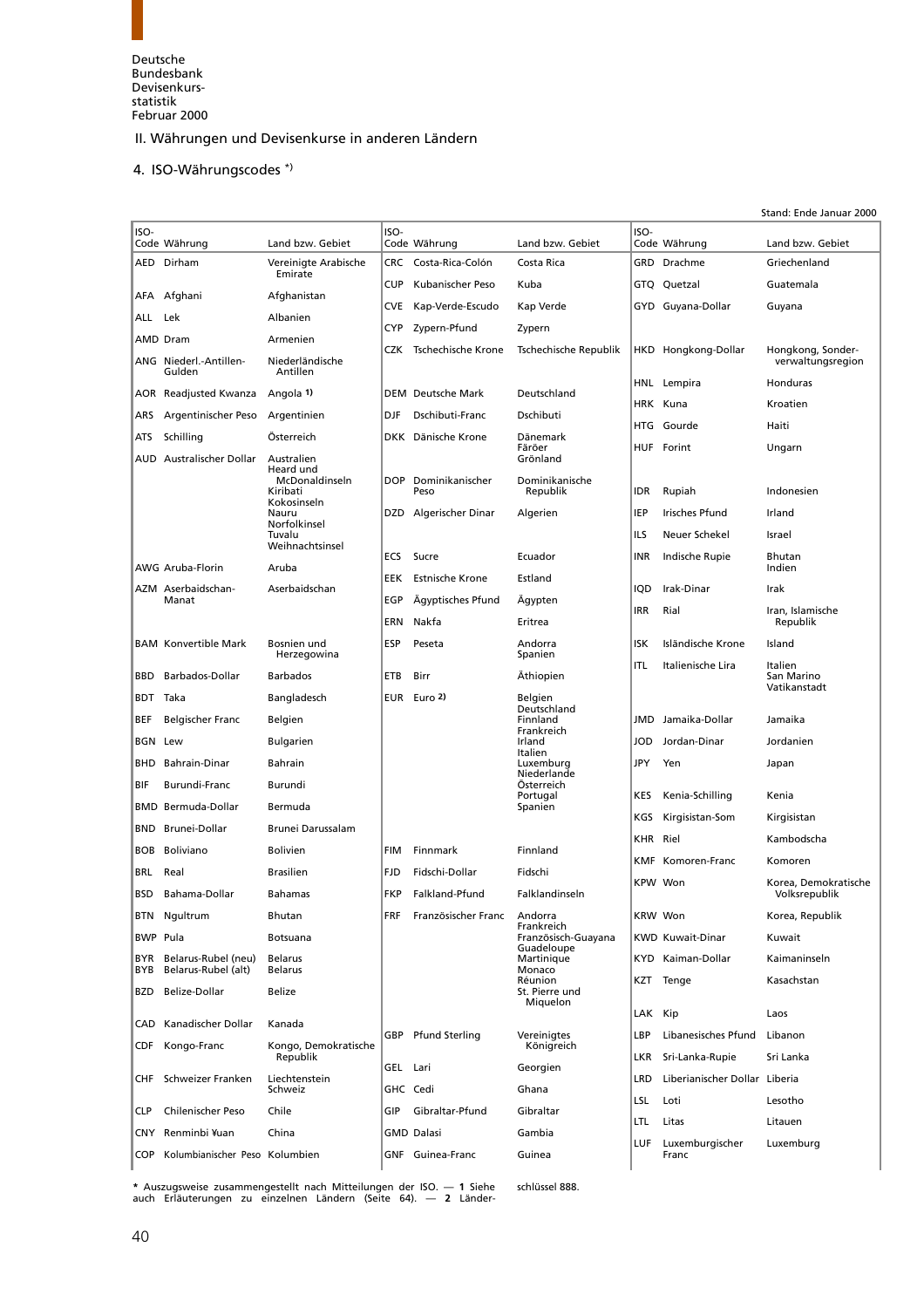Deutsche Bundesbank Devisenkursstatistik Februar 2000

# II. Währungen und Devisenkurse in anderen Ländern

# noch: 4. ISO-Währungscodes \*)

|            |                                   |                          |            |                                        |                                                         |            |                                    | Stand: Ende Januar 2000                 |
|------------|-----------------------------------|--------------------------|------------|----------------------------------------|---------------------------------------------------------|------------|------------------------------------|-----------------------------------------|
| ISO-       | Code Währung                      | Land bzw. Gebiet         | ISO-       | Code Währung                           | Land bzw. Gebiet                                        | ISO-       | Code Währung                       | Land bzw. Gebiet                        |
| <b>LVL</b> | Lats                              | Lettland                 | ROL Leu    |                                        | Rumänien                                                |            | UYU Uruguayischer Peso             | Uruguay                                 |
| LYD.       | Libyscher Dinar                   | Libysch-Arabische        | <b>RUB</b> | Rubel                                  | Russische Föderation                                    | UZS.       | Usbekistan-Sum                     | Usbekistan                              |
|            |                                   | Dschamahirija            |            | <b>RWF</b> Ruanda-Franc                | Ruanda                                                  |            |                                    |                                         |
|            | MAD Dirham                        | Marokko                  |            |                                        |                                                         | <b>VEB</b> | Bolívar                            | Venezuela                               |
|            | MDL Moldau-Leu                    | Moldau, Republik         | SAR        | Saudi Riyal                            | Saudi-Arabien                                           |            | VND Dong                           | Vietnam                                 |
|            | MGF Madagaskar-Franc              | Madagaskar               | SBD        | Salomonen-Dollar                       | Salomonen                                               | VUV Vatu   |                                    | Vanuatu                                 |
|            | <b>MKD</b> Denar                  | Mazedonien               | <b>SCR</b> | Seychellen-Rupie                       | Seychellen                                              |            |                                    |                                         |
|            | MMK Kyat                          | Myanmar                  | <b>SDD</b> | Sudanesischer Dinar                    | Sudan                                                   | WST Tala   |                                    | Samoa                                   |
|            | MNT Togrog                        | Mongolei                 | <b>SEK</b> | Schwedische Krone                      | Schweden                                                |            |                                    |                                         |
|            | MOP Pataca                        | Macau, Sonder-           | SGD        | Singapur-Dollar                        | Singapur                                                | <b>XAF</b> | CFA-Franc                          | Aquatorialguinea                        |
|            |                                   | verwaltungsregion        | <b>SHP</b> | St.-Helena-Pfund                       | St. Helena                                              |            |                                    | Gabun<br>Kamerun                        |
|            | MRO Ouguiya                       | Mauretanien              | SIT        | Tolar                                  | Slowenien                                               |            |                                    | Kongo<br>Tschad                         |
|            | MTL Maltesische Lira              | Malta                    | <b>SKK</b> | Slowakische Krone                      | Slowakei                                                |            |                                    | Zentralafrikanische<br>Republik         |
|            | <b>MUR</b> Mauritius-Rupie        | <b>Mauritius</b>         | <b>SLL</b> | Leone                                  | Sierra Leone                                            |            | XCD Ostkaribischer Dollar Anguilla |                                         |
|            | MVR Rufiyaa                       | Malediven                | SOS        | Somalia-Schilling                      | Somalia                                                 |            |                                    | Antigua und Barbuda<br>Dominica         |
|            | MWK Malawi-Kwacha                 | Malawi                   | <b>SRG</b> | Suriname-Gulden                        | Suriname                                                |            |                                    | Grenada<br>Montserrat                   |
|            | MXN Mexikanischer Peso            | Mexiko                   | <b>STD</b> | Dobra                                  | São Tomé und Príncipe                                   |            |                                    | St. Kitts und Nevis<br>St. Lucia        |
|            | MYR Malaysischer Ringgit Malaysia |                          | <b>SVC</b> | El-Salvador-Colón                      | El Salvador                                             |            |                                    | St. Vincent und<br>die Grenadinen       |
|            | <b>MZM Metical</b>                | Mosambik                 | SYP        | Syrisches Pfund                        | Syrien                                                  |            | XOF CFA-Franc                      | Benin                                   |
|            |                                   |                          | SZL        | Lilangeni                              | Swasiland                                               |            |                                    | Burkina Faso<br>Côte d'Ivoire           |
|            | NAD Namibia-Dollar                | Namibia                  |            |                                        |                                                         |            |                                    | Guinea-Bissau<br>Mali                   |
|            | <b>NGN Naira</b>                  | Nigeria                  | THB        | Baht                                   | Thailand                                                |            |                                    | Niger<br>Senegal                        |
| NIO        | Córdoba                           | Nicaragua                | TJR        | Tadschikistan-Rubel                    | Tadschikistan                                           |            |                                    | Togo                                    |
|            | NLG Holländischer<br>Gulden       | Niederlande              |            | TMM Turkmenistan-Manat Turkmenistan    |                                                         | <b>XPF</b> | CFP-Franc                          | Französisch-Polynesien<br>Neukaledonien |
|            | NOK Norwegische Krone             | Norwegen                 | TND        | Tunesischer Dinar                      | Tunesien                                                |            |                                    | Wallis und Futuna                       |
|            |                                   | Svalbard u. Jan Mayen    | TOP        | Pa'anga                                | Tonga                                                   |            |                                    |                                         |
| NPR.       | Nepalesische Rupie                | Nepal                    | TRL        | Türkisches Pfund/                      | Türkei                                                  |            | YER Jemen-Rial                     | Jemen                                   |
| NZD        | Neuseeland-Dollar                 | Cookinseln<br>Neuseeland |            | Türkische Lira                         |                                                         |            | YUM Jugoslawischer<br>Neuer Dinar  | Jugoslawien                             |
|            |                                   | Niue<br>Pitcairninseln   | TTD        | Trinidad-und-<br>Tobago-Dollar         | Trinidad und Tobago                                     |            |                                    |                                         |
|            |                                   | Tokelau                  |            | TWD Neuer Taiwan-Dollar China (Taiwan) |                                                         |            | ZAR Rand                           | Lesotho                                 |
|            |                                   |                          | TZS        | Tansania-Schilling                     | Tansania                                                |            |                                    | Namibia<br>Südafrika                    |
|            | <b>OMR</b> Rial Omani             | Oman                     |            |                                        |                                                         |            | ZMK Kwacha                         | Sambia                                  |
|            |                                   |                          |            |                                        |                                                         |            | ZWD Simbabwe-Dollar                | Simbabwe                                |
| PAB        | Balboa                            | Panama                   |            | <b>UAH Griwna</b>                      | Ukraine                                                 |            |                                    |                                         |
| PEN        | Neuer Sol                         | Peru                     |            | UGX Uganda-Schilling                   | Uganda                                                  |            |                                    |                                         |
| PGK Kina   |                                   | Papua-Neuguinea          |            | USD US-Dollar                          | Amerikanisch-Samoa<br>Guam                              |            |                                    |                                         |
| PHP        | Philippinischer Peso              | Philippinen              |            |                                        | Jungferninseln,<br>Amerikanische                        |            | Nachrichtlich:                     |                                         |
| PKR        | Pakistanische Rupie               | Pakistan                 |            |                                        | Jungferninseln,<br><b>Britische</b>                     |            |                                    |                                         |
| PLN        | Zloty                             | Polen                    |            |                                        | Marshallinseln<br>Mikronesien,                          |            | XAG Silber                         |                                         |
| PTE        | Escudo                            | Portugal                 |            |                                        | Föderierte Staaten von   XAU Gold<br>Nördliche Marianen |            |                                    |                                         |
|            | PYG Guaraní                       | Paraguay                 |            |                                        | Palau<br>Panama                                         |            | XDR Sonderziehungsrecht            |                                         |
|            |                                   |                          |            |                                        | <b>Puerto Rico</b><br>Turks- u. Caicosinseln            | <b>XPD</b> | Palladium                          |                                         |
|            | QAR Katar-Riyal                   | Katar                    |            |                                        | Vereinigte Staaten                                      |            | XPT Platin                         |                                         |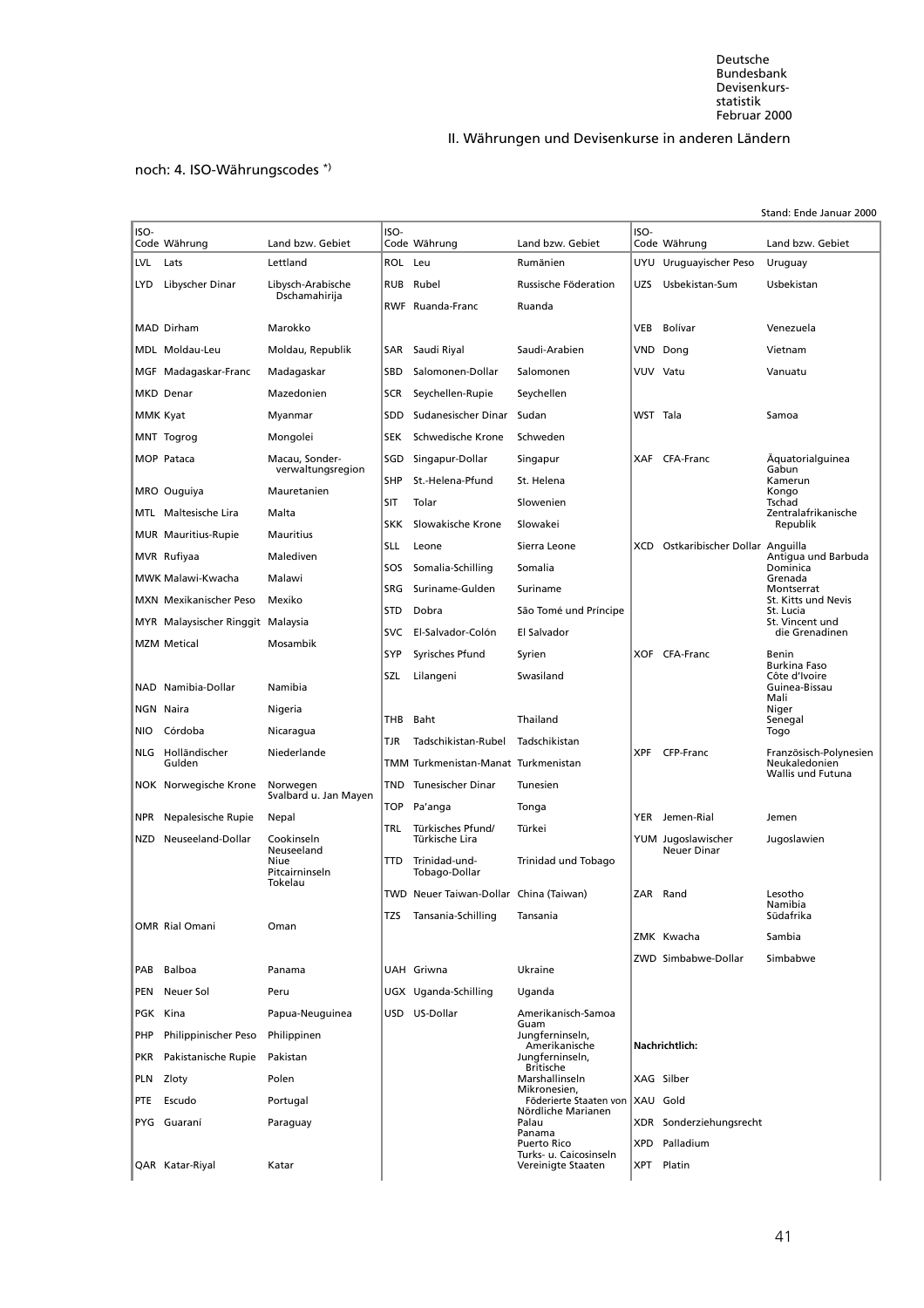# [1. ECU-Werte und Euro-Umrechnungskurse \\*\)](#page-8-3)

#### Währungseinheiten für 1 ECU **1)**

<span id="page-54-0"></span>

| Durchschnitt<br>im Jahr bzw. | Deutsche                      | Französischer                 | Pfund                            | Holländischer                 | Belgischer<br>und Luxem-<br>burgischer | Italienische                  | Spanische                     | Dänische                                          | <b>Irisches</b>                  |
|------------------------------|-------------------------------|-------------------------------|----------------------------------|-------------------------------|----------------------------------------|-------------------------------|-------------------------------|---------------------------------------------------|----------------------------------|
| im Monat                     | Mark                          | Franc                         | Sterling                         | Gulden                        | Franc                                  | Lira                          | Peseta                        | Krone                                             | Pfund<br>ECU-Werte               |
|                              |                               |                               |                                  |                               |                                        |                               |                               |                                                   |                                  |
| 1975                         | 3,04940                       | 5,31924                       | 0,560026                         | 3,13490                       | 45,5690                                | 809,547                       | 70,2711                       | 7,12267                                           | 0,559814                         |
| 1976                         | 2,81546                       | 5,34487                       | 0,621578                         | 2,95515                       | 43,1655                                | 930,151                       | 74,7442                       | 6,76177                                           | 0,621920                         |
| 1977                         | 2,64832                       | 5,60608                       | 0,653701                         | 2,80011                       | 40,8827                                | 1 006,79                      | 86,8245                       | 6,85568                                           | 0,653701                         |
| 1978                         | 2,55608                       | 5,73983                       | 0,663911                         | 2,75409                       | 40,0611                                | 1 080,22                      | 97,4199                       | 7,01946                                           | 0,663888                         |
| 1979                         | 2,51095                       | 5,82948                       | 0,646428                         | 2,74861                       | 40,1632                                | 1 138,44                      | 91,9917                       | 7,20701                                           | 0,669477                         |
|                              |                               |                               |                                  |                               |                                        |                               |                               |                                                   |                                  |
| 1980                         | 2,52421                       | 5,86896                       | 0,598488                         | 2,76027                       | 40,5980                                | 1 189,21                      | 99,7017                       | 7,82736                                           | 0,675997                         |
| 1981                         | 2.51390                       | 6,03993                       | 0,553111                         | 2.77511                       | 41,2947                                | 1 263,18                      | 102,676                       | 7,92256                                           | 0,691021                         |
| 1982                         | 2,37599                       | 6,43117                       | 0,560455                         | 2,61391                       | 44,7116                                | 1 3 2 3 , 7 8                 | 107,558                       | 8,15687                                           | 0,689605                         |
| 1983                         | 2,27053                       | 6,77078                       | 0,587014                         | 2,53720                       | 45,4380                                | 1 349,92                      | 127,503                       | 8,13189                                           | 0,714956                         |
| 1984                         | 2,23811                       | 6,87166                       | 0,590626                         | 2,52335                       | 45,4421                                | 1 381,38                      | 126,569                       | 8,14648                                           | 0,725942                         |
| 1985                         | 2,22632                       | 6,79503                       | 0,588977                         | 2,51101                       | 44,9137                                | 1447,99                       | 129,135                       | 8,01877                                           | 0,715168                         |
| 1986                         | 2,12819                       | 6,79976                       | 0,671543                         | 2,40090                       | 43,7979                                | 1461,88                       | 137,456                       | 7,93565                                           | 0,733526                         |
| 1987                         | 2,07153                       | 6,92910                       | 0,704571                         | 2,33418                       | 43,0410                                | 1494,91                       | 142,165                       | 7,88472                                           | 0,775448                         |
| 1988                         | 2,07440                       | 7,03644                       | 0,664434                         | 2,33479                       | 43,4285                                | 1 537,33                      | 137,601                       | 7,95152                                           | 0,775672                         |
| 1989                         | 2,07015                       | 7,02387                       | 0,673302                         | 2,33526                       | 43,3806                                | 1 510,47                      | 130,406                       | 8,04929                                           | 0,776818                         |
|                              |                               |                               |                                  |                               |                                        |                               |                               |                                                   |                                  |
| 1990                         | 2,05209                       | 6,91412                       | 0,713851                         | 2,31212                       | 42,4257                                | 1 521,98                      | 129,411                       | 7,85652                                           | 0,767768                         |
| 1991                         | 2,05076                       | 6,97332                       | 0,701012                         | 2,31098                       | 42,2233                                | 1 533,24                      | 128,469                       | 7,90859                                           | 0,767809                         |
| 1992                         | 2,02031                       | 6,84839                       | 0,737650                         | 2,27482                       | 41,5932                                | 1 595,51                      | 132,526                       | 7,80925                                           | 0,760718                         |
| 1993                         | 1,93639                       | 6,63368                       | 0,779988                         | 2,17521                       | 40,4713                                | 1841,23                       | 149,124                       | 7,59359                                           | 0,799952                         |
| 1994                         | 1,92452                       | 6,58261                       | 0,775902                         | 2,15827                       | 39,6565                                | 1915,06                       | 158,918                       | 7,54328                                           | 0,793618                         |
| 1995                         | 1,87375                       | 6,52506                       | 0,828789                         | 2,09891                       | 38,5519                                | 2 130,14                      | 163,000                       | 7,32804                                           | 0,815525                         |
| 1996                         | 1,90954                       | 6,49300                       | 0,813798                         | 2,13973                       | 39,2986                                | 1958,96                       | 160,748                       | 7,35934                                           | 0,793448                         |
| 1997                         | 1,96438                       | 6,61260                       | 0,692304                         | 2,21081                       | 40,5332                                | 1929,30                       | 165,887                       | 7,48361                                           | 0,747516                         |
| 1998                         | 1,96913                       | 6,60141                       | 0,676434                         | 2,21966                       | 40,6207                                | 1943,65                       | 167,184                       | 7,49930                                           | 0,786245                         |
| 1995 Aug.                    | 1,88409                       | 6,48015                       | 0,831674                         | 2,11006                       | 38,7364                                | 2 094,58                      | 160,739                       | 7,30478                                           | 0,812657                         |
| Sept.                        | 1,88423                       | 6,49821                       | 0,827505                         | 2,11072                       | 38,7613                                | 2 081,52                      | 161,759                       | 7,30623                                           | 0,810529                         |
| Okt.                         | 1,87029                       | 6,53262                       | 0,837881                         | 2,09482                       | 38,4768                                | 2 122,95                      | 162,012                       | 7,26266                                           | 0,819444                         |
| Nov.                         | 1.87561                       | 6,46937                       | 0,846948                         | 2,10063                       | 38.5585                                | 2 109,81                      | 161,177                       | 7,26867                                           | 0,823729                         |
| Dez.                         | 1,87967                       | 6,47662                       | 0,847268                         | 2,10468                       | 38,6335                                | 2 079,58                      | 159,880                       | 7,28126                                           | 0,819635                         |
| 1996 Jan.                    | 1,88745                       | 6,46514                       | 0,844058                         | 2,11373                       | 38,7976                                | 2 045,84                      | 159,108                       | 7,30159                                           | 0,815783                         |
| Febr.                        | 1,88865                       | 6,49500                       | 0,838898                         | 2,11488                       | 38,8389                                | 2 0 2 6, 2 2                  | 159,159                       | 7,30591                                           | 0,814528                         |
| März                         | 1,89331                       | 6,48243                       | 0,839005                         | 2,11927                       | 38,9145                                | 2 003,15                      | 159,387                       | 7,31364                                           | 0,814749                         |
| April                        | 1,90332                       | 6,45729                       | 0,834013                         | 2,12844                       | 39,1033                                | 1978,76                       | 158,731                       | 7,34389                                           | 0,807566                         |
| Mai                          | 1,91165                       | 6,46945                       | 0,822658                         | 2,13730                       | 39,2952                                | 1942,36                       | 159,558                       | 7,37931                                           | 0,797219                         |
| Juni                         | 1,91356                       | 6,48599                       | 0,812532                         | 2,14355                       | 39,3649                                | 1932,36                       | 161,414                       | 7,37905                                           | 0,791060                         |
| Juli                         | 1,91083                       | 6,47101                       | 0,817683                         | 2,14448                       | 39,3623                                | 1939,80                       | 161,392                       | 7,36763                                           | 0,792324                         |
| Aug.                         | 1,90229                       | 6,49518                       | 0,827934                         | 2,13381                       | 39,1954                                | 1946,30                       | 161,319                       | 7,35381                                           | 0,796395                         |
| Sept.                        | 1,91115                       | 6,50787                       | 0,813841                         | 2,14253                       | 39,3520                                | 1929,22                       | 161,095                       | 7,36091                                           | 0,788059                         |
| Okt.                         | 1,92291                       | 6,50223                       | 0,793727                         | 2,15714                       | 39,6079                                | 1918,52                       | 161,865                       | 7,37211                                           | 0,782308                         |
| Nov.                         | 1,93039                       | 6,53269                       | 0,768046                         | 2,16519                       | 39,7803                                | 1932,35                       | 162,498                       | 7,41390                                           | 0,767118                         |
| Dez.                         | 1,94008                       | 6,55398                       | 0,751642                         | 2,17691                       | 39,9852                                | 1910,75                       | 163,358                       | 7,42533                                           | 0,753196                         |
| 1997 Jan.                    | 1,94959                       | 6,57973                       | 0,732336                         | 2,18931                       | 40,1916                                | 1904,88                       | 163,687                       | 7,43573                                           | 0,744611                         |
| Febr.                        | 1,95240                       | 6,59149                       | 0.717022                         | 2,19305                       | 40,2865                                | 1929,35                       | 165,370                       | 7,44647                                           | 0,734539                         |
| März                         | 1,95065                       | 6,58039                       | 0,716049                         | 2,19515                       | 40,2446                                | 1948,10                       | 165,472                       | 7,44074                                           | 0,735243                         |
| April                        | 1,95870                       | 6,59734                       | 0,702754                         | 2,20278                       | 40,4130                                | 1939,02                       | 165,347                       | 7,46133                                           | 0,738064                         |
| Mai                          | 1,95723                       | 6,60037                       | 0,703563                         | 2,20127                       | 40,3978                                | 1933,46                       | 165,229                       | 7,45370                                           | 0,759171                         |
| Juni                         | 1,96313                       | 6,62612                       | 0,691261                         | 2,20878                       | 40,5117                                | 1926,49                       | 165,867                       | 7,47550                                           | 0,754412                         |
| Juli                         | 1,97881                       | 6,67586                       | 0,660966                         | 2,22805                       | 40.8486                                | 1926,48                       | 166,903                       | 7,53646                                           | 0,738280                         |
| Aug.                         | 1,97449                       | 6,65493                       | 0,669228                         | 2,22395                       | 40,7705                                | 1928,72                       | 166,818                       | 7,52189                                           | 0,738566                         |
| Sept.                        | 1,96784                       | 6,61488                       | 0,687447                         | 2,21629                       | 40,6206                                | 1920,34                       | 166,035                       | 7,49247                                           | 0,743120                         |
| Okt.<br>Nov.<br>Dez.         | 1,96767<br>1,97368<br>1,97583 | 6,60102<br>6,60894<br>6,61400 | 0,686745<br>0,674938<br>0,669259 | 2,21689<br>2,22450<br>2,22661 | 40,5894<br>40,7101<br>40,7642          | 1927,77<br>1933,78<br>1937,16 | 166,076<br>166,681<br>167,119 | 7,49217<br>7,51239<br>7,52606                     | 0,762570<br>0,758037<br>0,763225 |
| 1998 Jan.                    | 1,97581                       | 6,61682                       | 0,665059                         | 2,22663                       | 40,7597                                | 1944,67                       | 167,474                       | 7,52552                                           | 0,786808                         |
| Febr.                        | 1,97517                       | 6,62071                       | 0,663871                         | 2,22627                       | 40,7622                                | 1949,13                       | 167,396                       | 7,52754                                           | 0,791085                         |
| März                         | 1,98022                       | 6,63830                       | 0,652638                         | 2,23191                       | 40,8503                                | 1949,91                       | 167,911                       | 7,54812                                           | 0,792582                         |
| April                        | 1,97947                       | 6,63548                       | 0,652620                         | 2,22898                       | 40,8494                                | 1955,17                       | 168,074                       | 7,54864                                           | 0,785439                         |
| Mai                          | 1,96831                       | 6,60041                       | 0,677435                         | 2,21810                       | 40,6035                                | 1941,08                       | 167,205                       | 7,50033                                           | 0,782039                         |
| Juni                         | 1,97348                       | 6,61680                       | 0,666963                         | 2,22445                       | 40,7074                                | 1 944,26                      | 167,513                       | 7,51669                                           | 0,783182                         |
| Juli                         | 1,97320                       | 6,61523                       | 0,667657                         | 2,22448                       | 40,6916                                | 1945,48                       | 167,463                       | 7,51895                                           | 0,784437                         |
| Aug.                         | 1,96980                       | 6,60389                       | 0,674511                         | 2,22143                       | 40,6210                                | 1 943,55                      | 167,189                       | 7,50303                                           | 0,784756                         |
| Sept.                        | 1,96381                       | 6,58490                       | 0,686664                         | 2,21528                       | 40,5111                                | 1940,26                       | 166,780                       | 7,47931                                           | 0,784518                         |
| Okt.                         | 1,95626                       | 6,55928                       | 0,704593                         | 2,20611                       | 40,3589                                | 1935,39                       | 166,258                       | 7,43872                                           | 0,784383                         |
| Nov.                         | 1,95791                       | 6,56522                       | 0,700697                         | 2,20757                       | 40,3882                                | 1937,61                       | 166,495                       | 7,44399                                           | 0,787358                         |
| Dez.                         | 1,95733                       | 6,56385                       | 0,701795                         | 2,20585                       | 40,3728                                | 1938,15                       | 166,539                       | 7,44668                                           | 0,788103                         |
|                              |                               |                               |                                  |                               |                                        |                               |                               | Euro-Umrechnungskurse (1 EUR =  WE) <sup>2)</sup> |                                  |
|                              | 1,95583                       | 6,55957                       | $\cdot$ 1                        | 2,20371                       | 40,3399                                | 1936,27                       | 166,386                       | $\cdot$ 1                                         | 0,787564                         |

der repräsentativen US-Dollar-Kurse um 14.15 Uhr errechnet wurden. Die Währungscode: XEU. — **2** Gültig ab 1.1.99.<br>vor Beginn des EWS ausgewiesenen Werte beziehen sich auf die Europäi-

**\*** Rechnerische ECU-Werte, die von der Europäischen Kommission auf Basis sche Rechnungseinheit. Siehe auch Erläuterungen (Seite 58). — **1** ISO-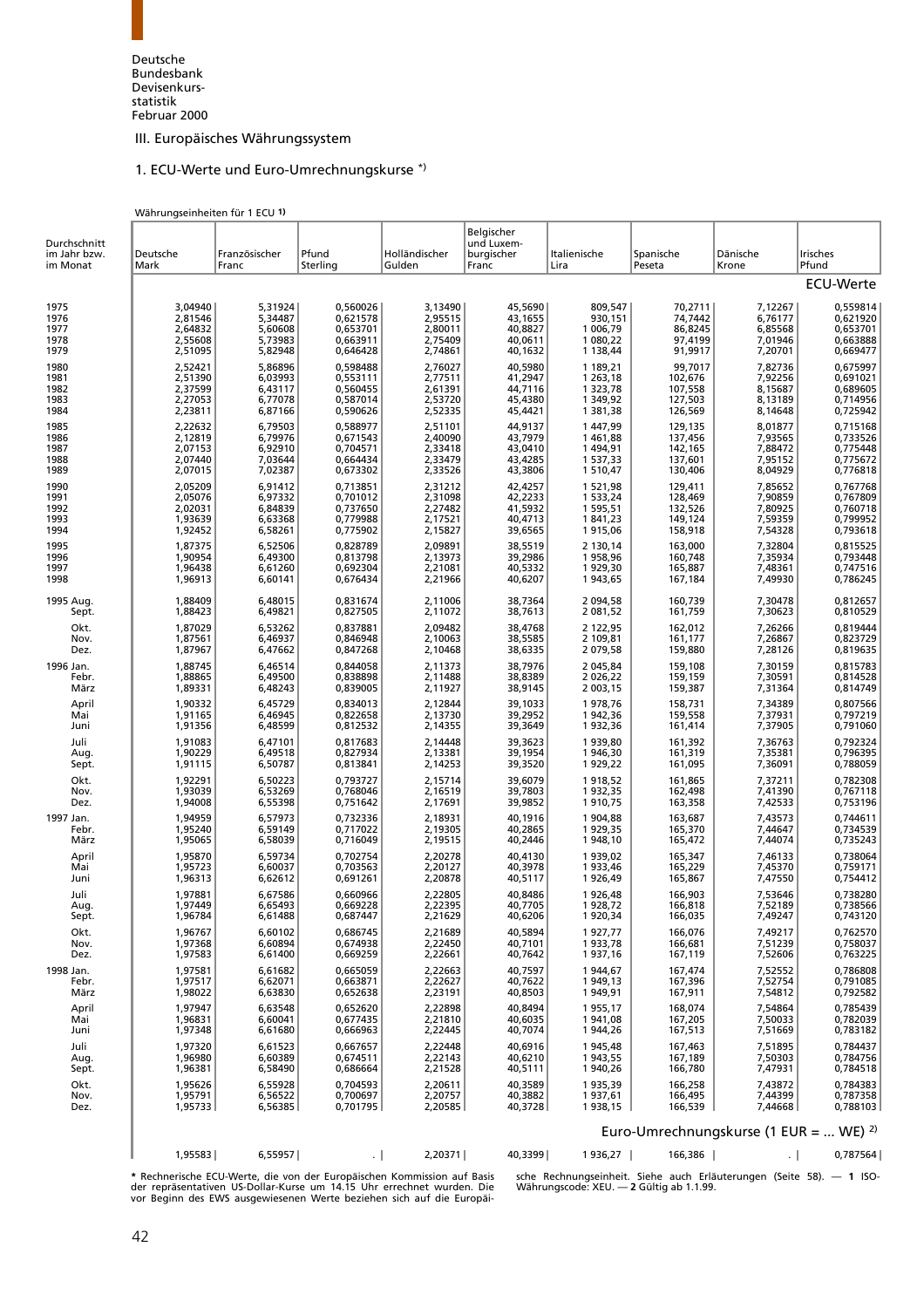<span id="page-55-0"></span>

|                                                     |                                                    |                                                     |                                                     |                                                     |                                                     |                                                     |                                                     |                                                     | Durchschnitt                         |
|-----------------------------------------------------|----------------------------------------------------|-----------------------------------------------------|-----------------------------------------------------|-----------------------------------------------------|-----------------------------------------------------|-----------------------------------------------------|-----------------------------------------------------|-----------------------------------------------------|--------------------------------------|
| Portugiesischer<br>Escudo                           | Griechische<br>Drachme                             | Österreichischer Schwedische<br>Schilling           | Krone                                               | Finnmark                                            | US-Dollar                                           | Japanischer<br>Yen                                  | Schweizer<br>Franken                                | Norwegische<br>Krone                                | im Jahr bzw.<br>im Monat             |
| ECU-Werte                                           |                                                    |                                                     |                                                     |                                                     |                                                     |                                                     |                                                     |                                                     |                                      |
| 31,4361<br>33,6193<br>43,6202<br>55,8677<br>66,9987 | $\qquad \qquad -$<br>42,1925<br>46,7973<br>50,7569 | 21,5469<br>20,0345<br>18,8418<br>18,4636<br>18,3097 | 5,14131<br>4.86655<br>5,11925<br>5,74939<br>5,87182 | 4,54425<br>4,31119<br>4,59344<br>5,23851<br>5,32236 | 1,24077<br>1,11805<br>1,14112<br>1,27410<br>1,37054 | 360,854<br>331,210<br>305,807<br>267,083<br>300,331 | 3,20053<br>2,79401<br>2,73889<br>2,27221<br>2,27846 | 6,47191<br>6.09789<br>6,07571<br>6,67163<br>6,93684 | 1975<br>1976<br>1977<br>1978<br>1979 |
| 69,5522                                             | 59,4178                                            | 17,9686                                             | 5,88097                                             | 5,17224                                             | 1,39233                                             | 315,044                                             | 2,32777                                             | 6,86548                                             | 1980                                 |
| 68,4948                                             | 61,6230                                            | 17,7151                                             | 5,63465                                             | 4,79298                                             | 1,11645                                             | 245,379                                             | 2,18714                                             | 6.38700                                             | 1981                                 |
| 78,0066                                             | 65,3419                                            | 16,6991                                             | 6.14336                                             | 4,70721                                             | 0,979715                                            | 243,546                                             | 1,98634                                             | 6,31294                                             | 1982                                 |
| 98,6886                                             | 78,0884                                            | 15,9689                                             | 6,82115                                             | 4,94819                                             | 0,890220                                            | 211,354                                             | 1,86753                                             | 6,49113                                             | 1983                                 |
| 115,680                                             | 88,4154                                            | 15,7349                                             | 6,51098                                             | 4,72408                                             | 0,789034                                            | 187,089                                             | 1,84753                                             | 6,41698                                             | 1984                                 |
| 130,252                                             | 105,739                                            | 15,6428                                             | 6,52133                                             | 4,69423                                             | 0,763088                                            | 180,559                                             | 1,85572                                             | 6,51104                                             | 1985                                 |
| 147,088                                             | 137,425                                            | 14,9643                                             | 6,99567                                             | 4,97974                                             | 0,984167                                            | 164,997                                             | 1,76086                                             | 7,27750                                             | 1986                                 |
| 162,616                                             | 156,268                                            | 14,5710                                             | 7,31001                                             | 5.06517                                             | 1,15444                                             | 166,598                                             | 1,71780                                             | 7,76498                                             | 1987                                 |
| 170,059                                             | 167,576                                            | 14,5861                                             | 7,24192                                             | 4,94362                                             | 1,18248                                             | 151,459                                             | 1,72822                                             | 7,70054                                             | 1988                                 |
| 173,413                                             | 178,840                                            | 14,5695                                             | 7,09939                                             | 4,72301                                             | 1,10175                                             | 151,938                                             | 1,80010                                             | 7,60381                                             | 1989                                 |
| 181,109                                             | 201,412                                            | 14,4399                                             | 7,52051                                             | 4,85496                                             | 1,27343                                             | 183,660                                             | 1,76218                                             | 7,94851                                             | 1990                                 |
| 178,614                                             | 225,216                                            | 14,4309                                             | 7,47926                                             | 5,00211                                             | 1,23916                                             | 166,493                                             | 1,77245                                             | 8.01701                                             | 1991                                 |
| 174,714                                             | 247,026                                            | 14,2169                                             | 7,53295                                             | 5,80703                                             | 1,29810                                             | 164,223                                             | 1,81776                                             | 8,04177                                             | 1992                                 |
| 188,370                                             | 268,568                                            | 13,6238                                             | 9,12151                                             | 6,69628                                             | 1,17100                                             | 130,147                                             | 1,73019                                             | 8,30954                                             | 1993                                 |
| 196,896                                             | 288,026                                            | 13,5395                                             | 9,16307                                             | 6,19077                                             | 1,18952                                             | 121,322                                             | 1.62128                                             | 8.37420                                             | 1994                                 |
| 196,105                                             | 302,989                                            | 13,1824                                             | 9.33192                                             | 5,70855                                             | 1,30801                                             | 123,012                                             | 1,54574                                             | 8,28575                                             | 1995                                 |
| 195,761                                             | 305,546                                            | 13,4345                                             | 8,51472                                             | 5,82817                                             | 1,26975                                             | 138,084                                             | 1,56790                                             | 8,19659                                             | 1996                                 |
| 198,589                                             | 309,355                                            | 13,8240                                             | 8,65117                                             | 5,88064                                             | 1,13404                                             | 137,077                                             | 1,64400                                             | 8,01861                                             | 1997                                 |
| 201,695                                             | 330,731                                            | 13,8545                                             | 8,91593                                             | 5,98251                                             | 1,12109                                             | 146,413                                             | 1,62203                                             | 8,46587                                             | 1998                                 |
| 195,311                                             | 302,670                                            | 13,2500                                             | 9.43043                                             | 5.60976                                             | 1,30441                                             | 123,325                                             | 1,55971                                             | 8,26733                                             | 1995 Aug.                            |
| 196,348                                             | 303,989                                            | 13,2540                                             | 9,20062                                             | 5,63422                                             | 1,28880                                             | 129,421                                             | 1,53324                                             | 8,25104                                             | Sept.                                |
| 196,930                                             | 307,488                                            | 13,1617                                             | 9,03011                                             | 5,64122                                             | 1,32217                                             | 133,184                                             | 1,51443                                             | 8,24762                                             | Okt.                                 |
| 196,722                                             | 309,630                                            | 13,1978                                             | 8,73139                                             | 5.61417                                             | 1,32381                                             | 134,826                                             | 1,51288                                             | 8,27314                                             | Nov.                                 |
| 197,087                                             | 310,527                                            | 13,2259                                             | 8,64892                                             | 5,65231                                             | 1,30430                                             | 132,763                                             | 1,51831                                             | 8,29254                                             | Dez.                                 |
| 195,831                                             | 310,628                                            | 13,2741                                             | 8,69018                                             | 5,73832                                             | 1,29184                                             | 136,444                                             | 1,52352                                             | 8,28739                                             | 1996 Jan.                            |
| 196,340                                             | 312,084                                            | 13,2825                                             | 8,86460                                             | 5,86509                                             | 1,28860                                             | 136,091                                             | 1,53986                                             | 8,25045                                             | Febr.                                |
| 195,961                                             | 309,481                                            | 13,3153                                             | 8,63156                                             | 5,89839                                             | 1,28134                                             | 135,674                                             | 1,53246                                             | 8,23632                                             | März                                 |
| 195,426                                             | 305,900                                            | 13,3862                                             | 8,49279                                             | 5,98340                                             | 1,26391                                             | 135,515                                             | 1,54195                                             | 8,21015                                             | April                                |
| 196,450                                             | 303,239                                            | 13,4513                                             | 8,47882                                             | 5,93167                                             | 1,24668                                             | 132,567                                             | 1,56415                                             | 8,20054                                             | Mai                                  |
| 197,066                                             | 302,636                                            | 13,4668                                             | 8,37071                                             | 5,85009                                             | 1,25292                                             | 136,393                                             | 1,57450                                             | 8,18508                                             | Juni                                 |
| 196,501                                             | 302,052                                            | 13,4475                                             | 8,43833                                             | 5,82689                                             | 1,27064                                             | 138,793                                             | 1,56644                                             | 8.19491                                             | Juli                                 |
| 195,336                                             | 303,998                                            | 13,3864                                             | 8,49551                                             | 5,74750                                             | 1,28325                                             | 138,418                                             | 1,54317                                             | 8,22904                                             | Aug.                                 |
| 195,200                                             | 303,798                                            | 13,4475                                             | 8,42542                                             | 5,75969                                             | 1,26907                                             | 139,428                                             | 1,56306                                             | 8,19539                                             | Sept.                                |
| 194,313                                             | 301,784                                            | 13,5283                                             | 8,30499                                             | 5,75156                                             | 1,25841                                             | 141,397                                             | 1,58325                                             | 8,15901                                             | Okt.                                 |
| 195,164                                             | 304,419                                            | 13,5839                                             | 8,46235                                             | 5,81198                                             | 1,27690                                             | 143,347                                             | 1,62727                                             | 8,11739                                             | Nov.                                 |
| 195,689                                             | 306,810                                            | 13,6517                                             | 8,53149                                             | 5,79696                                             | 1,25025                                             | 142,369                                             | 1,65914                                             | 8,08792                                             | Dez.                                 |
| 194,906                                             | 305,515                                            | 13,7169                                             | 8,57942                                             | 5,80111                                             | 1,21621                                             | 143,256                                             | 1,69061                                             | 7,84290                                             | 1997 Jan.                            |
| 196,137                                             | 305,971                                            | 13,7399                                             | 8.63090                                             | 5,80357                                             | 1,16576                                             | 143,305                                             | 1,69440                                             | 7,73421                                             | Febr.                                |
| 196,038                                             | 306,940                                            | 13,7286                                             | 8,80670                                             | 5,82909                                             | 1,14976                                             | 140,932                                             | 1,68433                                             | 7,83178                                             | März                                 |
| 196,523                                             | 309,698                                            | 13,7860                                             | 8,79398                                             | 5,87300                                             | 1,14501                                             | 143,749                                             | 1,67348                                             | 7.98969                                             | April                                |
| 197,210                                             | 312,134                                            | 13,7760                                             | 8,81908                                             | 5,90352                                             | 1,14934                                             | 136,296                                             | 1,64348                                             | 8,12416                                             | Mai                                  |
| 198,277                                             | 311,129                                            | 13,8156                                             | 8,80839                                             | 5,88253                                             | 1,13663                                             | 129,899                                             | 1,63934                                             | 8,20433                                             | Juni                                 |
| 199,781                                             | 310,426                                            | 13,9233                                             | 8,62871                                             | 5,86507                                             | 1,10491                                             | 127,200                                             | 1,63583                                             | 8,22132                                             | Juli                                 |
| 200,090                                             | 309,469                                            | 13,8939                                             | 8,56511                                             | 5,90347                                             | 1,07273                                             | 126,456                                             | 1,62310                                             | 8,17797                                             | Aug.                                 |
| 199,897                                             | 310,321                                            | 13,8486                                             | 8,47261                                             | 5,89069                                             | 1,09992                                             | 132,788                                             | 1,61936                                             | 8,04902                                             | Sept.                                |
| 200,441<br>201,461<br>201,944                       | 309,904<br>309,754<br>310,863                      | 13,8489<br>13,8913<br>13,9023                       | 8,47984<br>8,61943<br>8,65764                       | 5,89698<br>5,94900<br>5,97119                       | 1,12032<br>1,13937<br>1,11158                       | 135,511<br>142,621<br>143,935                       | 1,62592<br>1,60288<br>1,59858                       | 7,92649<br>8,04275<br>8,06389                       | Okt.<br>Nov.<br>Dez.                 |
| 202,106<br>202,202<br>202,667                       | 312,325<br>312,364<br>331,641                      | 13,9005<br>13,8975<br>13,9316                       | 8,71746<br>8,79515<br>8,63924                       | 5,98039<br>5,99054<br>6,00974                       | 1,08772<br>1,08845<br>1,08433                       | 140,848<br>136,805<br>139,874                       | 1,60421<br>1,59298<br>1,61366                       | 8,15556<br>8,22898<br>8,22111                       | 1998 Jan.<br>Febr.<br>März           |
| 202,812                                             | 345,012                                            | 13,9270                                             | 8,53429                                             | 6,00914                                             | 1,09106                                             | 144,149                                             | 1,64290                                             | 8,21802                                             | April                                |
| 201,639                                             | 340,314                                            | 13,8501                                             | 8,53511                                             | 5,98225                                             | 1,10905                                             | 149,674                                             | 1,63941                                             | 8,26383                                             | Mai                                  |
| 202,070                                             | 334,766                                            | 13,8856                                             | 8,71246                                             | 5,99757                                             | 1,10140                                             | 154,352                                             | 1,64544                                             | 8,34270                                             | Juni                                 |
| 201,883<br>201,638<br>201,324                       | 328,679<br>331,643<br>337,886                      | 13,8827<br>13,8598<br>13,8181                       | 8,76700<br>8,95780<br>9,12093                       | 5,99778<br>5,99023<br>5,97763                       | 1,09750<br>1,10157<br>1,15413                       | 154,346<br>159,374<br>155,301                       | 1,66118<br>1,64631<br>1,61738                       | 8,36647<br>8,51007<br>8,74114                       | Juli<br>Aug.<br>Sept.                |
| 200,645                                             | 336,530                                            | 13,7638                                             | 9,36648                                             | 5,95237                                             | 1,19376                                             | 144,172                                             | 1,59554                                             | 8,87782                                             | Okt.                                 |
| 200,782                                             | 329,129                                            | 13,7750                                             | 9.30572                                             | 5,95388                                             | 1,16442                                             | 140,115                                             | 1,61174                                             | 8,67623                                             | Nov.                                 |
| 200,693                                             | 328,824                                            | 13,7707                                             | 9,45000                                             | 5,95066                                             | 1,17212                                             | 137,358                                             | 1,59432                                             | 8,91328                                             | Dez.                                 |
|                                                     |                                                    | Euro-Umrechnungskurse (1 EUR =  WE) <sup>2)</sup>   |                                                     |                                                     |                                                     |                                                     |                                                     |                                                     |                                      |
| 200,482                                             |                                                    | 13,7603                                             |                                                     | 5,94573                                             |                                                     |                                                     |                                                     |                                                     |                                      |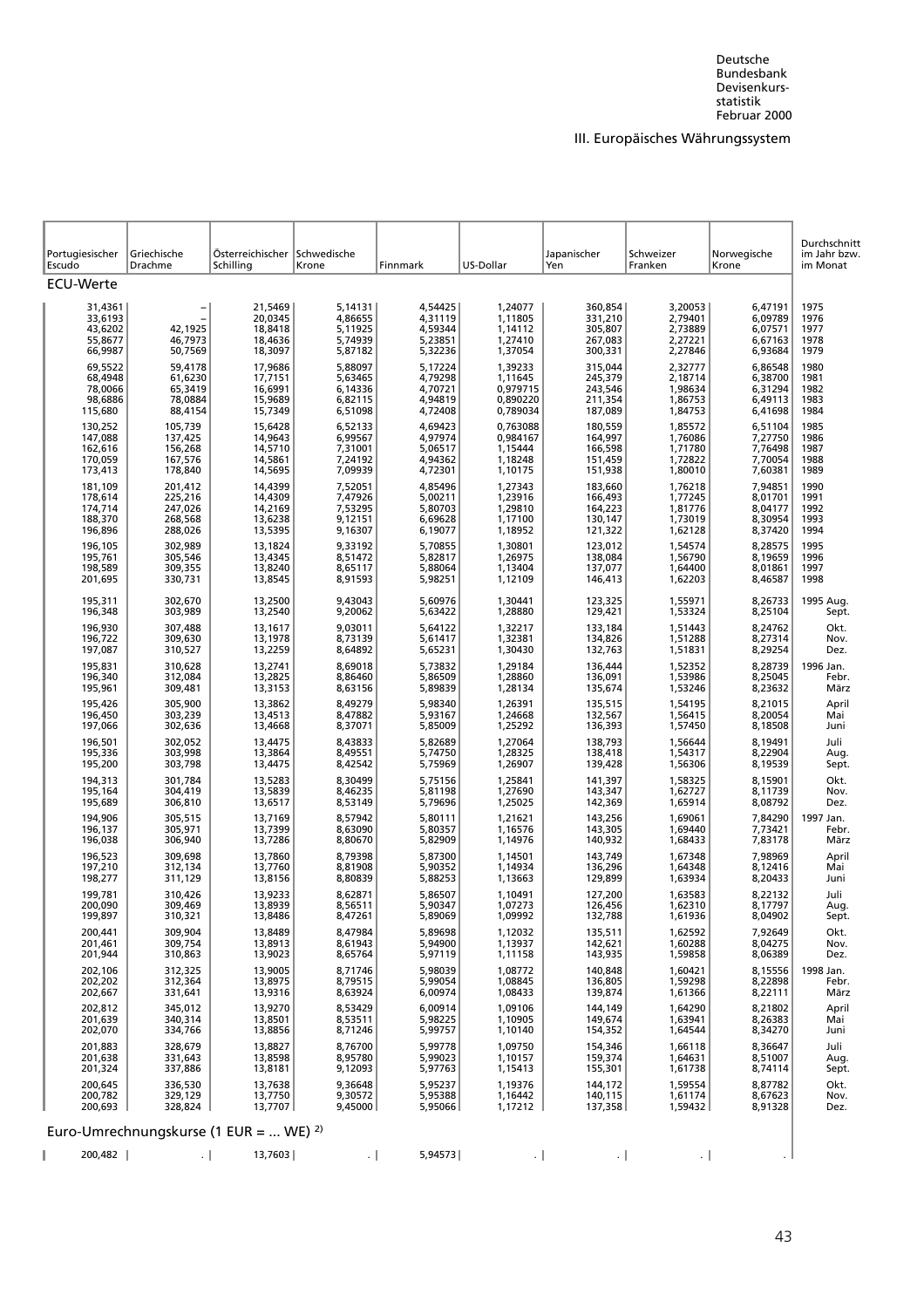# <span id="page-56-0"></span>[2. ECU-Leitkurse vom 13. März 1979 bis 31. Dezembe](#page-8-5)r 1998 \*)

|                                  | <b>ECU-Leitkurs</b>                                                                                                                                                                                                                                                              |                                                                                                                                                                                                                                                                             |                                                                                                                                                                                                                                                                                                                                                                                                          |                                                                                                                                                                                                                                                                                                                                                                                                                                                                                                                                                          |                                                                                                                                                                                                                                                                                                                                                                                                                                                                                                                                                                                                                               | Errechneter DM-Leitkurs                                                                                                                                                                                                                                                                                                                                                                                          |                                                                                                                                                                                                                                                                                                                                                                                                                                                                     |  |
|----------------------------------|----------------------------------------------------------------------------------------------------------------------------------------------------------------------------------------------------------------------------------------------------------------------------------|-----------------------------------------------------------------------------------------------------------------------------------------------------------------------------------------------------------------------------------------------------------------------------|----------------------------------------------------------------------------------------------------------------------------------------------------------------------------------------------------------------------------------------------------------------------------------------------------------------------------------------------------------------------------------------------------------|----------------------------------------------------------------------------------------------------------------------------------------------------------------------------------------------------------------------------------------------------------------------------------------------------------------------------------------------------------------------------------------------------------------------------------------------------------------------------------------------------------------------------------------------------------|-------------------------------------------------------------------------------------------------------------------------------------------------------------------------------------------------------------------------------------------------------------------------------------------------------------------------------------------------------------------------------------------------------------------------------------------------------------------------------------------------------------------------------------------------------------------------------------------------------------------------------|------------------------------------------------------------------------------------------------------------------------------------------------------------------------------------------------------------------------------------------------------------------------------------------------------------------------------------------------------------------------------------------------------------------|---------------------------------------------------------------------------------------------------------------------------------------------------------------------------------------------------------------------------------------------------------------------------------------------------------------------------------------------------------------------------------------------------------------------------------------------------------------------|--|
| Land<br>Währung                  | gültig ab                                                                                                                                                                                                                                                                        | $1 ECU =  WE$                                                                                                                                                                                                                                                               | $1 WE =  ECU$                                                                                                                                                                                                                                                                                                                                                                                            | Aufwertung (+) /<br>Abwertung $(-)$<br>in $%$                                                                                                                                                                                                                                                                                                                                                                                                                                                                                                            | gültig ab                                                                                                                                                                                                                                                                                                                                                                                                                                                                                                                                                                                                                     | $100$ WE =  DM                                                                                                                                                                                                                                                                                                                                                                                                   | Aufwertung (+) /<br>Abwertung (-)<br>der DM in %                                                                                                                                                                                                                                                                                                                                                                                                                    |  |
| Belgien <sup>1)</sup>            |                                                                                                                                                                                                                                                                                  |                                                                                                                                                                                                                                                                             |                                                                                                                                                                                                                                                                                                                                                                                                          |                                                                                                                                                                                                                                                                                                                                                                                                                                                                                                                                                          |                                                                                                                                                                                                                                                                                                                                                                                                                                                                                                                                                                                                                               |                                                                                                                                                                                                                                                                                                                                                                                                                  |                                                                                                                                                                                                                                                                                                                                                                                                                                                                     |  |
| <b>Belgischer Franc</b><br>(bfr) | 13.03.79<br>24.09.79<br>30.11.79<br>23.03.81<br>05.10.81<br>22.02.82<br>14.06.82<br>21.03.83<br>18.05.83<br>22.07.85<br>07.04.86<br>04.08.86<br>12.01.87<br>08.01.90<br>08.10.90<br>14.09.92<br>17.09.92<br>23.11.92<br>01.02.93<br>14.05.93<br>06.03.95<br>25.11.96<br>16.03.98 | 39,4582<br>39,8456<br>39,7897<br>40,7985<br>40,7572<br>44,6963<br>44,9704<br>44,3662<br>44,9008<br>44,8320<br>43,6761<br>43,1139<br>42,4582<br>42,1679<br>42,4032<br>42,0639<br>41,9547<br>40,6304<br>40,2802<br>40,2123<br>39,3960<br>39,7191<br>40,7844                   | 0,0253433<br>0,0250969<br>0,0251321<br>0,0245107<br>0,0245355<br>0,0223732<br>0,0222368<br>0,0225397<br>0,0222713<br>0,0223055<br>0,0228958<br>0,0231944<br>0,0235526<br>0,0237147<br>0,0235831<br>0,0237734<br>0,0238352<br>0,0246121<br>0,0248261<br>0,0248680<br>0,0253833<br>0,0251768<br>0,0245192                                                                                                  | $\overline{\phantom{0}}$<br>$-0,97$<br>$+ 0,14$<br>2,47<br>$\overline{\phantom{0}}$<br>$\ddot{}$<br>0, 10<br>8,81<br>$\overline{\phantom{0}}$<br>$\overline{\phantom{0}}$<br>0,61<br>1,36<br>$\ddot{}$<br>1,19<br>$\overline{\phantom{0}}$<br>$+$<br>0,15<br>2,65<br>1,30<br>$\ddot{}$<br>$\ddot{}$<br>1,54<br>$\ddot{}$<br>0,69<br>$\ddot{}$<br>0,55<br>$\qquad \qquad -$<br>0,81<br>$+$<br>0,26<br>$\ddot{}$<br>3,26<br>$\ddot{}$<br>0,87<br>$+$<br>0,17<br>$+$<br>2,07<br>$+$<br>0,81<br>$\overline{\phantom{0}}$<br>$\overline{\phantom{0}}$<br>2,61 | 13.03.79<br>24.09.79<br>05.10.81<br>22.02.82<br>14.06.82<br>21.03.83<br>07.04.86<br>12.01.87                                                                                                                                                                                                                                                                                                                                                                                                                                                                                                                                  | 6,36277<br>6,23800<br>5,91280<br>5,41018<br>5,18961<br>4,99288<br>4,89590<br>4,84837                                                                                                                                                                                                                                                                                                                             | 2,0<br>$\ddot{}$<br>5,5<br>$\ddot{}$<br>$9,3$<br>$4,3$<br>$3,9$<br>$\ddot{}$<br>$\ddot{}$<br>$\ddot{}$<br>2,0<br>$\begin{array}{c} + \end{array}$<br>1,0<br>$+$                                                                                                                                                                                                                                                                                                     |  |
| Dänemark <sup>2)</sup>           |                                                                                                                                                                                                                                                                                  |                                                                                                                                                                                                                                                                             |                                                                                                                                                                                                                                                                                                                                                                                                          |                                                                                                                                                                                                                                                                                                                                                                                                                                                                                                                                                          |                                                                                                                                                                                                                                                                                                                                                                                                                                                                                                                                                                                                                               |                                                                                                                                                                                                                                                                                                                                                                                                                  |                                                                                                                                                                                                                                                                                                                                                                                                                                                                     |  |
| Dänische Krone<br>(dkr)          | 13.03.79<br>24.09.79<br>30.11.79<br>23.03.81<br>05.10.81<br>22.02.82<br>14.06.82<br>21.03.83<br>18.05.83<br>22.07.85<br>07.04.86<br>04.08.86<br>12.01.87<br>08.01.90<br>08.10.90<br>14.09.92<br>17.09.92<br>23.11.92<br>01.02.93<br>14.05.93<br>06.03.95<br>25.11.96<br>16.03.98 | 7,08592<br>7,36594<br>7,72336<br>7,91917<br>7,91117<br>8,18382<br>8,23400<br>8,04412<br>8,14104<br>8,12857<br>7,91896<br>7,81701<br>7,85212<br>7,79845<br>7,84195<br>7,77921<br>7,75901<br>7,51410<br>7,44934<br>7,43679<br>7,28580<br>7,34555<br>7,54257                   | 0,141125<br>0,135760<br>0,129477<br>0,126276<br>0,126404<br>0,122192<br>0,121448<br>0,124314<br>0,122834<br>0,123023<br>0,126279<br>0,127926<br>0,127354<br>0,128231<br>0,127519<br>0,128548<br>0,128882<br>0,133083<br>0,134240<br>0,134467<br>0,137253<br>0,136137<br>0,132581                                                                                                                         | 3,80<br>-<br>$\frac{1}{2}$<br>4,63<br>2,47<br>0,10<br>$+$<br>3,33<br>$\overline{\phantom{0}}$<br>0,61<br>$\overline{\phantom{0}}$<br>2,36<br>$+$<br>1,19<br>$\overline{\phantom{0}}$<br>0,15<br>$\ddot{}$<br>2,65<br>$+$<br>1,30<br>$+$<br>0,45<br>$\qquad \qquad -$<br>0,69<br>$+$<br>$\overline{\phantom{0}}$<br>0,55<br>0,81<br>$+$<br>0,26<br>$+$<br>3,26<br>$+$<br>0,87<br>$\ddot{}$<br>$+ 0,17$<br>2,07<br>$+$<br>0,81<br>$\overline{\phantom{0}}$<br>$-2,61$                                                                                      | 13.03.79<br>24.09.79<br>30.11.79<br>05.10.81<br>22.02.82<br>14.06.82<br>21.03.83<br>07.04.86<br>12.01.87                                                                                                                                                                                                                                                                                                                                                                                                                                                                                                                      | 35,4313<br>33,7441<br>32,1373<br>30,4619<br>29,5479<br>28,3433<br>27,5375<br>27,0028<br>26,2163                                                                                                                                                                                                                                                                                                                  | 5,0<br>$\ddot{}$<br>$\frac{5,0}{5,5}$<br>$\frac{5}{3,1}$<br>$\ddot{}$<br>$\ddot{}$<br>$\ddot{}$<br>$4,3$<br>2,9<br>2,0<br>$\begin{array}{c} + \end{array}$<br>$\ddot{}$<br>$\ddot{}$<br>$\ddot{}$<br>3,0                                                                                                                                                                                                                                                            |  |
| Deutschland                      |                                                                                                                                                                                                                                                                                  |                                                                                                                                                                                                                                                                             |                                                                                                                                                                                                                                                                                                                                                                                                          |                                                                                                                                                                                                                                                                                                                                                                                                                                                                                                                                                          |                                                                                                                                                                                                                                                                                                                                                                                                                                                                                                                                                                                                                               |                                                                                                                                                                                                                                                                                                                                                                                                                  |                                                                                                                                                                                                                                                                                                                                                                                                                                                                     |  |
| Deutsche Mark<br>(DM)            | 13.03.79<br>24.09.79<br>30.11.79<br>23.03.81<br>05.10.81<br>22.02.82<br>14.06.82<br>21.03.83<br>18.05.83<br>22.07.85<br>07.04.86<br>04.08.86<br>12.01.87<br>08.01.90<br>08.10.90<br>14.09.92<br>17.09.92<br>23.11.92<br>01.02.93<br>14.05.93<br>06.03.95<br>25.11.96<br>16.03.98 | 2,51064<br>2,48557<br>2,48208<br>2,54502<br>2,40989<br>2,41815<br>2,33379<br>2,21515<br>2,24184<br>2,23840<br>2,13834<br>2,11083<br>2,05853<br>2,04446<br>2,05586<br>2,03942<br>2,03412<br>1,96992<br>1,95294<br>1,94964<br>3)<br>1,91007<br>3)<br>1,92573<br>3)<br>1,97738 | 0,398305<br>3)<br>3)<br>0,402322<br>3)<br>0.402888<br>3)<br>0,392924<br>3)<br>0,414957<br>3)<br>0,413539<br>3)<br>0,428488<br>3)<br>0,451437<br>3)<br>0,446062<br>3)<br>0,446748<br>3)<br>0,467652<br>3)<br>0,473747<br>3)<br>0,485784<br>3)<br>0,489127<br>3)<br>0,486414<br>3)<br>0,490335<br>3)<br>0,491613<br>3)<br>0,507635<br>3)<br>0,512049<br>3)<br>0,512915<br>0,523541<br>0,519284<br>0,505720 | $\overline{\phantom{0}}$<br>1,01<br>$\ddot{}$<br>0,14<br>$\ddot{}$<br>2,47<br>5,61<br>$\ddot{}$<br>0,34<br>$\qquad \qquad -$<br>3,61<br>$\ddot{}$<br>5,36<br>$\ddot{}$<br>1,19<br>$\qquad \qquad -$<br>0,15<br>$\ddot{}$<br>4,68<br>$\ddot{}$<br>1,30<br>$\ddot{}$<br>2,54<br>$\ddot{}$<br>0,69<br>$\ddot{}$<br>0,55<br>$\qquad \qquad -$<br>0,81<br>$\ddot{}$<br>0,26<br>$\ddot{}$<br>3,26<br>$\ddot{}$<br>0,87<br>$\ddot{}$<br>0,17<br>$\ddot{}$<br>2,07<br>$\ddot{}$<br>0,81<br>$\qquad \qquad -$<br>2,61<br>$-$                                      | $\overline{\phantom{a}}$<br>$\qquad \qquad -$<br>$\overline{\phantom{a}}$<br>$\overline{\phantom{a}}$<br>$\overline{\phantom{a}}$<br>$\overline{\phantom{a}}$<br>$\overline{\phantom{a}}$<br>$\overline{\phantom{a}}$<br>$\overline{\phantom{a}}$<br>$\overline{\phantom{a}}$<br>$\overline{\phantom{a}}$<br>$\overline{\phantom{a}}$<br>$\overline{\phantom{a}}$<br>$\overline{\phantom{a}}$<br>$\overline{\phantom{a}}$<br>$\overline{\phantom{a}}$<br>$\overline{\phantom{a}}$<br>$\overline{\phantom{a}}$<br>$\overline{\phantom{a}}$<br>$\overline{\phantom{a}}$<br>$\overline{\phantom{a}}$<br>$\overline{\phantom{a}}$ | $\overline{\phantom{0}}$<br>-<br>-<br>-<br>$\overline{\phantom{0}}$<br>$\overline{\phantom{0}}$<br>$\overline{\phantom{0}}$<br>-<br>$\overline{\phantom{0}}$<br>-<br>-<br>$\overline{\phantom{0}}$<br>$\overline{\phantom{0}}$<br>-<br>-<br>$\overline{\phantom{0}}$<br>$\overline{\phantom{0}}$<br>$\overline{\phantom{0}}$<br>$\overline{\phantom{0}}$<br>$\overline{\phantom{0}}$<br>$\overline{\phantom{0}}$ | $\overline{\phantom{0}}$<br>-<br>-<br>$\overline{\phantom{0}}$<br>$\overline{\phantom{0}}$<br>$\overline{\phantom{0}}$<br>$\overline{\phantom{0}}$<br>-<br>$\overline{\phantom{0}}$<br>$\overline{\phantom{0}}$<br>-<br>$\overline{\phantom{0}}$<br>$\overline{\phantom{0}}$<br>-<br>-<br>$\overline{\phantom{0}}$<br>$\overline{\phantom{0}}$<br>$\overline{\phantom{0}}$<br>$\overline{\phantom{0}}$<br>$\overline{\phantom{0}}$<br>$\overline{\phantom{0}}$<br>- |  |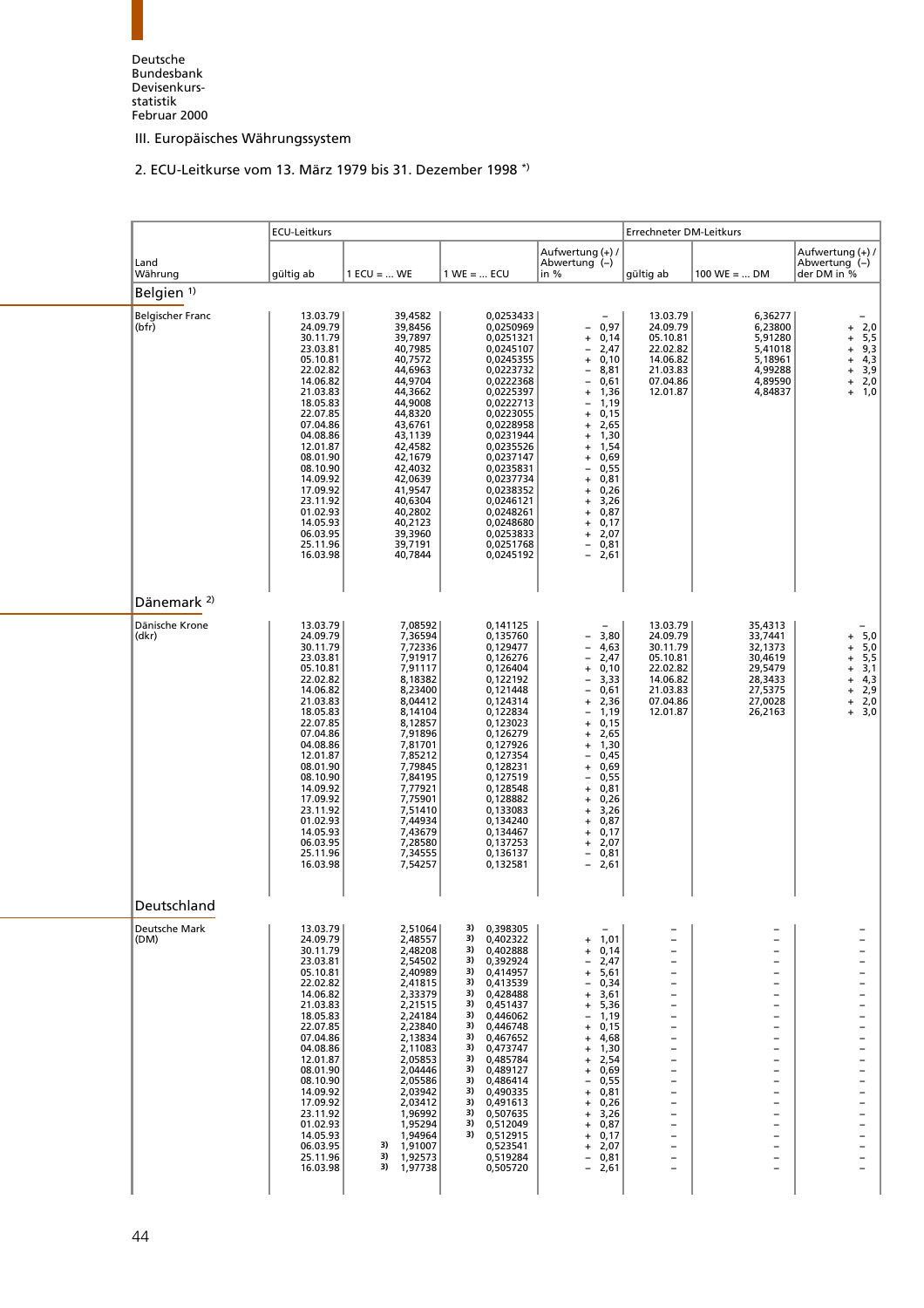<span id="page-57-0"></span>

|                                             |                                                                                                                                                                                                                                                                                  | Errechneter DM-Leitkurs                                                                                                                                                                                                                                                          |                                                                                                                                                                                                                                                                                  |                                                                                                                                                                                                                                                                                                                                                                                                                                                                                                                                                                                                                                                                             |                                                                                                                                                          |                                                                                                                                                   |                                                                                                                                                                                                                       |
|---------------------------------------------|----------------------------------------------------------------------------------------------------------------------------------------------------------------------------------------------------------------------------------------------------------------------------------|----------------------------------------------------------------------------------------------------------------------------------------------------------------------------------------------------------------------------------------------------------------------------------|----------------------------------------------------------------------------------------------------------------------------------------------------------------------------------------------------------------------------------------------------------------------------------|-----------------------------------------------------------------------------------------------------------------------------------------------------------------------------------------------------------------------------------------------------------------------------------------------------------------------------------------------------------------------------------------------------------------------------------------------------------------------------------------------------------------------------------------------------------------------------------------------------------------------------------------------------------------------------|----------------------------------------------------------------------------------------------------------------------------------------------------------|---------------------------------------------------------------------------------------------------------------------------------------------------|-----------------------------------------------------------------------------------------------------------------------------------------------------------------------------------------------------------------------|
| Land<br>Währung                             | gültig ab                                                                                                                                                                                                                                                                        | $1$ ECU =  WE                                                                                                                                                                                                                                                                    | $1 WE =  ECU$                                                                                                                                                                                                                                                                    | Aufwertung (+) /<br>Abwertung (-)<br>in %                                                                                                                                                                                                                                                                                                                                                                                                                                                                                                                                                                                                                                   | gültig ab                                                                                                                                                | $100$ WE =  DM                                                                                                                                    | Aufwertung (+) /<br>Abwertung (-)<br>der DM in %                                                                                                                                                                      |
| Finnland <sup>4)</sup><br>Finnmark<br>(Fmk) | 14.10.96<br>25.11.96<br>16.03.98                                                                                                                                                                                                                                                 | 5,80661<br>5,85424<br>6,01125                                                                                                                                                                                                                                                    | 0,172218<br>0,170816<br>0,166355                                                                                                                                                                                                                                                 | $\overline{\phantom{0}}$<br>0,81<br>$\bar{a}$<br>2,61                                                                                                                                                                                                                                                                                                                                                                                                                                                                                                                                                                                                                       | 14.10.96                                                                                                                                                 | 32,8947                                                                                                                                           | $\overline{\phantom{0}}$                                                                                                                                                                                              |
| Frankreich                                  |                                                                                                                                                                                                                                                                                  |                                                                                                                                                                                                                                                                                  |                                                                                                                                                                                                                                                                                  |                                                                                                                                                                                                                                                                                                                                                                                                                                                                                                                                                                                                                                                                             |                                                                                                                                                          |                                                                                                                                                   |                                                                                                                                                                                                                       |
| Französischer Franc<br>(FF)                 | 13.03.79<br>24.09.79<br>30.11.79<br>23.03.81<br>05.10.81<br>22.02.82<br>14.06.82<br>21.03.83<br>18.05.83<br>22.07.85<br>07.04.86<br>04.08.86<br>12.01.87<br>08.01.90<br>08.10.90<br>14.09.92<br>17.09.92<br>23.11.92<br>01.02.93<br>14.05.93<br>06.03.95<br>25.11.96<br>16.03.98 | 5,79831<br>5,85522<br>5,84700<br>5,99526<br>6,17443<br>6,19564<br>6,61387<br>6,79271<br>6,87456<br>6,86402<br>6,96280<br>6,87316<br>6,90403<br>6,85684<br>6,89509<br>6,83992<br>6,82216<br>6,60683<br>6,54988<br>6,53883<br>6,40608<br>6,45863<br>6,63186                        | 0,172464<br>0,170788<br>0,171028<br>0,166798<br>0,161958<br>0,161404<br>0,151197<br>0,147217<br>0,145464<br>0,145687<br>0,143620<br>0,145493<br>0,144843<br>0,145840<br>0,145031<br>0,146201<br>0,146581<br>0,151359<br>0,152675<br>0,152933<br>0,156102<br>0,154832<br>0,150787 | 0,97<br>$\overline{\phantom{a}}$<br>0,14<br>$\ddot{}$<br>2,47<br>$\qquad \qquad -$<br>$\overline{a}$<br>2,90<br>$\qquad \qquad -$<br>0,34<br>$\qquad \qquad -$<br>6,32<br>$\overline{a}$<br>2,63<br>$\overline{a}$<br>1,19<br>0, 15<br>$\pmb{+}$<br>1,42<br>$\overline{\phantom{a}}$<br>1,30<br>$\ddot{}$<br>0,45<br>$\qquad \qquad -$<br>0,69<br>$\pmb{+}$<br>0,55<br>$\qquad \qquad -$<br>0,81<br>$\ddot{}$<br>0,26<br>$\ddot{}$<br>3,26<br>$\ddot{}$<br>0,87<br>$\begin{array}{c} + \end{array}$<br>0,17<br>$\ddot{}$<br>2,07<br>$\ddot{}$<br>0,81<br>$\qquad \qquad -$<br>$\overline{\phantom{a}}$<br>2,61                                                              | 13.03.79<br>24.09.79<br>05.10.81<br>14.06.82<br>21.03.83<br>07.04.86<br>12.01.87                                                                         | 43,2995<br>42,4505<br>39,0302<br>35,2863<br>32,6107<br>30,7109<br>29,8164                                                                         | 2,0<br>$\ddot{}$<br>8,8<br>$\begin{array}{c} + \end{array}$<br>10,6<br>$+$<br>8,2<br>$+$<br>6,2<br>$\ddot{}$<br>3,0<br>$\ddot{}$                                                                                      |
| Griechenland <sup>2) 5)</sup>               |                                                                                                                                                                                                                                                                                  |                                                                                                                                                                                                                                                                                  |                                                                                                                                                                                                                                                                                  |                                                                                                                                                                                                                                                                                                                                                                                                                                                                                                                                                                                                                                                                             |                                                                                                                                                          |                                                                                                                                                   |                                                                                                                                                                                                                       |
| Drachme<br>(Dr.)                            | 17.09.84<br>22.07.85<br>07.04.86<br>04.08.86<br>12.01.87<br>08.01.90<br>08.10.90<br>14.09.92<br>17.09.92<br>23.11.92<br>01.02.93<br>14.05.93<br>06.03.95<br>25.11.96<br>16.03.98                                                                                                 | 87,4813<br>100,719<br>135,659<br>137,049<br>150,792<br>187,934<br>205,311<br>251,202<br>250,550<br>254,254<br>259,306<br>264,513<br>292,867<br>295,269<br>357,000                                                                                                                | 0,0114310<br>0,00992861<br>0,00737142<br>0,00729666<br>0,00663165<br>0,00532102<br>0,00487066<br>0,00398086<br>0,00399122<br>0,00393307<br>0,00385645<br>0,00378053<br>0,00341452<br>0,00338674<br>0,00280112                                                                    | $-$<br>13,14<br>$\overline{\phantom{a}}$<br>25,76<br>$\qquad \qquad -$<br>$\qquad \qquad -$<br>1,01<br>$\qquad \qquad -$<br>9,11<br>19,76<br>$\qquad \qquad -$<br>$\overline{a}$<br>8,46<br>$\overline{\phantom{a}}$<br>18,27<br>0,26<br>$\pmb{+}$<br>1,46<br>$\overline{\phantom{a}}$<br>$\overline{\phantom{0}}$<br>1,95<br>1,97<br>$\qquad \qquad -$<br>$\frac{1}{2}$<br>9,68<br>0,81<br>$\overline{\phantom{a}}$<br>17,29                                                                                                                                                                                                                                               | 17.09.84<br>22.07.85<br>07.04.86<br>04.08.86<br>12.01.87<br>08.01.90<br>08.10.90<br>14.09.92<br>23.11.92<br>01.02.93<br>14.05.93<br>06.03.95<br>16.03.98 | 2,56265<br>2,22242<br>1,57626<br>1,54020<br>1,36515<br>1,08786<br>1,00134<br>0,811865<br>0,774784<br>0,753141<br>0,737068<br>0,652197<br>0.553888 | $+ 15,3$<br>41,0<br>$\ddot{}$<br>2,3<br>$\ddot{}$<br>12,8<br>$\ddot{}$<br>25,5<br>$\ddot{}$<br>8,6<br>$\ddot{}$<br>23,3<br>$+$<br>4,8<br>$\ddot{}$<br>2,9<br>$\ddot{}$<br>2,2<br>$\ddot{}$<br>13,0<br>$+$<br>$+ 17.7$ |
| Irland                                      |                                                                                                                                                                                                                                                                                  |                                                                                                                                                                                                                                                                                  |                                                                                                                                                                                                                                                                                  |                                                                                                                                                                                                                                                                                                                                                                                                                                                                                                                                                                                                                                                                             |                                                                                                                                                          |                                                                                                                                                   |                                                                                                                                                                                                                       |
| Irisches Pfund<br>$(\vert r f)$             | 13.03.79<br>24.09.79<br>30.11.79<br>23.03.81<br>05.10.81<br>22.02.82<br>14.06.82<br>21.03.83<br>18.05.83<br>22.07.85<br>07.04.86<br>04.08.86<br>12.01.87<br>08.01.90<br>08.10.90<br>14.09.92<br>17.09.92<br>23.11.92<br>01.02.93<br>14.05.93<br>06.03.95<br>25.11.96<br>16.03.98 | 0,662638<br>0,669141<br>0,668201<br>0,685145<br>0,684452<br>0,686799<br>0,691011<br>0,717050<br>0,725690<br>0,724578<br>0,712956<br>0,764976<br>0,768411<br>0,763159<br>0,767417<br>0,761276<br>0,759300<br>0,735334<br>0,809996<br>0,808628<br>0,792214<br>0,798709<br>0,796244 | 1,50912<br>1,49445<br>1,49656<br>1,45955<br>1,46102<br>1,45603<br>1,44715<br>1,39460<br>1,37800<br>1,38011<br>1,40261<br>1,30723<br>1,30139<br>1,31034<br>1,30307<br>1,31358<br>1,31700<br>1,35993<br>1,23457<br>1,23666<br>1,26229<br>1,25202<br>1,25590                        | $-$<br>0,97<br>$\overline{\phantom{a}}$<br>0,14<br>$\ddot{}$<br>2,47<br>$\overline{\phantom{a}}$<br>0,10<br>$\begin{array}{c} + \end{array}$<br>0,34<br>$\qquad \qquad -$<br>0,61<br>$\qquad \qquad -$<br>$\overline{a}$<br>3,63<br>$\overline{a}$<br>1,19<br>0,15<br>$\pmb{+}$<br>1,63<br>$\ddot{}$<br>6,80<br>$\qquad \qquad -$<br>0,45<br>$\overline{\phantom{a}}$<br>0,69<br>$\begin{array}{c} + \end{array}$<br>0,55<br>$\qquad \qquad -$<br>0,81<br>$\begin{array}{c} + \end{array}$<br>0,26<br>$\ddot{}$<br>3,26<br>$\ddot{}$<br>9,22<br>$\overline{\phantom{a}}$<br>0,17<br>$\ddot{}$<br>2,07<br>$\ddot{}$<br>0,81<br>$\overline{\phantom{a}}$<br>0,31<br>$\ddot{}$ | 13.03.79<br>24.09.79<br>05.10.81<br>14.06.82<br>21.03.83<br>07.04.86<br>04.08.86<br>12.01.87<br>01.02.93<br>16.03.98                                     | 6) 3,78886<br>6) 3,71457<br>6) 3,52090<br>6) 3,37736<br>6) 3,08925<br>6) 2,99926<br>6) 2,75934<br>6) 2,67894<br>6) 2,41105<br>6) 2,48338          | 2,0<br>$\ddot{}$<br>$5,5$<br>4,3<br>9,3<br>3,0<br>8,7<br>$\ddot{}$<br>$\ddot{}$<br>$\ddot{}$<br>$\ddot{}$<br>$\begin{array}{c} + \end{array}$<br>3,0<br>$\ddot{}$<br>11,1<br>$\ddot{}$<br>2,9<br>$\overline{a}$       |

# noch: 2. ECU-Leitkurse vom 13. März 1979 bis 31. Dezember 1998 \*)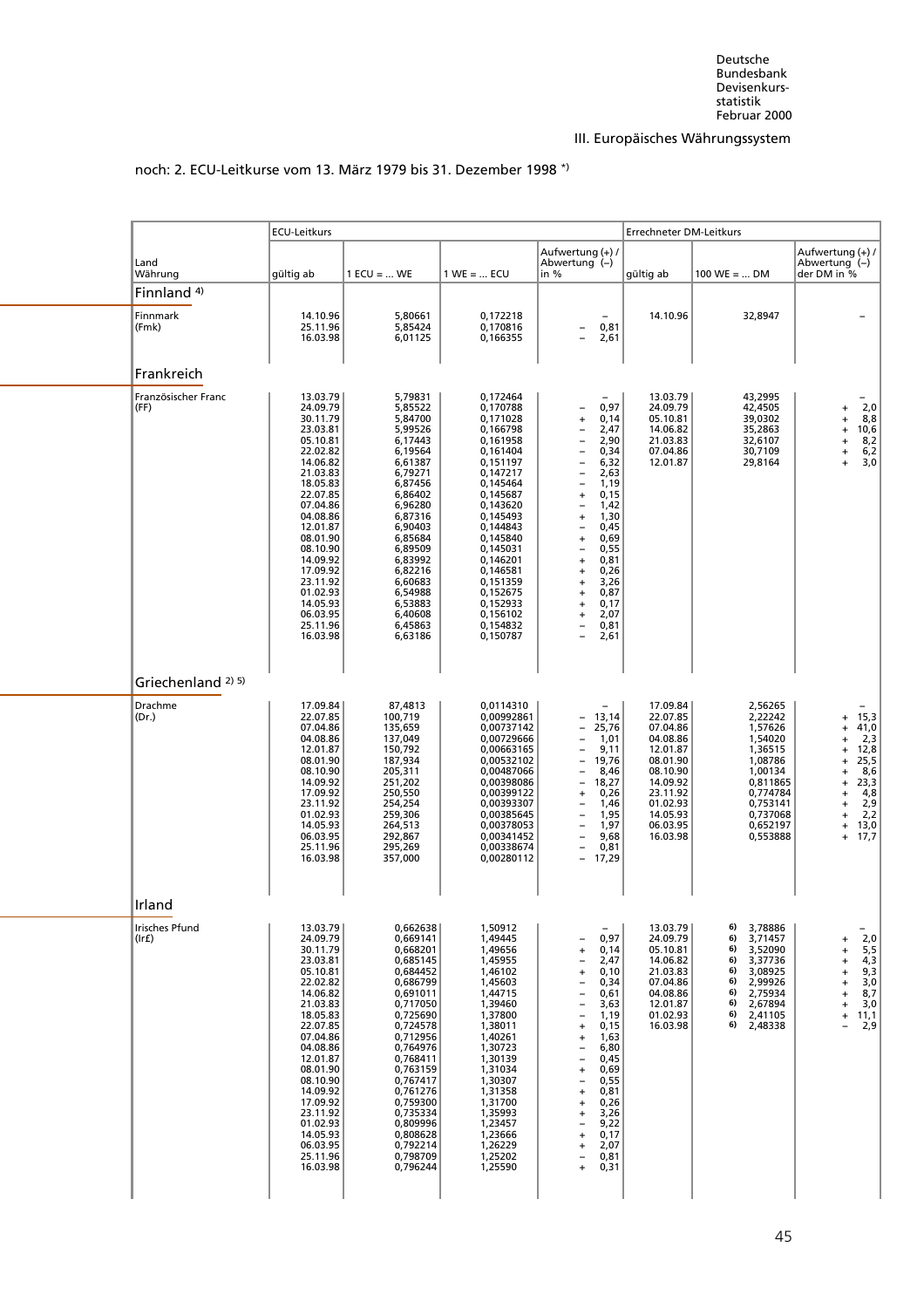# <span id="page-58-0"></span>[noch: 2. ECU-Leitkurse vom 13. März 1979 bis 31. Dezem](#page-8-7)ber 1998 \*)

|                                              | ECU-Leitkurs                                                                                                                                                                                                                                                                     |                                                                                                                                                                                                                                                                           |                                                                                                                                                                                                                                                                                                                                                       |                                                                                                                                                                                                                                                                                                                                                                                                                                                                                                                                                                                                                                                                                                                    | Errechneter DM-Leitkurs                                                                                                                                                          |                                                                                                                                                                                                                                                           |                                                                                                                                                                                                                                                                                                                                                                          |  |
|----------------------------------------------|----------------------------------------------------------------------------------------------------------------------------------------------------------------------------------------------------------------------------------------------------------------------------------|---------------------------------------------------------------------------------------------------------------------------------------------------------------------------------------------------------------------------------------------------------------------------|-------------------------------------------------------------------------------------------------------------------------------------------------------------------------------------------------------------------------------------------------------------------------------------------------------------------------------------------------------|--------------------------------------------------------------------------------------------------------------------------------------------------------------------------------------------------------------------------------------------------------------------------------------------------------------------------------------------------------------------------------------------------------------------------------------------------------------------------------------------------------------------------------------------------------------------------------------------------------------------------------------------------------------------------------------------------------------------|----------------------------------------------------------------------------------------------------------------------------------------------------------------------------------|-----------------------------------------------------------------------------------------------------------------------------------------------------------------------------------------------------------------------------------------------------------|--------------------------------------------------------------------------------------------------------------------------------------------------------------------------------------------------------------------------------------------------------------------------------------------------------------------------------------------------------------------------|--|
| Land<br>Währung                              | gültig ab                                                                                                                                                                                                                                                                        | $1 ECU =  WE$                                                                                                                                                                                                                                                             | $1 WE =  ECU$                                                                                                                                                                                                                                                                                                                                         | Aufwertung (+) /<br>Abwertung (-)<br>in $%$                                                                                                                                                                                                                                                                                                                                                                                                                                                                                                                                                                                                                                                                        | gültig ab                                                                                                                                                                        | $100 \text{ WE} =  \text{ DM}$                                                                                                                                                                                                                            | Aufwertung (+) /<br>Abwertung (-)<br>der DM in %                                                                                                                                                                                                                                                                                                                         |  |
| Italien $7$                                  |                                                                                                                                                                                                                                                                                  |                                                                                                                                                                                                                                                                           |                                                                                                                                                                                                                                                                                                                                                       |                                                                                                                                                                                                                                                                                                                                                                                                                                                                                                                                                                                                                                                                                                                    |                                                                                                                                                                                  |                                                                                                                                                                                                                                                           |                                                                                                                                                                                                                                                                                                                                                                          |  |
| Italienische Lira<br>(Lit)                   | 13.03.79<br>24.09.79<br>30.11.79<br>23.03.81<br>05.10.81<br>22.02.82<br>14.06.82<br>21.03.83<br>18.05.83<br>22.07.85<br>07.04.86<br>04.08.86<br>12.01.87<br>08.01.90<br>08.10.90<br>14.09.92<br>17.09.92<br>23.11.92<br>01.02.93<br>14.05.93<br>06.03.95<br>25.11.96<br>16.03.98 | 1 148,15<br>1 159,42<br>1 157,79<br>1 262,92<br>1 300,67<br>1 305,13<br>1 350,27<br>1 386,78<br>1 403,49<br>1 520,60<br>1496,21<br>1 476,95<br>1483,58<br>1 529,70<br>1 538,24<br>1636,61<br>1 632,36<br>1690,76<br>1796,22<br>1793,19<br>2 106,15<br>1 906,48<br>1957,61 | 0,000870966<br>0,000862500<br>0,000863714<br>0,000791816<br>0,000768835<br>0,000766207<br>0,000740593<br>0,000721095<br>0,000712510<br>0,000657635<br>0,000668355<br>0,000677071<br>0,000674045<br>0,000653723<br>0,000650094<br>0,000611019<br>0,000612610<br>0,000591450<br>0,000556725<br>0,000557665<br>0,000474800<br>0,000524527<br>0,000510827 | 0,97<br>$\overline{\phantom{a}}$<br>0,14<br>$\ddot{}$<br>8,32<br>$\qquad \qquad -$<br>$\frac{1}{2}$<br>2,90<br>0,34<br>$\overline{\phantom{0}}$<br>3,34<br>$\overline{\phantom{0}}$<br>2,63<br>$\qquad \qquad -$<br>1,19<br>$\qquad \qquad -$<br>7,70<br>$\pmb{+}$<br>1,63<br>1,30<br>$\begin{array}{c} + \end{array}$<br>0,45<br>$\overline{\phantom{a}}$<br>3,01<br>$\overline{\phantom{0}}$<br>$\qquad \qquad -$<br>0,56<br>$\qquad \qquad -$<br>6,01<br>0,26<br>$\pmb{+}$<br>3,45<br>$\overline{\phantom{a}}$<br>$\qquad \qquad -$<br>5,87<br>0,17<br>$\begin{array}{c} + \end{array}$<br>14,86<br>$\qquad \qquad -$<br>10,47<br>$+$<br>2,61<br>$\overline{\phantom{a}}$                                       | 13.03.79<br>24.09.79<br>23.03.81<br>05.10.81<br>14.06.82<br>21.03.83<br>22.07.85<br>07.04.86<br>12.01.87<br>08.01.90<br>14.09.92<br>23.11.92<br>01.02.93<br>06.03.95<br>25.11.96 | 8)<br>2,18668<br>8)<br>2,14380<br>8)<br>2,01518<br>8)<br>1,85281<br>8)<br>1,72839<br>8)<br>1,59733<br>8)<br>1,47205<br>8)<br>1,42917<br>8)<br>1,38754<br>8)<br>1,33651<br>8)<br>1,24612<br>8)<br>1,16511<br>8)<br>1,08725<br>8)<br>0,906901<br>8) 1,01010 | 2,0<br>+<br>6,4<br>$\ddot{}$<br>8,8<br>$\ddot{}$<br>$7,2$<br>8,2<br>$\ddot{}$<br>$\ddot{}$<br>8,5<br>$\ddot{}$<br>3,0<br>$\begin{array}{c} + \end{array}$<br>3,0<br>$\begin{array}{c} + \end{array}$<br>3,8<br>$\ddot{}$<br>$7,3$<br>$7,0$<br>$\ddot{}$<br>$\ddot{}$<br>7,2<br>$\ddot{}$<br>19,9<br>$\begin{array}{c} + \end{array}$<br>10,2<br>$\overline{\phantom{0}}$ |  |
| Niederlande                                  |                                                                                                                                                                                                                                                                                  |                                                                                                                                                                                                                                                                           |                                                                                                                                                                                                                                                                                                                                                       |                                                                                                                                                                                                                                                                                                                                                                                                                                                                                                                                                                                                                                                                                                                    |                                                                                                                                                                                  |                                                                                                                                                                                                                                                           |                                                                                                                                                                                                                                                                                                                                                                          |  |
| Holländischer Gulden<br>(hfl)                | 13.03.79<br>24.09.79<br>30.11.79<br>23.03.81<br>05.10.81<br>22.02.82<br>14.06.82<br>21.03.83<br>18.05.83<br>22.07.85<br>07.04.86<br>04.08.86<br>12.01.87<br>08.01.90<br>08.10.90<br>14.09.92<br>17.09.92<br>23.11.92<br>01.02.93<br>14.05.93<br>06.03.95<br>25.11.96<br>16.03.98 | 2,72077<br>2,74748<br>2,74362<br>2,81318<br>2,66382<br>2,67296<br>2,57971<br>2,49587<br>2,52595<br>2,52208<br>2,40935<br>2,37833<br>2,31943<br>2,30358<br>2,31643<br>2,29789<br>2,29193<br>2,21958<br>2,20045<br>2,19672<br>2,15214<br>2,16979<br>2,22799                 | 0,367543<br>0,363970<br>0,364482<br>0,355470<br>0,375401<br>0,374117<br>0,387640<br>0,400662<br>0,395891<br>0,396498<br>0,415050<br>0,420463<br>0,431140<br>0,434107<br>0,431699<br>0,435182<br>0,436313<br>0,450536<br>0,454452<br>0,455224<br>0,464654<br>0,460874<br>0,448835                                                                      | 0,97<br>$\overline{\phantom{a}}$<br>0,14<br>$\begin{array}{c} + \end{array}$<br>2,47<br>$\overline{\phantom{a}}$<br>5,61<br>$\pmb{+}$<br>0,34<br>$\overline{\phantom{a}}$<br>3,61<br>$\begin{array}{c} + \end{array}$<br>3,36<br>$\pmb{+}$<br>1,19<br>$\overline{\phantom{a}}$<br>0, 15<br>$\pmb{+}$<br>4,68<br>$\begin{array}{c} + \end{array}$<br>1,30<br>$\begin{array}{c} + \end{array}$<br>2,54<br>$\ddot{}$<br>0,69<br>$\pmb{+}$<br>0,55<br>$\overline{\phantom{a}}$<br>0,81<br>$\pmb{+}$<br>0,26<br>$\begin{array}{c} + \end{array}$<br>3,26<br>$\ddot{}$<br>0,87<br>$\begin{array}{c} + \end{array}$<br>0,17<br>$\begin{array}{c} + \end{array}$<br>2,07<br>$\ddot{}$<br>0,81<br>$\qquad \qquad -$<br>2,61 | 13.03.79<br>24.09.79<br>21.03.83                                                                                                                                                 | 92,2767<br>90,4673<br>88,7517                                                                                                                                                                                                                             | 2,0<br>1,9<br>$+$                                                                                                                                                                                                                                                                                                                                                        |  |
| Österreich <sup>9)</sup><br>Schilling<br>(S) | 09.01.95<br>06.03.95                                                                                                                                                                                                                                                             | 13,7167<br>13,4383                                                                                                                                                                                                                                                        | 0,0729038<br>0,0744142                                                                                                                                                                                                                                                                                                                                | 2,07<br>$\ddot{}$                                                                                                                                                                                                                                                                                                                                                                                                                                                                                                                                                                                                                                                                                                  | 09.01.95                                                                                                                                                                         | 14,2136                                                                                                                                                                                                                                                   |                                                                                                                                                                                                                                                                                                                                                                          |  |
|                                              | 25.11.96<br>16.03.98                                                                                                                                                                                                                                                             | 13,5485<br>13,9119                                                                                                                                                                                                                                                        | 0,0738089<br>0,0718809                                                                                                                                                                                                                                                                                                                                | 0,81<br>$\overline{\phantom{a}}$<br>2,61<br>$\equiv$                                                                                                                                                                                                                                                                                                                                                                                                                                                                                                                                                                                                                                                               |                                                                                                                                                                                  |                                                                                                                                                                                                                                                           |                                                                                                                                                                                                                                                                                                                                                                          |  |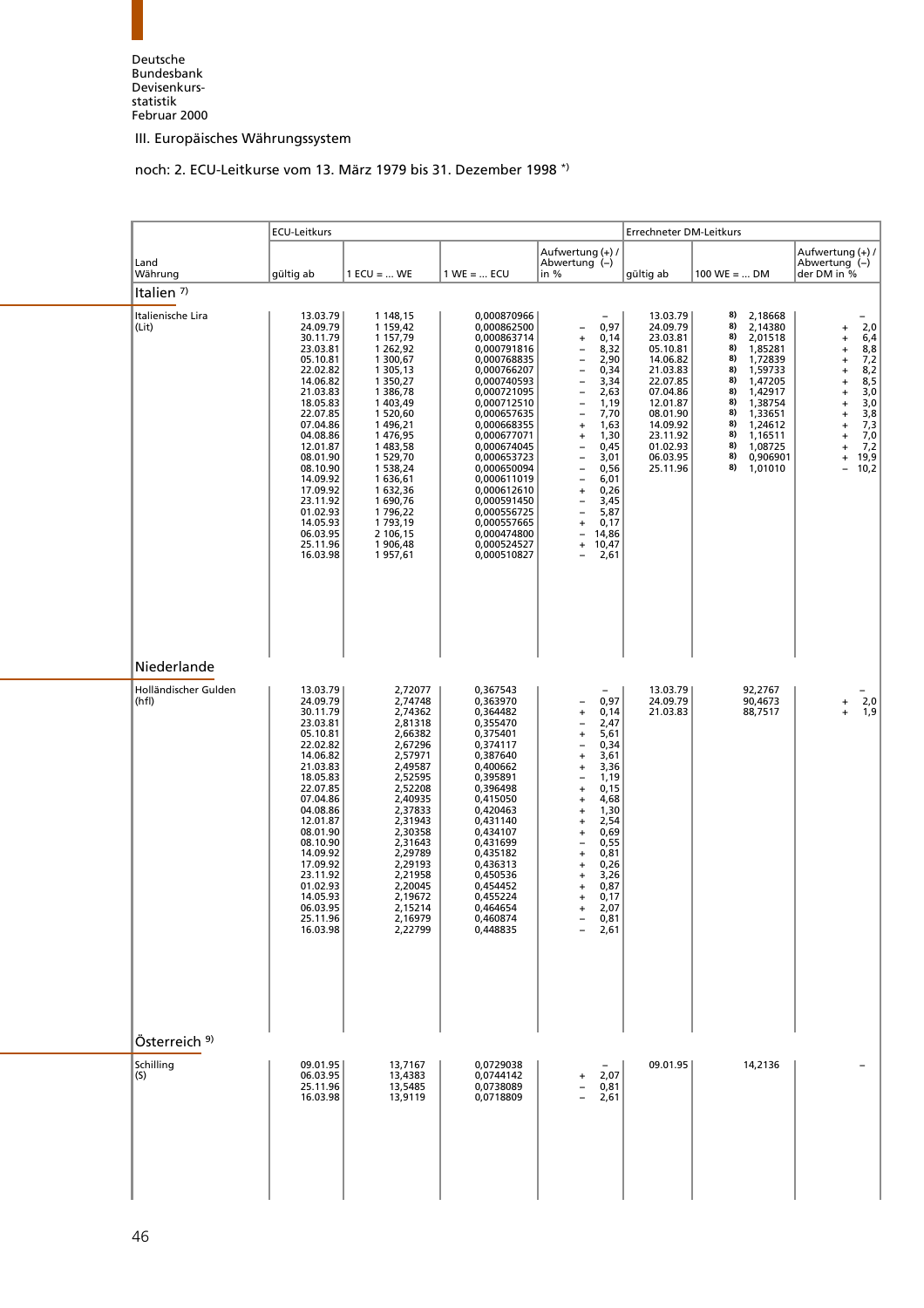<span id="page-59-1"></span><span id="page-59-0"></span>

|                              | <b>ECU-Leitkurs</b>                                                                                                                                                                                                                                                                                      |                                                                                                                                                                                                                                                                                                          |                                                                                                                                                                                                                                                                                 | Errechneter DM-Leitkurs                                                                                                                                                                                                                             |                                                                                                                                                                                                                                                          |                                                                                                                                                                                                                                                                                                                                                               |                                                                                                                                                                                                                                                                                                                                                                                                                                                                                          |  |  |
|------------------------------|----------------------------------------------------------------------------------------------------------------------------------------------------------------------------------------------------------------------------------------------------------------------------------------------------------|----------------------------------------------------------------------------------------------------------------------------------------------------------------------------------------------------------------------------------------------------------------------------------------------------------|---------------------------------------------------------------------------------------------------------------------------------------------------------------------------------------------------------------------------------------------------------------------------------|-----------------------------------------------------------------------------------------------------------------------------------------------------------------------------------------------------------------------------------------------------|----------------------------------------------------------------------------------------------------------------------------------------------------------------------------------------------------------------------------------------------------------|---------------------------------------------------------------------------------------------------------------------------------------------------------------------------------------------------------------------------------------------------------------------------------------------------------------------------------------------------------------|------------------------------------------------------------------------------------------------------------------------------------------------------------------------------------------------------------------------------------------------------------------------------------------------------------------------------------------------------------------------------------------------------------------------------------------------------------------------------------------|--|--|
| Land<br>Währung              | gültig ab                                                                                                                                                                                                                                                                                                | $1 ECU =  WE$                                                                                                                                                                                                                                                                                            | $1 WE =  ECU$                                                                                                                                                                                                                                                                   | Aufwertung (+) /<br>Abwertung (-)<br>in %                                                                                                                                                                                                           | gültig ab                                                                                                                                                                                                                                                | $100 \text{ WE} =  \text{ DM}$                                                                                                                                                                                                                                                                                                                                | Aufwertung (+) /<br>Abwertung (-)<br>der DM in %                                                                                                                                                                                                                                                                                                                                                                                                                                         |  |  |
| Portugal <sup>10)</sup>      |                                                                                                                                                                                                                                                                                                          |                                                                                                                                                                                                                                                                                                          |                                                                                                                                                                                                                                                                                 |                                                                                                                                                                                                                                                     |                                                                                                                                                                                                                                                          |                                                                                                                                                                                                                                                                                                                                                               |                                                                                                                                                                                                                                                                                                                                                                                                                                                                                          |  |  |
| Escudo<br>(Esc)              | 21.09.89<br>08.01.90<br>08.10.90<br>14.09.92<br>17.09.92<br>23.11.92<br>01.02.93<br>14.05.93<br>06.03.95<br>25.11.96<br>16.03.98                                                                                                                                                                         | 172,085<br>177,743<br>178,735<br>177,305<br>176,844<br>182,194<br>180,624<br>192,854<br>195,792<br>197,398<br>202,692                                                                                                                                                                                    | 0,00581108<br>0,00562610<br>0,00559488<br>0,00564000<br>0,00565470<br>0,00548865<br>0,00553636<br>0,00518527<br>0,00510746<br>0,00506591<br>0,00493359                                                                                                                          | 3,18<br>0,56<br>0,81<br>+<br>0,26<br>2,94<br>0,87<br>6,34<br>1,50<br>0,81<br>$\overline{\phantom{a}}$<br>2,61                                                                                                                                       | 21.09.89<br>08.01.90<br>23.11.92<br>14.05.93<br>06.03.95                                                                                                                                                                                                 | 1,19623<br>1,15023<br>1,08122<br>1,01094<br>0,975559                                                                                                                                                                                                                                                                                                          | 4,0<br>+<br>6,4<br>$\ddot{}$<br>7,0<br>$\ddot{}$<br>3,6<br>$\ddot{}$                                                                                                                                                                                                                                                                                                                                                                                                                     |  |  |
| Spanien 11)                  |                                                                                                                                                                                                                                                                                                          |                                                                                                                                                                                                                                                                                                          |                                                                                                                                                                                                                                                                                 |                                                                                                                                                                                                                                                     |                                                                                                                                                                                                                                                          |                                                                                                                                                                                                                                                                                                                                                               |                                                                                                                                                                                                                                                                                                                                                                                                                                                                                          |  |  |
| Peseta<br>(Pta)              | 19.06.89<br>08.01.90<br>08.10.90<br>14.09.92<br>17.09.92<br>23.11.92<br>01.02.93<br>14.05.93<br>06.03.95<br>25.11.96<br>16.03.98                                                                                                                                                                         | 133,804<br>132,889<br>133,631<br>132,562<br>139,176<br>143,386<br>142,150<br>154,250<br>162,493<br>163,826<br>168,220                                                                                                                                                                                    | 0,00747362<br>0,00752508<br>0,00748329<br>0,00754364<br>0,00718515<br>0,00697418<br>0,00703482<br>0,00648298<br>0,00615411<br>0,00610404<br>0,00594460                                                                                                                          | $\overline{\phantom{0}}$<br>0,69<br>$\ddot{}$<br>0,56<br>0,81<br>4,75<br>2,94<br>0,87<br>$\ddot{}$<br>7,84<br>$\qquad \qquad -$<br>5,07<br>$\overline{\phantom{0}}$<br>0,81<br>2,61                                                                 | 19.06.89<br>17.09.92<br>23.11.92<br>14.05.93<br>06.03.95                                                                                                                                                                                                 | 1,53847<br>1,46155<br>1,37386<br>1,26395<br>1,17547                                                                                                                                                                                                                                                                                                           | $\begin{bmatrix} 5,3 \\ 6,4 \\ 8,7 \end{bmatrix}$<br>+<br>$\ddot{}$<br>$\begin{array}{c} + \end{array}$<br>7,5<br>$\ddot{}$                                                                                                                                                                                                                                                                                                                                                              |  |  |
| Nachrichtlich:               |                                                                                                                                                                                                                                                                                                          |                                                                                                                                                                                                                                                                                                          |                                                                                                                                                                                                                                                                                 |                                                                                                                                                                                                                                                     |                                                                                                                                                                                                                                                          |                                                                                                                                                                                                                                                                                                                                                               |                                                                                                                                                                                                                                                                                                                                                                                                                                                                                          |  |  |
| Vereinigtes Königreich 12)   |                                                                                                                                                                                                                                                                                                          |                                                                                                                                                                                                                                                                                                          |                                                                                                                                                                                                                                                                                 |                                                                                                                                                                                                                                                     |                                                                                                                                                                                                                                                          |                                                                                                                                                                                                                                                                                                                                                               |                                                                                                                                                                                                                                                                                                                                                                                                                                                                                          |  |  |
| <b>Pfund Sterling</b><br>(f) | 13.03.79<br>24.09.79<br>30.11.79<br>23.03.81<br>05.10.81<br>22.02.82<br>14.06.82<br>21.03.83<br>18.05.83<br>17.09.84<br>22.07.85<br>07.04.86<br>04.08.86<br>12.01.87<br>21.09.89<br>08.01.90<br>08.10.90<br>14.09.92<br>17.09.92<br>23.11.92<br>01.02.93<br>14.05.93<br>06.03.95<br>25.11.96<br>16.03.98 | 0,663247<br>0,649821<br>0,648910<br>0,542122<br>0,601048<br>0,557037<br>0,560453<br>0,629848<br>0,587087<br>0,585992<br>0,555312<br>0,630317<br>0,679256<br>0,739615<br>0,728627<br>0,728615<br>0,696904<br>0,691328<br>0,689533<br>0,805748<br>0,808431<br>0,786749<br>0,786652<br>0,793103<br>0,653644 | 1,50773<br>1,53889<br>1,54105<br>1,84460<br>1,66376<br>1,79521<br>1,78427<br>1,58768<br>1,70333<br>1,70651<br>1,80079<br>1,58650<br>1,47220<br>1,35205<br>1,37244<br>1,37247<br>1,43492<br>1,44649<br>1,45026<br>1,24108<br>1,23696<br>1,27105<br>1,27121<br>1,26087<br>1,52988 | 2,07<br>0,14<br>+<br>19,70<br>$\ddot{}$<br>9,80<br>7,90<br>0,61<br>11,02<br>7,28<br>$\ddot{}$<br>0, 19<br>5,52<br>11,90<br>7,20<br>8,16<br>1,51<br>+<br>0,00<br>$\ddot{}$<br>4,55<br>0,81<br>0,26<br>14,42<br>0,33<br>2,76<br>0,01<br>0,81<br>21,34 | 13.03.79<br>24.09.79<br>23.03.81<br>05.10.81<br>22.02.82<br>14.06.82<br>21.03.83<br>18.05.83<br>17.09.84<br>22.07.85<br>07.04.86<br>04.08.86<br>12.01.87<br>21.09.89<br>08.01.90<br>08.10.90<br>23.11.92<br>01.02.93<br>14.05.93<br>06.03.95<br>16.03.98 | 3,78538<br>6)<br>6)<br>3,82501<br>6)<br>4,69455<br>4,00948<br>6)<br>6)<br>4,34109<br>6)<br>4,16411<br>3,51696<br>6)<br>6)<br>3,81858<br>6)<br>3,82572<br>4,03089<br>6)<br>6)<br>3,39248<br>6)<br>3,10756<br>6)<br>2,78325<br>6)<br>2,82522<br>6)<br>2,80595<br>6)<br>2,95000<br>6)<br>2.44483<br>$6)$ 2,41572<br>2,47810<br>6)<br>6)<br>2,42810<br>6) 3,02516 | 1,0<br>18,5<br>$\overline{\phantom{0}}$<br>17,1<br>$\ddot{}$<br>7,6<br>$\overline{\phantom{0}}$<br>4,3<br>$\ddot{}$<br>18,4<br>$\ddot{}$<br>7,9<br>$\overline{a}$<br>0,2<br>$\overline{\phantom{0}}$<br>$\overline{a}$<br>5,1<br>$\frac{18,8}{9,2}$<br>$\ddot{}$<br>$\begin{array}{c} + \end{array}$<br>11,7<br>$\ddot{}$<br>1,5<br>$\qquad \qquad -$<br>0,7<br>$\ddot{}$<br>4,9<br>$\overline{\phantom{a}}$<br>20,7<br>$\ddot{}$<br>1,2<br>$\ddot{}$<br>2,5<br>2,1<br>$\ddot{}$<br>19,7 |  |  |

#### [noch: 2. ECU-Leitkurse vom 13. März 1979 bis 31. Dezemb](#page-8-8)er 1998 \*)

Erläuterungen zu Tabelle III.1). Die Einheit wurde im EWS außer als Bezugg-<br>größe für die Leitkurse auch als Indikator für Wechselkursabweichungen, Re-<br>ment für den Saldenausgleich zwischen den EU-Zentralbanken verwen-<br>det

\* Nach der Entschließung des Europäischen Rates vom 5.12.78 über die Errich-<br>
tung des Europäischen Währungskorb aufgenommen. Am Wechselkursmechanismus des EWS nahm<br>
tung des Europäischen Währungssystems war eine Europäisc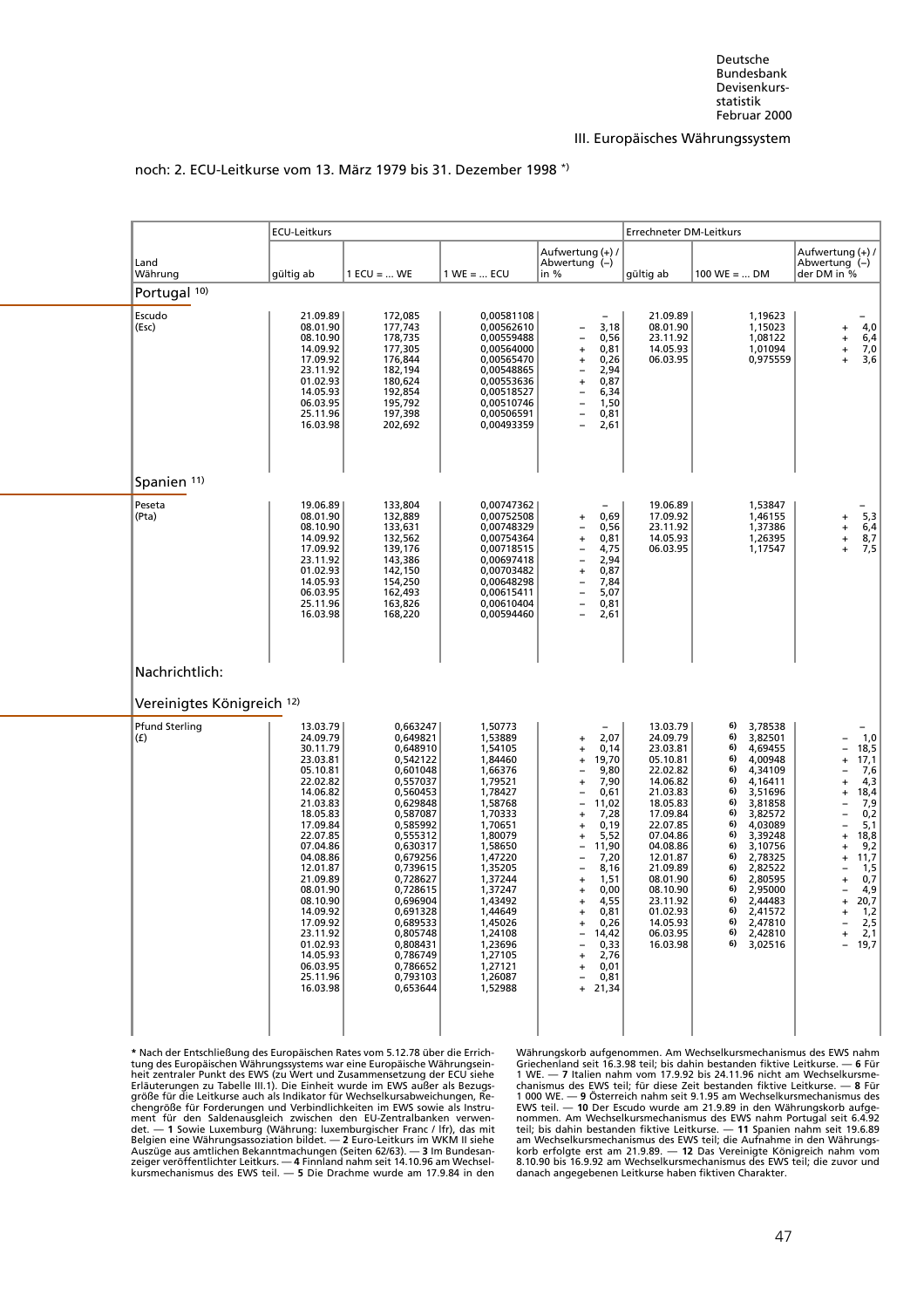### IV. Werte des Sonderziehungsrechts \*)

<span id="page-60-0"></span>

|      | Währungseinheiten für 1 SZR 1) |               |                |         |                       |                        |                   |                         |                      |
|------|--------------------------------|---------------|----------------|---------|-----------------------|------------------------|-------------------|-------------------------|----------------------|
| Zeit | US-Dollar                      | Deutsche Mark | Pfund Sterling | Yen     | Kanadischer<br>Dollar | Französischer<br>Franc | Italienische Lira | Holländischer<br>Gulden | Belgischer Franc     |
|      |                                |               |                |         |                       |                        |                   |                         | Durchschnitt im Jahr |
| 1975 | 1,21415                        | 2,9872        | 0.548846       | 360,345 | 1,2350                | 5.20603                | 792,66            | 3,0706                  | 44,655               |
| 1976 | 1,15452                        | 2,9071        | 0,642502       | 342,376 | 1,1384                | 5,54502                | 960,95            | 3,0525                  | 44,570               |
| 1977 | 1,16752                        | 2,7112        | 0.669307       | 313,491 | 1,2416                | 5,72689                | 1 030,21          | 2,8654                  | 41,847               |
| 1978 | 1,25200                        | 2,5148        | 0,652924       | 263,473 | 1,4281                | 5,65040                | 1 062,53          | 2,7088                  | 39,428               |
| 1979 | 1,29200                        | 2,3681        | 0,610058       | 283,129 | 1,5135                | 5,49671                | 1 073,47          | 2,5917                  | 37,880               |
| 1980 | 1.30153                        | 2,3657        | 0.560042       | 295,110 | 1,5218                | 5.49971                | 1 1 1 4 . 6 9     | 2,5876                  | 38,059               |
| 1981 | 1,17916                        | 2,6649        | 0.586799       | 260,047 | 1,4137                | 6,40827                | 1 340,43          | 2,9422                  | 43,781               |
| 1982 | 1,10401                        | 2,6790        | 0,631987       | 274,983 | 1,3621                | 7,25566                | 1493,18           | 2,9479                  | 50,443               |
| 1983 | 1,06900                        | 2,7294        | 0.705246       | 253,900 | 1,3175                | 8,14716                | 1 623,65          | 3,0511                  | 54,660               |
| 1984 | 1,02501                        | 2,9171        | 0,770609       | 243,463 | 1,3275                | 8,95766                | 1800,90           | 3,2889                  | 59,229               |
| 1985 | 1,01534                        | 2,9891        | 0.791200       | 242,195 | 1,3864                | 9.12306                | 1938,73           | 3,3724                  | 60,289               |
| 1986 | 1,17317                        | 2,5475        | 0,800333       | 197,702 | 1,6301                | 8,12548                | 1748,97           | 2,8743                  | 52,408               |
| 1987 | 1,29307                        | 2,3242        | 0,791264       | 187,026 | 1,7146                | 7,77227                | 1675,91           | 2,6194                  | 48,276               |
| 1988 | 1,34392                        | 2,3602        | 0,755512       | 172,226 | 1,6540                | 8,00565                | 1749,28           | 2,6564                  | 49,414               |
| 1989 | 1,28176                        | 2,4098        | 0,783377       | 176,837 | 1,5176                | 8,17781                | 1758,69           | 2,7183                  | 50,506               |
| 1990 | 1.35675                        | 2,1921        | 0.764091       | 196.447 | 1,5830                | 7.38788                | 1 625,52          | 2.4706                  | 45,340               |
| 1991 | 1,36816                        | 2,2705        | 0,775768       | 184,300 | 1,5675                | 7.71932                | 1697,36           | 2,5580                  | 46,720               |
| 1992 | 1,40838                        | 2,1994        | 0.802459       | 178,373 | 1,7023                | 7,45570                | 1735,70           | 2,4766                  | 45,279               |
| 1993 | 1,39633                        | 2,3086        | 0,931012       | 155,269 | 1,8014                | 7,90774                | 2 197,36          | 2,5934                  | 48,308               |
| 1994 | 1,43170                        | 2,3234        | 0,935511       | 146,331 | 1,9552                | 7,94886                | 2 308,54          | 2,6057                  | 47,900               |
| 1995 | 1,51695                        | 2,1740        | 0,961243       | 142,684 | 2,0819                | 7,57183                | 2 471,01          | 2,4357                  | 44,720               |
| 1996 | 1,45176                        | 2,1846        | 0,930518       | 157,921 | 1,9794                | 7,42651                | 2 2 3 9 , 9 9     | 2,4475                  | 44,949               |
| 1997 | 1,37602                        | 2,3861        | 0.840523       | 166,486 | 1,9053                | 8,03140                | 2 343,50          | 2,6850                  | 49,226               |
| 1998 | 1.35654                        | 2,3871        | 0,819111       | 177,578 | 2,0124                | 8,00293                | 2355,23           | 2,6910                  | 49,241               |

|           | US-Dollar | Euro                     | <b>Pfund Sterling</b> | Yen     | Kanadischer<br>Dollar | Schweizer<br>Franken | Schwedische<br>Krone | Dänische Krone | Norwegische<br>Krone  |
|-----------|-----------|--------------------------|-----------------------|---------|-----------------------|----------------------|----------------------|----------------|-----------------------|
|           |           |                          |                       |         |                       |                      |                      |                | Durchschnitt im Jahr  |
| 1999 p)   | 1,36732   | 1,28340                  | 0,845081              | 155,747 | 2,0315                | 2,0539               | 11,2974              | 9,5388         | 10,6640               |
|           |           |                          |                       |         |                       |                      |                      |                | Durchschnitt im Monat |
| 1997 Jan. | 1.41537   | $\overline{\phantom{a}}$ | 0,852806              | 167,039 | 1.9088                | 1,9725               | 10.0025              | 8,6580         | 9,1256                |
| Febr.     | 1,38421   | $\qquad \qquad -$        | 0,851425              | 170,269 | 1,8759                | 2,0119               | 10,2432              | 8,8347         | 9,1684                |
| März      | 1,37811   | $\qquad \qquad -$        | 0,858508              | 169,013 | 1,8905                | 2,0189               | 10,5484              | 8,9247         | 9,3957                |
| April     | 1.37150   | $\qquad \qquad -$        | 0.841976              | 172,134 | 1,9118                | 2.0050               | 10.5211              | 8,9345         | 9,5531                |
| Mai       | 1,38518   | $\qquad \qquad -$        | 0,848128              | 164,825 | 1,9122                | 1,9838               | 10,6289              | 8,9846         | 9,7810                |
| Juni      | 1,39032   | $\overline{\phantom{a}}$ | 0,845770              | 158,781 | 1,9242                | 2,0051               | 10,7634              | 9,1402         | 10,0160               |
| Juli      | 1,37726   | $\overline{\phantom{0}}$ | 0,824188              | 158,602 | 1,8966                | 2,0407               | 10,7490              | 9,3935         | 10,2351               |
| Aug.      | 1,35396   | $\overline{\phantom{0}}$ | 0,844554              | 159,633 | 1,8826                | 2,0506               | 10,8265              | 9,5017         | 10,3289               |
| Sept.     | 1,35939   | $\overline{\phantom{a}}$ | 0,849854              | 164,140 | 1,8854                | 2,0027               | 10,4666              | 9,2623         | 9,9525                |
| Okt.      | 1,36989   | $\qquad \qquad -$        | 0,839903              | 165,838 | 1,8996                | 1,9898               | 10,3726              | 9,1649         | 9,6924                |
| Nov.      | 1.37399   | $\overline{\phantom{0}}$ | 0.814127              | 172,125 | 1,9418                | 1,9337               | 10.3785              | 9.0541         | 9,6926                |
| Dez.      | 1,35418   | $\qquad \qquad -$        | 0,815095              | 175,206 | 1,9323                | 1,9476               | 10,5428              | 9,1699         | 9,8179                |
| 1998 Jan. | 1,34310   | $\qquad \qquad -$        | 0,821343              | 173,868 | 1,9352                | 1,9820               | 10,7562              | 9,2886         | 10,0565               |
| Febr.     | 1,35002   | $\overline{a}$           | 0,823510              | 170.105 | 1,9359                | 1,9761               | 10,9056              | 9,3330         | 10,1989               |
| März      | 1,34421   | $\qquad \qquad -$        | 0,809323              | 172,988 | 1,9038                | 2,0010               | 10,7104              | 9,3563         | 10,1854               |
| April     | 1,34312   | $\qquad \qquad -$        | 0,803341              | 176,848 | 1,9204                | 2,0233               | 10,4925              | 9,2899         | 10,1086               |
| Mai       | 1,34373   | $\overline{\phantom{0}}$ | 0.820592              | 181,399 | 1,9417                | 1,9877               | 10.3402              | 9,0898         | 10,0029               |
| Juni      | 1,33354   | $\qquad \qquad -$        | 0,808384              | 187,452 | 1,9540                | 1,9921               | 10,5444              | 9,1069         | 10,0969               |
| Juli      | 1,33092   | $\overline{\phantom{a}}$ | 0,809809              | 187,305 | 1,9799                | 2,0145               | 10,6283              | 9,1169         | 10,1453               |
| Aug.      | 1,32668   | $\qquad \qquad -$        | 0,813270              | 191,911 | 2,0365                | 1,9834               | 10,8006              | 9,0321         | 10,2302               |
| Sept.     | 1,36482   | $\qquad \qquad -$        | 0,812294              | 183,696 | 2,0764                | 1,9144               | 10,7964              | 8,8533         | 10,3432               |
| Okt.      | 1.40747   | $\qquad \qquad -$        | 0.830617              | 170,724 | 2,1746                | 1,8798               | 11,0472              | 8,7658         | 10,4548               |
| Nov.      | 1.39199   | $\qquad \qquad -$        | 0.837741              | 167,848 | 2,1428                | 1,9268               | 11,1233              | 8,8943         | 10,3714               |
| Dez.      | 1,40211   | $\overline{\phantom{0}}$ | 0,839400              | 164,920 | 2,1620                | 1,9056               | 11,2906              | 8,9000         | 10,6402               |
| 1999 Jan. | 1,40441   | 1,20988                  | 0,850610              | 158,953 | 2,1336                | 1,9432               | 10,9815              | 8,9990         | 10,4662               |
| Febr.     | 1,38073   | 1,23213                  | 0,847976              | 161,079 | 2,0679                | 1,9689               | 10,9711              | 9,1605         | 10,6592               |
| März      | 1,36265   | 1,25216                  | 0,841041              | 163,214 | 2,0678                | 1,9976               | 11,1903              | 9,3004         | 10,6517               |
| April     | 1,35485   | 1,26578                  | 0,841430              | 162,318 | 2,0152                | 2,0287               | 11,2736              | 9,4040         | 10,5329               |
| Mai       | 1,34869   | 1,26916                  | 0,834951              | 164,694 | 1,9719                | 2,0328               | 11,3867              | 9,4292         | 10,4528               |
| Juni      | 1,34004   | 1,29133                  | 0,839811              | 162,013 | 1,9687                | 2,0600               | 11,3996              | 9,5925         | 10,5462               |
| Juli      | 1.33924   | 1.29408                  | 0.851078              | 160.516 | 1,9938                | 2,0757               | 11,3266              | 9,6252         | 10,5850               |
| Aug.      | 1,36415   | 1,28664                  | 0,848911              | 154.701 | 2,0358                | 2,0586               | 11,2635              | 9,5664         | 10,6278               |
| Sept.     | 1,37613   | 1,31064                  | 0,847999              | 148,032 | 2,0323                | 2,0990               | 11,3118              | 9,7396         | 10,7821               |
| Okt.      | 1,38943   | 1,29773                  | 0.837826              | 147,242 | 2,0522                | 2,0689               | 11,3183              | 9,6385         | 10,7571               |
| Nov.      | 1,37626   | 1,33057                  | 0,847817              | 144,447 | 2,0198                | 2,1358               | 11,4750              | 9,8914         | 10,9048               |
| Dez.      | 1,37280   | 1,35789                  | 0,850820              | 140,959 | 2,0225                | 2,1734               | 11,6456              | 10,0973        | 10,9975               |

**\*** Zusammengestellt nach Veröffentlichungen des IWF; siehe auch Erläuterungen (Seite 59). — **1** ISO-Währungscode: XDR.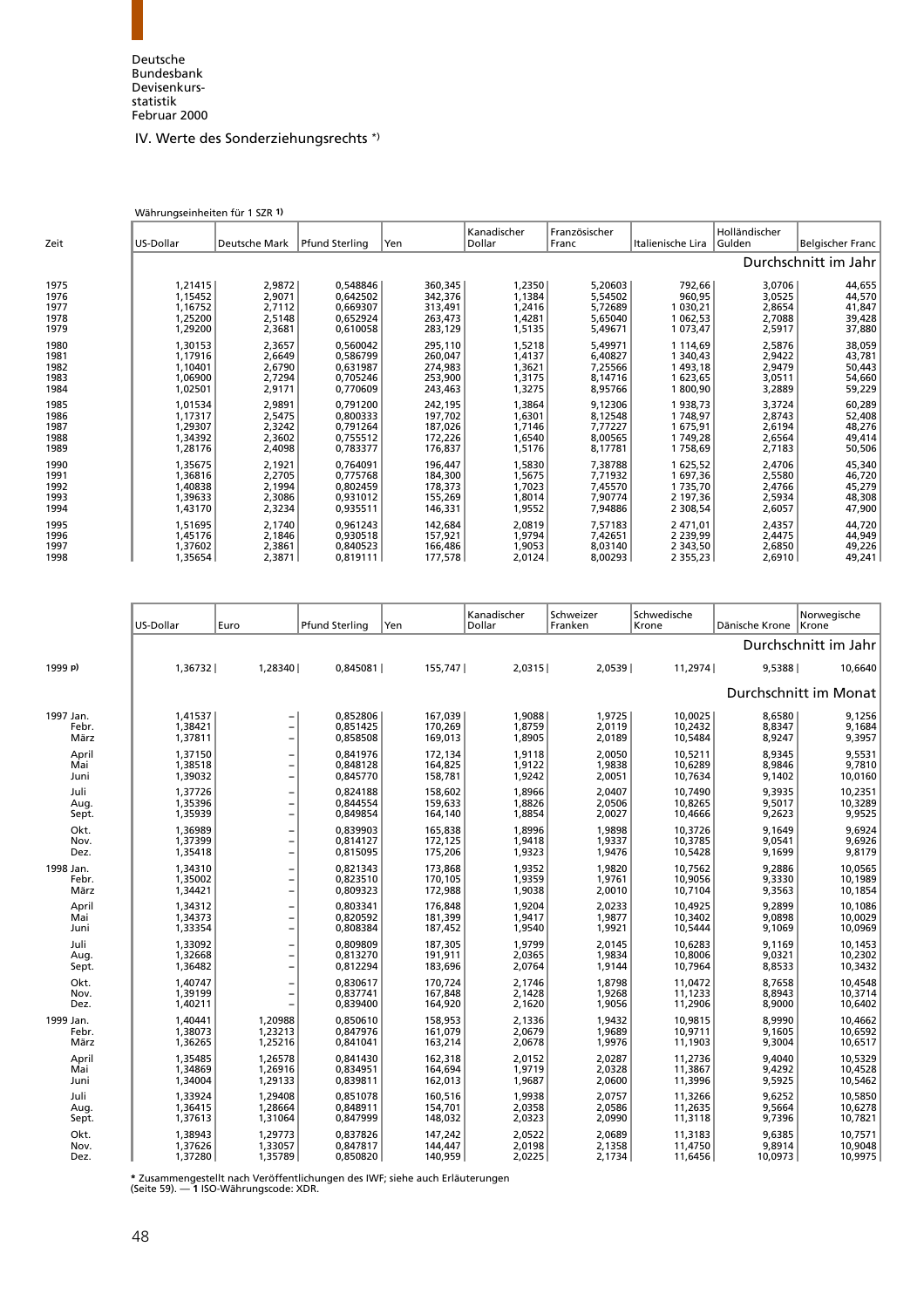### IV. Werte des Sonderziehungsrechts \*)

|                                                                                                                                  | Währungseinheiten für 1 SZR 1)                                                                                                                                                                     |                                                                                                                                                                                                    |                                                                                                                                                                                                                      |                                                                                                                                                                              |                                                                                                                                                                                                    |                                                                                                                                                                                                    |                                                                                                                                                                                                    |                                                                                                                                                                                                    |                                                                                                                                                                                         |
|----------------------------------------------------------------------------------------------------------------------------------|----------------------------------------------------------------------------------------------------------------------------------------------------------------------------------------------------|----------------------------------------------------------------------------------------------------------------------------------------------------------------------------------------------------|----------------------------------------------------------------------------------------------------------------------------------------------------------------------------------------------------------------------|------------------------------------------------------------------------------------------------------------------------------------------------------------------------------|----------------------------------------------------------------------------------------------------------------------------------------------------------------------------------------------------|----------------------------------------------------------------------------------------------------------------------------------------------------------------------------------------------------|----------------------------------------------------------------------------------------------------------------------------------------------------------------------------------------------------|----------------------------------------------------------------------------------------------------------------------------------------------------------------------------------------------------|-----------------------------------------------------------------------------------------------------------------------------------------------------------------------------------------|
| Zeit                                                                                                                             | US-Dollar                                                                                                                                                                                          | Euro                                                                                                                                                                                               | <b>Pfund Sterling</b>                                                                                                                                                                                                | Yen                                                                                                                                                                          | Kanadischer<br>Dollar                                                                                                                                                                              | Schweizer<br>Franken                                                                                                                                                                               | Schwedische<br>Krone                                                                                                                                                                               | Dänische Krone                                                                                                                                                                                     | Norwegische<br>Krone                                                                                                                                                                    |
|                                                                                                                                  |                                                                                                                                                                                                    |                                                                                                                                                                                                    |                                                                                                                                                                                                                      |                                                                                                                                                                              |                                                                                                                                                                                                    |                                                                                                                                                                                                    |                                                                                                                                                                                                    |                                                                                                                                                                                                    | Tageswert                                                                                                                                                                               |
| 1999 Nov.<br>1.<br>2.<br>3.<br>4.<br>5.<br>8.<br>9.<br>10.<br>11.<br>12.<br>15.<br>16.<br>17.<br>18.<br>19.<br>22.<br>23.<br>24. | 1,38797<br>1,38437<br>1,38627<br>1,38333<br>1,37695<br>1,37517<br>1,37752<br>1,37730<br>1,37764<br>1,37620<br>1,37439<br>1,37369<br>1,37699<br>1,37553<br>1,37100<br>1,37381<br>1,37583<br>1,37207 | 1,31287<br>1,31757<br>1,32139<br>1,31696<br>1,32297<br>1,32164<br>1,32149<br>1,32407<br>1,32389<br>1,33508<br>1,33423<br>1,32903<br>1,32301<br>1,32517<br>1,33379<br>1,33237<br>1,33381<br>1,34319 | 0,842317<br>0,841102<br>0,840520<br>0.841595<br>0,845948<br>0,847406<br>0,849011<br>0,849503<br>0,849137<br>0,849978<br>0,849123<br>0,846337<br>0,847222<br>0,847262<br>0,847447<br>0,847717<br>0,846665<br>0,848109 | 144,488<br>145,151<br>145,734<br>144,511<br>146,181<br>144,984<br>144,272<br>144,859<br>144,363<br>144,036<br>144,471<br>145,754<br>145,600<br>145,600<br>146,105<br>143,450 | 2,03796<br>2,03322<br>2,03601<br>2,02644<br>2,01434<br>2,01944<br>2,03019<br>2,02656<br>2,02706<br>2,01159<br>2,01348<br>2,01850<br>2,02060<br>2,01378<br>2,00481<br>2,00824<br>2,01518<br>2,01516 | 2,10833<br>2,11269<br>2,12335<br>2,11940<br>2,13703<br>2,12629<br>2,12882<br>2,12903<br>2,12942<br>2,13449<br>2,13965<br>2,13224<br>2,12167<br>2,12134<br>2,13355<br>2,13421<br>2,13391<br>2,14496 | 11,3467<br>11,4003<br>11,4367<br>11,4228<br>11,5216<br>11,4105<br>11,4920<br>11,4385<br>11,4206<br>11,4465<br>11,4658<br>11,4909<br>11,5082<br>11,4100<br>11,4341<br>11,4473<br>11,4675<br>11,5117 | 9,75979<br>9,78846<br>9,81174<br>9,81473<br>9,84932<br>9,82009<br>9,84927<br>9,85279<br>9,84489<br>9,87740<br>9,91361<br>9,87820<br>9,84093<br>9,83958<br>9,88957<br>9,90613<br>9,90488<br>9,96644 | 10,8371<br>10,8878<br>10,9094<br>10,8767<br>10,8954<br>10,8744<br>10,8382<br>10,8343<br>10,8460<br>10,9350<br>10,8960<br>10,8881<br>10,8625<br>10,8469<br>10,9097<br>10,8902<br>10,8973 |
| 25.<br>26.<br>29.<br>30.                                                                                                         | 1,37144<br>1,36780<br>1,37294<br>1,36963                                                                                                                                                           | 1,35412<br>1,36245<br>1,35647                                                                                                                                                                      | 0,848821<br>0,851151<br>0,856108<br>0,858971                                                                                                                                                                         | 143,110<br>142,662<br>142,237<br>140,387                                                                                                                                     | 2,01396<br>2,00820<br>2,02481<br>2,01719                                                                                                                                                           | 2,15261<br>2,16701<br>2,17501<br>2,18045                                                                                                                                                           | 11,5647<br>11,5135<br>11,6391<br>11,6556                                                                                                                                                           | 9,99985<br>10,03290<br>10,09390<br>10,06750                                                                                                                                                        | 10,9705<br>10,9551<br>10,9759<br>11,0529<br>11,0206                                                                                                                                     |
| Dez.<br>1.<br>2.<br>3.<br>6.<br>7.<br>8.<br>9.<br>10.<br>13.<br>14.<br>15.<br>16.<br>17.                                         | 1,37145<br>1,36982<br>1,36898<br>1,37392<br>1,37709<br>1,37781<br>1,37536<br>1,37567<br>1,37449<br>1,36870<br>1,36607<br>1,37381<br>1,37323                                                        | 1,35908<br>1,36206<br>1,36693<br>1,34936<br>1,34495<br>1,34604<br>1,35171<br>1,35654<br>1,35712<br>1,36352<br>1,36321<br>1,35404<br>1,35587                                                        | 0,857156<br>0,857263<br>0,855185<br>0.854322<br>0,847440<br>0,848666<br>0,847732<br>0,846931<br>0,846621<br>0,845451<br>0,851505<br>0,849394<br>0,852303                                                             | 140,094<br>140,407<br>140,252<br>140,483<br>141,840<br>141,226<br>141,731<br>140,937<br>140,748<br>140,976<br>141,388<br>142,189<br>141,580                                  | 2,02179<br>2,02720<br>2,02486<br>2,02543<br>2,03107<br>2,03819<br>2,02728<br>2,03365<br>2,03370<br>2,02841<br>2,02616<br>2,03118<br>2,02908                                                        | 2,17416<br>2,17692<br>2,18270<br>2,16310<br>2,15377<br>2,15669<br>2,15835<br>2,16668<br>2,17266<br>2,18075<br>2,18066<br>2,16581<br>2,16311                                                        | 11,6470<br>11,7394<br>11,7732<br>11,7539<br>11,6123<br>11,5460<br>11,4946<br>11,5625<br>11,6316<br>11,5895<br>11,6970<br>11,6774<br>11,5729                                                        | 10,10950<br>10,11120<br>10,14890<br>10,15750<br>9,96820<br>9,99753<br>10,00560<br>10,09110<br>10,10130<br>10,10810<br>10,12450<br>10,06660<br>10,00320                                             | 11,0581<br>11,0762<br>11,0790<br>10,9717<br>10,9122<br>10,9231<br>10,9576<br>10,9968<br>10,9859<br>11,0323<br>11,0488<br>10,9887                                                        |
| 20.<br>21.<br>22.<br>23.<br>24.<br>27.<br>28.<br>29.<br>30.<br>31.                                                               | 1,36949<br>1,37226<br>1,37323<br>1,37426<br>1,37471<br>1,37511<br>1,37235<br>1,37338<br>1,37095<br>1,37251                                                                                         | 1,35647<br>1,36083<br>1,36314<br>1,36214<br>1,35546<br>1,35693<br>1,36024<br>1,36356<br>1,36467<br>1,36623                                                                                         | 0,852468<br>0,853980<br>0,852091<br>0,853154<br>0,847122<br>0,848551<br>0,848150                                                                                                                                     | 141,057<br>140,657<br>140,481<br>141,595<br>141,224<br>140,501<br>140,565<br>140,111                                                                                         | 2,02643<br>2,02902<br>2,02757<br>2,02497<br>2,01835<br>1,99236<br>1,99199<br>1,98094                                                                                                               | 2,17680<br>2,17531<br>2,17835<br>2,17834<br>2,17658<br>2,17900<br>2,17737<br>2,18615<br>2,19297                                                                                                    | 11,6338<br>11,6676<br>11,6759<br>11,6778<br>11,6094<br>11,6307<br>11,6634<br>11,6873                                                                                                               | 10,10890<br>10,12140<br>10,13440<br>10,13210<br>10,09810<br>10,08940<br>10,13060<br>10,16220<br>10,15490                                                                                           | 10,9698<br>10,9698<br>10,9969<br>10,9644<br>10,9795<br>10,9929<br>11,0006<br>11,0017<br>11,0053<br>11,0218                                                                              |
| 2000 Jan.<br>3.<br>4.<br>5.<br>6.<br>7.<br>10.<br>11.<br>12.<br>13.<br>14.                                                       | 1,37609<br>1,38196<br>1,38193<br>1,38038<br>1,37530<br>1,37369<br>1,37364<br>1,37475<br>1,37377<br>1,37232                                                                                         | 1,36382<br>1,34106<br>1,33288<br>1,32882<br>1,33732<br>1,34294<br>1,33935<br>1,33367<br>1,33687<br>1,34212                                                                                         | 0,842453<br>0,843000<br>0,837000<br>0,836150<br>0,839356<br>0,836412<br>0,834750<br>0,834459<br>0,834389                                                                                                             | 141,651<br>142,477<br>144,043<br>144,819<br>144,507<br>145,792<br>145,139<br>145,672                                                                                         | 2,00661<br>2,00560<br>2,01135<br>2,00794<br>2,00064<br>2,00181<br>1,99985<br>1,99114<br>1,98890                                                                                                    | 2,18950<br>2,14936<br>2,14310<br>2,13379<br>2,14946<br>2,16219<br>2,14906<br>2,14667<br>2,15119<br>2,16333                                                                                         | 11,6589<br>11,5288<br>11,5802<br>11,5660<br>11,5135<br>11,5500<br>11,5755                                                                                                                          | 10,11960<br>10,03920<br>9,92226<br>9,93073<br>9,93792<br>9,99291<br>9,92922<br>9,90947<br>9,92755<br>9,97526                                                                                       | 10,9951<br>10,9296<br>10,9376<br>10,9003<br>10,9587<br>10,9986<br>10,9927<br>10,9574<br>10,9349<br>10,9202                                                                              |
| 17.<br>18.<br>19.<br>20.<br>21.<br>24.<br>25.<br>26.<br>27.<br>28.<br>31.                                                        | 1,36908<br>1,36676<br>1,36605<br>1,36845<br>1,37192<br>1,36818<br>1,36448<br>1,36420<br>1,36327<br>1,35936<br>1,35288                                                                              | 1,35633<br>1,35417<br>1,35186<br>1,35638<br>1,35874<br>1,36450<br>1.36339<br>1,36161<br>1,36655<br>1,38034<br>1,38176                                                                              | 0,837768<br>0,836706<br>0,834076<br>0,831127<br>0,828955<br>0,826945<br>0,829118<br>0,830058<br>0,832836<br>0,835090<br>0,833208                                                                                     | 144,027<br>143,510<br>144,323<br>144,098<br>143,914<br>143,522<br>144,089<br>144,387<br>144,029<br>142,597<br>144,555                                                        | 1,98626<br>1,98194<br>1,98391<br>1,98152<br>1,97488<br>1,97018<br>1,96349<br>1,96145<br>1,95507<br>1,96876<br>1,96330                                                                              | 2,18642<br>2,18736<br>2,18719<br>2,18135<br>2,19730<br>2,19681<br>2,19595<br>2,19582<br>2,22364<br>2,22080                                                                                         | 11,6132<br>11,5628<br>11,5670<br>11,6250<br>11,5893<br>11,6808<br>11,5571<br>11,6093<br>11,6287<br>11,7619<br>11,8512                                                                              | 10,07040<br>10,09000<br>10,05150<br>10,08520<br>10,06990<br>10,13140<br>10,11310<br>10,12930<br>10,14080<br>10,26700<br>10,26590                                                                   | 10,9815<br>10,9775<br>10,9169<br>10,9684<br>10,9745<br>10,9780<br>10,9637<br>10,9869<br>11,0437<br>11,1035<br>11,1680                                                                   |
| Febr. 1.<br>2.<br>3.<br>4.<br>7.<br>8.<br>9.<br>10.<br>11.<br>14.<br>15.                                                         | 1,34505<br>1,34364<br>1,34378<br>1,34787<br>1,34458<br>1,34639<br>1,35016<br>1,34978<br>1,34286<br>1,34793<br>1,34349                                                                              | 1,38522<br>1,38277<br>1,37852<br>1,37048<br>1,37666<br>1,35958<br>1,35913<br>1,36784<br>1,37013<br>1,36610<br>1,37399                                                                              | 0,834761<br>0,835805<br>0,839810<br>0,848517<br>0,844161<br>0,842389<br>0,837516<br>0,839154<br>0,840075<br>0,847861<br>0,847093                                                                                     | 144,391<br>145,852<br>145,061<br>144,896<br>144,744<br>147,160<br>147,167<br>146,681<br>146,116<br>146,279                                                                   | 1,94750<br>1,93887<br>1,93679<br>1,94969<br>1,94359<br>1,94890<br>1,95017<br>1,95718<br>1,94876<br>1,96070<br>1,95908                                                                              | 2,23009<br>2,22413<br>2,22073<br>2,19972<br>2,20740<br>2,19502<br>2,19239<br>2,19177<br>2,20001<br>2,19079<br>2,20023                                                                              | 11,8970<br>11,8039<br>11,7144<br>11,5277<br>11,6104<br>11,6328<br>11,5675<br>11,5305<br>11,5150<br>11,5720<br>11,5943                                                                              | 10,32880<br>10,29590<br>10,28020<br>10,13380<br>10,20320<br>10,19780<br>10,16180<br>10,15550<br>10,16300<br>10,14030<br>10,20530                                                                   | 11,1829<br>11,0904<br>11,0936<br>11,0776<br>11,0945<br>10,9746<br>10,9852<br>11,0377<br>11,0151<br>11,0374<br>11,0861                                                                   |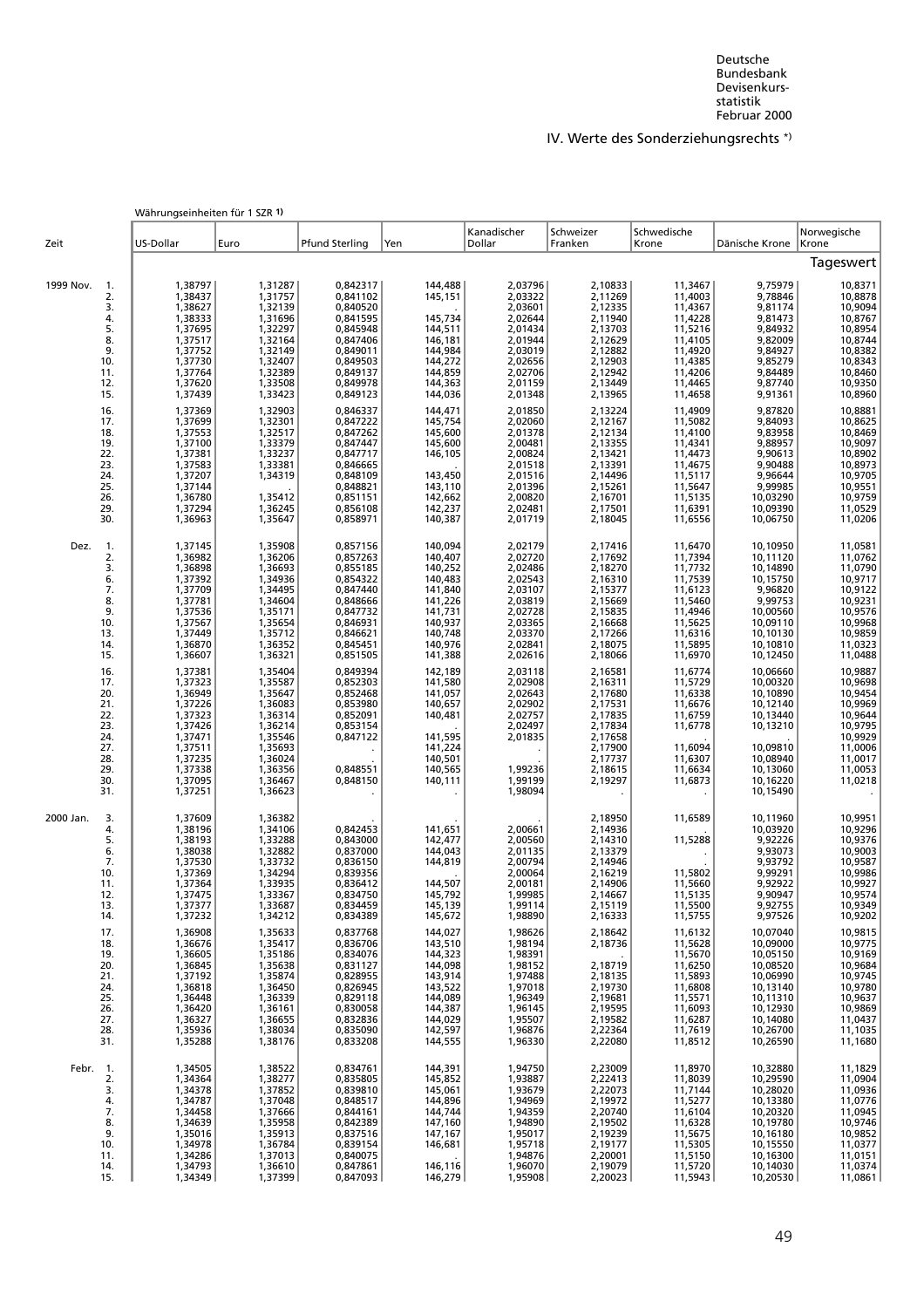# 1. Gold- und US-Dollar-Paritäten von 1948 bis 15. Februar 1973

<span id="page-62-1"></span><span id="page-62-0"></span>

|                                                | Währungsparität 1) zum |                        |                                 |                                  |                                              |                                                        |                                              |                                                  |  |
|------------------------------------------------|------------------------|------------------------|---------------------------------|----------------------------------|----------------------------------------------|--------------------------------------------------------|----------------------------------------------|--------------------------------------------------|--|
|                                                | Gold                   |                        |                                 | US-Dollar                        |                                              |                                                        | Errechnete DM-Parität 2)                     |                                                  |  |
| Land                                           |                        | 1 WE                   | Aufw. (+) /<br>Abw. (-)<br>in % |                                  | $1 \text{ US-}$ \$ =  WE                     | Aufw. (+) /<br>Abw. $(-)$<br>in %                      |                                              |                                                  |  |
| Währung                                        | gültig ab              | =  g Feingold          |                                 | gültig ab                        |                                              |                                                        | gültig ab                                    | $100 \text{ WE} =  \text{ DM}$                   |  |
| <b>Belgien</b><br>Belgischer Franc *)<br>(bfr) | 18.12.46<br>22.09.49   | 0,0202765<br>0,0177734 | $-12,3$                         | 18.12.46<br>22.09.49             | 43,8275<br>50,0000<br>3)                     | $-12,3$                                                | 21.06.48<br>22.09.49<br>06.03.61<br>27.10.69 | 7,6056<br>8,4000<br>8,0000<br>4)<br>4)<br>7,3200 |  |
|                                                |                        |                        |                                 | 21.12.71<br>$v)$ 14.02.73        | 5)<br> 3)<br>44,8159<br>5)<br> 3)<br>40,3344 | $+ 11,6$<br>$+ 11,1$                                   | 21.12.71<br>14.02.73                         | 6)<br>7,1905<br>7,1906<br>6)                     |  |
| Dänemark                                       |                        |                        |                                 |                                  |                                              |                                                        |                                              |                                                  |  |
| Dänische Krone *)<br>(dkr)                     | 18.12.46<br>18.09.49   | 0,185178<br>0,128660   | $-30,5$                         | 18.12.46<br>18.09.49             | 4,79901<br>6,90714                           | $-30,5$                                                | 21.06.48<br>19.09.49<br>06.03.61             | 69,4588<br>60,8066<br>4) 57,9111                 |  |
|                                                | 21.11.67               | 0,118489               | $-7,9$                          | 21.11.67                         | 7,50000                                      | 7,9<br>$\overline{\phantom{a}}$                        | 21.11.67<br>27.10.69                         | 53,3333<br>4) 48,8000                            |  |
|                                                |                        |                        |                                 | 21.12.71<br>$v)$ 15.02.73        | 5)<br>6,98000<br>5)<br>6,28205               | 7,4<br>$\begin{array}{c} + \end{array}$<br>11,1<br>$+$ | 21.12.71<br>15.02.73                         | 46,1676<br>6)<br>6)<br>46,1681                   |  |
| Deutschland                                    |                        |                        |                                 |                                  |                                              |                                                        |                                              |                                                  |  |
| Deutsche Mark *)<br>(DM)                       | 30.01.53<br>06.03.61   | 0,211588<br>0,222168   | 5,0<br>$\ddot{}$                | 21.06.48<br>19.09.49<br>06.03.61 | 7)<br>3,33333<br>4,20000<br>4,00000          | 20,6<br>$-$<br>5,0<br>$\ddot{}$                        |                                              | -<br>$\overline{\phantom{0}}$                    |  |
|                                                | 27.10.69               | 0,242806               | $+$<br>9,3                      | 27.10.69<br>21.12.71             | 3,66000<br>5)<br>3,2225                      | 9,3<br>$\begin{array}{c} + \end{array}$<br>13,6<br>$+$ | $\qquad \qquad -$                            | $\overline{\phantom{m}}$                         |  |
|                                                |                        |                        |                                 | $v)$ 14.02.73                    | 5)<br>2,9003                                 | $+$<br>11,1                                            |                                              |                                                  |  |
| Finnland                                       |                        |                        |                                 | (01.01.48)                       | 135,70                                       |                                                        | 21.06.48                                     | 2,4564                                           |  |
| Finnmark<br>(Fmk)                              | 01.07.51               | 0,00386379             |                                 | 05.07.49<br>19.09.49             | 160,00<br>230,000                            | $-15,2$<br>30,4<br>$\overline{\phantom{a}}$            | 05.07.49<br>19.09.49                         | 2,0833<br>1,8261                                 |  |
|                                                | 15.09.57               | 0,00277710             | $-28,1$                         | 15.09.57                         | 320,000                                      | $-28,1$                                                | 15.09.57                                     | 1,3125                                           |  |
|                                                |                        |                        |                                 |                                  | Währungsumstellung 8)                        |                                                        | 06.03.61                                     | 4)<br>1,2500                                     |  |
|                                                | 01.01.63               | 0,277710               |                                 | 01.01.63                         | 3,20000                                      |                                                        | 01.01.63                                     | 125,0000                                         |  |
|                                                | 12.10.67               | 0,211590               | $-23,8$                         | 12.10.67                         | 4,19997<br>5)                                | $-23,8$                                                | 12.10.67<br>27.10.69                         | 95,2388<br>4) 87,1435                            |  |
|                                                |                        |                        |                                 | 20.12.71<br>v)<br>15.02.73       | 4,10<br>5)<br>3,90                           | 2,4<br>$\ddot{}$<br>5,1<br>$+$                         | 21.12.71<br>15.02.73                         | 78,5976<br>6)<br>6) 74,3667                      |  |
| Frankreich                                     |                        |                        |                                 |                                  |                                              |                                                        |                                              |                                                  |  |
| Französischer Franc                            | 18.12.46               | 9) 0,00746113          |                                 | 18.12.46<br>26.01.48             | 119,107<br>214,393                           | $-44,4$                                                | 21.06.48                                     | 10)<br>(1, 5548)                                 |  |
| (ffr)                                          |                        |                        |                                 | 02.02.48<br>20.09.49             | 11)<br>350,000                               | $12) - 38,7$                                           | 20.09.49                                     | 1,2000                                           |  |
|                                                | 29.12.58               | 0,00180000             | $14) - 75,9$                    | 12.08.57<br>29.12.58             | 13) 420,000<br>493,706                       | 16,7<br>$\overline{\phantom{a}}$<br>$-14,9$            | 12.08.57<br>29.12.58                         | 1,0000<br>0,8507                                 |  |
|                                                |                        |                        |                                 |                                  | Währungsumstellung 15)                       |                                                        |                                              |                                                  |  |
| Französ. Neuer Franc<br>(NF)                   | 01.01.60               | 0,180000               |                                 | 01.01.60                         | 4,93706                                      |                                                        | 01.01.60<br>06.03.61                         | 85.0709<br>81,0199<br>4)                         |  |
| ab 01.01.63<br>Französischer Franc<br>(FF)     | 10.08.69               | 0,160000               | $-11,1$                         | 10.08.69                         | 3)<br>5,55419                                | $-11,1$                                                | 10.08.69<br>27.10.69                         | 72,0177<br>4) 65,8962                            |  |
|                                                |                        |                        |                                 | 20.12.71<br>14.02.73<br>v)       | 3)<br>5,11570<br>4,60414<br>3)               | 8,6<br>$\ddot{}$<br>$+ 11,1$                           | 21.12.71<br>14.02.73                         | 62,9924<br>6)<br>6) 62,9933                      |  |
| Italien                                        |                        |                        |                                 |                                  |                                              |                                                        |                                              |                                                  |  |
| Italienische Lira *)                           |                        |                        |                                 | Mai 1948<br>19.09.49             | 575,000<br>16)<br>16) 626,186                |                                                        | 21.06.48<br>19.09.49                         | 0,5797<br>0,6707                                 |  |
| (Lit)                                          | 30.03.60               | 0,00142187             |                                 | 01.01.50<br>30.03.60             | 16) 624,358<br>625,000                       | 17)                                                    | 01.01.50<br>30.03.60                         | 0,6727<br>0,6720                                 |  |
|                                                |                        |                        |                                 |                                  |                                              |                                                        | 06.03.61                                     | 4)<br>0,6400                                     |  |
|                                                |                        |                        |                                 | $20.12.71$ 3)                    | 5) 581,500                                   | $+ 7,5$                                                | 27.10.69<br>21.12.71                         | 4)<br>0,5856<br>6)<br>0,5542                     |  |
|                                                |                        |                        |                                 |                                  |                                              | (nur gültig bis 13.02.73)                              |                                              |                                                  |  |
| Japan                                          |                        |                        |                                 | 25.04.49                         | 360,000                                      |                                                        | 25.04.49                                     | 0,9259                                           |  |
| Yen *)<br>$(\yen)$                             | 11.05.53               | 0,00246853             |                                 | 11.05.53                         | 360,000                                      |                                                        | 19.09.49<br>06.03.61                         | 18)<br>1,1667<br>1,1111<br>4)                    |  |
|                                                |                        |                        |                                 |                                  |                                              |                                                        | 27.10.69                                     | 1,0167<br>4)                                     |  |
|                                                |                        |                        |                                 | 20.12.71                         | 5) 308,000                                   | $+ 16,9$<br>(nur gültig bis 13.02.73)                  | 21.12.71                                     | 1,0463<br>6)                                     |  |
| Kanada                                         |                        |                        |                                 |                                  |                                              |                                                        |                                              |                                                  |  |
| Kanadischer Dollar *)                          | 18.12.46<br>19.09.49   | 0,888671<br>0,807883   | 9,1                             | 18.12.46<br>19.09.49             | 1,00000<br>1,10000                           | 9,1                                                    | 21.06.48<br>19.09.49                         | 19)<br>3,3333<br>19)<br>3,8182                   |  |
| (kan\$)                                        | 30.09.50               | 20)                    |                                 | 30.09.50                         | 20)                                          |                                                        | 30.09.50                                     | 20)                                              |  |
|                                                | 02.05.62               | 0,822021               | $21) + 1,8$                     | 02.05.62                         | 1,08108                                      | $21) +$<br>- 1,8                                       | 02.05.62<br>$27.10.69$ 4) 19)                | 19)<br>3,7000<br>3,3855                          |  |
|                                                |                        |                        |                                 |                                  |                                              | (nur gültig bis 31.05.70)                              |                                              |                                                  |  |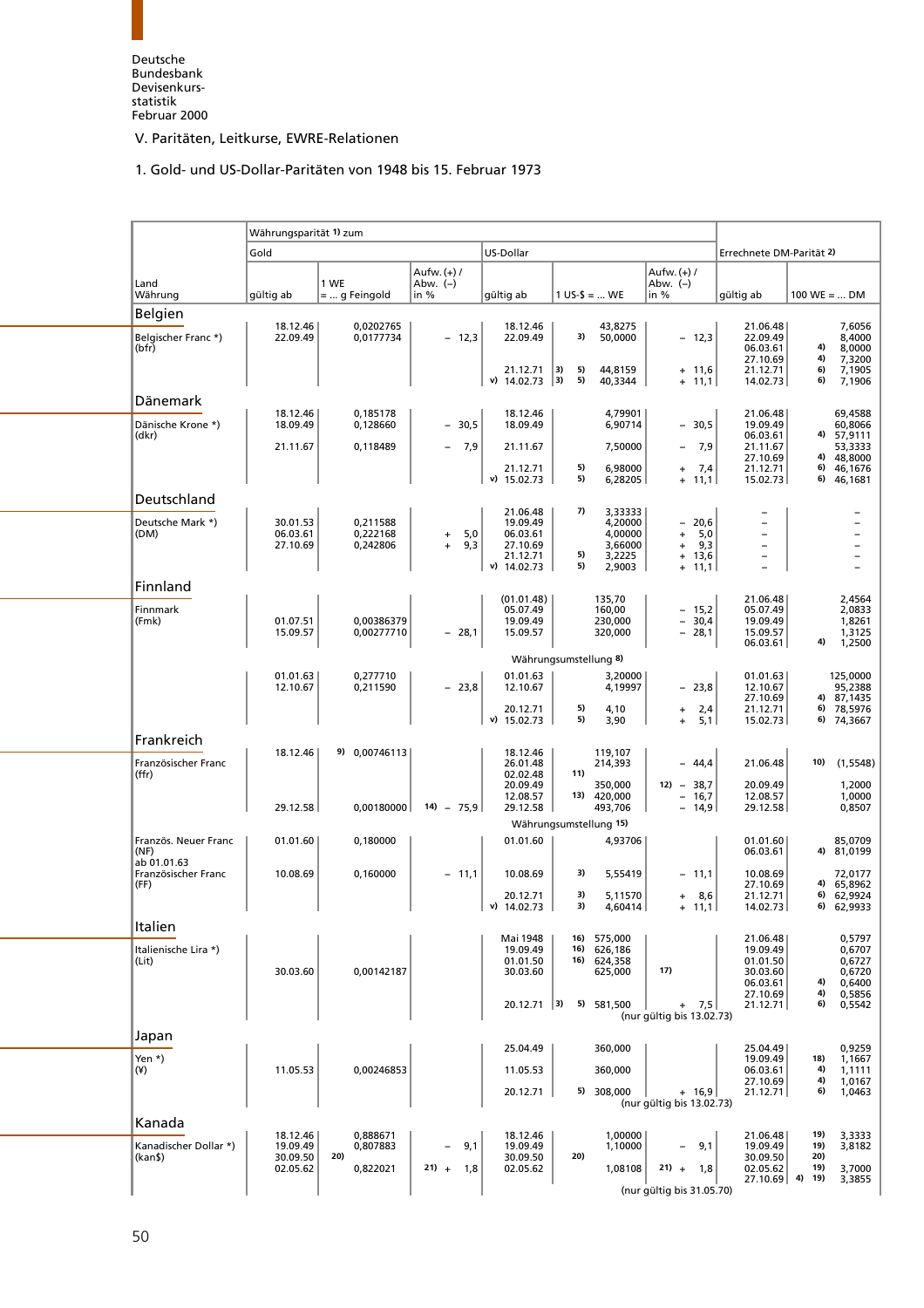|  |  | noch: 1. Gold- und US-Dollar-Paritäten von 1948 bis 15. Februar 1973 |  |  |
|--|--|----------------------------------------------------------------------|--|--|
|--|--|----------------------------------------------------------------------|--|--|

<span id="page-63-0"></span>

| Währungsparität 1) zum<br>US-Dollar<br>Gold<br>Errechnete DM-Parität 2)<br>Aufw. (+) /<br>Aufw. (+) /<br>Abw. $(-)$<br>Abw. (-)<br>1 WE<br>Land<br>Währung<br>qültiq ab<br>$1 \text{ US-}$ \$ =  WE<br>in %<br>$100$ WE =  DM<br>gültig ab<br>$=  g$ Feingold<br>in %<br>gültig ab<br>Niederlande<br>18.12.46<br>0,334987<br>18.12.46<br>2,65285<br>21.06.48<br>125,6510<br>3,80000<br>21.09.49<br>0,233861<br>21.09.49<br>21.09.49<br>Holländischer Gulden *)<br>$-30,2$<br>$-30,2$<br>110,5263<br>(hfl)<br>0,245489<br>$+$<br>5,0<br>07.03.61<br>3,62000<br>5,0<br>07.03.61<br>110,4972<br>07.03.61<br>$\ddot{}$<br>27.10.69<br>4) 101,1050<br>99,3158<br>5)<br>3,24470<br>$+ 11,6$<br>21.12.71<br>6)<br>21.12.71<br>5)<br>v)<br>14.02.73<br>2,92024<br>14.02.73<br>6)<br>99,3172<br>$+ 11,1$<br>Norwegen<br>0,179067<br>4,96278<br>18.12.46<br>18.12.46<br>21.06.48<br>67,1667<br>Norwegische Krone *)<br>18.09.49<br>$-30,5$<br>18.09.49<br>$-30,5$<br>19.09.49<br>58,8000<br>0,124414<br>7,14286<br>06.03.61<br>4)<br>56,0000<br>(nkr)<br>4)<br>27.10.69<br>51,2400<br>5)<br>6)<br>48,4923<br>21.12.71<br>6,64539<br>7,5<br>21.12.71<br>$+$<br>5)<br>$v)$ 15.02.73<br>5,98086<br>$+ 11,1$<br>15.02.73<br>6)<br>48,4930<br>Österreich<br>10,00<br>26.10.46<br>21.06.48<br>33,3333<br>18)<br>Schilling *)<br>19.09.49<br>42,0000<br>22)<br>23)<br>23)<br>(S)<br>25.11.49<br>04.05.53<br>$24) - 61,5$<br>16,1538<br>04.05.53<br>0,0341796<br>26,0000<br>04.05.53<br>4)<br>15,3846<br>06.03.61<br>4)<br>27.10.69<br>14,0769<br>09.05.71<br>0,0359059<br>24,7500<br>09.05.71<br>14,7879<br>5,1<br>09.05.71<br>5,1<br>$+$<br>$\ddot{}$<br>5)<br>23,30<br>6,2<br>6)<br>13,8305<br>22.12.71<br>22.12.71<br>$\ddot{}$<br>5) 20,97<br>6)<br>$v)$ 13.02.73<br>$+ 11,1$<br>14.02.73<br>13,8307<br>Portugal<br>01.09.47<br>24,9775<br>21.06.48<br>13,3453<br>Mai 1949<br>24,9175<br>13,3775<br>Escudo *)<br>Mai 1949<br>08.08.49<br>25,0025<br>08.08.49<br>13,3320<br>(Esc)<br>19.09.49<br>19.09.49<br>28,7500<br>$-13,0$<br>14,6087<br>06.03.61<br>4)<br>13,9130<br>01.06.62<br>0,0309103<br>28,7500<br>01.06.62<br>01.06.62<br>13,9130<br>27.10.69<br>12,7304<br>4)<br>5) 27,25<br>5,5<br>6)<br>11,8257<br>22.12.71<br>22.12.71<br>$\ddot{}$<br>6)<br>5) 25,50<br>6,9<br>v) $14.02.73$<br>14.02.73<br>11,3737<br>$+$<br>Schweden<br>92,7394<br>14.07.46<br>3,5943<br>21.06.48<br>20.09.49<br>20.09.49<br>Schwedische Krone *)<br>5,1732<br>30,5<br>81,1877<br>$\overline{\phantom{0}}$<br>01.01.51<br>5,17321<br>01.01.51<br>(skr)<br>81,1875<br>05.11.51<br>0,171783<br>05.11.51<br>5,17321<br>05.11.51<br>81,1875<br>06.03.61<br>4)<br>77,3214<br>27.10.69<br>4)<br>70,7491<br>4,81290<br>6)<br>66,9555<br>21.12.71<br>5)<br>7,5<br>21.12.71<br>$\ddot{}$<br>5)<br>5,5<br>$v)$ 15.02.73<br>15.02.73<br>6)<br>4,56<br>63,6031<br>$+$<br>Schweiz<br>25)<br>26)<br>27)<br>(76, 2285)<br>01.01.46<br>(1948)<br>4,37282<br>(21.06.48)<br>28) 0,2032258<br>18)<br>20.04.53<br>19.09.49<br>Schweizer Franken *)<br>96,0479<br>4)<br>91,4742<br>(sfr)<br>06.03.61<br>27.10.69<br>4)<br>83,6988<br>29) 0,2175926<br>10.05.71<br>7,1<br>10.05.71<br>4,0841<br>10.05.71<br>89,6158<br>7,1<br>$+$<br>$\ddot{}$<br>5)<br>6)<br>21.12.71<br>3,84<br>6,4<br>21.12.71<br>83,9193<br>$\ddot{}$<br>(nur gültig bis 22.01.73)<br>Vereinigte Staaten<br>US-Dollar o)<br>18.12.46<br>0,888671<br>18.12.46<br>1,00000<br>21.06.48<br>7) 19)<br>3,3333<br>18) 19)<br>19.09.49<br>4,2000<br>$(US-$)$<br>4) 19)<br>06.03.61<br>4,0000<br>27.10.69<br>4) 19)<br>3,6600<br>30) 0,818513<br>21.12.71<br>3,2225<br>18.12.71<br>- 7,9<br>5) 19)<br>$-10,0$<br>12.02.73<br>31) 0,736662<br>14.02.73<br>5) 19)<br>2,9003<br>Vereinigtes Königreich<br>Pfund Sterling *)<br>18.12.46<br>3,58134<br>18.12.46<br>0,248139<br>21.06.48<br>13,4333<br>19)<br>$(1 f = 4.03 US-$)$<br>(f)<br>0,357143<br>19)<br>18.09.49<br>2,48828<br>18.09.49<br>11,7600<br>$-30,5$<br>$-30,5$<br>19.09.49<br>$(1 f = 2,80 US-$)$<br>4) 19)<br>11,2000<br>06.03.61<br>2,13281<br>18.11.67<br>19)<br>9,6000<br>18.11.67<br>$-14,3$<br>0,416667<br>$-14,3$<br>18.11.67<br>$(1 f = 2,40 US-$)$<br>8,7840 |  |  |  |  |          |        |  |
|----------------------------------------------------------------------------------------------------------------------------------------------------------------------------------------------------------------------------------------------------------------------------------------------------------------------------------------------------------------------------------------------------------------------------------------------------------------------------------------------------------------------------------------------------------------------------------------------------------------------------------------------------------------------------------------------------------------------------------------------------------------------------------------------------------------------------------------------------------------------------------------------------------------------------------------------------------------------------------------------------------------------------------------------------------------------------------------------------------------------------------------------------------------------------------------------------------------------------------------------------------------------------------------------------------------------------------------------------------------------------------------------------------------------------------------------------------------------------------------------------------------------------------------------------------------------------------------------------------------------------------------------------------------------------------------------------------------------------------------------------------------------------------------------------------------------------------------------------------------------------------------------------------------------------------------------------------------------------------------------------------------------------------------------------------------------------------------------------------------------------------------------------------------------------------------------------------------------------------------------------------------------------------------------------------------------------------------------------------------------------------------------------------------------------------------------------------------------------------------------------------------------------------------------------------------------------------------------------------------------------------------------------------------------------------------------------------------------------------------------------------------------------------------------------------------------------------------------------------------------------------------------------------------------------------------------------------------------------------------------------------------------------------------------------------------------------------------------------------------------------------------------------------------------------------------------------------------------------------------------------------------------------------------------------------------------------------------------------------------------------------------------------------------------------------------------------------------------------------------------------------------------------------------------------------------------------------------------------------------------------------------------------------------------------------------------------------------------------------------------------------------------------------------------------------------------------------------------------------------------------------------------------------------------------------------------------------------------------------------------------------------------------------------------------------------------------------------------------------------------------------------------|--|--|--|--|----------|--------|--|
|                                                                                                                                                                                                                                                                                                                                                                                                                                                                                                                                                                                                                                                                                                                                                                                                                                                                                                                                                                                                                                                                                                                                                                                                                                                                                                                                                                                                                                                                                                                                                                                                                                                                                                                                                                                                                                                                                                                                                                                                                                                                                                                                                                                                                                                                                                                                                                                                                                                                                                                                                                                                                                                                                                                                                                                                                                                                                                                                                                                                                                                                                                                                                                                                                                                                                                                                                                                                                                                                                                                                                                                                                                                                                                                                                                                                                                                                                                                                                                                                                                                                                                                                              |  |  |  |  |          |        |  |
|                                                                                                                                                                                                                                                                                                                                                                                                                                                                                                                                                                                                                                                                                                                                                                                                                                                                                                                                                                                                                                                                                                                                                                                                                                                                                                                                                                                                                                                                                                                                                                                                                                                                                                                                                                                                                                                                                                                                                                                                                                                                                                                                                                                                                                                                                                                                                                                                                                                                                                                                                                                                                                                                                                                                                                                                                                                                                                                                                                                                                                                                                                                                                                                                                                                                                                                                                                                                                                                                                                                                                                                                                                                                                                                                                                                                                                                                                                                                                                                                                                                                                                                                              |  |  |  |  |          |        |  |
|                                                                                                                                                                                                                                                                                                                                                                                                                                                                                                                                                                                                                                                                                                                                                                                                                                                                                                                                                                                                                                                                                                                                                                                                                                                                                                                                                                                                                                                                                                                                                                                                                                                                                                                                                                                                                                                                                                                                                                                                                                                                                                                                                                                                                                                                                                                                                                                                                                                                                                                                                                                                                                                                                                                                                                                                                                                                                                                                                                                                                                                                                                                                                                                                                                                                                                                                                                                                                                                                                                                                                                                                                                                                                                                                                                                                                                                                                                                                                                                                                                                                                                                                              |  |  |  |  |          |        |  |
|                                                                                                                                                                                                                                                                                                                                                                                                                                                                                                                                                                                                                                                                                                                                                                                                                                                                                                                                                                                                                                                                                                                                                                                                                                                                                                                                                                                                                                                                                                                                                                                                                                                                                                                                                                                                                                                                                                                                                                                                                                                                                                                                                                                                                                                                                                                                                                                                                                                                                                                                                                                                                                                                                                                                                                                                                                                                                                                                                                                                                                                                                                                                                                                                                                                                                                                                                                                                                                                                                                                                                                                                                                                                                                                                                                                                                                                                                                                                                                                                                                                                                                                                              |  |  |  |  |          |        |  |
|                                                                                                                                                                                                                                                                                                                                                                                                                                                                                                                                                                                                                                                                                                                                                                                                                                                                                                                                                                                                                                                                                                                                                                                                                                                                                                                                                                                                                                                                                                                                                                                                                                                                                                                                                                                                                                                                                                                                                                                                                                                                                                                                                                                                                                                                                                                                                                                                                                                                                                                                                                                                                                                                                                                                                                                                                                                                                                                                                                                                                                                                                                                                                                                                                                                                                                                                                                                                                                                                                                                                                                                                                                                                                                                                                                                                                                                                                                                                                                                                                                                                                                                                              |  |  |  |  |          |        |  |
|                                                                                                                                                                                                                                                                                                                                                                                                                                                                                                                                                                                                                                                                                                                                                                                                                                                                                                                                                                                                                                                                                                                                                                                                                                                                                                                                                                                                                                                                                                                                                                                                                                                                                                                                                                                                                                                                                                                                                                                                                                                                                                                                                                                                                                                                                                                                                                                                                                                                                                                                                                                                                                                                                                                                                                                                                                                                                                                                                                                                                                                                                                                                                                                                                                                                                                                                                                                                                                                                                                                                                                                                                                                                                                                                                                                                                                                                                                                                                                                                                                                                                                                                              |  |  |  |  |          |        |  |
|                                                                                                                                                                                                                                                                                                                                                                                                                                                                                                                                                                                                                                                                                                                                                                                                                                                                                                                                                                                                                                                                                                                                                                                                                                                                                                                                                                                                                                                                                                                                                                                                                                                                                                                                                                                                                                                                                                                                                                                                                                                                                                                                                                                                                                                                                                                                                                                                                                                                                                                                                                                                                                                                                                                                                                                                                                                                                                                                                                                                                                                                                                                                                                                                                                                                                                                                                                                                                                                                                                                                                                                                                                                                                                                                                                                                                                                                                                                                                                                                                                                                                                                                              |  |  |  |  |          |        |  |
|                                                                                                                                                                                                                                                                                                                                                                                                                                                                                                                                                                                                                                                                                                                                                                                                                                                                                                                                                                                                                                                                                                                                                                                                                                                                                                                                                                                                                                                                                                                                                                                                                                                                                                                                                                                                                                                                                                                                                                                                                                                                                                                                                                                                                                                                                                                                                                                                                                                                                                                                                                                                                                                                                                                                                                                                                                                                                                                                                                                                                                                                                                                                                                                                                                                                                                                                                                                                                                                                                                                                                                                                                                                                                                                                                                                                                                                                                                                                                                                                                                                                                                                                              |  |  |  |  |          |        |  |
|                                                                                                                                                                                                                                                                                                                                                                                                                                                                                                                                                                                                                                                                                                                                                                                                                                                                                                                                                                                                                                                                                                                                                                                                                                                                                                                                                                                                                                                                                                                                                                                                                                                                                                                                                                                                                                                                                                                                                                                                                                                                                                                                                                                                                                                                                                                                                                                                                                                                                                                                                                                                                                                                                                                                                                                                                                                                                                                                                                                                                                                                                                                                                                                                                                                                                                                                                                                                                                                                                                                                                                                                                                                                                                                                                                                                                                                                                                                                                                                                                                                                                                                                              |  |  |  |  |          |        |  |
|                                                                                                                                                                                                                                                                                                                                                                                                                                                                                                                                                                                                                                                                                                                                                                                                                                                                                                                                                                                                                                                                                                                                                                                                                                                                                                                                                                                                                                                                                                                                                                                                                                                                                                                                                                                                                                                                                                                                                                                                                                                                                                                                                                                                                                                                                                                                                                                                                                                                                                                                                                                                                                                                                                                                                                                                                                                                                                                                                                                                                                                                                                                                                                                                                                                                                                                                                                                                                                                                                                                                                                                                                                                                                                                                                                                                                                                                                                                                                                                                                                                                                                                                              |  |  |  |  |          |        |  |
|                                                                                                                                                                                                                                                                                                                                                                                                                                                                                                                                                                                                                                                                                                                                                                                                                                                                                                                                                                                                                                                                                                                                                                                                                                                                                                                                                                                                                                                                                                                                                                                                                                                                                                                                                                                                                                                                                                                                                                                                                                                                                                                                                                                                                                                                                                                                                                                                                                                                                                                                                                                                                                                                                                                                                                                                                                                                                                                                                                                                                                                                                                                                                                                                                                                                                                                                                                                                                                                                                                                                                                                                                                                                                                                                                                                                                                                                                                                                                                                                                                                                                                                                              |  |  |  |  |          |        |  |
|                                                                                                                                                                                                                                                                                                                                                                                                                                                                                                                                                                                                                                                                                                                                                                                                                                                                                                                                                                                                                                                                                                                                                                                                                                                                                                                                                                                                                                                                                                                                                                                                                                                                                                                                                                                                                                                                                                                                                                                                                                                                                                                                                                                                                                                                                                                                                                                                                                                                                                                                                                                                                                                                                                                                                                                                                                                                                                                                                                                                                                                                                                                                                                                                                                                                                                                                                                                                                                                                                                                                                                                                                                                                                                                                                                                                                                                                                                                                                                                                                                                                                                                                              |  |  |  |  |          |        |  |
|                                                                                                                                                                                                                                                                                                                                                                                                                                                                                                                                                                                                                                                                                                                                                                                                                                                                                                                                                                                                                                                                                                                                                                                                                                                                                                                                                                                                                                                                                                                                                                                                                                                                                                                                                                                                                                                                                                                                                                                                                                                                                                                                                                                                                                                                                                                                                                                                                                                                                                                                                                                                                                                                                                                                                                                                                                                                                                                                                                                                                                                                                                                                                                                                                                                                                                                                                                                                                                                                                                                                                                                                                                                                                                                                                                                                                                                                                                                                                                                                                                                                                                                                              |  |  |  |  |          |        |  |
|                                                                                                                                                                                                                                                                                                                                                                                                                                                                                                                                                                                                                                                                                                                                                                                                                                                                                                                                                                                                                                                                                                                                                                                                                                                                                                                                                                                                                                                                                                                                                                                                                                                                                                                                                                                                                                                                                                                                                                                                                                                                                                                                                                                                                                                                                                                                                                                                                                                                                                                                                                                                                                                                                                                                                                                                                                                                                                                                                                                                                                                                                                                                                                                                                                                                                                                                                                                                                                                                                                                                                                                                                                                                                                                                                                                                                                                                                                                                                                                                                                                                                                                                              |  |  |  |  |          |        |  |
|                                                                                                                                                                                                                                                                                                                                                                                                                                                                                                                                                                                                                                                                                                                                                                                                                                                                                                                                                                                                                                                                                                                                                                                                                                                                                                                                                                                                                                                                                                                                                                                                                                                                                                                                                                                                                                                                                                                                                                                                                                                                                                                                                                                                                                                                                                                                                                                                                                                                                                                                                                                                                                                                                                                                                                                                                                                                                                                                                                                                                                                                                                                                                                                                                                                                                                                                                                                                                                                                                                                                                                                                                                                                                                                                                                                                                                                                                                                                                                                                                                                                                                                                              |  |  |  |  |          |        |  |
|                                                                                                                                                                                                                                                                                                                                                                                                                                                                                                                                                                                                                                                                                                                                                                                                                                                                                                                                                                                                                                                                                                                                                                                                                                                                                                                                                                                                                                                                                                                                                                                                                                                                                                                                                                                                                                                                                                                                                                                                                                                                                                                                                                                                                                                                                                                                                                                                                                                                                                                                                                                                                                                                                                                                                                                                                                                                                                                                                                                                                                                                                                                                                                                                                                                                                                                                                                                                                                                                                                                                                                                                                                                                                                                                                                                                                                                                                                                                                                                                                                                                                                                                              |  |  |  |  |          |        |  |
|                                                                                                                                                                                                                                                                                                                                                                                                                                                                                                                                                                                                                                                                                                                                                                                                                                                                                                                                                                                                                                                                                                                                                                                                                                                                                                                                                                                                                                                                                                                                                                                                                                                                                                                                                                                                                                                                                                                                                                                                                                                                                                                                                                                                                                                                                                                                                                                                                                                                                                                                                                                                                                                                                                                                                                                                                                                                                                                                                                                                                                                                                                                                                                                                                                                                                                                                                                                                                                                                                                                                                                                                                                                                                                                                                                                                                                                                                                                                                                                                                                                                                                                                              |  |  |  |  |          |        |  |
|                                                                                                                                                                                                                                                                                                                                                                                                                                                                                                                                                                                                                                                                                                                                                                                                                                                                                                                                                                                                                                                                                                                                                                                                                                                                                                                                                                                                                                                                                                                                                                                                                                                                                                                                                                                                                                                                                                                                                                                                                                                                                                                                                                                                                                                                                                                                                                                                                                                                                                                                                                                                                                                                                                                                                                                                                                                                                                                                                                                                                                                                                                                                                                                                                                                                                                                                                                                                                                                                                                                                                                                                                                                                                                                                                                                                                                                                                                                                                                                                                                                                                                                                              |  |  |  |  |          |        |  |
|                                                                                                                                                                                                                                                                                                                                                                                                                                                                                                                                                                                                                                                                                                                                                                                                                                                                                                                                                                                                                                                                                                                                                                                                                                                                                                                                                                                                                                                                                                                                                                                                                                                                                                                                                                                                                                                                                                                                                                                                                                                                                                                                                                                                                                                                                                                                                                                                                                                                                                                                                                                                                                                                                                                                                                                                                                                                                                                                                                                                                                                                                                                                                                                                                                                                                                                                                                                                                                                                                                                                                                                                                                                                                                                                                                                                                                                                                                                                                                                                                                                                                                                                              |  |  |  |  |          |        |  |
|                                                                                                                                                                                                                                                                                                                                                                                                                                                                                                                                                                                                                                                                                                                                                                                                                                                                                                                                                                                                                                                                                                                                                                                                                                                                                                                                                                                                                                                                                                                                                                                                                                                                                                                                                                                                                                                                                                                                                                                                                                                                                                                                                                                                                                                                                                                                                                                                                                                                                                                                                                                                                                                                                                                                                                                                                                                                                                                                                                                                                                                                                                                                                                                                                                                                                                                                                                                                                                                                                                                                                                                                                                                                                                                                                                                                                                                                                                                                                                                                                                                                                                                                              |  |  |  |  |          |        |  |
|                                                                                                                                                                                                                                                                                                                                                                                                                                                                                                                                                                                                                                                                                                                                                                                                                                                                                                                                                                                                                                                                                                                                                                                                                                                                                                                                                                                                                                                                                                                                                                                                                                                                                                                                                                                                                                                                                                                                                                                                                                                                                                                                                                                                                                                                                                                                                                                                                                                                                                                                                                                                                                                                                                                                                                                                                                                                                                                                                                                                                                                                                                                                                                                                                                                                                                                                                                                                                                                                                                                                                                                                                                                                                                                                                                                                                                                                                                                                                                                                                                                                                                                                              |  |  |  |  |          |        |  |
|                                                                                                                                                                                                                                                                                                                                                                                                                                                                                                                                                                                                                                                                                                                                                                                                                                                                                                                                                                                                                                                                                                                                                                                                                                                                                                                                                                                                                                                                                                                                                                                                                                                                                                                                                                                                                                                                                                                                                                                                                                                                                                                                                                                                                                                                                                                                                                                                                                                                                                                                                                                                                                                                                                                                                                                                                                                                                                                                                                                                                                                                                                                                                                                                                                                                                                                                                                                                                                                                                                                                                                                                                                                                                                                                                                                                                                                                                                                                                                                                                                                                                                                                              |  |  |  |  |          |        |  |
|                                                                                                                                                                                                                                                                                                                                                                                                                                                                                                                                                                                                                                                                                                                                                                                                                                                                                                                                                                                                                                                                                                                                                                                                                                                                                                                                                                                                                                                                                                                                                                                                                                                                                                                                                                                                                                                                                                                                                                                                                                                                                                                                                                                                                                                                                                                                                                                                                                                                                                                                                                                                                                                                                                                                                                                                                                                                                                                                                                                                                                                                                                                                                                                                                                                                                                                                                                                                                                                                                                                                                                                                                                                                                                                                                                                                                                                                                                                                                                                                                                                                                                                                              |  |  |  |  |          |        |  |
|                                                                                                                                                                                                                                                                                                                                                                                                                                                                                                                                                                                                                                                                                                                                                                                                                                                                                                                                                                                                                                                                                                                                                                                                                                                                                                                                                                                                                                                                                                                                                                                                                                                                                                                                                                                                                                                                                                                                                                                                                                                                                                                                                                                                                                                                                                                                                                                                                                                                                                                                                                                                                                                                                                                                                                                                                                                                                                                                                                                                                                                                                                                                                                                                                                                                                                                                                                                                                                                                                                                                                                                                                                                                                                                                                                                                                                                                                                                                                                                                                                                                                                                                              |  |  |  |  |          |        |  |
|                                                                                                                                                                                                                                                                                                                                                                                                                                                                                                                                                                                                                                                                                                                                                                                                                                                                                                                                                                                                                                                                                                                                                                                                                                                                                                                                                                                                                                                                                                                                                                                                                                                                                                                                                                                                                                                                                                                                                                                                                                                                                                                                                                                                                                                                                                                                                                                                                                                                                                                                                                                                                                                                                                                                                                                                                                                                                                                                                                                                                                                                                                                                                                                                                                                                                                                                                                                                                                                                                                                                                                                                                                                                                                                                                                                                                                                                                                                                                                                                                                                                                                                                              |  |  |  |  |          |        |  |
|                                                                                                                                                                                                                                                                                                                                                                                                                                                                                                                                                                                                                                                                                                                                                                                                                                                                                                                                                                                                                                                                                                                                                                                                                                                                                                                                                                                                                                                                                                                                                                                                                                                                                                                                                                                                                                                                                                                                                                                                                                                                                                                                                                                                                                                                                                                                                                                                                                                                                                                                                                                                                                                                                                                                                                                                                                                                                                                                                                                                                                                                                                                                                                                                                                                                                                                                                                                                                                                                                                                                                                                                                                                                                                                                                                                                                                                                                                                                                                                                                                                                                                                                              |  |  |  |  |          |        |  |
|                                                                                                                                                                                                                                                                                                                                                                                                                                                                                                                                                                                                                                                                                                                                                                                                                                                                                                                                                                                                                                                                                                                                                                                                                                                                                                                                                                                                                                                                                                                                                                                                                                                                                                                                                                                                                                                                                                                                                                                                                                                                                                                                                                                                                                                                                                                                                                                                                                                                                                                                                                                                                                                                                                                                                                                                                                                                                                                                                                                                                                                                                                                                                                                                                                                                                                                                                                                                                                                                                                                                                                                                                                                                                                                                                                                                                                                                                                                                                                                                                                                                                                                                              |  |  |  |  |          |        |  |
|                                                                                                                                                                                                                                                                                                                                                                                                                                                                                                                                                                                                                                                                                                                                                                                                                                                                                                                                                                                                                                                                                                                                                                                                                                                                                                                                                                                                                                                                                                                                                                                                                                                                                                                                                                                                                                                                                                                                                                                                                                                                                                                                                                                                                                                                                                                                                                                                                                                                                                                                                                                                                                                                                                                                                                                                                                                                                                                                                                                                                                                                                                                                                                                                                                                                                                                                                                                                                                                                                                                                                                                                                                                                                                                                                                                                                                                                                                                                                                                                                                                                                                                                              |  |  |  |  |          |        |  |
|                                                                                                                                                                                                                                                                                                                                                                                                                                                                                                                                                                                                                                                                                                                                                                                                                                                                                                                                                                                                                                                                                                                                                                                                                                                                                                                                                                                                                                                                                                                                                                                                                                                                                                                                                                                                                                                                                                                                                                                                                                                                                                                                                                                                                                                                                                                                                                                                                                                                                                                                                                                                                                                                                                                                                                                                                                                                                                                                                                                                                                                                                                                                                                                                                                                                                                                                                                                                                                                                                                                                                                                                                                                                                                                                                                                                                                                                                                                                                                                                                                                                                                                                              |  |  |  |  |          |        |  |
|                                                                                                                                                                                                                                                                                                                                                                                                                                                                                                                                                                                                                                                                                                                                                                                                                                                                                                                                                                                                                                                                                                                                                                                                                                                                                                                                                                                                                                                                                                                                                                                                                                                                                                                                                                                                                                                                                                                                                                                                                                                                                                                                                                                                                                                                                                                                                                                                                                                                                                                                                                                                                                                                                                                                                                                                                                                                                                                                                                                                                                                                                                                                                                                                                                                                                                                                                                                                                                                                                                                                                                                                                                                                                                                                                                                                                                                                                                                                                                                                                                                                                                                                              |  |  |  |  |          |        |  |
|                                                                                                                                                                                                                                                                                                                                                                                                                                                                                                                                                                                                                                                                                                                                                                                                                                                                                                                                                                                                                                                                                                                                                                                                                                                                                                                                                                                                                                                                                                                                                                                                                                                                                                                                                                                                                                                                                                                                                                                                                                                                                                                                                                                                                                                                                                                                                                                                                                                                                                                                                                                                                                                                                                                                                                                                                                                                                                                                                                                                                                                                                                                                                                                                                                                                                                                                                                                                                                                                                                                                                                                                                                                                                                                                                                                                                                                                                                                                                                                                                                                                                                                                              |  |  |  |  |          |        |  |
|                                                                                                                                                                                                                                                                                                                                                                                                                                                                                                                                                                                                                                                                                                                                                                                                                                                                                                                                                                                                                                                                                                                                                                                                                                                                                                                                                                                                                                                                                                                                                                                                                                                                                                                                                                                                                                                                                                                                                                                                                                                                                                                                                                                                                                                                                                                                                                                                                                                                                                                                                                                                                                                                                                                                                                                                                                                                                                                                                                                                                                                                                                                                                                                                                                                                                                                                                                                                                                                                                                                                                                                                                                                                                                                                                                                                                                                                                                                                                                                                                                                                                                                                              |  |  |  |  |          |        |  |
|                                                                                                                                                                                                                                                                                                                                                                                                                                                                                                                                                                                                                                                                                                                                                                                                                                                                                                                                                                                                                                                                                                                                                                                                                                                                                                                                                                                                                                                                                                                                                                                                                                                                                                                                                                                                                                                                                                                                                                                                                                                                                                                                                                                                                                                                                                                                                                                                                                                                                                                                                                                                                                                                                                                                                                                                                                                                                                                                                                                                                                                                                                                                                                                                                                                                                                                                                                                                                                                                                                                                                                                                                                                                                                                                                                                                                                                                                                                                                                                                                                                                                                                                              |  |  |  |  |          |        |  |
| 6) 19)<br>21.12.71<br>0,383772<br>8,3969<br>8,6<br>21.12.71<br>$\ddot{}$                                                                                                                                                                                                                                                                                                                                                                                                                                                                                                                                                                                                                                                                                                                                                                                                                                                                                                                                                                                                                                                                                                                                                                                                                                                                                                                                                                                                                                                                                                                                                                                                                                                                                                                                                                                                                                                                                                                                                                                                                                                                                                                                                                                                                                                                                                                                                                                                                                                                                                                                                                                                                                                                                                                                                                                                                                                                                                                                                                                                                                                                                                                                                                                                                                                                                                                                                                                                                                                                                                                                                                                                                                                                                                                                                                                                                                                                                                                                                                                                                                                                     |  |  |  |  | 27.10.69 | 4) 19) |  |
| $(1 f =$<br>2,60571 US-\$)<br>(nur gültig bis 22.06.72)                                                                                                                                                                                                                                                                                                                                                                                                                                                                                                                                                                                                                                                                                                                                                                                                                                                                                                                                                                                                                                                                                                                                                                                                                                                                                                                                                                                                                                                                                                                                                                                                                                                                                                                                                                                                                                                                                                                                                                                                                                                                                                                                                                                                                                                                                                                                                                                                                                                                                                                                                                                                                                                                                                                                                                                                                                                                                                                                                                                                                                                                                                                                                                                                                                                                                                                                                                                                                                                                                                                                                                                                                                                                                                                                                                                                                                                                                                                                                                                                                                                                                      |  |  |  |  |          |        |  |

Anmerkungen siehe Seite 52.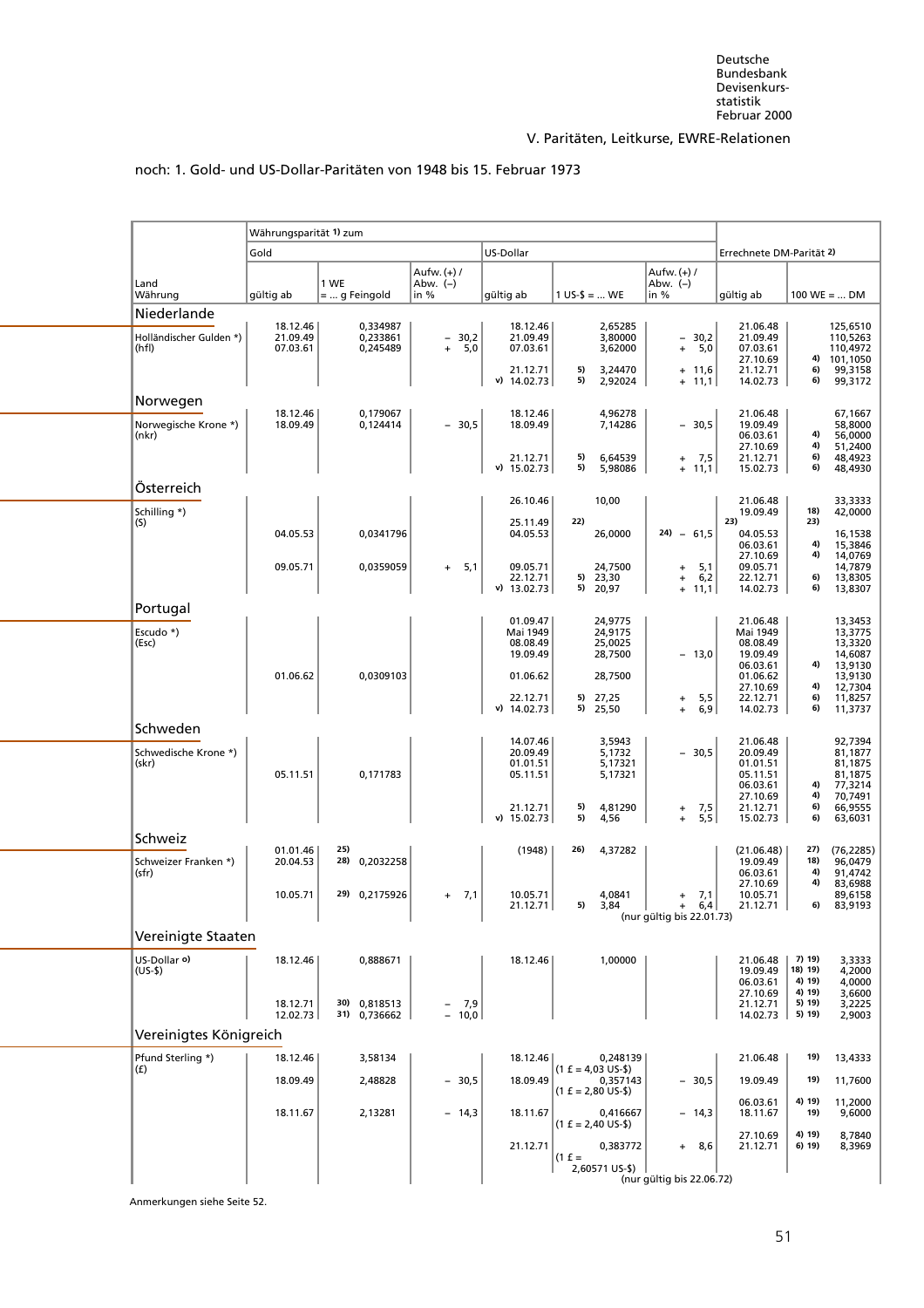# 2. SZR-Leitkurse vom 18. Dezember 1971 bis 31. März 1978

<span id="page-64-0"></span>

|                               | SZR-Parität bzw. - Leitkurs |                            |                                                                                                                        |                                           | Errechneter DM-Vergleichswert 1) |                |       |
|-------------------------------|-----------------------------|----------------------------|------------------------------------------------------------------------------------------------------------------------|-------------------------------------------|----------------------------------|----------------|-------|
| Land<br>Währung               | gültig ab                   | $1$ SZR =  WE              | $1 WE =  SZR$                                                                                                          | Aufwertung (+) /<br>Abwertung (-)<br>in % | gültig ab                        | $100$ WE =  DM |       |
| Belgien                       |                             |                            |                                                                                                                        |                                           |                                  |                |       |
| <b>Belgischer Franc</b>       | 21.12.71                    | 48,6572                    | 0,0205519                                                                                                              | $+2,8$                                    | 21.12.71                         |                | 7,19  |
| (bfr)                         | 19.03.73                    |                            | Freigabe des Wechselkurses gegenüber                                                                                   |                                           | 19.03.73                         | 3)             | 6,98  |
|                               |                             |                            | den Währungen derjenigen Länder, die<br>nicht am Gruppenfloating teilnehmen 2)                                         |                                           | 29.06.73                         | 3)             | 6,62  |
|                               |                             |                            |                                                                                                                        |                                           | 18.10.76                         | 3)             | 6,49  |
| Dänemark                      |                             |                            |                                                                                                                        |                                           |                                  |                |       |
| Dänische Krone                | 21.12.71                    | 7,57831                    | 0,131955                                                                                                               | $-1,0$                                    | 21.12.71                         |                | 46,17 |
| (dkr)                         | 19.03.73                    |                            | Freigabe des Wechselkurses gegenüber                                                                                   |                                           | 19.03.73                         | 3)             | 44,82 |
|                               |                             |                            | den Währungen derjenigen Länder, die<br>nicht am Gruppenfloating teilnehmen 2)                                         |                                           | 29.06.73                         | 3)             | 42,49 |
|                               | 18.10.76                    | 7,89407                    | 0,126677                                                                                                               | $-4,0$                                    | 18.10.76                         |                | 39,99 |
|                               | 04.04.77                    | 8,13822                    | 0,122877                                                                                                               | $-3,0$                                    | 04.04.77                         |                | 38,79 |
|                               | 29.08.77                    | 8,56656                    | 0,116733                                                                                                               | $-5,0$                                    | 29.08.77                         |                | 36,85 |
| Deutschland                   |                             |                            |                                                                                                                        |                                           |                                  |                |       |
| Deutsche Mark<br>(DM)         | 21.12.71                    | 4)<br>3,49872              | 0,285819<br>4)                                                                                                         | $+ 4,6$                                   |                                  |                |       |
|                               | 19.03.73                    |                            | Freigabe des Wechselkurses gegenüber<br>den Währungen derjenigen Länder, die<br>nicht am Gruppenfloating teilnehmen 2) |                                           |                                  |                |       |
|                               | 19.03.73                    | 3,39687                    | 0,294389<br>5)                                                                                                         | $+ 3,0$                                   |                                  |                |       |
|                               | 29.06.73                    | 3,21979                    | 5)<br>0,310580                                                                                                         | $+ 5,5$                                   |                                  |                |       |
|                               | 18.10.76                    | 3,15665                    | 5)<br>0,316792                                                                                                         | $+ 2,0$                                   | $\overline{\phantom{0}}$         |                |       |
| Finnland                      |                             |                            |                                                                                                                        |                                           |                                  |                |       |
| Finnmark                      | 20.12.71                    | 4,45143                    | 0,224647                                                                                                               | - 5,6                                     | 21.12.71                         |                | 78,60 |
| (Fmk)                         | 15.02.73                    | 4,70475                    | 0,212551                                                                                                               | $-5,4$                                    | 15.02.73                         | 6)             | 74,37 |
|                               | 04.06.73                    | Freigabe des Wechselkurses |                                                                                                                        |                                           |                                  |                |       |
|                               |                             |                            |                                                                                                                        |                                           |                                  |                |       |
| Frankreich                    |                             |                            |                                                                                                                        |                                           |                                  |                |       |
| Französischer Franc<br>(FF)   | 20.12.71                    | 5,55419                    | 0,180044                                                                                                               |                                           | 21.12.71                         |                | 62,99 |
|                               | 19.03.73                    |                            | Freigabe des Wechselkurses gegenüber<br>den Währungen derjenigen Länder, die                                           |                                           | 19.03.73                         | 3)             | 61,16 |
|                               |                             |                            | nicht am Gruppenfloating teilnehmen 2) 7)                                                                              |                                           | 29.06.73                         | 3)             | 57,97 |
|                               | 15.03.76                    |                            | Freigabe des Wechselkurses 7)                                                                                          |                                           | 15.03.76                         |                |       |
| <b>Italien</b>                |                             |                            |                                                                                                                        |                                           |                                  |                |       |
| Italienische Lira<br>(Lit)    | 20.12.71                    | $631,343$                  | 0,00158393                                                                                                             | $-1,0$                                    | 21.12.71                         |                | 0,55  |
|                               | 13.02.73                    | Freigabe des Wechselkurses |                                                                                                                        |                                           | 13.02.73                         |                |       |
|                               |                             |                            |                                                                                                                        |                                           |                                  |                |       |
|                               |                             |                            |                                                                                                                        |                                           |                                  |                |       |
| Japan                         |                             |                            |                                                                                                                        |                                           |                                  |                |       |
| Yen<br>(Y)                    | 20.12.71                    | 334,400                    | 0,00299043                                                                                                             | $+ 7,7$                                   | 21.12.71                         |                | 1,05  |
|                               | 14.02.73                    | Freigabe des Wechselkurses |                                                                                                                        |                                           | 14.02.73                         |                |       |
|                               |                             |                            |                                                                                                                        |                                           |                                  |                |       |
| Kanada                        |                             |                            |                                                                                                                        |                                           |                                  |                |       |
| Kanadischer Dollar<br>(kan\$) | (01.06.70)                  | Freigabe des Wechselkurses |                                                                                                                        |                                           | (01.06.70)                       |                |       |
|                               |                             |                            |                                                                                                                        |                                           |                                  |                |       |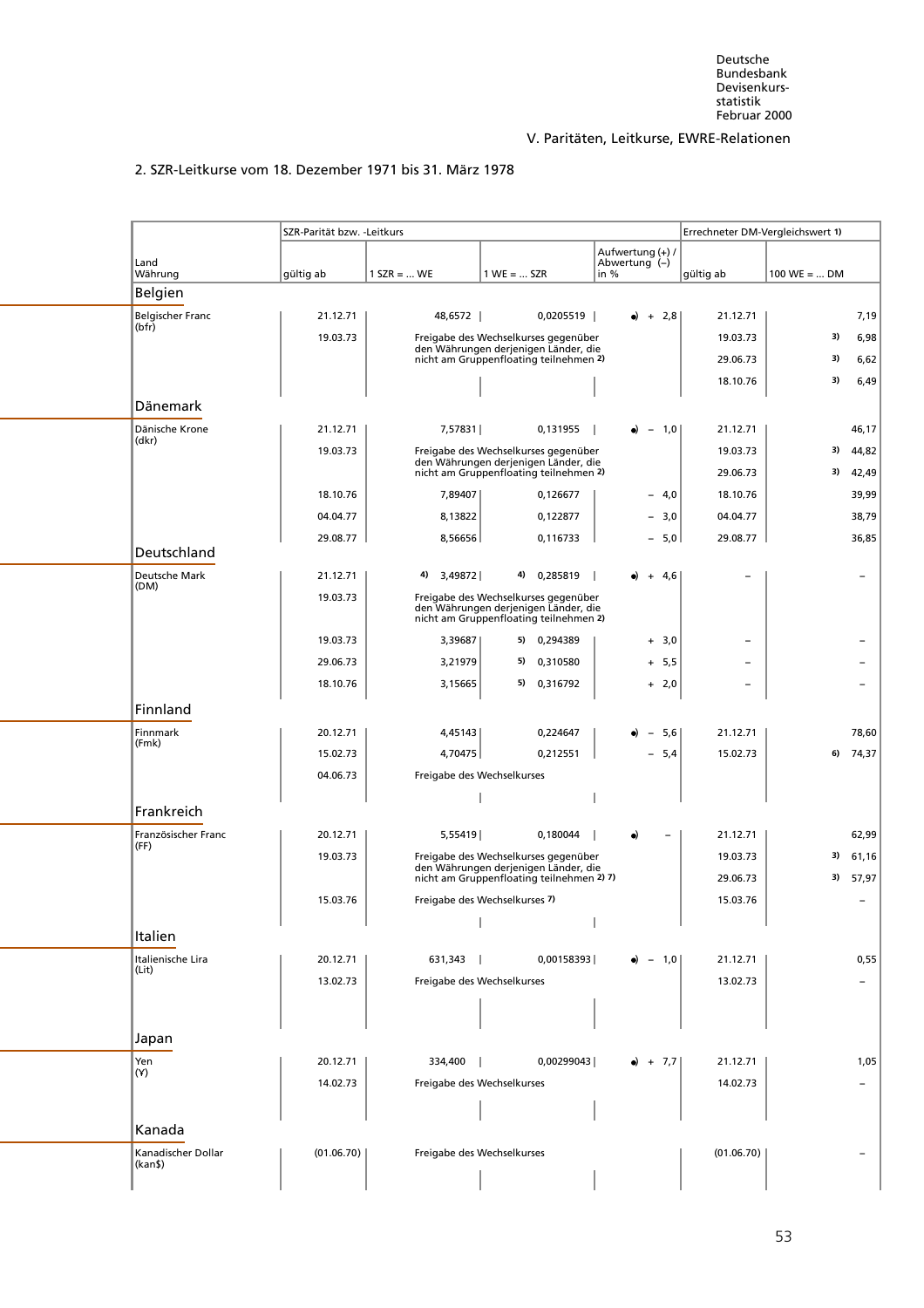# noch: 2. SZR-Leitkurse vom 18. Dezember 1971 bis 31. März 1978

<span id="page-65-0"></span>

|                               | SZR-Parität bzw. - Leitkurs |               |           |                               |                                                                                |                                   |      | Errechneter DM-Vergleichswert 1) |                                |                          |
|-------------------------------|-----------------------------|---------------|-----------|-------------------------------|--------------------------------------------------------------------------------|-----------------------------------|------|----------------------------------|--------------------------------|--------------------------|
| Land                          |                             |               |           |                               |                                                                                | Aufwertung (+) /<br>Abwertung (-) |      |                                  |                                |                          |
| Währung                       | gültig ab                   | $1$ SZR =  WE |           | $1 WE =  SZR$                 |                                                                                | in %                              |      | gültig ab                        | $100 \text{ WE} =  \text{ DM}$ |                          |
| Niederlande                   |                             |               |           |                               |                                                                                |                                   |      |                                  |                                |                          |
| Holländischer Gulden<br>(hfl) | 21.12.71                    |               | 3,52282   |                               | 0,283864                                                                       | $\ddot{}$                         | 2,8  | 21.12.71                         |                                | 99,32                    |
|                               | 19.03.73                    |               |           |                               | Freigabe des Wechselkurses gegenüber                                           |                                   |      | 19.03.73                         | 3)                             | 96,42                    |
|                               |                             |               |           |                               | den Währungen derjenigen Länder, die<br>nicht am Gruppenfloating teilnehmen 2) |                                   |      | 29.06.73                         | 3)                             | 91,40                    |
|                               | 17.09.73                    |               | 3,35507   |                               | 0,298056                                                                       | $+$                               | 5,0  | 17.09.73                         |                                | 95,97                    |
|                               |                             |               |           |                               |                                                                                |                                   |      | 18.10.76                         | 3)                             | 94,09                    |
| Norwegen                      |                             |               |           |                               |                                                                                |                                   |      |                                  |                                |                          |
| Norwegische Krone<br>(nkr)    | 21.12.71                    |               | 7,21500   |                               | 0,138600                                                                       |                                   | 1,0  | 21.12.71                         |                                | 48,49                    |
|                               | 19.03.73                    |               |           |                               | Freigabe des Wechselkurses gegenüber                                           |                                   |      | 19.03.73                         | 3)                             | 47,08                    |
|                               |                             |               |           |                               | den Währungen derjenigen Länder, die<br>nicht am Gruppenfloating teilnehmen 2) |                                   |      | 29.06.73                         | 3)                             | 44,63                    |
|                               | 16.11.73                    |               | 6,87145   |                               | 0,145530                                                                       |                                   | 5,0  | 16.11.73                         |                                | 46,86                    |
|                               | 18.10.76                    | 8)            | 6,94084   | 8)                            | 0,144075                                                                       |                                   | 1,0  | 18.10.76                         |                                | 45,48                    |
|                               | 04.04.77                    | 8)            | 7,15551   | 8)                            | 0,139753                                                                       |                                   | 3,0  | 04.04.77                         |                                | 44,11                    |
|                               | 29.08.77                    | 8)            | 7,53212   | 8)                            | 0,132765                                                                       |                                   | 5,0  | 29.08.77                         |                                | 41,91                    |
|                               | 13.02.78                    | 8)            | 8,18709   | 8)                            | 0,122144                                                                       |                                   | 8,0  | 13.02.78                         |                                | 38,56                    |
| Österreich                    |                             |               |           |                               |                                                                                |                                   |      |                                  |                                |                          |
| Schilling                     | 22.12.71                    |               | 25,2971   |                               | 0,0395302                                                                      |                                   | 2,2  | 22.12.71                         |                                | 13,83                    |
| (S)                           | 19.03.73                    |               |           | Freigabe des Wechselkurses    |                                                                                |                                   |      | 19.03.73                         |                                | $\overline{\phantom{0}}$ |
| Portugal                      |                             |               |           |                               |                                                                                |                                   |      |                                  |                                |                          |
| Escudo                        | 22.12.71                    |               | 29,5857   |                               | 0,0338001                                                                      |                                   | 2,8  | 22.12.71                         |                                | 11,83                    |
| (Esc)                         | 14.02.73                    |               | 30,7619   |                               | 0,0325078                                                                      |                                   | 3,8  | 14.02.73                         |                                | 11,37                    |
|                               | 19.03.73                    |               |           | Freigabe des Wechselkurses    |                                                                                |                                   |      | 19.03.73                         |                                | $\overline{\phantom{m}}$ |
| Schweden                      |                             |               |           |                               |                                                                                |                                   |      |                                  |                                |                          |
| Schwedische Krone<br>(skr)    | 21.12.71                    |               | 5,22545   |                               | 0,191371                                                                       |                                   | 1,0  | 21.12.71                         |                                | 66,96                    |
|                               | 15.02.73                    |               | 5,50094   |                               | 0,181787                                                                       |                                   | 5,0  | 15.02.73                         |                                | 63,60                    |
|                               | 19.03.73                    |               |           |                               | Freigabe des Wechselkurses gegenüber                                           |                                   |      | 19.03.73                         | 3)                             | 61,75                    |
|                               |                             |               |           |                               | den Währungen derjenigen Länder, die<br>nicht am Gruppenfloating teilnehmen 2) |                                   |      | 29.06.73                         | 3)                             | 58,53                    |
|                               | 18.10.76                    | 8)            | 5,55651   | 8)                            | 0,179969                                                                       |                                   | 1,0  | 18.10.76                         |                                | 56,81                    |
|                               | 04.04.77                    | 8)            | 5.91118   | 8)                            | 0,169171                                                                       |                                   | 6,0  | 04.04.77                         |                                | 53,40                    |
|                               | 29.08.77                    |               |           | Freigabe des Wechselkurses 9) |                                                                                |                                   |      | 29.08.77                         |                                | $\overline{\phantom{0}}$ |
| Schweiz                       |                             |               |           |                               |                                                                                |                                   |      |                                  |                                |                          |
| Schweizer Franken<br>(sfr)    | 21.12.71                    | 10)           | (4, 1691) |                               | 10) (0,239858)                                                                 |                                   | 2,0  | 21.12.71                         |                                | 83,92                    |
|                               | 23.01.73                    |               |           | Freigabe des Wechselkurses    |                                                                                |                                   |      | 23.01.73                         |                                |                          |
|                               |                             |               |           |                               |                                                                                |                                   |      |                                  |                                |                          |
| Spanien                       |                             |               |           |                               |                                                                                |                                   |      |                                  |                                |                          |
| Peseta<br>(Pta)               | 21.12.71                    |               | 70,0000   |                               | 0,0142857                                                                      | $\bullet$                         |      | 21.12.71                         | 6)                             | 5,00                     |
|                               | 22.01.74                    |               |           | Freigabe des Wechselkurses    |                                                                                |                                   |      |                                  |                                |                          |
|                               |                             |               |           |                               |                                                                                |                                   |      |                                  |                                |                          |
| Vereinigte Staaten            |                             |               |           |                               |                                                                                |                                   |      |                                  |                                |                          |
| US-Dollar<br>$(US-$)$         | 18.12.71                    | 11)           | 1,08571   |                               | 0,921053                                                                       |                                   | 7,9  | 21.12.71                         | 12)                            | 3,2225                   |
|                               | 12.02.73                    | 13)           | 1,20635   |                               | 0,828948                                                                       |                                   | 10,0 | 14.02.73                         | 6) 12)                         | 2,9003                   |
| Vereinigtes Königreich        |                             |               |           |                               |                                                                                |                                   |      |                                  |                                |                          |
| Pfund Sterling                | 21.12.71                    |               | 0,416667  |                               | 2,40000                                                                        | $\bullet$                         |      | 21.12.71                         |                                | 839,69                   |
| (f)                           | 23.06.72                    |               |           | Freigabe des Wechselkurses    |                                                                                |                                   |      | 23.06.72                         |                                | $\overline{\phantom{a}}$ |
|                               |                             |               |           |                               |                                                                                |                                   |      |                                  |                                |                          |